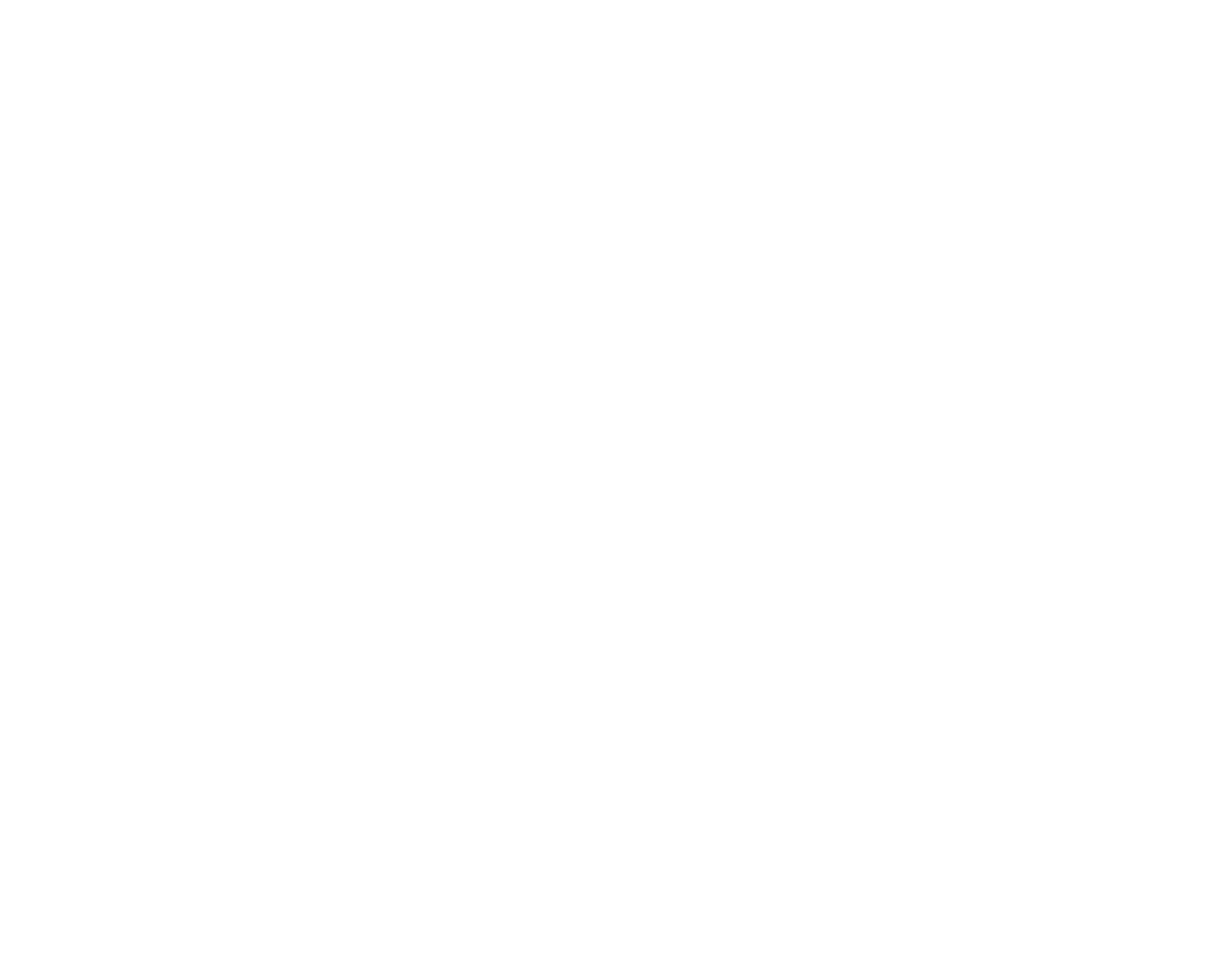|                    | Licence Business Name                                            | <b>Address</b>                                                               | <b>Licence Type/Sub</b>         |                              | Phone            |        | Fax                                    |     |
|--------------------|------------------------------------------------------------------|------------------------------------------------------------------------------|---------------------------------|------------------------------|------------------|--------|----------------------------------------|-----|
| 10 547041          |                                                                  | Canada Tianyi Technology Co Ltd 3757 Jacombs Rd Unit 125 Richmond BC V6V 2R3 | Service Use                     |                              | (604) 279-9927   |        | Work (604) 279-9927 Fax                |     |
| 11 558120          |                                                                  | Jacob Junk Removal And Delivery 3540 Bargen Dr Richmond BC V6X 2R5           | Service Use                     | Home Occupation              | (604) 312-9631   | Work   |                                        | Hom |
| 10 557679          | <b>Oberoi Construction Group</b>                                 | 9071 Oakmond Rd Richmond BC V7E 1L7                                          | Service Use                     | <b>General Contractor</b>    | (604) 271-8814   |        | Work (604) 304-3679                    | Fax |
| 11 558180          | <b>BMS Auto Haus Inc</b>                                         | 8191 WESTMINSTER HWY UNIT 130 RICHMOND BC<br><b>V6X 1A7</b>                  | Service Use                     |                              | (778) 889-3476   | Work   |                                        | Hom |
| 10 557923          | Tian Bao Import & Export Co                                      | 7380 Elmbridge Way Unit 1509 Richmond BC V6X 4A1                             | Service Use                     | Home Occupation              | (778) 889-9535   | Cellul |                                        | Hom |
| 11 558016          | <b>THS Enterprise</b>                                            | 4351 Steveston Hwy Richmond BC V7E 2K4                                       | Service Use                     | Home Occupation              | (604) 282-4959   |        | Work (604) 278-5430                    | Fax |
| 11 558040          | 0896361 BC Ltd                                                   | 6671 Azure Rd Richmond BC V7C 2S7                                            | Service Use                     | Home Occupation              | (778) 320-5873   | Work   |                                        | Hom |
| 11 558048          | <b>Smartcontrols Enterprises</b>                                 | 10391 No 3 Rd Unit 4 Richmond BC V7A 4V2                                     | Service Use                     | Home Occupation              | (604) 241-2516   | Work   |                                        | Hom |
| 11 558049          | Long Yuan Decoration Ltd                                         | 7311 Minoru Blvd Unit 6 Richmond BC V6Y 3P2                                  | Service Use                     | <b>General Contractor</b>    | (604) 278-6676   |        | Work (604) 276-6676 Fax                |     |
| 10 555310          | Y&ED Jewellery Design Inc                                        | 4540 No 3 Rd Unit 1100 Richmond BC V6X 4E4                                   | Mercantile Use                  | <b>Retail Trading</b>        | (604) 248-6413   |        | Work (604) 248-6413 Fax                |     |
| 11 558110          | <b>Christie Lagally</b>                                          | 9431 Auburn Dr Richmond BC V7A 4Y6                                           | Service Use                     | Home Occupation              | (604) 910-6508   | Work   |                                        | Hom |
| 11 558019          | <b>THS Enterprise</b>                                            | 3829 W 35TH AVE VANCOUVER BC V6N 2N8                                         | Service Use                     |                              | (604) 267-0885   |        | Work (604) 312-3189 Cell               |     |
| <b>Issue Date:</b> |                                                                  | <b>Monday, 10 January 2011</b>                                               |                                 |                              |                  |        |                                        |     |
| 11 559367          | Rainbow Kitchen Craft Ltd                                        | 13065 84TH AVE UNIT 108 SURREY BC V3W 1B3                                    | Service Use                     | <b>General Contractor</b>    | $(604)$ 591-6400 |        | Work (604) 591-6820 Fax                |     |
| 11 559461          | <b>Hybrid Homes Ltd</b>                                          | 6458 68TH ST DELTA BC V4K 4E2                                                | Service Use                     | <b>General Contractor</b>    | (604) 838-7487   | Work   |                                        | Hom |
| 11 559327          | Ritu Dhawan CGA And Acumen<br>Accountax                          | 7995 Westminster Hwy Unit 104 Richmond BC V6X 3Y5                            | Service Use                     | Home Occupation              | (778) 863-0972   |        | Work (778) 297-9700 Fax                |     |
| 11 559495          |                                                                  | Chaos Series Productions Limited 3260 PRODUCTION WAY BURNABY BC V5A 4W4      | Service Use                     |                              | (604) 415-0477   |        | Work (604) 415-2767 Fax                |     |
| <b>Issue Date:</b> |                                                                  | Tuesday, 11 January 2011                                                     |                                 |                              |                  |        |                                        |     |
| 11 559449          | Admirable Home Design                                            | 4920 COMMERCIAL Street VANCOUVER BC V5P 3N1                                  | Service Use                     | <b>General Contractor</b>    | (604) 970-6289   |        | Work (604) 321-9900 Fax                |     |
| 11 559308          | <b>Forward Focus Coaching</b>                                    | 11611 Seabay Rd Richmond BC V7A 3H7                                          | Service Use                     | Home Occupation              | (360) 312-4030   |        | Work (778) 839-0567 Cell               |     |
| 11 559634          | Optima Building Systems (2009)<br>Ltd                            | 460 FRASER VIEW PL DELTA BC V3M 6H4                                          | Service Use                     | <b>General Contractor</b>    | (604) 522-4580   |        | Work (604) 522-1604 Fax                |     |
| 11 559522          | Dhaliwal Insulation Ltd                                          | 7611 116A ST DELTA BC V4C 5Y1                                                | Service Use                     | <b>General Contractor</b>    | $(604)$ 671-2308 | Work   |                                        | Hom |
| 11 559460          | <b>DSWP Website Services</b>                                     | 10711 Shepherd Dr Unit 30 Richmond BC V6X 4E7                                | Service Use                     | Home Occupation              | (778) 554-1244   | Work   |                                        | Hom |
| 11 559453          | Oceanus Business                                                 | 8751 General Currie Rd Unit 312 Richmond BC V6Y 1M3                          | Service Use                     | Home Occupation              | (604) 561-7181   | Work   |                                        | Hom |
| 11 559195          | Proharve Enterprises Co                                          | 7540 Minoru Blvd Unit 112 Richmond BC V6Y 1Z5                                | Service Use                     | Home Occupation              | (604) 327-8866   | Work   |                                        | Hom |
| 10 526074          | Silica Glass Contracting Ltd                                     | 13500 Maycrest Way Unit 140 Richmond BC V6V 2N8                              | Industrial/Manufacturing<br>Use |                              | (604) 207-9497   | Work   |                                        | Hom |
| 11 559049          | Colour Pro Painting Ltd                                          | 4531 No 5 Rd Richmond BC V6X 2V5                                             | Service Use                     | <b>General Contractor</b>    | (604) 233-0806   |        | Work (604) 233-0806 Fax                |     |
| 11 559454          | <b>CAN-AM Protection Group</b>                                   | 19864 116A AVE PITT MEADOWS BC V3Y 1N8                                       | Service Use                     |                              | (888) 395-2859   |        | Work (888) 395-2859 Fax                |     |
| 11 558107          | <b>RG Richmond Gold Buyer</b>                                    | 4540 No 3 Rd Unit 1445 Richmond BC V6X 4E4                                   | Mercantile Use                  | Second-Hand Dealer           | (604) 374-3819   | Work   |                                        | Hom |
| 10 556098          | Top King Travel & Consulting                                     | 6700 No 3 Rd Unit 204 Richmond BC V6Y 2C3                                    | Service Use                     | <b>Travel Agency</b>         | (604) 275-0099   |        | Work (604) 284-5353 Fax                |     |
|                    | 10 550507 Richmond Lighting Warehouse<br><b>Inc</b>              | 3251 Sweden Way Richmond BC V6V 2B1                                          | Mercantile Use                  | <b>Retail Trading</b>        |                  |        | (604) 821-0111 Work (604) 821-0100 Fax |     |
| 11 559304          | <b>ICS Electric Ltd</b>                                          | 17665 66A AVE UNIT 403 SURREY BC V3S 2A7                                     | Service Use                     | <b>Electrical Contractor</b> | (604) 575-0666   |        | Work (604) 575-0663 Fax                |     |
| <b>Issue Date:</b> | <b>Wednesday, 12 January 2011</b>                                |                                                                              |                                 |                              |                  |        |                                        |     |
| 11 558307          | New Land Strategies Corporation                                  | 6081 No 3 Rd Unit 703 Richmond BC V6Y 2B2                                    | Service Use                     |                              | (778) 888-7777   |        | Work (604) 284-5118 Fax                |     |
| 11 559905          | <b>Bryan Vedder Construction</b><br><b>Management Consulting</b> | 2780 MCCALLUM RD UNIT 307 ABBOTSFORD BC V2S<br>5S7                           | Service Use                     | <b>General Contractor</b>    | (778) 241-7118   |        | Work (604) 746-9497 Fax                |     |
|                    | 11 559904 G & M Steel Service Ltd                                | 5980 ENTERPRISE WAY SURREY BC V3S 6S8                                        | Service Use                     | <b>General Contractor</b>    | (604) 530-0117   |        | Work (604) 530-9514 Fax                |     |
| 11 559861          | Rainforest Plumbing & Heating                                    | 355 E 16TH AVE VANCOUVER BC V5T 2T7                                          | Service Use                     | <b>Plumbing Contractor</b>   | (604) 644-2053   | Work   |                                        | Hom |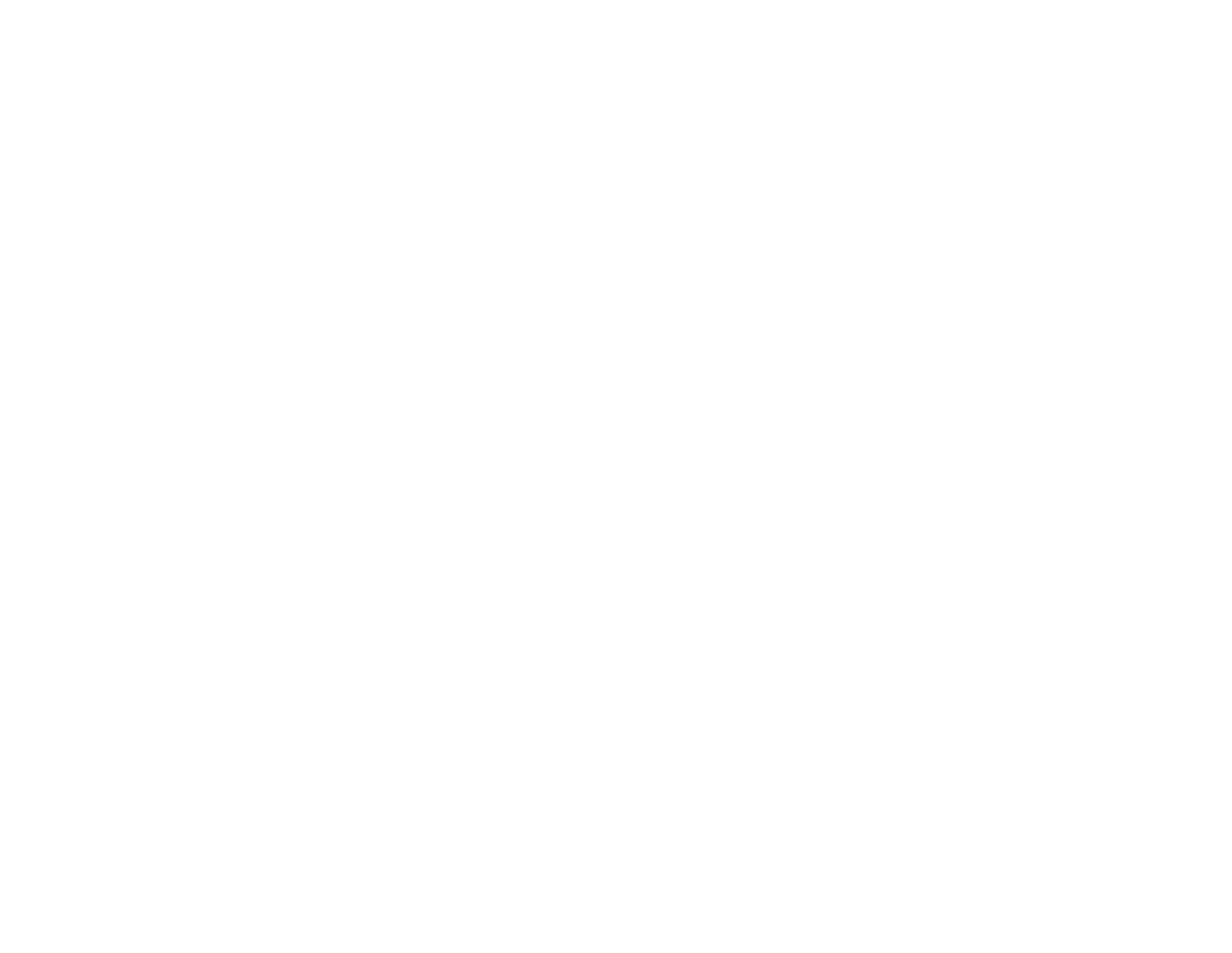|                    | Licence Business Name                                               | <b>Address</b>                                                 | <b>Licence Type/Sub</b>         |                                             | <b>Phone</b>   |      | Fax                      |            |
|--------------------|---------------------------------------------------------------------|----------------------------------------------------------------|---------------------------------|---------------------------------------------|----------------|------|--------------------------|------------|
| 11 559860          | Acupuncture Clinic Ltd                                              | Healthway Chinese Medicine and 11947 75 A AVE DELTA BC V4C 1J8 | Service Use                     | <b>General Contractor</b>                   | (604) 722-3298 | Work |                          | Hom        |
| 11 559822          | Aspire Logistics (Canada) Inc                                       | 5000 Miller Rd Unit 2150 Richmond BC V7B 1K9                   | Service Use                     | <b>Delivery Services</b>                    | (604) 270-9917 |      | Work (604) 270-9913 Fax  |            |
| 11 559641          | <b>Environmental Mechanical</b><br>Systems                          | 360 EDWORTHY WAY UNIT 208 NEW WESTMINSTER<br><b>BC V3L 5T8</b> | Service Use                     | <b>General Contractor</b>                   | (604) 521-4916 |      | Work (604) 521-8790 Fax  |            |
| 11 558229          | Events On The Move Enterprises<br><b>Inc</b>                        | 12340 Horseshoe Way Unit 180 Richmond BC V7A 4Z1               | Service Use                     |                                             | (604) 647-0130 |      | Work (604) 647-0136 Fax  |            |
| 10 552950          | Giro Enterprise Ltd                                                 | 3779 Sexsmith Rd Unit 2172 Richmond BC V6X 3Z9                 | Service Use                     |                                             | (604) 813-3699 | Work |                          | Hom        |
| 10 524775          | <b>Cellphone Solutions</b>                                          | 12020 Bridgeport Rd Unit 201 Richmond BC V6V 1J3               | Service Use                     |                                             | (604) 233-1200 | Work |                          | <b>Hom</b> |
| 11 559666          | 0899612 BC Ltd                                                      | 5311 Tiffany PI Richmond BC V7C 5A6                            | Service Use                     | Home Occupation                             | (778) 898-9987 | Work |                          | Hom        |
| <b>Issue Date:</b> |                                                                     | Thursday, 13 January 2011                                      |                                 |                                             |                |      |                          |            |
| 10 55 64 63        | <b>NCIX</b>                                                         | 8555 Sea Island Way Unit 120 Richmond BC V6X 0A8               | Mercantile Use                  | <b>Retail Trading</b>                       | (604) 288-8080 |      | Work (604) 247-0570 Fax  |            |
| 11 560161          | Custom Blacktop Co                                                  | 3010 NORLAND AVE BURNABY BC V5B 3A6                            | Service Use                     | <b>General Contractor</b>                   | (604) 291-7545 |      | Work (604) 291-1983 Fax  |            |
| 11 560181          | Indulgence #974                                                     | 3880 Grant McConachie Way Richmond BC V7B 0A5                  | Mercantile Use                  | <b>Retail Trading</b>                       | (604) 214-0560 |      | Work (604) 214-9626 Fax  |            |
| 11 560020          | K9 Act Dog Training                                                 | 6151 No 7 Rd Richmond BC V6W 1E8                               | Service Use                     | Home Occupation                             | (604) 488-9296 | Work |                          | Hom        |
| 11 558230          | Performance Builders Ltd                                            | 21300 Gordon Way Unit 213 Richmond BC V6W 1M2                  | Service Use                     | <b>General Contractor</b>                   | (604) 303-7251 |      | Work (604) 273-9525 Fax  |            |
| 10 554272          | <b>Florence Boutique</b>                                            | 3700 No 3 Rd Unit 2345 Richmond BC V6X 3X2                     | Mercantile Use                  | <b>Retail Trading</b>                       | (604) 808-7863 | Work |                          | Hom        |
| 10 554162          | Sofilia Logistics Group Inc                                         | 3860 Jacombs Rd Unit 101 Richmond BC V6V 1Y6                   | Service Use                     |                                             | (416) 533-6333 |      | Work (416) 533-5255 Fax  |            |
| 10 552057          | Take 5 Cafe                                                         | 6551 No 3 Rd Space 1305 Richmond BC V6Y 2B6                    | Assembly Use Group 1            | Food Service<br>Establishment, Take-<br>Out | (604) 697-9020 | Work |                          | Hom        |
| 10 538551          | The Seafood Club (Intl)                                             | 2300 Simpson Rd Unit 5 Richmond BC V6X 2P9                     | Mercantile Use                  | <b>Wholesale Trading</b>                    | (778) 297-5210 |      | Work (778) 297-5212 Fax  |            |
| 09 49 8465         | Pacific Coast Yacht Sales Ltd                                       | 4771 Vanguard Rd Richmond BC V6X 2P7                           | Service Use                     |                                             | (604) 270-6764 |      | Work (604) 270-1960 Hom  |            |
| 10 555360          | Advanced Cyclotron Systems Inc                                      | 7851 Alderbridge Way Richmond BC V6X 2A4                       | Industrial/Manufacturing<br>Use |                                             | (604) 276-1493 |      | Work (604) 276-1488 Fax  |            |
| <b>Issue Date:</b> |                                                                     | Monday, 17 January 2011                                        |                                 |                                             |                |      |                          |            |
| 11 560304          | AAG Construction Ltd                                                | 12675 93A AVE SURREY BC V3V 1L4                                | Service Use                     | <b>General Contractor</b>                   | (604) 957-2663 | Work |                          | <b>Hom</b> |
| 09 479370          | <b>Happy Mat</b>                                                    | 1991 Savage Rd Unit 180 Richmond BC V6V 0A5                    | Mercantile Use                  | <b>Wholesale Trading</b>                    | (778) 371-9885 |      | Work (778) 371-9000      | Fax        |
|                    | 11 560352 Casafia Overseas Wedding<br>Photos & Wedding Supplies Inc | 9299 Tomicki Ave Unit 101 Richmond BC V6X 0C5                  | Service Use                     | Home Occupation                             | (778) 882-5574 | Work |                          | Hom        |
| 11 559067          | Secure Smart Technologies Ltd                                       | 6081 No 3 Rd Unit 610 Richmond BC V6Y 2B2                      | Service Use                     |                                             | (604) 288-2322 |      | Work (604) 306-1197 Cell |            |
| 10 557932          | DNH Woodworks Ltd                                                   | 4311 Vanguard Rd Richmond BC V6X 2P5                           | Industrial/Manufacturing<br>Use |                                             | (604) 276-8209 |      | Work (604) 276-8246 Fax  |            |
| 10 554139          | Waves Coffee House                                                  | 5951 No 3 Rd Unit 180 Richmond BC V6X 2E3                      | Assembly Use Group 1            | <b>Food Service</b><br>Establishment        | (604) 273-9283 |      | Work (604) 273-9296 Fax  |            |
|                    | 10 534533 G S Teja (2008) Ltd                                       | 11280 Twigg PI Unit 105 Richmond BC V6V 0A6                    | Mercantile Use                  | Wholesale Trading                           | (604) 630-8448 |      | Work (604) 630-3999 Fax  |            |
|                    | 10 515775 Across Canada Van Lines Inc                               | 14273 Knox Way Unit 108 Richmond BC V6V 2Z4                    | Service Use                     |                                             | (604) 232-5550 |      | Work (604) 232-5551 Fax  |            |
| 10 015246          | Aulong International Trading Co<br>(Canada)                         | 5300 No 3 Rd Richmond BC V6X 2X9                               | Mercantile Use                  | <b>Retail Trading</b>                       | (604) 273-8036 | Work |                          | Hom        |
| 09 502928          | <b>Nxtgen Emission Controls Inc</b>                                 | 13155 Delf PI Unit 220 Richmond BC V6V 2A2                     | Industrial/Manufacturing<br>Use |                                             | (604) 688-7841 |      | Work (604) 688-8698 Fax  |            |
| 09 479377          | Creative Mat Inc                                                    | 1991 Savage Rd Unit 180 Richmond BC V6V 0A5                    | Industrial/Manufacturing<br>Use |                                             | (604) 276-2645 |      | Work (604) 276-2646 Fax  |            |
| 10 542517          | Wellmax Hardwood Flooring                                           | 2840 Olafsen Ave Unit 160 Richmond BC V6X 2R3                  | Industrial/Manufacturing<br>Use |                                             | (604) 231-5880 |      | Work (604) 231-8933 Fax  |            |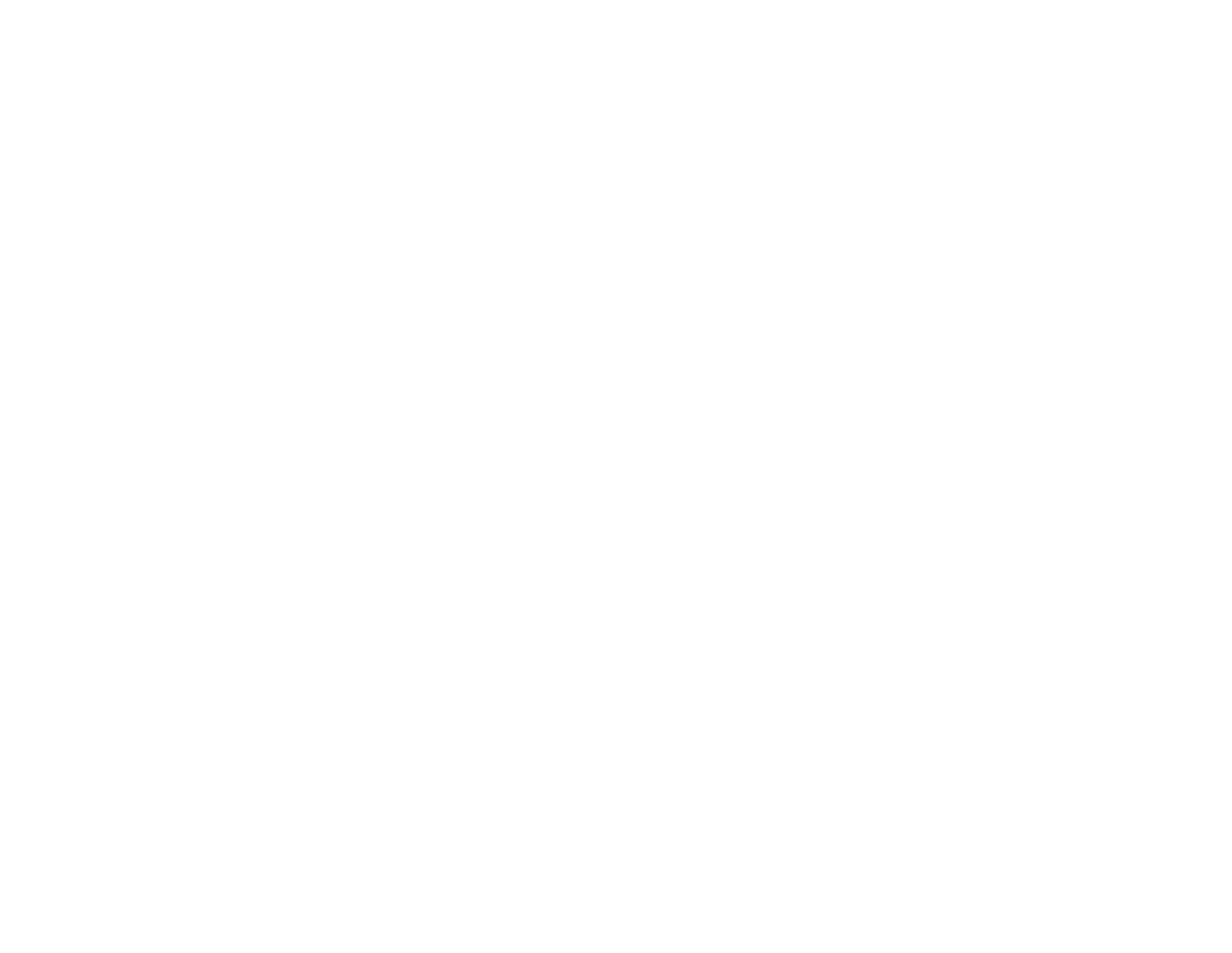|                    | <b>Licence Business Name</b>                                  | <b>Address</b>                                          | <b>Licence Type/Sub</b> |                                            | <b>Phone</b>                          |      | Fax                      |     |
|--------------------|---------------------------------------------------------------|---------------------------------------------------------|-------------------------|--------------------------------------------|---------------------------------------|------|--------------------------|-----|
| <b>Issue Date:</b> |                                                               | Tuesday, 18 January 2011                                |                         |                                            |                                       |      |                          |     |
| 10 552986          | China Shipping (Canada) Agency<br>Co Ltd                      | 8100 Granville Ave Unit 730 Richmond BC V6Y 3T6         | Service Use             |                                            | (604) 632-3881                        |      | Work (604) 633-0641 Fax  |     |
| 11 560506          | D & D Masonry                                                 | PO BOX 98 STN MT LEHMAN ABBOTSFORD BC V4X<br>2P7        | Service Use             | <b>General Contractor</b>                  | (604) 626-0897                        |      | Work (604) 626-0801 Fax  |     |
| 11 560356          | Main Plumbing and Drainage                                    | 1441 GARDEN PL UNIT 101 DELTA BC V4M 3Z2                | Service Use             | <b>Plumbing Contractor</b>                 | (604) 374-7125                        | Work |                          | Hom |
| 11 560340          | Mehboob Karim Alladina                                        | 3088 Francis Rd Unit 39 Richmond BC V7C 5V9             | Service Use             | Home Occupation                            | (604) 270-4867                        |      | Work (604) 214-3801 Fax  |     |
| 11 560269          | <b>House Smart Home</b><br>Improvements                       | 15387 104TH AVE UNIT 110 SURREY BC V3R 1N5              | Service Use             | <b>Gas Contractor</b>                      | (604) 581-1904                        |      | Work (604) 581-1985 Fax  |     |
| 11 560267          | 0879675 BC Ltd                                                | 6388 No 5 Rd Richmond BC V6Y 2T9                        | Service Use             | <b>General Contractor</b>                  | (604) 273-4073                        | Work |                          | Hom |
| 10 530668          | Kumare Kafe and Bakery Inc                                    | 8130 Park Rd Richmond BC V6Y 1T1                        | Assembly Use Group 1    | Food Service<br>Establishment              | (604) 270-3378                        | Work |                          | Hom |
| 11 558209          | European Style Textile                                        | 11880 Hammersmith Way Unit 190 Richmond BC V7A 5C8      | Mercantile Use          | <b>Wholesale Trading</b>                   | (604) 315-3677                        | Work |                          | Hom |
| 10 550508          | Ramy Hill Sales Ltd                                           | 3531 Jacombs Rd Unit 4 Richmond BC V6V 1Z8              | Mercantile Use          | <b>Wholesale Trading</b>                   | (604) 986-5581                        |      | Work (604) 986-5588 Fax  |     |
| 10 54 6514         | Medisave Pharmacy #6                                          | 8291 Ackroyd Rd Unit 125 Richmond BC V6X 3K5            | Mercantile Use          | <b>Retail Trading</b>                      | (604) 232-0811                        |      | Work (604) 232-0851 Fax  |     |
| 10 533130          | <b>HBL Autosports Inc</b>                                     | 2268 No 5 Rd Unit 190 Richmond BC V6X 2T1               | Service Use             |                                            | (778) 898-8325                        | Work |                          | Hom |
| 11 560241          | <b>Trotter and Morton Building</b><br><b>Technologies Ltd</b> | 5151 CANADA WAY UNIT 200 BURNABY BC V5E 3N1             | Service Use             | <b>Electrical Contractor</b>               | (604) 525-4499                        |      | Work (604) 525-5499 Fax  |     |
| <b>Issue Date:</b> |                                                               | <b>Wednesday, 19 January 2011</b>                       |                         |                                            |                                       |      |                          |     |
| 11 560623          | <b>Timely Plumbing And Heating</b>                            | 8631 Bennett Rd Unit 17 Richmond BC V6Y 3K5             | Service Use             | <b>Plumbing Contractor</b>                 | (778) 995-7263                        | Work |                          | Hom |
| 11 560147          | JLW Driving School Inc                                        | 6231 Nadine Cr Richmond BC V7C 2T5                      | Vehicle for Hire        | Vehicle For Hire<br>Office                 | (604) 322-0898                        |      | Work (604) 657-2708 Cell |     |
| 11 560701          | Kerrian Metalhouse Ltd                                        | 24777 FRASER HWY LANGLEY BC V3Z 2L2                     | Service Use             | <b>General Contractor</b>                  | (604) 857-9695                        |      | Work (604) 857-9606 Fax  |     |
| 11 560642          | Golden Times Holidays (Canada)<br>Ltd                         | 9299 Tomicki Ave Unit 110 Richmond BC V6X 0C5           | Service Use             | Home Occupation                            | $(604) 868 - 2229$                    |      | Work (604) 678-9236 Fax  |     |
| 11 560148          | JLW Driving School Inc                                        | 6231 Nadine Cr Richmond BC V7C 2T5                      | Vehicle for Hire        | Class K -<br><b>DriverTraining Vehicle</b> | (604) 322-0898                        |      | Work (604) 657-2708 Cell |     |
| 10 545003          | Fresh Touch Flowers and<br>Produce                            | 9951 Williams Rd Unit 105 Richmond BC V7A 1H3           | Mercantile Use          | <b>Retail Trading</b>                      | (778) 323-1300                        | Work |                          | Hom |
| 10 555373          | <b>CIT Enterprises Ltd</b>                                    | 8181 Cambie Rd Unit 1110 Richmond BC V6X 3X9            | Mercantile Use          | <b>Retail Trading</b>                      | (604) 318-0923                        | Work |                          | Hom |
| 11 560374          | <b>Barstow Construction Ltd</b>                               | 2120 Anson Ave Richmond BC V7B 1H8                      | Service Use             | <b>General Contractor</b>                  | (778) 892-5462                        | Work |                          | Hom |
| <b>Issue Date:</b> |                                                               | Thursday, 20 January 2011                               |                         |                                            |                                       |      |                          |     |
| 11 560284          | JAD Media                                                     | 22888 Windsor Crt Unit 52 Richmond BC V6V 2W6           | Service Use             | Home Occupation                            | (604) 782-4354                        | Work |                          | Hom |
| 11 561066          | Pacific Western Power and<br>Control Ltd                      | 1952 KINGSWAY AVE UNIT 104 PORT COQUITLAM BC<br>V3C 6C2 | Service Use             | <b>Electrical Contractor</b>               | (604) 468-7972                        |      | Work (604) 468-7911 Fax  |     |
| <b>Issue Date:</b> |                                                               | Friday, 21 January 2011                                 |                         |                                            |                                       |      |                          |     |
| 11 561224          | <b>Prestige Liquidations</b>                                  | 9260 Bridgeport Rd Richmond BC V6X 1S1                  | Mercantile Use          | <b>Retail Trading</b>                      | 5143381000103 Work (514) 338-1400 Fax |      |                          |     |
| 11 560768          | iHelp IT Services                                             | 6051 Maple Rd Richmond BC V7E 1G4                       | Service Use             | Home Occupation                            | (604) 272-5945                        | Work |                          | Hom |
| 11 560801          | Kristy McDonald                                               | 12291 Barnes Dr Richmond BC V6V 1H7                     | Service Use             | Home Occupation                            | $(604)$ 377-6663                      | Work |                          | Hom |
| 11 560980          | Meadow Ridge Plumbing & Gas                                   | 11580 BRUNETTE ST UNIT 4 MAPLE RIDGE BC V2X<br>6P2      | Service Use             | Gas Contractor                             | (604) 351-0874                        | Work |                          | Hom |
| 11 560982          | Meadow Ridge Plumbing & Gas                                   | 11580 BRUNETTE ST UNIT 4 MAPLE RIDGE BC V2X<br>6P2      | Service Use             | <b>Plumbing Contractor</b>                 | (604) 351-0874                        | Work |                          | Hom |
| 11 561065          | Limpho's Electrical Company                                   | 423 AGNES ST UNIT 314 NEW WESTMINSTER BC V3L<br>1G2     | Service Use             | <b>Electrical Contractor</b>               | (604) 830-5109                        |      | Work (604) 830-5109 Cell |     |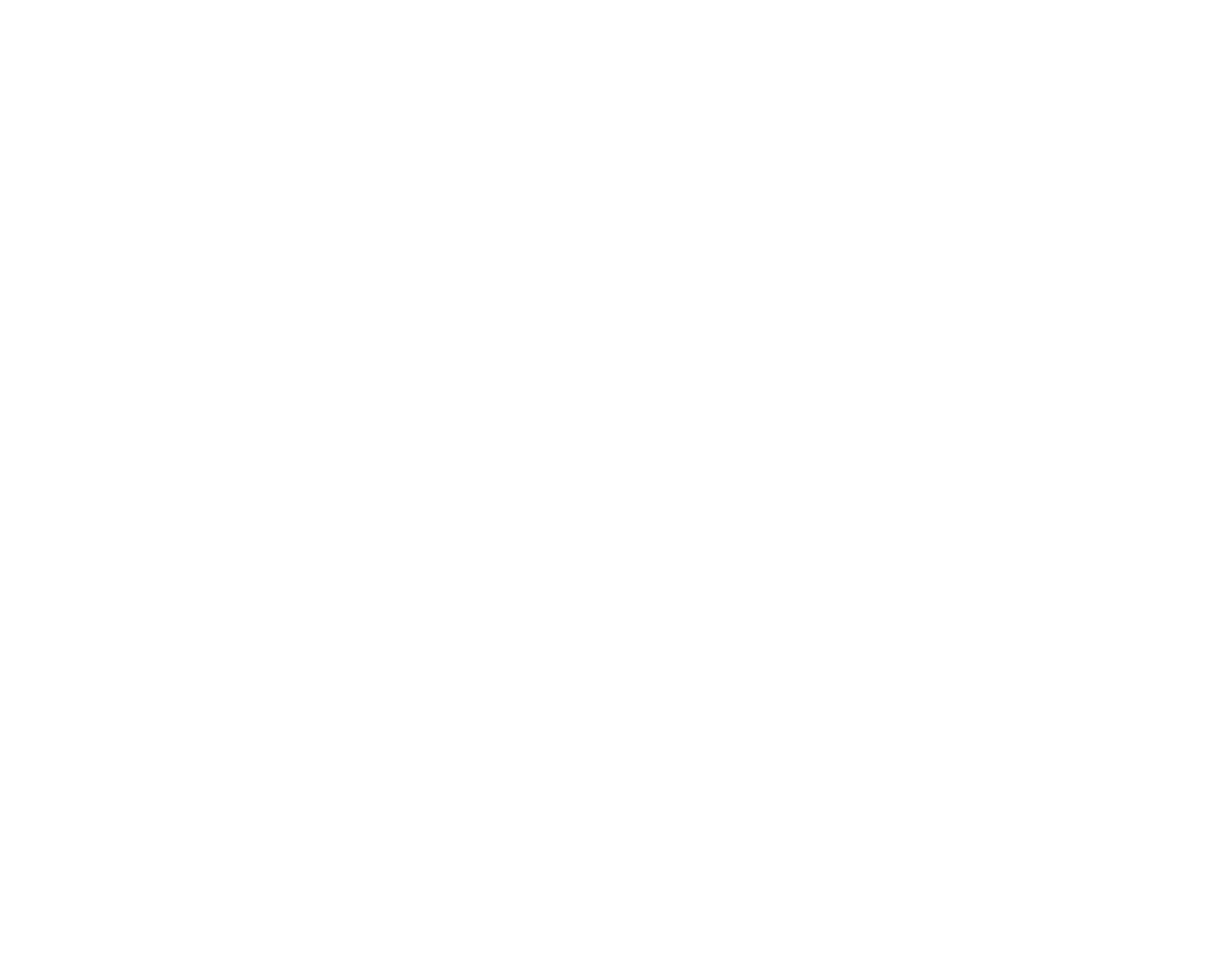|                    | <b>Licence Business Name</b>                   | <b>Address</b>                                     | <b>Licence Type/Sub</b>         |                               | <b>Phone</b>   |      | Fax                      |     |
|--------------------|------------------------------------------------|----------------------------------------------------|---------------------------------|-------------------------------|----------------|------|--------------------------|-----|
| 11 561163          | Machine Medics Inc                             | 11687 98A AVE SURREY BC V3V 2L1                    | Service Use                     |                               | 18883632580    |      | Work 18888031777         | Fax |
| 11 561202          | Doan Development & Building Ltd                | 4557 W 8TH AVE VANCOUVER BC V6H 5R6                | Service Use                     | <b>General Contractor</b>     | (604) 825-1200 | Work |                          | Hom |
| 11 561204          | Mark Custom Finishing and<br>Millwork          | 22046 Wilson Ave Richmond BC V6V 2P1               | Service Use                     | <b>General Contractor</b>     | (778) 317-9640 | Work |                          | Hom |
| 11 561205          | Karmichael Technology                          | 7459 Moffatt Rd Unit 302 Richmond BC V6Y 1X9       | Service Use                     | Home Occupation               | (604) 725-6961 |      | Work (604) 207-0067 Fax  |     |
| 11 560541          | U-R-Unique Personalized Gifts                  | 6060 Minoru Blvd Richmond BC V6Y 2V7               | Mercantile Use                  | Retail Trading                | (778) 300-5888 | Work |                          | Hom |
| 11 561211          | Ngo Hung General Contractor                    | 7645 MCGREGOR AVE BURNABY BC V5J 4H4               | Service Use                     | <b>General Contractor</b>     | (604) 451-9059 |      | Work (778) 386-9498 Cell |     |
| 11 560981          | Schlamp Constr                                 | 35425 KRISTIN CRT ABBOTSFORD BC V3G OA1            | Service Use                     | <b>General Contractor</b>     | (604) 841-0227 |      | Work (604) 855-5111 Fax  |     |
| 11 561225          | <b>AccuEditor Services Ltd</b>                 | 7871 No 1 Rd Unit 104 Richmond BC V7C 1T7          | Service Use                     | Home Occupation               | (778) 297-9798 | Work |                          | Hom |
| 11 561263          | <b>Continental Steel Ltd</b>                   | 251 SCHOOLHOUSE ST COQUITLAM BC V3K 4Y1            | Service Use                     | <b>General Contractor</b>     | (604) 525-2673 |      | Work (604) 525-1483 Fax  |     |
| 11 561285          | <b>CSA Building Services Western</b><br>Ltd    | 62 FAWCETT RD UNIT 12 COQUTLAM BC V3K 6V5          | Service Use                     | <b>General Contractor</b>     | (604) 523-1366 |      | Work (604) 523-1303 Fax  |     |
| 11 561207          | Alpha Tile & Grout Cleaners                    | 4557 206TH ST LANGLEY BC V3A 2B8                   | Service Use                     | <b>General Contractor</b>     | (604) 510-5199 |      | Work (604) 510-5099 Fax  |     |
| 10511390           | Dr Richard Chau Inc                            | 8171 Cook Rd Unit 210 Richmond BC V6Y 3T8          | Service Use                     |                               | (604) 347-8668 |      | Work (604) 980-3334 Fax  |     |
| 09 013653          | Kin Loong Enterprises Ltd                      | 11800 River Rd Unit 130 Richmond BC V6X 1Z7        | Industrial/Manufacturing<br>Use |                               | (604) 821-0281 |      | Work (604) 821-0281 Fax  |     |
| 11 561025          | Godiva Contracts Ltd                           | 5027 ERIN WAY DELTA BC V4M 1R2                     | Service Use                     | <b>Gas Contractor</b>         | (604) 617-7525 | Work |                          | Hom |
| 09 503525          | Allcan Logistic Services Ltd                   | 11500 River Rd Richmond BC V6X 1Z7                 | Service Use                     |                               | (604) 207-0600 |      | Work (604) 207-0605 Fax  |     |
| 11 560527          | China International Trading Co<br>Ltd          | 10451 Shellbridge Way Unit 150 Richmond BC V6X 2W8 | Service Use                     |                               | (604) 249-2888 |      | Work (604) 278-5760 Fax  |     |
| 10 522430          | May Lian Foods Enterprises Ltd                 | 13911 Maycrest Way Unit 150 Richmond BC V6V 2J4    | Industrial/Manufacturing<br>Use |                               | (604) 273-1365 |      | Work (604) 273-1365 Fax  |     |
| 10 544684          | Pegasus Biopharmaceuticals Inc                 | 11800 River Rd Unit 110 Richmond BC V6X 1Z7        | Service Use                     |                               | (604) 303-9988 |      | Work (604) 303-9926 Fax  |     |
| 10 552177          | Reid Jewellery                                 | 6060 Minoru Blvd Unit 2172 Richmond BC V6Y 2V7     | Mercantile Use                  | <b>Retail Trading</b>         | (604) 279-9391 | Work |                          | Hom |
| 10 552801          | <b>Mainland Signs</b>                          | 2268 No 5 Rd Unit 150 Richmond BC V6X 2T1          | Service Use                     | <b>General Contractor</b>     | (604) 638-7386 |      | Work (604) 944-1439 Fax  |     |
| 10 554721          | <b>NuCare Pharmacy</b>                         | 21900 Westminster Hwy Unit 155 Richmond BC V6V 0A8 | Mercantile Use                  | <b>Wholesale Trading</b>      | (778) 882-3332 |      | Work (604) 200-0158 Fax  |     |
| 10 556153          | <b>BH Medical Supply Ltd</b>                   | 21900 Westminster Hwy Unit 155 Richmond BC V6V 0A8 | Service Use                     |                               | (778) 883-0302 | Work |                          | Hom |
| 10 55 61 55        | Digital Skills For Integrated<br>Solutions Ltd | 21900 Westminster Hwy Unit 155 Richmond BC V6V 0A8 | Service Use                     |                               | (604) 377-1129 | Work |                          | Hom |
| 10 55 6998         | Ho Ho Skin Therapy Center                      | 7031 Westminster Hwy Unit 309 Richmond BC V6X 1A3  | Service Use                     |                               | (604) 278-1187 |      | Work (604) 278-1340 Fax  |     |
| 11 560292          | Wild Cable Electronics Ltd                     | 11860 Hammersmith Way Unit 158 Richmond BC V7A 5G1 | Mercantile Use                  | Wholesale Trading             | (604) 771-8819 | Work |                          | Hom |
| 11 558983          | Centro Parkside Development Ltd                | 6791 Elmbridge Way Unit 200 Richmond BC V7C 4N1    | Service Use                     | <b>General Contractor</b>     | (604) 241-1422 |      | Work (604) 241-1482 Fax  |     |
| 11 559363          | Sungarden Dermatoglypics                       | 3779 Sexsmith Rd Unit 1297 Richmond BC V6X 3Z9     | Assembly Use Group 3            | <b>Education Institution</b>  | (604) 231-9377 | Work |                          | Hom |
| 11 559481          | New Step Consultation Services<br>Inc          | 11590 Cambie Rd Unit 238 Richmond BC V6X 3Z5       | Assembly Use Group 3            | <b>Education Institution</b>  | (604) 787-6221 | Work |                          | Hom |
| 10 555286          | Repulse Bay Florist & Gift Shop                | 4580 No 3 Rd Unit 2020 Richmond BC V6X 4E8         | Mercantile Use                  | Retail Trading                | (604) 783-7829 |      | Work (604) 448-8873 Fax  |     |
| <b>Issue Date:</b> |                                                | Monday, 24 January 2011                            |                                 |                               |                |      |                          |     |
| 11 561296          | <b>Perkins Construction Ltd</b>                | 4560 MAIN ST VANCOUVER BC V5V 3R5                  | Service Use                     | <b>General Contractor</b>     | (778) 384-1587 | Work |                          | Hom |
| 11 561310          | June Derlachter Translator                     | 9300 Glenacres Dr Unit 115 Richmond BC V7A 1Y8     | Service Use                     | Home Occupation               | (778) 231-9363 | Work |                          | Hom |
| 11 561303          | Zhuhai Xitong Company                          | 7251 Bridge St Richmond BC V6Y 2S6                 | Service Use                     | Home Occupation               | (604) 288-1231 |      | Work (604) 288-1231 Fax  |     |
| 10 549516          | Nikkoffee                                      | 6900 No 3 Rd Richmond BC V6Y 2C5                   | Assembly Use Group 1            | Food Service<br>Establishment | (604) 600-4018 | Work |                          | Hom |
| 11 561297          | Four Shapes                                    | 3371 Springfield Dr Unit 203 Richmond BC V7E 1Y9   | Service Use                     | Home Occupation               | (604) 603-5482 | Work |                          | Hom |
| 11 561292          | <b>Fabuform Sheetmetal</b>                     | 11571 Montego St Richmond BC V6X 1H5               | Service Use                     | <b>General Contractor</b>     | (778) 858-4555 |      | Work (604) 273-9969 Fax  |     |
| 10 550428          | <b>Caninvestor Consulting Inc.</b>             | 8228 Westminster Hwy Unit 130 Richmond BC V6X 1A6  | Service Use                     |                               | (778) 885-7584 | Work |                          | Hom |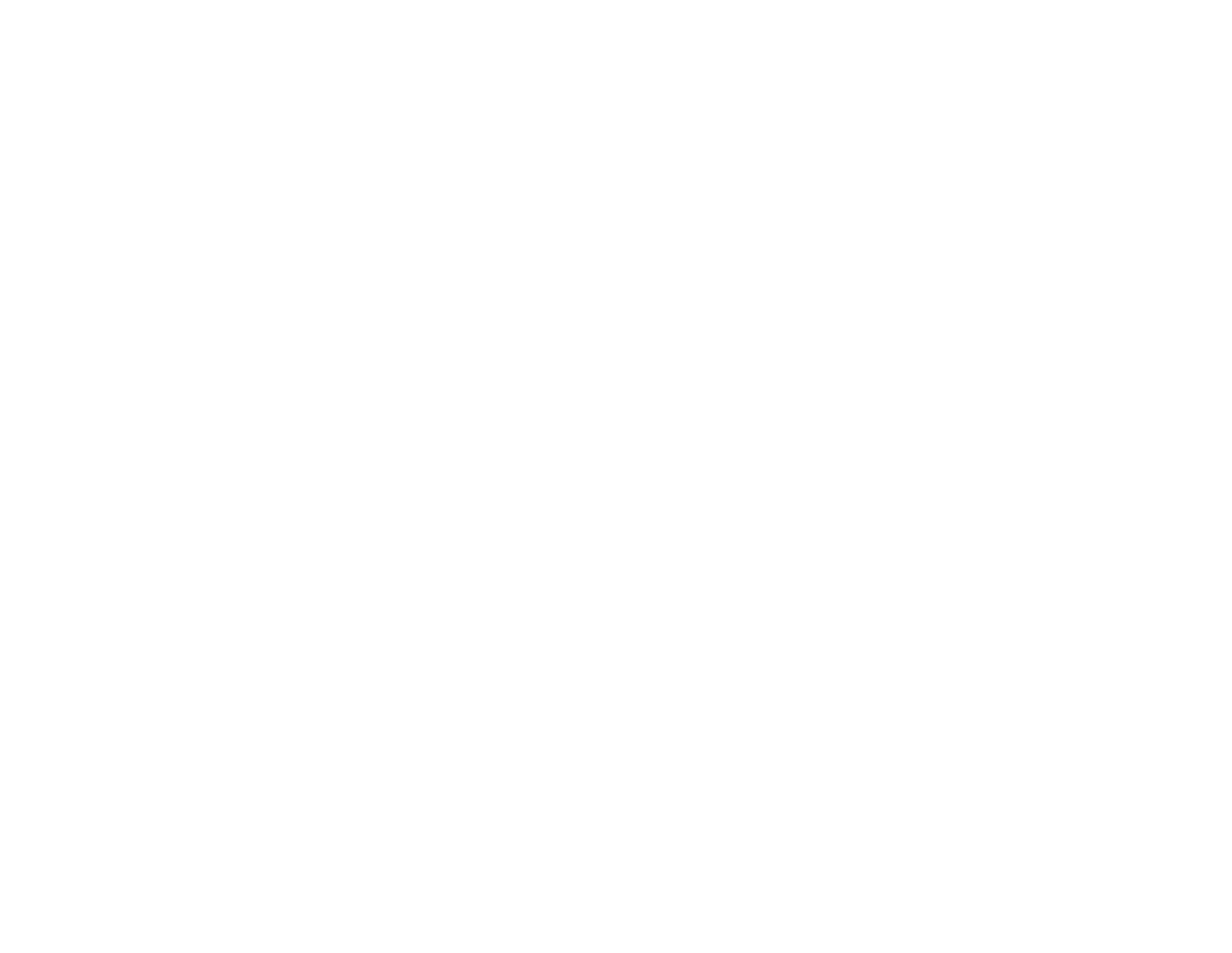|                    | Licence Business Name                              | <b>Address</b>                                     | <b>Licence Type/Sub</b>         |                              | <b>Phone</b>     |      | Fax                      |     |
|--------------------|----------------------------------------------------|----------------------------------------------------|---------------------------------|------------------------------|------------------|------|--------------------------|-----|
| 11 561300          | Kelly-Boy Maintenance Inc                          | 1917 WEST 4TH AVE UNIT 374 VANCOUVER BC V6J<br>1M7 | Service Use                     |                              | (604) 738-2340   |      | Work (604) 738-2340 Fax  |     |
| <b>Issue Date:</b> |                                                    | Tuesday, 25 January 2011                           |                                 |                              |                  |      |                          |     |
| 10 533629          | Armtac Supplies Inc                                | 12031 Horseshoe Way Unit 115 Richmond BC V7A 4V4   | Service Use                     |                              | $(604)$ 347-8801 | Work |                          | Hom |
| 10 541686          | <b>TB Motors Ltd</b>                               | 4431 Vanguard Rd Richmond BC V6X 2P6               | Mercantile Use                  | Automobile Dealer            | (604) 231-7653   |      | Work (604) 231-7650 Fax  |     |
| 11 561315          | Vancouver Ambulance Service<br>Inc                 | 5360 Airport Rd Unit 309 Richmond BC V7B 1B4       | Service Use                     |                              | (604) 628-1730   |      | Work 18887094823         | Fax |
| 11 561316          | Vancouver Ambulance Service<br>Inc                 | 5360 Airport Rd Unit 309 Richmond BC V7B 1B4       | Assembly Use Group 3            | <b>Education Institution</b> | (604) 628-1730   |      | Work 18887094823         | Fax |
| <b>Issue Date:</b> |                                                    | <b>Wednesday, 26 January 2011</b>                  |                                 |                              |                  |      |                          |     |
| 11 559623          | Q L Huang Acupuncture and<br><b>TCM Clinic Inc</b> | 4540 No 3 Rd Unit 1070 Richmond BC V6X 4E4         | Service Use                     |                              | (778) 297-6643   |      | Work (778) 297-6643 Fax  |     |
| 11 561694          | Haca Limousine Services Ltd                        | 2511 McLennan Ave Richmond BC V6X 2N6              | Vehicle for Hire                | Vehicle For Hire<br>Office   | (604) 838-4062   |      | Work (778) 882-3244 Cell |     |
| 11 561 662         | <b>Blue Floor Productions Inc.</b>                 | 8035 GLENWOOD DR BURNABY BC V3N 5C8                | Service Use                     |                              | (604) 639-1850   |      | Work (604) 525-5533 Fax  |     |
| 11 561488          | Raymond Wong                                       | 7538 Bamberton Crt Richmond BC V7A 5C4             | Service Use                     | <b>General Contractor</b>    | (604) 271-8686   |      | Work (604) 271-8588 Fax  |     |
| 11 560780          | Haca Limousine Services Ltd                        | 2511 McLennan Ave Richmond BC V6X 2N6              | Vehicle for Hire                | Class B - Limousine          | (604) 838-4062   |      | Work (778) 882-3244 Cell |     |
| 11 561339          | <b>Eternity Wholesale Co</b>                       | 12051 Jensen Dr Richmond BC V6V 2R8                | Service Use                     | Home Occupation              | (778) 858-2878   |      | Work (778) 686-6668 Cell |     |
| 11 561337          | Comfort Pro Heating & Plumbing                     | 5380 Smith Dr Unit 70 Richmond BC V6V 2K8          | Service Use                     | <b>Gas Contractor</b>        | (604) 727-5462   |      | Work (604) 540-7865 Fax  |     |
| <b>Issue Date:</b> |                                                    | Thursday, 27 January 2011                          |                                 |                              |                  |      |                          |     |
| 11 562432          | <b>Yuemicka Contracting</b>                        | 5115 Garden City Rd Unit 1213 Richmond BC V6X 4H6  | Service Use                     | <b>General Contractor</b>    | (604) 723-0732   | Work |                          | Hom |
| 11 562455          | <b>Linkmax Network Solution</b>                    | 10760 Hollymount Dr Richmond BC V7E 4Z2            | Service Use                     | Home Occupation              | (604) 299-3298   | Work |                          | Hom |
| 11 561731          | Signature Editions Millwork Inc                    | 9785 192ND ST UNIT 301 SURREY BC V4N 4C7           | Service Use                     | <b>General Contractor</b>    | (604) 882-0511   |      | Work (604) 882-0512 Fax  |     |
| 11 561689          | <b>ByInvitationOnly</b>                            | 2800 No 4 Rd Richmond BC V6X 2L5                   | Service Use                     | Home Occupation              | (604) 526-1765   |      | Work (778) 317-7802 Cell |     |
| 11 561673          | <b>Building Space Construction</b>                 | 4324 Peterson Dr Richmond BC V7E 4X9               | Service Use                     | <b>General Contractor</b>    | (604) 726-5839   | Work |                          | Hom |
| 11 561638          | Secure Pro Systems Ltd                             | 10660 Anglesea Dr Richmond BC V7A 3B9              | Service Use                     | <b>General Contractor</b>    | (604) 369-5050   | Work |                          | Hom |
| 10 015247          | <b>Branson Inernational Inc</b>                    | 5200 Miller Rd Unit 2020 Richmond BC V7B 1K5       | Service Use                     |                              | (604) 247-1914   |      | Work (604) 247-1917 Fax  |     |
| 11 562556          | Kingtech Solution Inc                              | 8600 Ackroyd Rd Unit 319 Richmond BC V6X 3G1       | Service Use                     | Home Occupation              | (778) 883-3016   | Work |                          | Hom |
| <b>Issue Date:</b> |                                                    | <b>Monday, 31 January 2011</b>                     |                                 |                              |                  |      |                          |     |
| 11 562669          | Allo Construction Ltd                              | 10788 139TH ST UNIT 109 SURREY BC V3T 0A6          | Service Use                     | <b>General Contractor</b>    | (604) 861-9988   |      | Work (604) 288-5128 Fax  |     |
| 11 561328          | Dr Denis Kim Optometric<br>Corporation             | 11700 Steveston Hwy Unit 110 Richmond BC V7A 1N6   | Service Use                     |                              | (604) 274-9769   | Work |                          | Hom |
| 11 562672          | Diamond Parking/DPS Parking<br>#4784               | 8291 Alexandra Rd Richmond BC V6X 1C3              | Service Use                     | <b>Business</b>              |                  |      |                          |     |
| 11 562755          | <b>Ambient Productions</b>                         | 10411 Steveston Hwy Richmond BC V7A 1N3            | Service Use                     | Home Occupation              | (778) 859-9687   | Work |                          | Hom |
| 11 562632          | Hardeep Sanghera                                   | 7827 115A ST DELTA BC V4C 5R4                      | Service Use                     | <b>General Contractor</b>    | (604) 726-4652   | Work |                          | Hom |
| 11 562630          | Amtec Developments Ltd                             | 11638 King Rd Richmond BC V7A 3B6                  | Service Use                     | <b>General Contractor</b>    | (778) 889-2640   |      | Work (604) 278-0054 Fax  |     |
| 11 562617          | <b>Tony Contracting</b>                            | 9500 Odlin Rd Unit 406 Richmond BC V6X 1C9         | Service Use                     | <b>General Contractor</b>    | (778) 388-2707   |      | Work (604) 304-2833 Fax  |     |
| 11 562524          | Ideon Packaging LLP                                | 12000 Jacobson Way Richmond BC V6W 1L6             | Service Use                     |                              | (604) 524-0524   |      | Work (604) 524-0523 Fax  |     |
| 10 557240          | Alumill Aluminum Products Ltd                      | 12830 Clarke PI Unit 120 Richmond BC V6V 2H5       | Mercantile Use                  | <b>Wholesale Trading</b>     | (778) 862-0315   | Work |                          | Hom |
| 10 555479          | Waqui Trading Company                              | 8003 Anderson Rd Richmond BC V6Y 1S1               | Mercantile Use                  | <b>Retail Trading</b>        | (604) 247-0949   |      | Work (778) 297-7584 Fax  |     |
| 10 552570          | Niche Professional Branding<br>Incop               | 3771 Jacombs Rd Unit 410 Richmond BC V6V 2L9       | Industrial/Manufacturing<br>Use |                              | (604) 247-0030   |      | Work (604) 247-0050 Fax  |     |

Tuesday, 03 January 2012 **Page 6 of 56**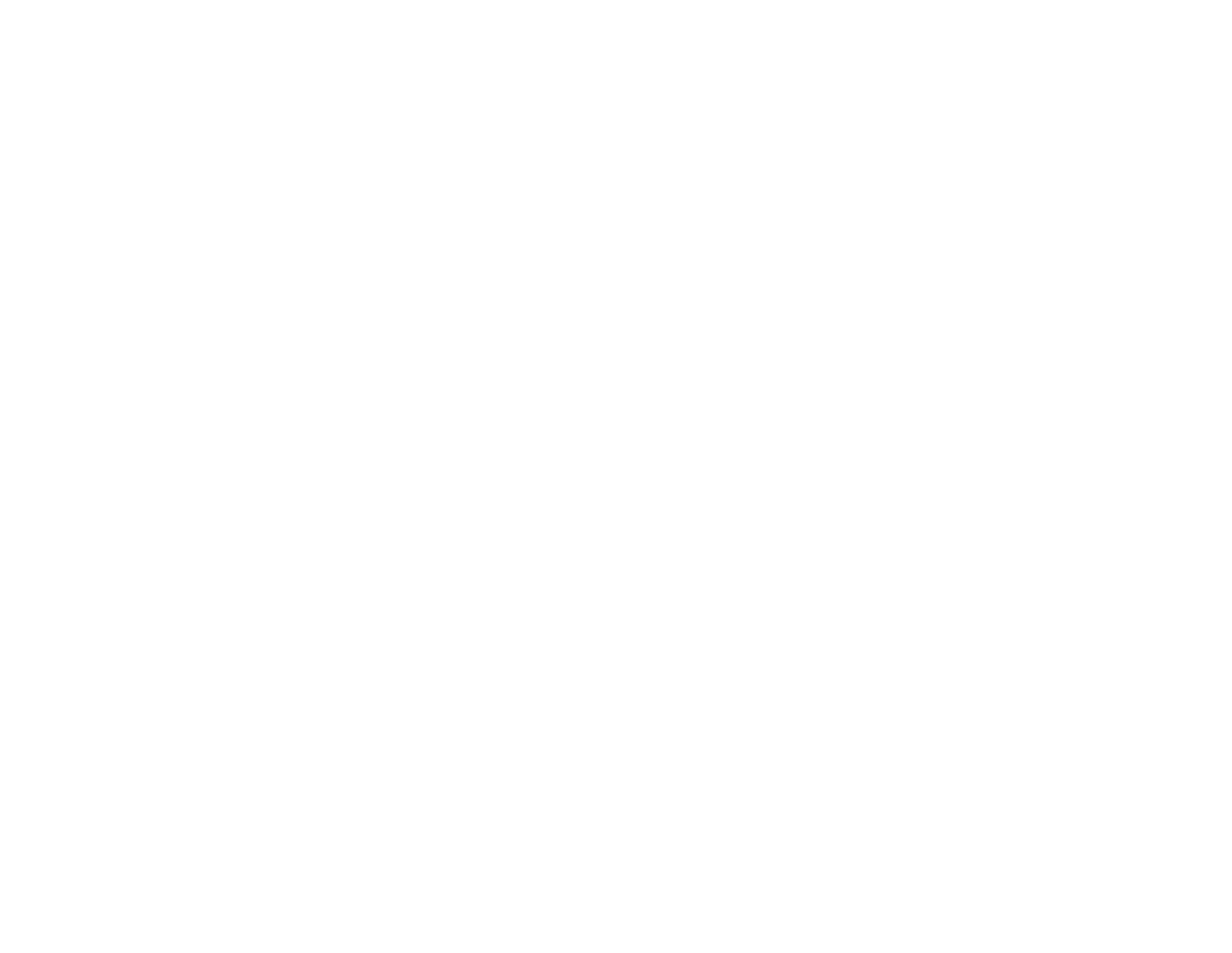|                    | Licence Business Name                             | <b>Address</b>                                                          | <b>Licence Type/Sub</b>         |                                        | <b>Phone</b>     |      | Fax                     |            |
|--------------------|---------------------------------------------------|-------------------------------------------------------------------------|---------------------------------|----------------------------------------|------------------|------|-------------------------|------------|
| 10 54 65 64        | <b>Brothers Food Equipment Depot</b>              | 13331 Vulcan Way Unit 1 Richmond BC V6V 1K4                             | Mercantile Use                  | <b>Wholesale Trading</b>               | (604) 828-9559   | Work | 18667403113             | Hom        |
| 10 54 6515         | Corvus Energy Ltd                                 | 13160 Vanier PI Unit 110 Richmond BC V6V 2J2                            | Industrial/Manufacturing<br>Use |                                        | (604) 227-0280   | Work | (604) 227-0281 Fax      |            |
| 10 519960          | Shock Richmond Indoor Paintball<br>Field          | 6631 Elmbridge Way Unit 160 Richmond BC V7C 4N1                         | Assembly Use Group 3            | Commercial<br>Entertainment            | (604) 780-7506   | Work |                         | Hom        |
| 10513889           | Distinctive Floors Inc                            | 11880 Hammersmith Way Unit 120 Richmond BC V7A 5C8                      | Mercantile Use                  | <b>Wholesale Trading</b>               | (604) 207-1111   |      | Work (604) 214-9393 Fax |            |
| 11 562719          | Ryan Dash                                         | 12146 Osprey Dr Richmond BC V7E 3S6                                     | Service Use                     | Home Occupation                        | (778) 898-0089   | Work |                         | Hom        |
| 11 560363          | <b>Visual Math Center</b>                         | 8136 Park Rd Unit 200 Richmond BC V6Y 1T1                               | Assembly Use Group 3            | <b>Education Institution</b>           | (604) 618-9721   | Work |                         | Hom        |
| <b>Issue Date:</b> |                                                   | Tuesday, 01 February 2011                                               |                                 |                                        |                  |      |                         |            |
| 11 562816          | <b>AK Creations</b>                               | 9817 Waller Crt Richmond BC V7E 5S9                                     | Service Use                     | Home Occupation                        | (778) 385-3933   | Work |                         | <b>Hom</b> |
| 11 563092          | Diamond Parking/DPS Parking<br>#4782              | 8231 Ackroyd Rd Richmond BC V6X 3J9                                     | Service Use                     | Parking Enforcement<br><b>Business</b> | (604) 681-8797   |      | Work (604) 684-0329 Fax |            |
| 11 563090          | Diamond Parking/DPS Parking<br>#4764              | 3071 St Edwards Dr Richmond BC V6X 3K4                                  | Service Use                     | Parking Enforcement<br><b>Business</b> | (604) 681-8797   |      | Work (604) 684-0329 Fax |            |
| 11 562893          | Daya Nand Autar                                   | 1171 E 54TH AVE VANCOUVER BC V5X 1M1                                    | Service Use                     | <b>General Contractor</b>              | (604) 321-1033   | Work |                         | Hom        |
| 11 562871          | <b>Gracious Garden Design</b>                     | 3560 Blundell Rd Richmond BC V7C 1G4                                    | Service Use                     | Home Occupation                        | (604) 303-9874   |      | Work (604) 303-9874 Fax |            |
| <b>Issue Date:</b> | <b>Wednesday, 02 February 2011</b>                |                                                                         |                                 |                                        |                  |      |                         |            |
| 11 562890          | <b>Pacific Fleet Service</b>                      | 3640 No 4 Rd Richmond BC V6X 2L7                                        | Service Use                     |                                        | (778) 882-5918   |      | Work (604) 273-1113 Fax |            |
| 11 563295          | Sandeep Poonia And Haibo Yu                       | 9451 Granville Ave Unit 5 Richmond BC V6Y 1P9                           | Service Use                     | <b>General Contractor</b>              | (778) 898-0123   |      | Work (604) 204-0123 Fax |            |
| 11 563088          | <b>Red Design</b>                                 | 422 RICHARDS ST UNIT 200 VANCOUVER BC V6B 2Z4                           | Service Use                     | <b>General Contractor</b>              | (604) 733-8230   | Work |                         | Hom        |
| 10 548618          | <b>Maple Construction Labor</b><br>Services Ltd   | 6081 No 3 Rd Unit 829 Richmond BC V6Y 2B2                               | Service Use                     | <b>General Contractor</b>              | (604) 233-8872   |      | Work (604) 233-8876 Fax |            |
| 11 563348          | filmWERX Studio Photography                       | 5491 Warbler Ave Richmond BC V7E 4W1                                    | Service Use                     | Home Occupation                        | (604) 241-2825   | Work |                         | <b>Hom</b> |
| 11 561301          | Canadian Collision Paint and<br>Autobody 2011 Ltd | 12271 Bridgeport Rd Richmond BC V6V 1J4                                 | Service Use                     |                                        | (604) 279-8846   | Work |                         | Hom        |
| 10 557706          | Classy & Neo-Lighting Group Inc                   | 11181 Voyageur Way Unit 150 Richmond BC V6X 3N9                         | Service Use                     |                                        | (604) 909-2362   |      | Work (604) 288-4478 Fax |            |
| 10 549513          | Ham Building Supplies Ltd                         | 13280 Mitchell Rd Richmond BC V6V 1M8                                   | Mercantile Use                  | <b>Wholesale Trading</b>               | (604) 322-7141   |      | Work (604) 322-7142 Fax |            |
| 10 537207          | <b>Comet Strip Enterprises</b><br>(Canada) Ltd    | 11480 River Rd Unit 100 Richmond BC V6X 1Z7                             | Mercantile Use                  | <b>Wholesale Trading</b>               | (604) 278-4005   |      | Work (604) 278-7199 Fax |            |
| 10 550693          | Sahota Diesel Ltd                                 | 1040 Millcarch St Unit 150 Richmond BC V6V 2H4                          | Service Use                     |                                        | (604) 321-5167   |      | Work (604) 629-2179 Fax |            |
| <b>Issue Date:</b> |                                                   | Thursday, 03 February 2011                                              |                                 |                                        |                  |      |                         |            |
| 11 563450          | Oakridge Contractors Limited                      | 28055 Garvin Road R.M of Springfield, Manitoba R0E 1J0                  | Service Use                     | <b>General Contractor</b>              | (204) 444-4151   |      | Work (204) 444-7893 Fax |            |
| <b>Issue Date:</b> |                                                   | Friday, 04 February 2011                                                |                                 |                                        |                  |      |                         |            |
| 11 563608          | <b>Services</b>                                   | Pacific West Moving and Packing 3420 Garden City Rd Richmond BC V6X 2J9 | Service Use                     | <b>Delivery Services</b>               | (604) 617-0626   |      | Work (604) 278-0041 Fax |            |
| 11 563530          | AAA Plumbing & Heating Ltd                        | PO BOX 16709 SURREY BC V3W 5L0                                          | Service Use                     | <b>Plumbing Contractor</b>             | (604) 561-0588   | Work |                         | Hom        |
| 11 563832          | K Legend Trading Company                          | 3411 Garden City Rd Richmond BC V6X 2J5                                 | Service Use                     | Home Occupation                        | (604) 724-0370   | Work |                         | Hom        |
| 11 563829          | GEP Productions Inc #12                           | 555 BROOKSBANK AVE UNIT 10/330 NORTH<br>VANCOUVER BC V7J 3S5            | Service Use                     |                                        | $(604)$ 983-5655 |      | Work (604) 983-5654 Fax |            |
| 11 563814          | Enterprise Wall & Ceiling Systems                 | 3532 196 ST LANGLEY BC V3A 4T7                                          | Service Use                     | <b>General Contractor</b>              | (604) 533-8528   |      | Work (604) 539-8687 Fax |            |
| 11 563812          | <b>Prosperity Consulting Ltd</b>                  | 8480 Granville Ave Unit 222 Richmond BC V6Y 4E8                         | Service Use                     | Home Occupation                        | $(604)$ 808-0816 | Work |                         | Hom        |
| 11 563811          | Alpha Home Energy Centre Ltd                      | 31550 SOUTH FRASER HWY WAY UNIT 2<br>ABBOTSFORD BC V2T 4C6              | Service Use                     | <b>Gas Contractor</b>                  | (604) 852-1212   |      | Work (604) 850-5115 Fax |            |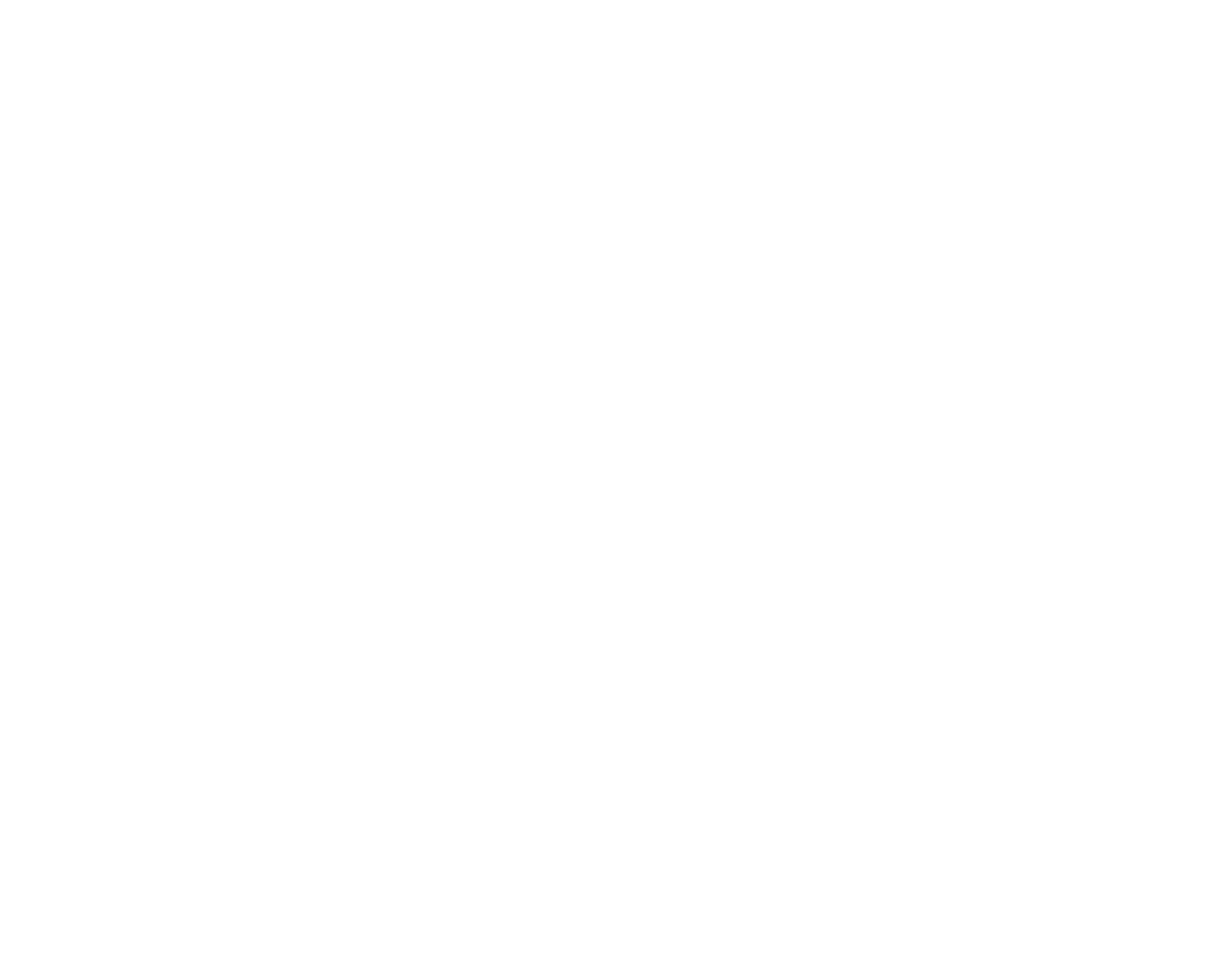|                    | <b>Licence Business Name</b>        | <b>Address</b>                                                 | <b>Licence Type/Sub</b>         |                                                    | <b>Phone</b>     |      | Fax                      |     |
|--------------------|-------------------------------------|----------------------------------------------------------------|---------------------------------|----------------------------------------------------|------------------|------|--------------------------|-----|
| 10 554659          | 5U Website                          | 4140 No 3 Rd Unit 250 Richmond BC V6X 2C2                      | Service Use                     |                                                    | (778) 883-9222   | Work |                          | Hom |
| 09 497013          | <b>Big Bite Pizzeria</b>            | 12420 No 1 Rd Unit 130 Richmond BC V7E 6N2                     | Assembly Use Group 1            | <b>Food Service</b><br>Establishment, Take-<br>Out | (778) 628-1224   | Work |                          | Hom |
| 10 553807          | Lendmark Credit Resources Ltd       | 8888 Odlin Cr Unit 1165 Richmond BC V6X 3Z8                    | Service Use                     |                                                    | (604) 270-6832   |      | Work (604) 270-6823 Fax  |     |
| 10 525204          | T J Automotive                      | 11800 River Rd Unit 120 Richmond BC V6X 1Z7                    | Service Use                     |                                                    | (604) 781-6979   | Work |                          | Hom |
| 10 525192          | <b>Fast and Furious Auto Centre</b> | 11800 River Rd Unit 120 Richmond BC V6X 1Z7                    | Service Use                     |                                                    | (604) 715-6660   | Work |                          | Hom |
| 10 525139          | Marketwise Foods Ltd                | 13560 Maycrest Way Unit 2130 Richmond BC V6V 2W9               | Mercantile Use                  | <b>Wholesale Trading</b>                           | (604) 272-2776   |      | Work (604) 272-2746 Fax  |     |
| 10 521302          | Mixology Canada Inc                 | 14488 Knox Way Unit 148 Richmond BC V6V 2Z5                    | Mercantile Use                  | <b>Wholesale Trading</b>                           | (604) 433-5773   |      | Work (604) 433-5703 Fax  |     |
| 11 563631          | Wins Ventures International Inc     | 8851 Lansdowne Rd Unit 1003 Richmond BC V6X 3X7                | Service Use                     | Home Occupation                                    | (778) 772-4868   | Work |                          | Hom |
| <b>Issue Date:</b> |                                     | <b>Monday, 07 February 2011</b>                                |                                 |                                                    |                  |      |                          |     |
| 11 563913          | Affordable Security systems         | 6942 E HASTINGS ST BURNABY BC V5B 1T1                          | Service Use                     | <b>General Contractor</b>                          | (604) 298-7112   |      | Work (604) 298-9592 Fax  |     |
| 11 563980          | <b>Hoodlum Artists</b>              | 8740 Citation Dr Unit 114 Richmond BC V6Y 3A3                  | Service Use                     | Home Occupation                                    | (778) 868-8789   | Work |                          | Hom |
| 11 563977          | Kuan Cheang Handyman Service        | 10760 Spender Crt Richmond BC V7E 4C3                          | Service Use                     | <b>General Contractor</b>                          | (604) 771-3209   | Work |                          | Hom |
| 11 563976          | C B Development                     | 7420 Schaefer Ave Richmond BC V6Y 2W8                          | Service Use                     | <b>General Contractor</b>                          | (778) 859-6959   | Work |                          | Hom |
| 11 563969          | New World Enterprises Inc           | 8980 FRASERWOOD CRT UNIT 28 BURNABY BC V5J<br>5H7              | Service Use                     | <b>General Contractor</b>                          | (604) 437-6711   |      | Work (604) 437-6701 Fax  |     |
| 11 563873          | E Auto Mobile Service               | 3071 Springfield Dr Unit 16 Richmond BC V7E 1Y9                | Service Use                     | Home Occupation                                    | (604) 271-3377   |      | Work (604) 271-3377 Fax  |     |
| 10 542097          | Panda Fresh Bakery                  | 8740 Charles St Richmond BC V6X 1W1                            | Assembly Use Group 1            | <b>Food Service</b><br>Establishment, Take-<br>Out | (604) 761-2680   | Work |                          | Hom |
| 09 482229          | Freezycle Technology<br>Corporation | 11451 Bridgeport Rd Unit 170 Richmond BC V6X 1T4               | Industrial/Manufacturing<br>Use |                                                    | $(604)$ 629-6693 |      | Work (604) 629-6693 Fax  |     |
| 11 563974          | Two Can Tours Inc                   | 7380 Elmbridge Way Unit 1807 Richmond BC V6X 4A1               | Service Use                     | Home Occupation                                    | (604) 284-5202   | Work |                          | Hom |
| <b>Issue Date:</b> |                                     | Tuesday, 08 February 2011                                      |                                 |                                                    |                  |      |                          |     |
| 11 564148          | L B Plumbing Ltd                    | 1122 O' FLAHERTY GATE PORT COQUITLAM BC V3C<br>6H <sub>2</sub> | Service Use                     | <b>Plumbing Contractor</b>                         | (604) 468-9454   |      | Work (604) 518-7139 Cell |     |
| 10 557439          | Teppan Kitchen                      | 4151 Hazelbridge Way Unit 3250 Richmond BC V6X 4J7             | Assembly Use Group 1            | <b>Food Service</b><br>Establishment, Take-<br>Out | (604) 295-6656   | Work |                          | Hom |
| 11 564056          | Global Village Immigration Inc      | 9233 Ferndale Rd Unit 417 Richmond BC V6Y 0B8                  | Service Use                     | Home Occupation                                    | (604) 447-3716   |      | Work (604) 447-2475 Fax  |     |
| 11 564111          | ATI (ACCU-Therm Industries)         | 26656 FRASER HWY ALDERGROVE BC V4W 3C7                         | Service Use                     | <b>Gas Contractor</b>                              | (604) 856-7800   |      | Work (604) 856-7850 Fax  |     |
| 11 564128          | Best Price Wholesale Inc            | 7180 Francis Rd Richmond BC V6Y 1A2                            | Service Use                     | Home Occupation                                    | (604) 270-1050   |      | Work (604) 270-8210 Fax  |     |
| 11 564135          | Lutech Instrument Ltd               | 6431 Princess Lane Unit 20 Richmond BC V7E 3S2                 | Service Use                     | Home Occupation                                    | (604) 282-1128   | Work |                          | Hom |
| <b>Issue Date:</b> | <b>Wednesday, 09 February 2011</b>  |                                                                |                                 |                                                    |                  |      |                          |     |
|                    | 11 564168 Hong Yu Construction      | 2268 No 5 Rd Unit 170 Richmond BC V6X 2T1                      | Service Use                     | <b>General Contractor</b>                          | (604) 518-9038   | Work |                          | Hom |
|                    | 11 564352 Kuldip S Gill             | 1957 WEST 62 AVE VANCOUVER BC V6P 2G5                          | Service Use                     | <b>General Contractor</b>                          | (604) 767-2073   | Work |                          | Hom |
| 10 537785          | Canada Rayon Construction Ltd       | 11500 Bridgeport Rd Unit 108 Richmond BC V6X 1T2               | Service Use                     | <b>General Contractor</b>                          | (604) 207-0338   |      | Work (604) 207-0060 Fax  |     |
| 10 542989          | Optimal Response Massage<br>Therapy | 7560 Minoru Gate Richmond BC V6Y 1R9                           | Service Use                     |                                                    | (604) 596-4400   | Work |                          | Hom |
| <b>Issue Date:</b> |                                     | Thursday, 10 February 2011                                     |                                 |                                                    |                  |      |                          |     |
|                    | 11 564748 Liva Electric             | 13469 RIPPINTON RD PITT MEADOWS BC V3Y 1Z1                     | Service Use                     | <b>Electrical Contractor</b>                       | (604) 465-8584   |      | Work (604) 465-8574 Fax  |     |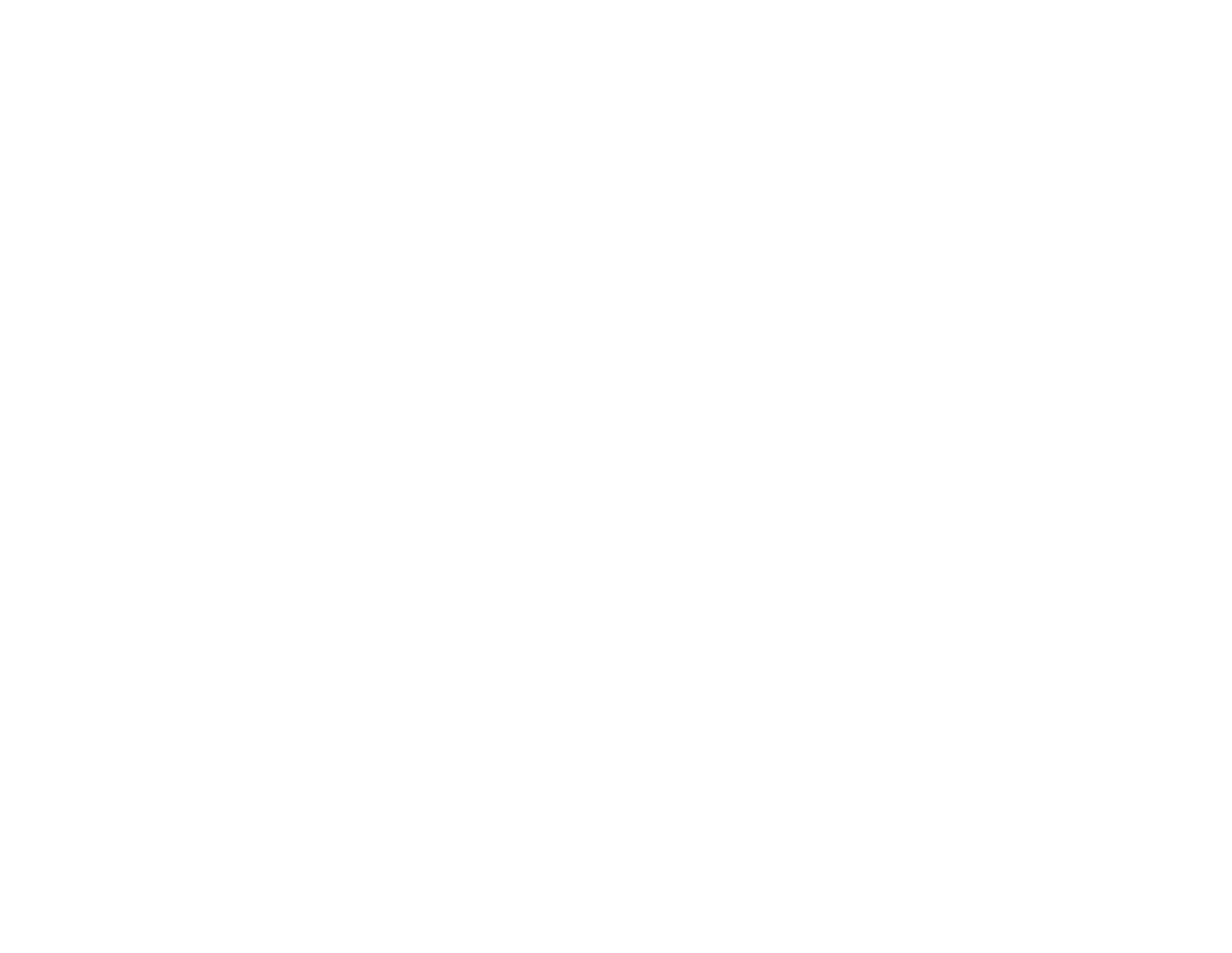|                    | Licence Business Name                             | <b>Address</b>                                      | <b>Licence Type/Sub</b> |                              | Phone            |        | Fax                      |            |
|--------------------|---------------------------------------------------|-----------------------------------------------------|-------------------------|------------------------------|------------------|--------|--------------------------|------------|
| <b>Issue Date:</b> |                                                   | Monday, 14 February 2011                            |                         |                              |                  |        |                          |            |
| 10 533103          | 0881133 BC Ltd                                    | 8888 Odlin Cr Unit 2075 Richmond BC V6X 3Z8         | Assembly Use Group 3    | <b>Education Institution</b> | (604) 379-7777   | Work   |                          | <b>Hom</b> |
| 11 563730          | Medi Pedis                                        | 7633 St Albans Rd Unit 301 Richmond BC V6Y 3W7      | Service Use             |                              | (778) 867-0736   | Work   |                          | <b>Hom</b> |
| 11 563965          | <b>Psychic Studio</b>                             | 12240 2nd Ave Unit 130 Richmond BC V7E 3L8          | Service Use             |                              | (604) 345-7151   | Work   |                          | Hom        |
| 11 564369          | Shen Shen Trading Enterprises                     | 8460 Ackroyd Rd Unit 208 Richmond BC V6X 3E9        | Service Use             | Home Occupation              | (778) 385-6613   | Cellul |                          | Hom        |
| 11 564493          | <b>RBE Mobile Trailer Repair</b>                  | 6131 Camsell Cr Richmond BC V7C 2M4                 | Service Use             | Home Occupation              | (604) 272-1429   |        | Work (604) 272-1429 Fax  |            |
| 11 564953          | Futurehome Development Ltd                        | 1661 W61 AVE VANCOUVER BC V6P 2A6                   | Service Use             | <b>General Contractor</b>    | (604) 738-8636   |        | Work (604) 736-8636 Fax  |            |
| <b>Issue Date:</b> |                                                   | Tuesday, 15 February 2011                           |                         |                              |                  |        |                          |            |
| 11 565016          | Vancouver 24 Hours                                | 554 EAST 15TH AVE VANCOUVER BC V5T 2R5              | Vending Machine Use     | Newspapers                   | (604) 322-2340   | Hom    |                          | Hom        |
| 11 564872          | Widelinkcanada                                    | 10711 Shepherd Dr Unit 10 Richmond BC V6X 4E7       | Service Use             | Home Occupation              | (604) 303-9041   | Hom    | (604) 303-9041           | Fax        |
| 11 564896          | <b>Rizvil Janitorial Services</b>                 | 7380 Elmbridge Way Unit 609 Richmond BC V6X 4A1     | Service Use             | Home Occupation              | (778) 881-9438   | Work   |                          | Hom        |
| 11 564905          | Megan Watts                                       | 22260 122 AVE UNIT 316 MAPLE RIDGE BC V2X 3X7       | Service Use             |                              | (604) 477-7210   | Work   |                          | Hom        |
| 11 564925          | <b>Starr Business Process</b><br>Management       | 6300 London Rd Unit 6 Richmond BC V7E 6V6           | Service Use             | Home Occupation              | (604) 440-6283   | Work   |                          | Hom        |
| 11 564928          | Mike's Modern Marketing<br>Mastermind             | 4151 Fisher Dr Richmond BC V6X 3S4                  | Service Use             | Home Occupation              | (604) 787-4615   | Work   |                          | Hom        |
| 11 564968          | Tomasz Kocylo                                     | 533 COTTONWOOD AVE UNIT 213 COQUITLAM BC V3J<br>2R7 | Vending Machine Use     | \$.25 or More                | (778) 316-7050   | Work   |                          | Hom        |
| 11 564970          | Jamie Bourne Consulting                           | 2960 Steveston Hwy Unit 28 Richmond BC V7E 6C7      | Service Use             | Home Occupation              | (604) 284-2214   | Work   |                          | <b>Hom</b> |
| 11 564972          | <b>Global Chinese Press</b>                       | 3490 GARDNER CRT UNIT 310 BURNABY BC V5G 3K4        | Vending Machine Use     | Newspapers                   | (604) 321-5586   |        | Work (604) 321-5581 Fax  |            |
| 11 565029          | <b>SKB Marine Consultants Ltd</b>                 | 9380 Laka Dr Richmond BC V7E 5W6                    | Service Use             | Home Occupation              | (604) 271-8774   |        | Work (604) 271-0244 Fax  |            |
| 11 564839          | Vancouver Green Electric Ltd                      | 9500 Capella Dr Richmond BC V6X 3N3                 | Service Use             | <b>Electrical Contractor</b> | (604) 644-0451   |        | Work (778) 297-8010 Fax  |            |
| 11 565015          | Allmar International                              | 3085 NORLAND AVE BURNABY BC V5B 3A9                 | Service Use             | <b>General Contractor</b>    | (604) 299-7531   |        | Work (604) 299-7377 Fax  |            |
| 11 564553          | <b>Bizsources Trading &amp; Consulting</b><br>Inc | 7191 No 3 Rd Richmond BC V6Y 2C7                    | Service Use             | Home Occupation              | (778) 885-0880   | Work   |                          | Hom        |
| 11 564830          | Above The Rest Landscaping                        | 3320 RIVER RD W DELTA BC V4K 3N2                    | Service Use             | <b>General Contractor</b>    | (604) 314-8273   | Work   |                          | Hom        |
| 11 563908          | Vanda Florist Ltd                                 | 4151 Hazelbridge Way Unit 1280 Richmond BC V6X 4J7  | Mercantile Use          | <b>Retail Trading</b>        | (604) 284-5220   | Work   | (604) 284-5221 Fax       |            |
| 11 561284          | Florist On The Fifth                              | 8031 No 5 Rd Richmond BC V6Y 2V5                    | Mercantile Use          | <b>Retail Trading</b>        | (604) 303-9997   | Work   | (604) 303-9976 Fax       |            |
| 11 564548          | 615837 BC Ltd                                     | 1876 E 64TH AVE VANCOUVER BC V5P 2N1                | Service Use             | <b>General Contractor</b>    | (604) 719-3964   |        | Work (604) 435-9902 Fax  |            |
| 11 564569          | Allpro Electrical Inc                             | 13037 61 B AVE SURREY BC V3X 2G4                    | Service Use             | <b>Electrical Contractor</b> | (604) 599-0466   | Work   |                          | <b>Hom</b> |
| 11 564572          | PHD Plumbing Heating &<br>Drainage Ltd            | 8860 142 A ST SURREY BC V3V 7W8                     | Service Use             | <b>Gas Contractor</b>        | (604) 897-0503   | Work   |                          | Hom        |
| 11 564573          | PHD Plumbing Heating &<br>Drainage Ltd            | 8860 142 A ST SURREY BC V3V 7W8                     | Service Use             | <b>Plumbing Contractor</b>   | (604) 897-0503   | Work   |                          | Hom        |
| 11 564574          | <b>Crystal Cleaners Enterprises</b>               | 9651 Glendower Dr Unit 503 Richmond BC V7A 2Y6      | Service Use             | Home Occupation              | (604) 808-3252   | Work   |                          | Hom        |
| 11 564813          | <b>Activecontact Electric Ltd</b>                 | 2706 CARNATION ST NORTH VANCOUVER BC V7H<br>15H     | Service Use             | <b>Electrical Contractor</b> | (604) 929-1094   |        | Work (604) 929-1094 Fax  |            |
| 11 564829          | Pacific Islander & RB Home<br>Renovation          | 7451 Bridge St Richmond BC V6Y 2S6                  | Service Use             | <b>General Contractor</b>    | (604) 447-0346   |        | Work (604) 365-4540 Cell |            |
| 11 564508          | <b>Britco Plumbing</b>                            | 23860 62ND AVE LANGLEY BC V2Y 1M2                   | Service Use             | <b>Plumbing Contractor</b>   | (604) 690-4664   | Work   |                          | Hom        |
| <b>Issue Date:</b> | <b>Wednesday, 16 February 2011</b>                |                                                     |                         |                              |                  |        |                          |            |
| 11 564894          | <b>Golden City Rentals</b>                        | 3391 Steveston Hwy Richmond BC V7E 2J4              | Service Use             | Home Occupation              | $(604)$ 369-6299 |        | Work (604) 369-6299 Cell |            |
| 11 565393          | Georgia Straight                                  | 1701 WEST BROADWAY VANCOUVER BC V6J 1Y3             | Vending Machine Use     | Newspapers                   | (604) 730-7000   |        | Work (604) 730-7010 Fax  |            |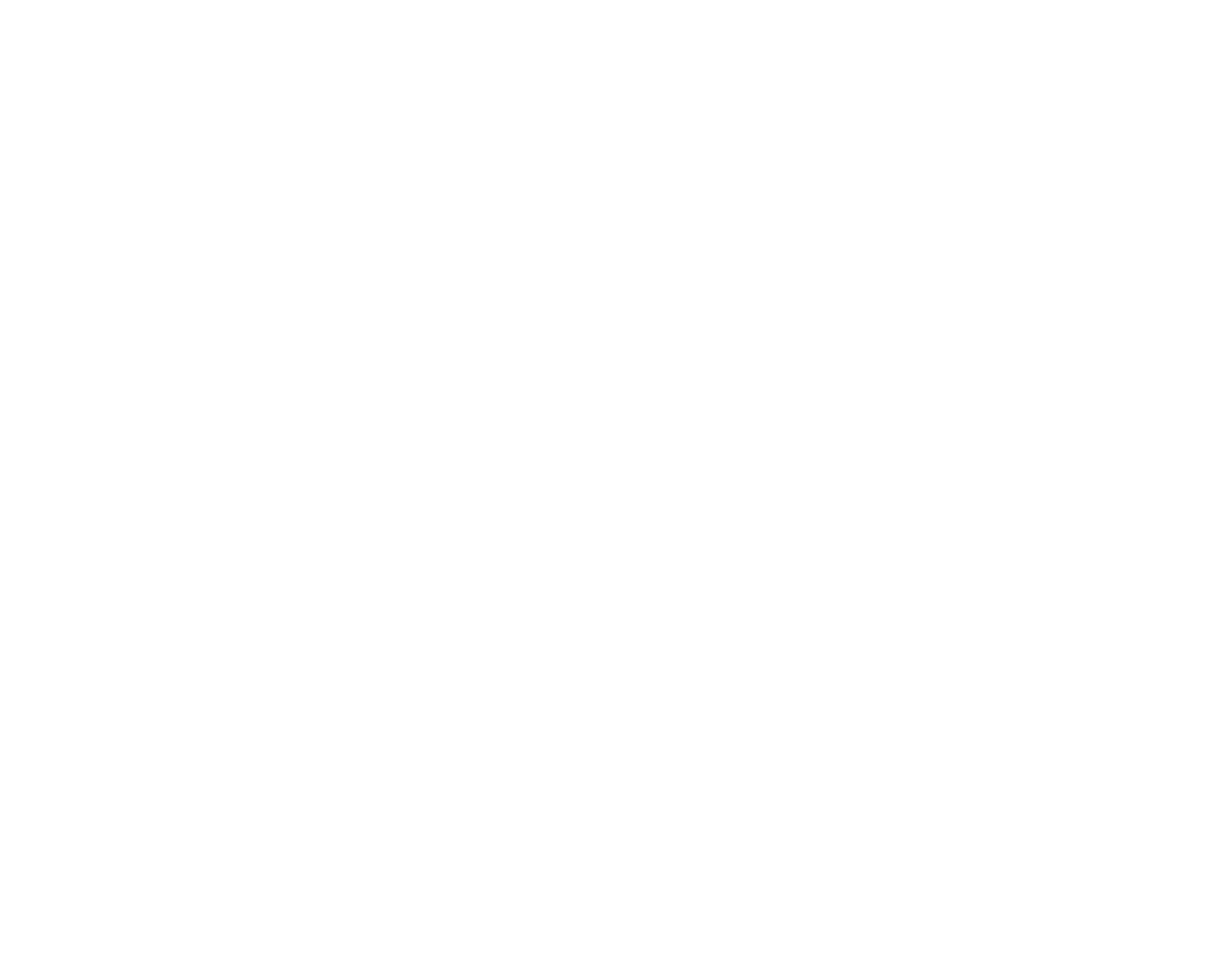|                    | <b>Licence Business Name</b>          | <b>Address</b>                                      | <b>Licence Type/Sub</b>         |                                                    | <b>Phone</b>     |      | Fax                     |            |
|--------------------|---------------------------------------|-----------------------------------------------------|---------------------------------|----------------------------------------------------|------------------|------|-------------------------|------------|
| 11 565411          | <b>CCD Structural Services Inc.</b>   | 4195 MCCONNELL DR BURNABY BC V5A 3J7                | Service Use                     | General Contractor                                 | (604) 261-7782   |      | Work (604) 261-7792 Fax |            |
| 11 565410          | <b>AOG Avionics</b>                   | 10851 Mersey Dr Richmond BC V7A 3N5                 | Service Use                     | Home Occupation                                    | (604) 842-1399   | Work |                         | Hom        |
| 11 565395          | <b>Tasa Construction Ltd</b>          | 8557 GOVERNMENT ST UNIT 106 BURNABY BC V3N<br>4S9   | Service Use                     | <b>General Contractor</b>                          | (604) 522-8212   |      | Work (604) 298-8202 Fax |            |
| 11 565388          | <b>Midear Trading</b>                 | 7640 Gilbert Rd Unit 1 Richmond BC V7C 3W2          | Service Use                     | Home Occupation                                    | (604) 998-6882   | Work |                         | Hom        |
| 11 565368          | Midear Trading                        | 7640 Gilbert Rd Unit 1 Richmond BC V7C 3W2          | Service Use                     | Home Occupation                                    | (604) 998-6882   | Work |                         | Hom        |
| 11 565071          | United Painting Ltd                   | 1925 WHYTE AVE UNIT 201 VANCOUVER BC V6J 1B4        | Service Use                     | <b>General Contractor</b>                          | (604) 739-1558   |      | Work (604) 732-1547 Fax |            |
| 11 558017          | Chef Ralphe Cooking Classes           | 8200 No 3 Rd Richmond BC V6Y 2E3                    | Service Use                     | Home Occupation                                    | (604) 277-1157   | Work |                         | Hom        |
| 11 565073          | Pacific Peak To Peak Plumbing         | 2450 CORNWALL AVE UNIT 207 VANCOUVER BC V6K<br>1B8  | Service Use                     | <b>Plumbing Contractor</b>                         | (778) 889-2801   | Work |                         | Hom        |
| <b>Issue Date:</b> |                                       | Thursday, 17 February 2011                          |                                 |                                                    |                  |      |                         |            |
| 11 561608          | Hi-Life Bodycare Ltd                  | 4800 No 3 Rd Unit 137 Richmond BC V6X 3A6           | Service Use                     |                                                    | (604) 273-6689   | Work |                         | Hom        |
| 11 565510          | White Rock Iron Products Inc          | 8564 123RD AVE UNIT 1 SURREY BC V3W 3V6             | Service Use                     | <b>General Contractor</b>                          | (604) 543-8200   |      | Work (604) 543-8229 Fax |            |
| 11 565512          | Diamond Parking/DPS Parking<br>#4785  | 8500 Alexandra Rd Richmond BC V6X 1C4               | Service Use                     | Parking Enforcement<br>Business                    | (604) 681-8797   | Work |                         |            |
| 11 565489          | <b>CC Columbus Contracting</b>        | 3609 HASTINGS ST PORT COQUITLAM BC V3B 4N5          | Service Use                     | <b>General Contractor</b>                          | (604) 341-8047   | Work |                         | <b>Hom</b> |
| 11 564901          | <b>Cheng's Consultant Services</b>    | 8600 Jones Rd Unit 302 Richmond BC V6Y 3Z3          | Service Use                     | Home Occupation                                    | (604) 600-6327   | Work |                         | Hom        |
| 11 561610          | World Health Publishing Inc           | 2560 Shell Rd Unit 1028 Richmond BC V6X 0B8         | Service Use                     |                                                    | (604) 916-3198   | Work |                         | Hom        |
| 10 554498          | Homework Pro Learning Centre          | 8888 Odlin Cr Unit 1260 Richmond BC V6X 3Z8         | Assembly Use Group 3            | <b>Education Institution</b>                       | (604) 505-3700   |      | Work (778) 861-4829     | Cell       |
| 10 550041          | Tree Spring Health Inc                | 4751 Garden City Rd Unit 215 Richmond BC V6X 3M7    | Service Use                     |                                                    | (604) 777-2919   | Work |                         | Hom        |
| 10 549996          | North America China Enterprise<br>Ltd | 11120 Bridgeport Rd Unit 130 Richmond BC V6X 1T2    | Mercantile Use                  | Retail Trading                                     | (604) 278-8633   |      | Work (604) 278-8633 Fax |            |
| 10 549481          | West Coast Hunting Supplies Inc       | 8888 Odlin Cr Unit 1050 Richmond BC V6X 3Z8         | Mercantile Use                  | <b>Retail Trading</b>                              | (778) 297-6567   |      | Work (778) 297-6567 Fax |            |
| 10 541393          | <b>Wonderful Global Services</b>      | 2560 Shell Rd Unit 1043 Richmond BC V6X 0B8         | Mercantile Use                  | <b>Wholesale Trading</b>                           | (604) 779-6178   |      | Work (604) 241-5927 Fax |            |
| 10 533748          | Cornerstone Balloon Services Ltd      | 1301 Valmont Way Unit 3 Richmond BC V6V 1Y3         | Industrial/Manufacturing<br>Use |                                                    | (778) 237-9124   |      | Work (604) 909-2659 Fax |            |
| 11 565528          | Infuse Works Inc                      | 4388 Moncton St Unit 5 Richmond BC V7E 6R9          | Service Use                     | Home Occupation                                    | (604) 306-9190   | Work |                         | Hom        |
| 10 557782          | 168 My Coffee Ltd                     | 5300 No 3 Rd Unit 924 Richmond BC V6X 2X9           | Assembly Use Group 1            | <b>Food Service</b><br>Establishment, Take-<br>Out | (778) 297-7004   | Work |                         | Hom        |
| <b>Issue Date:</b> |                                       | Friday, 18 February 2011                            |                                 |                                                    |                  |      |                         |            |
| 11 565771          | <b>Nutech Facility Services Ltd</b>   | 12526 61 AVE SURREY BC V3X 2E2                      | Service Use                     |                                                    | (604) 568-8346   |      | Work (604) 568-9926 Fax |            |
| 11 565852          | Miniyoka Software                     | 8640 Bennett Rd Unit 38 Richmond BC V6Y 3T9         | Service Use                     | Home Occupation                                    | (604) 279-1975   | Work |                         | Hom        |
| 11 565769          | Compass Cladding Inc                  | 3180 262ND ST UNIT 2 ALDERGROVE BC V4W 2Z6          | Service Use                     | General Contractor                                 | (604) 857-9099   |      | Work (604) 857-9098     | Fax        |
| 11 565749          | Johannson and Artty                   | 340 KLAHANIE CRT WEST VANCOUVER BC V7P 3P5          | Service Use                     | <b>General Contractor</b>                          | (604) 836-8164   | Work |                         | Hom        |
| 11 565644          | <b>Ashley Duperreault</b>             | 157 E 62ND AVE VANCOUVER BC V5X 2E7                 | Service Use                     | <b>Therapeutic Touch</b><br>Treatments             | (604) 379-6057   | Work |                         | Hom        |
| 11 565631          | <b>Hardy Electric</b>                 | 4231 Candlewood Dr Richmond BC V7C 4V9              | Service Use                     | <b>Electrical Contractor</b>                       | (604) 275-7374   | Work |                         | Hom        |
| 11 564293          | Canada Hainan Garments Inc            | 2560 Shell Rd Unit 1043 Richmond BC V6X 0B8         | Mercantile Use                  | <b>Wholesale Trading</b>                           | $(604)$ 568-5908 |      | Work (604) 568-5906 Fax |            |
| 10 558358          | Marketwise Foods Ltd                  | 13560 Maycrest Way Unit 2130 Richmond BC V6V 2W9    | Mercantile Use                  | <b>Wholesale Trading</b>                           | (604) 272-2776   |      | Work (604) 272-2746 Fax |            |
| 10 557041          | Yongfeng Enterprises Inc              | 11300 River Rd Unit 120 Richmond BC V6X 1Z5         | Service Use                     | <b>General Contractor</b>                          | (604) 842-5986   |      | Work (778) 297-5501 Fax |            |
| 10 556154          | Highline Motorcars Inc                | 21320 Westminster Hwy Unit 2128 Richmond BC V6V 1B4 | Mercantile Use                  | <b>Retail Trading</b>                              | (604) 889-2626   | Work |                         | Hom        |
| 10 550040          | Vanstone Financial Services Inc       | 4800 No 3 Rd Unit 203 Richmond BC V6X 3A6           | Service Use                     |                                                    | (604) 821-2882   |      | Work (604) 821-2880 Fax |            |
| 10 54 6104         | Bay Resource Group Inc                | 11280 Twigg PI Unit 158 Richmond BC V6V 0A6         | Mercantile Use                  | Wholesale Trading                                  | (604) 324-8819   |      | Work (604) 324-8820 Fax |            |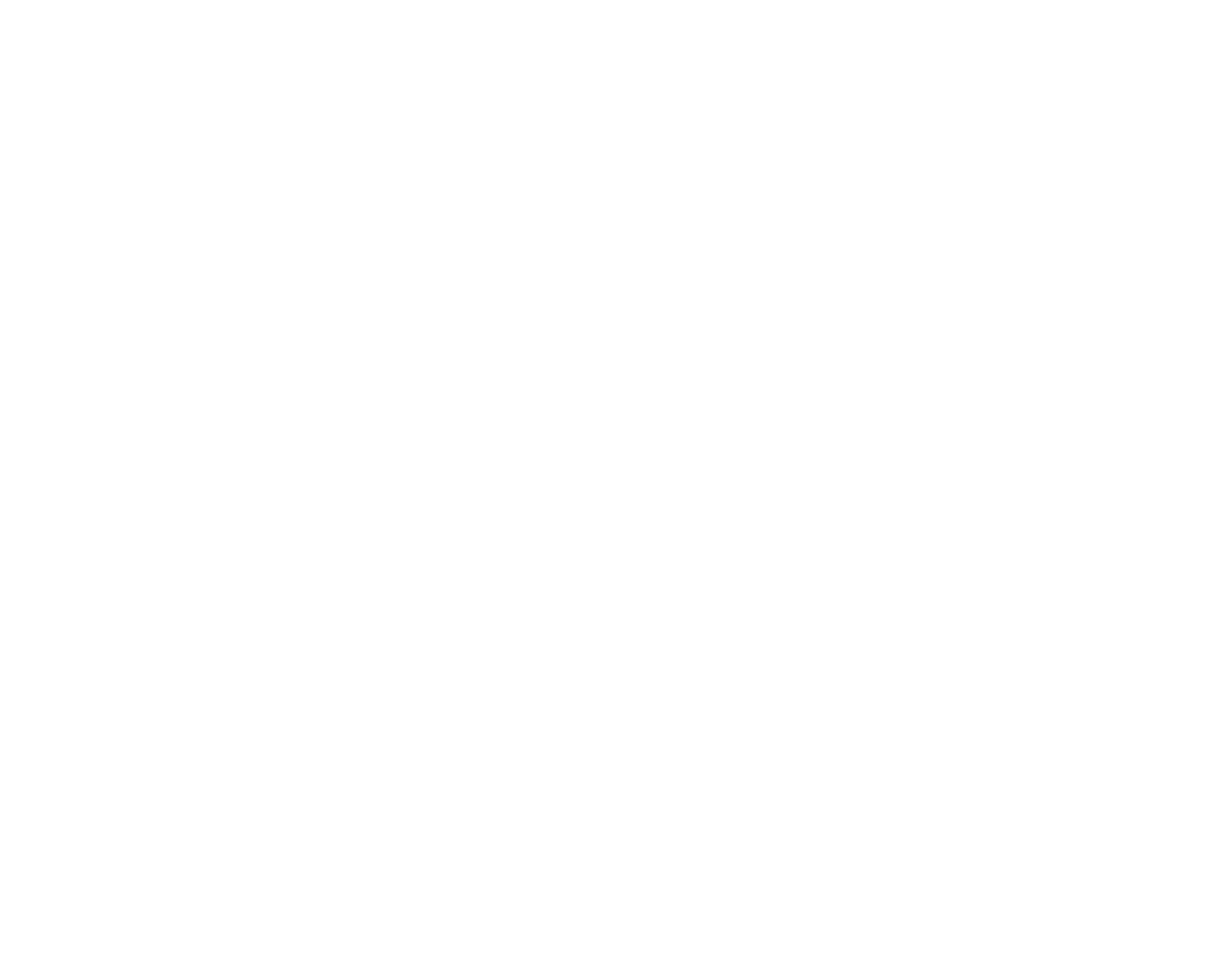|                    | Licence Business Name                            | <b>Address</b>                                       | <b>Licence Type/Sub</b>         |                                 | Phone          |      | Fax                     |     |
|--------------------|--------------------------------------------------|------------------------------------------------------|---------------------------------|---------------------------------|----------------|------|-------------------------|-----|
| 11 564948          | <b>GBC Jewellery</b><br>Supplies/Accessories Ltd | 5300 No 3 Rd Richmond BC V6X 2X9                     | Mercantile Use                  | <b>Retail Trading</b>           | (604) 725-9149 | Work |                         | Hom |
| 11 565891          | 0897219 BC Ltd                                   | 3773 Granville Ave Richmond BC V7C 1C8               | Service Use                     | Home Occupation                 | (604) 282-1019 |      | Work (604) 278-8729 Fax |     |
| <b>Issue Date:</b> |                                                  | Monday, 21 February 2011                             |                                 |                                 |                |      |                         |     |
| 11 565896          | All in One Moving                                | 10760 Westminster Hwy Richmond BC V6X 1B2            | Service Use                     | Home Occupation                 | (604) 227-0833 | Work |                         | Hom |
| 11 565990          | <b>Get Live Entertainment</b>                    | 8600 Lansdowne Rd Unit 102 Richmond BC V6X 1B9       | Service Use                     | Home Occupation                 | (604) 779-5584 | Work |                         | Hom |
| 11 565965          | <b>Tower Renovation Inc</b>                      | 10275 146 ST SURREY BC V3R 3T1                       | Service Use                     | <b>General Contractor</b>       | (604) 728-2959 | Work | (604) 930-0620 Fax      |     |
| 11 565962          | Abe Painting                                     | 7625 BYWELL CRT VANCOUVER BC V5S 3Y2                 | Service Use                     | <b>General Contractor</b>       | (778) 893-4748 | Work | (604) 434-4748 Fax      |     |
| 11 565954          | Umbrella Aerospace Support<br>Group Inc          | 8211 Colonial Dr Unit 324 Richmond BC V7C 4W9        | Service Use                     | Home Occupation                 | (604) 805-3025 | Work |                         | Hom |
| 11 565931          | Done Right Drywall                               | 9731 128A ST SURREY BC V3T 3E1                       | Service Use                     | <b>General Contractor</b>       | (604) 839-3056 | Work |                         | Hom |
| 11 565925          | Y & G Flooring                                   | 6777 Livingstone PI Unit 9 Richmond BC V7C 5V8       | Service Use                     | <b>General Contractor</b>       | (604) 244-8949 | Work |                         | Hom |
| 11 565889          | Gold Buyers Canada                               | 5300 No 3 Rd Richmond BC V6X 2X9                     | Mercantile Use                  | Second-Hand Dealer              | (604) 725-9149 | Work |                         | Hom |
| 10 55 6149         | <b>Woodland Automotive</b>                       | 8511 Capstan Way Unit 180 Richmond BC V6X 1R3        | Service Use                     |                                 | (604) 276-8783 | Work | (604) 276-8783 Fax      |     |
| 10 553538          | <b>Black Ocean Enterprises Inc</b>               | 8888 Odlin Cr Unit 1380 Richmond BC V6X 3Z8          | Mercantile Use                  | <b>Retail Trading</b>           | (778) 855-4678 | Work |                         | Hom |
| 10 553536          | <b>Black Ocean Enterprises Inc</b>               | 8888 Odlin Cr Unit 1380 Richmond BC V6X 3Z8          | Mercantile Use                  | <b>Wholesale Trading</b>        | (778) 855-4678 | Work |                         | Hom |
| 11 565928          | Oasis Electric Ltd                               | 18145 CLAYTONHILL DR SURREY BC V3S 7N6               | Service Use                     | <b>Electrical Contractor</b>    | (604) 760-6213 |      | Work (604) 757-9091 Fax |     |
| <b>Issue Date:</b> |                                                  | Tuesday, 22 February 2011                            |                                 |                                 |                |      |                         |     |
| 11 565888          | RH Import And Export Ltd                         | 2777 Olafsen Ave Unit 155 Richmond BC V6X 2R4        | Mercantile Use                  | <b>Wholesale Trading</b>        | (604) 998-7788 | Work | (604) 270-6696 Fax      |     |
| 11 566174          | <b>Tight 5 Contracting Ltd</b>                   | 5309 LANE ST BURNABY BC V5H 2H4                      | Service Use                     | <b>General Contractor</b>       | (604) 874-9615 | Work | (604) 874-9611 Fax      |     |
| 11 566168          | The Employment Paper                             | 102 4TH AVE RICHMOND BC V5T 1G2                      | Vending Machine Use             | Newspapers                      | (604) 688-2398 | Work | (604) 669-2154 Fax      |     |
| 09 498849          | <b>Nucabinet Solutions Ltd</b>                   | 4691 Vanguard Rd Unit 180 Richmond BC V6X 2P7        | Industrial/Manufacturing<br>Use |                                 | (604) 787-3223 | Work |                         | Hom |
| 11 566077          | Amoda Flowers                                    | 2200 Anson Ave Richmond BC V7B 1H8                   | Service Use                     | Home Occupation                 | 18005393991    | Work |                         | Hom |
| 11 566052          | Royal Green Enterprises Limited                  | 6340 Buswell St Unit 313 Richmond BC V6Y 2G1         | Service Use                     | <b>General Contractor</b>       | (778) 230-1779 | Work |                         | Hom |
| 11 565873          | Adele Sun Law Corporation                        | 5811 Cooney Rd Unit 305 Richmond BC V6X 3M1          | Service Use                     |                                 | (604) 248-2455 |      | Work (604) 648-9249 Fax |     |
| 11 565612          | Tiffany Plaza Holdings Ltd                       | 5811 Cooney Rd Unit 500 Richmond BC V6X 3M1          | Service Use                     | <b>General Contractor</b>       | (604) 279-9822 |      |                         |     |
| 11 564308          | Pacific Power Washing Ltd                        | 5895 179 ST SURREY BC V3S 4K1                        | Service Use                     |                                 | (778) 297-7302 | Work |                         | Hom |
| 09 49 8850         | <b>Nucabinet Solutions Ltd</b>                   | 4691 Vanguard Rd Unit 180 Richmond BC V6X 2P7        | Service Use                     |                                 | (604) 787-3223 | Work |                         | Hom |
| 11 560060          | Holiday Home-Car 2006 Ltd                        | 12160 Vickers Way Richmond BC V6V 1H9                | Service Use                     |                                 | (604) 214-0744 |      | Work (604) 214-0409 Fax |     |
| <b>Issue Date:</b> | <b>Wednesday, 23 February 2011</b>               |                                                      |                                 |                                 |                |      |                         |     |
| 11 566379          | Aztech Mechanical Ltd                            | BOX 652 15355 24TH AVE UNIT 880 SURREY BC V4A<br>2H9 | Service Use                     | <b>Plumbing Contractor</b>      | (778) 896-4807 | Work |                         | Hom |
|                    | 11 566328 Seraphim Therapeutics                  | 17533 101 AVE SURREY BC V4N 4H2                      | Service Use                     | Therapeutic Touch<br>Treatments | (604) 258-8719 | Work |                         | Hom |
| 11 566308          | DDM1030 Plumbing & Heating                       | 11341 136ST ST SURREY BC V3R 6V4                     | Service Use                     | <b>Plumbing Contractor</b>      | (778) 999-1030 | Work |                         | Hom |
| <b>Issue Date:</b> |                                                  | Thursday, 24 February 2011                           |                                 |                                 |                |      |                         |     |
| 11 566668          | <b>Precision Electrical Installations</b><br>Ltd | 9422 202A ST LANGLEY BC V1M 3Z4                      | Service Use                     | <b>Electrical Contractor</b>    | (604) 230-8607 |      | Work (778) 298-7986 Fax |     |
| 11 566188          | Delta Business Services Inc                      | 11871 Horseshoe Way Unit 2131 Richmond BC V7A 5H5    | Service Use                     |                                 | (604) 304-0020 |      | Work (604) 608-2952 Fax |     |
| 11 566602          | <b>Cityquest Developments Ltd</b>                | 18698 54TH AVE SURREY BC V3S 2H6                     | Service Use                     | <b>General Contractor</b>       | (604) 576-5031 |      | Work (604) 576-5086 Fax |     |
| 11 566598          | Lachlan Design And Consulting                    | 2691 Smith St Richmond BC V6X 2J3                    | Service Use                     | Home Occupation                 | (778) 888-2317 |      | Work (604) 275-0648 Fax |     |
|                    | Tuesday, 03 January 2012                         |                                                      | Page 11 of 56                   |                                 |                |      |                         |     |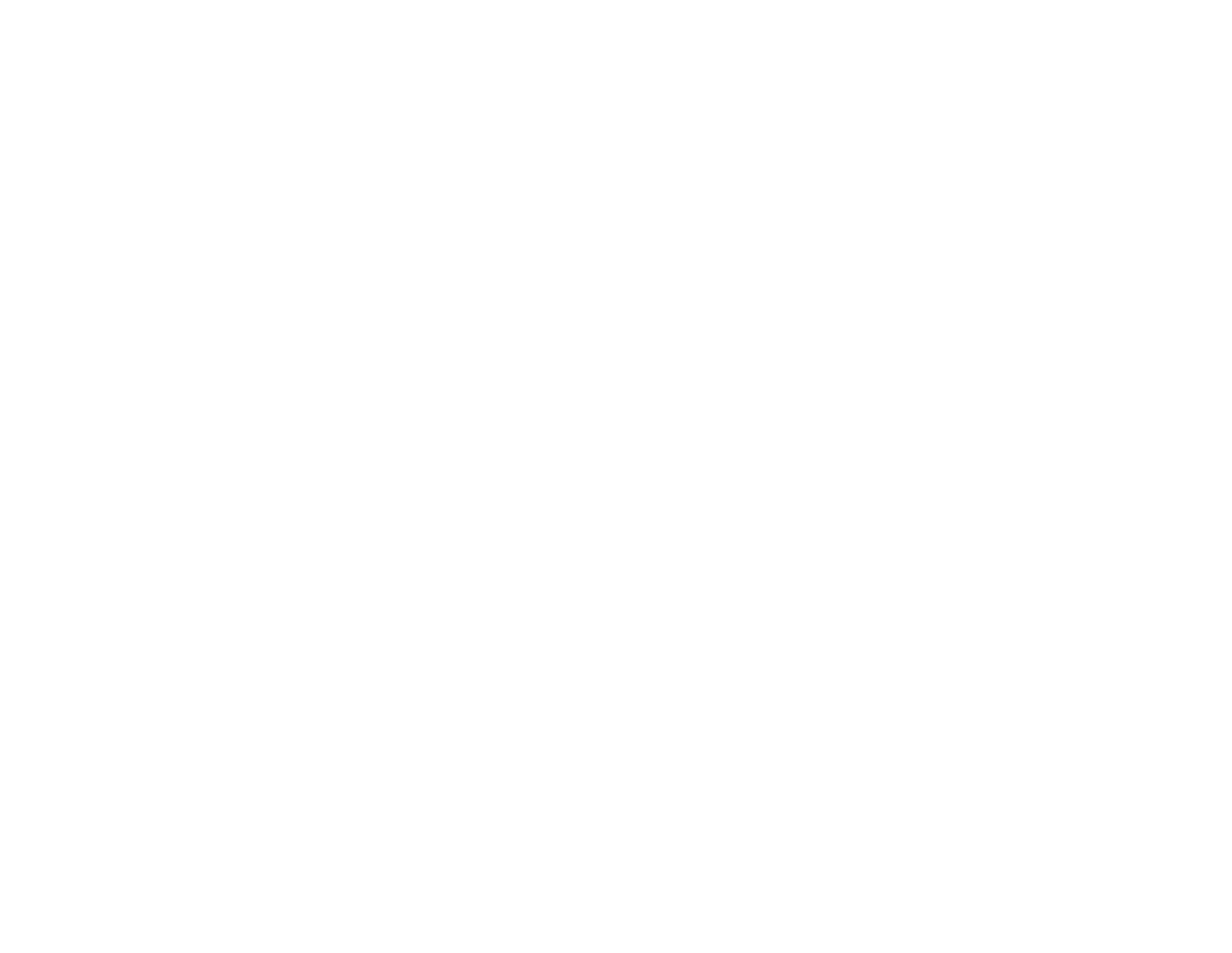|                    | Licence Business Name                                     | <b>Address</b>                                     | <b>Licence Type/Sub</b> |                              | <b>Phone</b>     |      | Fax                         |  |
|--------------------|-----------------------------------------------------------|----------------------------------------------------|-------------------------|------------------------------|------------------|------|-----------------------------|--|
| 11 566469          | <b>Vlady Construction</b>                                 | 906 CLARKE RD UNIT 162 PORT MOODY BC V3H 1L7       | Service Use             | <b>General Contractor</b>    | (778) 317-4275   | Work | Hom                         |  |
| 11 566394          | Basil King Import                                         | 5571 Smith Dr Richmond BC V6V 2K8                  | Service Use             | Home Occupation              | (604) 618-2668   | Work | Hom                         |  |
| 11 566377          | Infinity Living Ltd                                       | 8531 Pigott Rd Richmond BC V7A 2C3                 | Service Use             | <b>General Contractor</b>    | (604) 725-2590   | Work | Hom                         |  |
| 11 566331          | Romeo & Mariemel Latorre                                  | 22888 Windsor Crt Unit 38 Richmond BC V6V 2W6      | Service Use             | Home Occupation              | (604) 515-0058   |      | Work (778) 991-4710<br>Cell |  |
| 11 566689          | <b>Feet First</b>                                         | 7420 Decourcy Cr Richmond BC V7C 4E9               | Service Use             | Home Occupation              | (604) 279-9004   | Work | Hom                         |  |
| 09 013652          | Sec Messaging Incorporated                                | 3851 Jacombs Rd Unit 170 Richmond BC V6V 2H7       | Service Use             |                              | (778) 999-0895   | Work | Hom                         |  |
| 11 566112          | Intech Enterprises Inc                                    | 10451 Shellbridge Way Unit 150 Richmond BC V6X 2W8 | Service Use             |                              | (604) 780-0288   | Work | Hom                         |  |
| 08 450715          | <b>Mannix Studio</b>                                      | 8888 Odlin Cr Unit 3295 Richmond BC V6X 3Z8        | Service Use             |                              | (604) 779-7373   | Work | Hom                         |  |
| 10 553719          | <b>Hettich Canada Limited</b><br>Partnership              | 3840 Jacombs Rd Unit 106 Richmond BC V6V 1Y6       | Mercantile Use          | <b>Wholesale Trading</b>     | (778) 227-8502   | Work | Hom                         |  |
| 10 555039          | <b>Granstar Business Services</b><br>(North America) Inc  | 6700 No 3 Rd Unit 201 Richmond BC V6Y 2C3          | Assembly Use Group 3    | <b>Education Institution</b> | $(604)$ 288-7400 |      | Work (604) 288-2582 Fax     |  |
| 11 561327          | <b>Precision Dent Repair</b>                              | 13340 Smallwood PI Unit 105 Richmond BC V6V 1W8    | Service Use             |                              | (778) 861-0570   |      | Work (778) 861-0570 Cell    |  |
| 11 561391          | The Seabreeze Guest House                                 | 3111 Springside PI Richmond BC V7E 1X3             | <b>Residential Use</b>  |                              | (604) 274-9693   |      | Work (778) 297-3934 Fax     |  |
| 11 565920          | Warehouse One - The Jean Store                            | 11700 Steveston Hwy Unit 120 Richmond BC V7A 1N6   | Mercantile Use          | <b>Retail Trading</b>        | (604) 271-2134   |      | Work (204) 897-4860 Fax     |  |
| 10 555040          | <b>Granstar Business Services</b><br>(North America) Inc. | 6700 No 3 Rd Unit 201 Richmond BC V6Y 2C3          | Service Use             |                              | (604) 288-7400   |      | Work (604) 288-2582 Fax     |  |
| 11 565941          | <b>Burnaby Irrigation Ltd</b>                             | 10640 Ainsworth Cr Richmond BC V7A 3V6             | Service Use             | <b>General Contractor</b>    | (604) 298-4717   |      | Work (778) 297-4999 Fax     |  |
| <b>Issue Date:</b> |                                                           | <b>Monday, 28 February 2011</b>                    |                         |                              |                  |      |                             |  |
| 11 567068          | <b>ONEWEST Trading Inc</b>                                | 8120 Jones Rd Unit 319 Richmond BC V6Y 4K7         | Service Use             | Home Occupation              | (604) 719-1676   | Work | Hom                         |  |
| 11 566908          | A Step Above Construction                                 | 234 WARRICK AVE COQUITLAM BC V3K 6B9               | Service Use             | <b>General Contractor</b>    | (604) 728-0896   | Work | Hom                         |  |
| 11 566928          | Fibernet Services 2006 Ltd                                | 2323 BOUNDARY RD UNIT 116 VANCOUVER BC V5M<br>4V8  | Service Use             | <b>Electrical Contractor</b> | (604) 294-9780   |      | Work (604) 294-9782 Fax     |  |
| 11 566931          | Sanderson Planning Inc                                    | 970 BURRARD ST UNIT 135 VANCOUVER BC V6Z 2R4       | Service Use             | <b>General Contractor</b>    | (604) 801-6780   |      | Work (604) 801-5134 Fax     |  |
| 11 567008          | <b>Veturo Collection</b>                                  | 12211 Cambie Rd Unit 31 Richmond BC V6V 2H8        | Service Use             | Home Occupation              | (604) 295-5709   | Work | Hom                         |  |
| 11 567109          | Cinema Pro Translations                                   | 5880 Dover Cr Unit 125 Richmond BC V7C 5P5         | Service Use             | Home Occupation              | (604) 204-0609   | Work | Hom                         |  |
| 11 567048          | Wise Planning Corporation                                 | 8700 Bennett Rd Unit 31 Richmond BC V6Y 1N7        | Service Use             | Home Occupation              | (778) 388-2331   |      | Work (604) 297-9369 Fax     |  |
| 11 566848          | Kwanho International Holding Ltd                          | 3940 Lockhart Rd Richmond BC V7C 1M3               | Service Use             | Home Occupation              | (778) 383-2230   | Work | Hom                         |  |
| 11 558022          | <b>Stolz Mechanical</b>                                   | 2560 Shell Rd Unit 1013 Richmond BC V6X 0B8        | Service Use             | Refrigeration<br>Contractor  | (604) 244-2225   |      | Work (604) 244-2255 Fax     |  |
| 11 567155          | H & R Roofing Ltd                                         | 12653 70A AVE SURREY BC V3W 6G3                    | Service Use             | <b>General Contractor</b>    | (604) 897-7939   |      | Work (604) 572-2788 Fax     |  |
| 11 567012          | Dalifang Renovation Services Ltd                          | 11580 Sealord Rd Richmond BC V7A 3L2               | Service Use             | <b>General Contractor</b>    | (604) 249-4590   | Work | Hom                         |  |
| 11 566608          | Venus Designs Inc                                         | 11180 Coppersmith PI Unit 108 Richmond BC V7A 5G8  | Mercantile Use          | <b>Wholesale Trading</b>     | (604) 275-2220   |      | Work (604) 275-2205<br>Fax  |  |
| 11 566045          | Shore Plumbing and Heating                                | 3755 6TH AVE UNIT 104 VANCOUVER BC V6R 1T9         | Service Use             | <b>Gas Contractor</b>        | $(604)$ 318-6529 | Work | Hom                         |  |
| 11 565643          | <b>Flying Butler Direct Response</b><br>Solutions Ltd     | 10451 Shellbridge Way Unit 111 Richmond BC V6X 2W8 | Service Use             |                              | (604) 273-7704   |      | Work (604) 273-7399 Fax     |  |
| 09 49 94 29        | <b>Grand Pacific Home</b>                                 | 12560 Bridgeport Rd Unit 110 Richmond BC V6V 2N5   | Mercantile Use          | <b>Retail Trading</b>        | (604) 276-8838   |      | Work (604) 279-9062 Fax     |  |
| 11 558023          | Stolz Mechanical                                          | 2560 Shell Rd Unit 1013 Richmond BC V6X 0B8        | Service Use             | <b>Gas Contractor</b>        | (604) 244-2225   |      | Work (604) 244-2255 Fax     |  |
| 10 553564          | Pacific Yacht Systems Inc                                 | 8031 River Rd Richmond BC V6X 1X8                  | Service Use             |                              | (604) 681-5343   | Work | Hom                         |  |
| 10 549125          | Super Garage                                              | 4151 Hazelbridge Way Unit 1390 Richmond BC V6X 4J7 | Mercantile Use          | <b>Retail Trading</b>        | (604) 295-6622   |      | Work 18884431986<br>Fax     |  |
| 10 546094          | Fortuna Development Inc                                   | 8191 Westminster Hwy Unit 268 Richmond BC V6X 1A7  | Service Use             |                              | (778) 297-7680   |      | Work (778) 297-7681 Fax     |  |
| 10 528650          | Danny Math Tutoring                                       | 8700 McKim Way Unit 3223 Richmond BC V6X 4A5       | Assembly Use Group 3    | <b>Education Institution</b> | (604) 805-7477   | Work | Hom                         |  |
| 10 520692          | Elements                                                  | 2639 Viking Way Unit 155 Richmond BC V6V 3B7       | Mercantile Use          | <b>Wholesale Trading</b>     | (604) 244-0024   |      | Work (604) 244-0026 Fax     |  |
| 11 564392          | Fleurs Modern Floral Design                               | 11180 Coppersmith PI Unit 203 Richmond BC V7A 5G8  | Service Use             |                              | (604) 644-6810   | Work | Hom                         |  |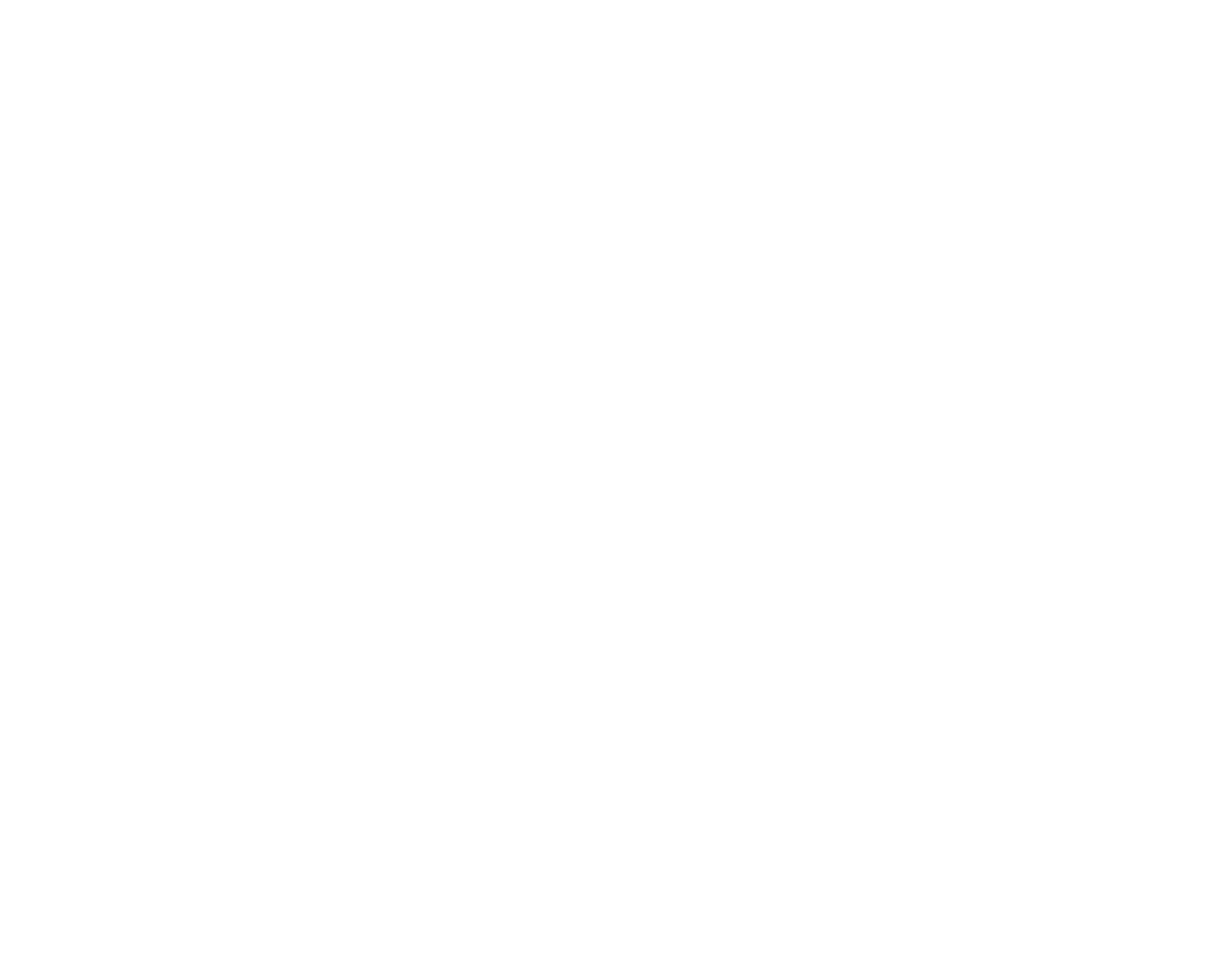| <b>Issue Date:</b><br>Tuesday, 01 March 2011<br>PWG Chinese Food Ltd<br>10 552477<br>8181 Cambie Rd Unit 2270 Richmond BC V6X 3X9<br>Assembly Use Group 1<br><b>Food Service</b><br>(778) 822-8722<br>Work<br>Establishment<br>11 567808<br>R Gill Bros Roofing Ltd<br>1044 STEWART AVE COQUITLAM BC V3K 2N9<br>Service Use<br><b>General Contractor</b><br>(604) 937-3902<br>Work (604) 825-3346 Cell<br><b>Issue Date:</b><br><b>Wednesday, 02 March 2011</b><br>Northwest Furnace and Gas Co<br>11 568072<br>10640 127TH ST SURREY BC V3V 5K5<br>Service Use<br><b>Gas Contractor</b><br>Work (778) 395-1604 Fax<br>(604) 496-3417<br>Ltd<br><b>General Contractor</b><br>11 568268<br>Killarney Ventures Ltd<br>3005 GRANT ST VANCOUVER BC V5K 3H8<br>Service Use<br>(604) 728-3531<br>Work (604) 258-7374 Fax<br><b>Issue Date:</b><br>Thursday, 03 March 2011<br>One For Pets Inc<br>(604) 232-5510<br>Work (604) 677-5457 Fax<br>11 559202<br>11080 Bridgeport Rd Unit 150 Richmond BC V6X 1T2<br>Mercantile Use<br><b>Wholesale Trading</b><br>6060 Minoru Blvd Richmond BC V6Y 2V7<br>11 561298<br><b>Wind Mobile</b><br>Mercantile Use<br><b>Retail Trading</b><br>18874595377<br>Work (416) 987-1203 Fax<br>11 561329<br>Silver Arc Trading Inc<br>11600 Bridgeport Rd Unit 7 Richmond BC V6X 1T2<br>Mercantile Use<br><b>Retail Trading</b><br>(778) 297-5658<br>Work (778) 297-5658 Fax<br>11 565792<br><b>Emtec Environmental Consulting</b><br>8136 Park Rd Unit 230 Richmond BC V6Y 1T1<br>Service Use<br>(778) 882-5574<br>Work<br>Ltd<br>11 567156<br><b>Bliss Gifts Ltd</b><br>12231 1st Ave Unit 105 Richmond BC V7E 3M3<br>Mercantile Use<br><b>Retail Trading</b><br>(604) 284-5212<br>Work<br>7360 Elmbridge Way Unit 301 Richmond BC V6X 0A5<br>Service Use<br>Home Occupation<br>(778) 838-5354<br>11 568249<br><b>TEI Trading</b><br>Work<br>20701 LANGLEY BYPASS UNIT 16 LANGLEY BC V3A<br>11 568311<br>PacificCoast Millwork Ltd<br>Service Use<br><b>General Contractor</b><br>(604) 534-6544<br>Work (604) 534-6511 Fax<br>5G8<br><b>General Contractor</b><br>856 HOMER ST UNIT 201 VANCOUVER BC V6B 2W5<br>Service Use<br>11 568328<br>Maintain My Place Services Inc<br>(604) 628-0327<br>Work (604) 628-8790 Fax<br>Your City Heating And Cooling Inc<br>1350 BURRARD ST UNIT 308 VANCOUVER BC V6Z 0A2<br>Service Use<br><b>Gas Contractor</b><br>(604) 467-4328<br>Work (604) 466-9983 Fax<br>11 568349<br>Vivi Adventure Learning Inc<br>988 W 21ST AVE UNIT 301 VANCOUVER BC V5Z 1Z1<br>Service Use<br>(604) 803-2488<br>Work<br>11 568365<br>11 568408<br>Hua Da Group Investment Ltd<br>9131 Dolphin Ave Richmond BC V6Y 1C6<br>Service Use<br><b>General Contractor</b><br>(604) 773-5766<br>Work<br><b>Issue Date:</b><br>Friday, 04 March 2011<br>11 559582<br>North America International<br>11280 Twigg PI Unit 165 Richmond BC V6V 0A6<br>Mercantile Use<br>(778) 822-3977<br>Work (604) 287-2931 Fax<br><b>Wholesale Trading</b><br>Seafood Inc<br>11 565230<br>Shanghai Fusion Limited<br>4600 No 3 Rd Unit 128 Richmond BC V6X 2C2<br>Assembly Use Group 1<br><b>Food Service</b><br>(604) 284-5557<br>Work<br>Establishment<br><b>Issue Date:</b><br>Monday, 07 March 2011<br><b>General Contractor</b><br>11 568688<br>Copa Development Corporation<br>515 W PENDER ST UNIT 209 VANCOUVER BC V6B 6H5<br>Service Use<br>(604) 683-0850<br>Work (604) 681-2748 Fax<br>Pantos Logistics Canada Inc<br>5000 Miller Rd Unit 2112 Richmond BC V7B 1K9<br>Service Use<br>(604) 278-0511<br>Work (604) 278-0516 Fax<br>11 568717<br><b>Electrical Contractor</b><br>11 568718<br>Unlimited Security Incorporated<br>1475 MADISON AVE BURNABY BC V5C 6M4<br>Service Use<br>(604) 451-8610<br>Work<br><b>Venus Construction Ltd</b><br>9799 Seaton Crt Richmond BC V7A 4B7<br><b>General Contractor</b><br>(778) 708-0007<br>11 568720<br>Service Use<br>Work<br>David's Tree Service<br>425 GINGER DR NEW WESTMINSTER BC V3L 5L1<br><b>General Contractor</b><br>11 568731<br>Service Use<br>(604) 526-4850<br>Work (604) 526-4860 Fax<br>8835 144 ST SURREY BC V3V 5Z6<br>Service Use<br><b>General Contractor</b><br>Work<br>11 568739<br><b>BMS Professional Painting</b><br>(778) 552-1763<br>225 LOUGHEED RD KELOWNA BC V1V 2M1<br><b>General Contractor</b><br>Work (250) 765-8832 Fax<br>11 568754<br>Maple Reinders Inc<br>Service Use<br>(250) 765-8892<br>11 568790<br>Hikari Interactive<br>5800 Andrews Rd Unit 320 Richmond BC V7E 6M2<br>Home Occupation<br>(778) 297-6070<br>Service Use<br>Work<br>11 568671<br>17006 104A AVE SURREY BC V4N 3L9<br><b>General Contractor</b><br>(604) 518-6580<br>Work (604) 588-3987 Fax<br>Ron's Anchor Steel Reinforcing<br>Service Use<br>Ltd |                    | Licence Business Name | <b>Address</b>         | <b>Licence Type/Sub</b> | <b>Phone</b> | Fax |     |
|---------------------------------------------------------------------------------------------------------------------------------------------------------------------------------------------------------------------------------------------------------------------------------------------------------------------------------------------------------------------------------------------------------------------------------------------------------------------------------------------------------------------------------------------------------------------------------------------------------------------------------------------------------------------------------------------------------------------------------------------------------------------------------------------------------------------------------------------------------------------------------------------------------------------------------------------------------------------------------------------------------------------------------------------------------------------------------------------------------------------------------------------------------------------------------------------------------------------------------------------------------------------------------------------------------------------------------------------------------------------------------------------------------------------------------------------------------------------------------------------------------------------------------------------------------------------------------------------------------------------------------------------------------------------------------------------------------------------------------------------------------------------------------------------------------------------------------------------------------------------------------------------------------------------------------------------------------------------------------------------------------------------------------------------------------------------------------------------------------------------------------------------------------------------------------------------------------------------------------------------------------------------------------------------------------------------------------------------------------------------------------------------------------------------------------------------------------------------------------------------------------------------------------------------------------------------------------------------------------------------------------------------------------------------------------------------------------------------------------------------------------------------------------------------------------------------------------------------------------------------------------------------------------------------------------------------------------------------------------------------------------------------------------------------------------------------------------------------------------------------------------------------------------------------------------------------------------------------------------------------------------------------------------------------------------------------------------------------------------------------------------------------------------------------------------------------------------------------------------------------------------------------------------------------------------------------------------------------------------------------------------------------------------------------------------------------------------------------------------------------------------------------------------------------------------------------------------------------------------------------------------------------------------------------------------------------------------------------------------------------------------------------------------------------------------------------------------------------------------------------------------------------------------------------------------------------------------------------------------------------------------------------------------------------------------------------------------------------------------------------------------------------------------------------------------------------------------------------------------------------------------------------------------------------------------------------------------------------------------------------------------------------------------------------------------------------------------------------------------------------|--------------------|-----------------------|------------------------|-------------------------|--------------|-----|-----|
|                                                                                                                                                                                                                                                                                                                                                                                                                                                                                                                                                                                                                                                                                                                                                                                                                                                                                                                                                                                                                                                                                                                                                                                                                                                                                                                                                                                                                                                                                                                                                                                                                                                                                                                                                                                                                                                                                                                                                                                                                                                                                                                                                                                                                                                                                                                                                                                                                                                                                                                                                                                                                                                                                                                                                                                                                                                                                                                                                                                                                                                                                                                                                                                                                                                                                                                                                                                                                                                                                                                                                                                                                                                                                                                                                                                                                                                                                                                                                                                                                                                                                                                                                                                                                                                                                                                                                                                                                                                                                                                                                                                                                                                                                                                                             |                    |                       |                        |                         |              |     |     |
|                                                                                                                                                                                                                                                                                                                                                                                                                                                                                                                                                                                                                                                                                                                                                                                                                                                                                                                                                                                                                                                                                                                                                                                                                                                                                                                                                                                                                                                                                                                                                                                                                                                                                                                                                                                                                                                                                                                                                                                                                                                                                                                                                                                                                                                                                                                                                                                                                                                                                                                                                                                                                                                                                                                                                                                                                                                                                                                                                                                                                                                                                                                                                                                                                                                                                                                                                                                                                                                                                                                                                                                                                                                                                                                                                                                                                                                                                                                                                                                                                                                                                                                                                                                                                                                                                                                                                                                                                                                                                                                                                                                                                                                                                                                                             |                    |                       |                        |                         |              |     | Hom |
|                                                                                                                                                                                                                                                                                                                                                                                                                                                                                                                                                                                                                                                                                                                                                                                                                                                                                                                                                                                                                                                                                                                                                                                                                                                                                                                                                                                                                                                                                                                                                                                                                                                                                                                                                                                                                                                                                                                                                                                                                                                                                                                                                                                                                                                                                                                                                                                                                                                                                                                                                                                                                                                                                                                                                                                                                                                                                                                                                                                                                                                                                                                                                                                                                                                                                                                                                                                                                                                                                                                                                                                                                                                                                                                                                                                                                                                                                                                                                                                                                                                                                                                                                                                                                                                                                                                                                                                                                                                                                                                                                                                                                                                                                                                                             |                    |                       |                        |                         |              |     |     |
|                                                                                                                                                                                                                                                                                                                                                                                                                                                                                                                                                                                                                                                                                                                                                                                                                                                                                                                                                                                                                                                                                                                                                                                                                                                                                                                                                                                                                                                                                                                                                                                                                                                                                                                                                                                                                                                                                                                                                                                                                                                                                                                                                                                                                                                                                                                                                                                                                                                                                                                                                                                                                                                                                                                                                                                                                                                                                                                                                                                                                                                                                                                                                                                                                                                                                                                                                                                                                                                                                                                                                                                                                                                                                                                                                                                                                                                                                                                                                                                                                                                                                                                                                                                                                                                                                                                                                                                                                                                                                                                                                                                                                                                                                                                                             |                    |                       |                        |                         |              |     |     |
|                                                                                                                                                                                                                                                                                                                                                                                                                                                                                                                                                                                                                                                                                                                                                                                                                                                                                                                                                                                                                                                                                                                                                                                                                                                                                                                                                                                                                                                                                                                                                                                                                                                                                                                                                                                                                                                                                                                                                                                                                                                                                                                                                                                                                                                                                                                                                                                                                                                                                                                                                                                                                                                                                                                                                                                                                                                                                                                                                                                                                                                                                                                                                                                                                                                                                                                                                                                                                                                                                                                                                                                                                                                                                                                                                                                                                                                                                                                                                                                                                                                                                                                                                                                                                                                                                                                                                                                                                                                                                                                                                                                                                                                                                                                                             |                    |                       |                        |                         |              |     |     |
|                                                                                                                                                                                                                                                                                                                                                                                                                                                                                                                                                                                                                                                                                                                                                                                                                                                                                                                                                                                                                                                                                                                                                                                                                                                                                                                                                                                                                                                                                                                                                                                                                                                                                                                                                                                                                                                                                                                                                                                                                                                                                                                                                                                                                                                                                                                                                                                                                                                                                                                                                                                                                                                                                                                                                                                                                                                                                                                                                                                                                                                                                                                                                                                                                                                                                                                                                                                                                                                                                                                                                                                                                                                                                                                                                                                                                                                                                                                                                                                                                                                                                                                                                                                                                                                                                                                                                                                                                                                                                                                                                                                                                                                                                                                                             |                    |                       |                        |                         |              |     |     |
|                                                                                                                                                                                                                                                                                                                                                                                                                                                                                                                                                                                                                                                                                                                                                                                                                                                                                                                                                                                                                                                                                                                                                                                                                                                                                                                                                                                                                                                                                                                                                                                                                                                                                                                                                                                                                                                                                                                                                                                                                                                                                                                                                                                                                                                                                                                                                                                                                                                                                                                                                                                                                                                                                                                                                                                                                                                                                                                                                                                                                                                                                                                                                                                                                                                                                                                                                                                                                                                                                                                                                                                                                                                                                                                                                                                                                                                                                                                                                                                                                                                                                                                                                                                                                                                                                                                                                                                                                                                                                                                                                                                                                                                                                                                                             |                    |                       |                        |                         |              |     |     |
|                                                                                                                                                                                                                                                                                                                                                                                                                                                                                                                                                                                                                                                                                                                                                                                                                                                                                                                                                                                                                                                                                                                                                                                                                                                                                                                                                                                                                                                                                                                                                                                                                                                                                                                                                                                                                                                                                                                                                                                                                                                                                                                                                                                                                                                                                                                                                                                                                                                                                                                                                                                                                                                                                                                                                                                                                                                                                                                                                                                                                                                                                                                                                                                                                                                                                                                                                                                                                                                                                                                                                                                                                                                                                                                                                                                                                                                                                                                                                                                                                                                                                                                                                                                                                                                                                                                                                                                                                                                                                                                                                                                                                                                                                                                                             |                    |                       |                        |                         |              |     |     |
|                                                                                                                                                                                                                                                                                                                                                                                                                                                                                                                                                                                                                                                                                                                                                                                                                                                                                                                                                                                                                                                                                                                                                                                                                                                                                                                                                                                                                                                                                                                                                                                                                                                                                                                                                                                                                                                                                                                                                                                                                                                                                                                                                                                                                                                                                                                                                                                                                                                                                                                                                                                                                                                                                                                                                                                                                                                                                                                                                                                                                                                                                                                                                                                                                                                                                                                                                                                                                                                                                                                                                                                                                                                                                                                                                                                                                                                                                                                                                                                                                                                                                                                                                                                                                                                                                                                                                                                                                                                                                                                                                                                                                                                                                                                                             |                    |                       |                        |                         |              |     |     |
|                                                                                                                                                                                                                                                                                                                                                                                                                                                                                                                                                                                                                                                                                                                                                                                                                                                                                                                                                                                                                                                                                                                                                                                                                                                                                                                                                                                                                                                                                                                                                                                                                                                                                                                                                                                                                                                                                                                                                                                                                                                                                                                                                                                                                                                                                                                                                                                                                                                                                                                                                                                                                                                                                                                                                                                                                                                                                                                                                                                                                                                                                                                                                                                                                                                                                                                                                                                                                                                                                                                                                                                                                                                                                                                                                                                                                                                                                                                                                                                                                                                                                                                                                                                                                                                                                                                                                                                                                                                                                                                                                                                                                                                                                                                                             |                    |                       |                        |                         |              |     |     |
|                                                                                                                                                                                                                                                                                                                                                                                                                                                                                                                                                                                                                                                                                                                                                                                                                                                                                                                                                                                                                                                                                                                                                                                                                                                                                                                                                                                                                                                                                                                                                                                                                                                                                                                                                                                                                                                                                                                                                                                                                                                                                                                                                                                                                                                                                                                                                                                                                                                                                                                                                                                                                                                                                                                                                                                                                                                                                                                                                                                                                                                                                                                                                                                                                                                                                                                                                                                                                                                                                                                                                                                                                                                                                                                                                                                                                                                                                                                                                                                                                                                                                                                                                                                                                                                                                                                                                                                                                                                                                                                                                                                                                                                                                                                                             |                    |                       |                        |                         |              |     | Hom |
|                                                                                                                                                                                                                                                                                                                                                                                                                                                                                                                                                                                                                                                                                                                                                                                                                                                                                                                                                                                                                                                                                                                                                                                                                                                                                                                                                                                                                                                                                                                                                                                                                                                                                                                                                                                                                                                                                                                                                                                                                                                                                                                                                                                                                                                                                                                                                                                                                                                                                                                                                                                                                                                                                                                                                                                                                                                                                                                                                                                                                                                                                                                                                                                                                                                                                                                                                                                                                                                                                                                                                                                                                                                                                                                                                                                                                                                                                                                                                                                                                                                                                                                                                                                                                                                                                                                                                                                                                                                                                                                                                                                                                                                                                                                                             |                    |                       |                        |                         |              |     | Hom |
|                                                                                                                                                                                                                                                                                                                                                                                                                                                                                                                                                                                                                                                                                                                                                                                                                                                                                                                                                                                                                                                                                                                                                                                                                                                                                                                                                                                                                                                                                                                                                                                                                                                                                                                                                                                                                                                                                                                                                                                                                                                                                                                                                                                                                                                                                                                                                                                                                                                                                                                                                                                                                                                                                                                                                                                                                                                                                                                                                                                                                                                                                                                                                                                                                                                                                                                                                                                                                                                                                                                                                                                                                                                                                                                                                                                                                                                                                                                                                                                                                                                                                                                                                                                                                                                                                                                                                                                                                                                                                                                                                                                                                                                                                                                                             |                    |                       |                        |                         |              |     | Hom |
|                                                                                                                                                                                                                                                                                                                                                                                                                                                                                                                                                                                                                                                                                                                                                                                                                                                                                                                                                                                                                                                                                                                                                                                                                                                                                                                                                                                                                                                                                                                                                                                                                                                                                                                                                                                                                                                                                                                                                                                                                                                                                                                                                                                                                                                                                                                                                                                                                                                                                                                                                                                                                                                                                                                                                                                                                                                                                                                                                                                                                                                                                                                                                                                                                                                                                                                                                                                                                                                                                                                                                                                                                                                                                                                                                                                                                                                                                                                                                                                                                                                                                                                                                                                                                                                                                                                                                                                                                                                                                                                                                                                                                                                                                                                                             |                    |                       |                        |                         |              |     |     |
|                                                                                                                                                                                                                                                                                                                                                                                                                                                                                                                                                                                                                                                                                                                                                                                                                                                                                                                                                                                                                                                                                                                                                                                                                                                                                                                                                                                                                                                                                                                                                                                                                                                                                                                                                                                                                                                                                                                                                                                                                                                                                                                                                                                                                                                                                                                                                                                                                                                                                                                                                                                                                                                                                                                                                                                                                                                                                                                                                                                                                                                                                                                                                                                                                                                                                                                                                                                                                                                                                                                                                                                                                                                                                                                                                                                                                                                                                                                                                                                                                                                                                                                                                                                                                                                                                                                                                                                                                                                                                                                                                                                                                                                                                                                                             |                    |                       |                        |                         |              |     |     |
|                                                                                                                                                                                                                                                                                                                                                                                                                                                                                                                                                                                                                                                                                                                                                                                                                                                                                                                                                                                                                                                                                                                                                                                                                                                                                                                                                                                                                                                                                                                                                                                                                                                                                                                                                                                                                                                                                                                                                                                                                                                                                                                                                                                                                                                                                                                                                                                                                                                                                                                                                                                                                                                                                                                                                                                                                                                                                                                                                                                                                                                                                                                                                                                                                                                                                                                                                                                                                                                                                                                                                                                                                                                                                                                                                                                                                                                                                                                                                                                                                                                                                                                                                                                                                                                                                                                                                                                                                                                                                                                                                                                                                                                                                                                                             |                    |                       |                        |                         |              |     |     |
|                                                                                                                                                                                                                                                                                                                                                                                                                                                                                                                                                                                                                                                                                                                                                                                                                                                                                                                                                                                                                                                                                                                                                                                                                                                                                                                                                                                                                                                                                                                                                                                                                                                                                                                                                                                                                                                                                                                                                                                                                                                                                                                                                                                                                                                                                                                                                                                                                                                                                                                                                                                                                                                                                                                                                                                                                                                                                                                                                                                                                                                                                                                                                                                                                                                                                                                                                                                                                                                                                                                                                                                                                                                                                                                                                                                                                                                                                                                                                                                                                                                                                                                                                                                                                                                                                                                                                                                                                                                                                                                                                                                                                                                                                                                                             |                    |                       |                        |                         |              |     | Hom |
|                                                                                                                                                                                                                                                                                                                                                                                                                                                                                                                                                                                                                                                                                                                                                                                                                                                                                                                                                                                                                                                                                                                                                                                                                                                                                                                                                                                                                                                                                                                                                                                                                                                                                                                                                                                                                                                                                                                                                                                                                                                                                                                                                                                                                                                                                                                                                                                                                                                                                                                                                                                                                                                                                                                                                                                                                                                                                                                                                                                                                                                                                                                                                                                                                                                                                                                                                                                                                                                                                                                                                                                                                                                                                                                                                                                                                                                                                                                                                                                                                                                                                                                                                                                                                                                                                                                                                                                                                                                                                                                                                                                                                                                                                                                                             |                    |                       |                        |                         |              |     | Hom |
|                                                                                                                                                                                                                                                                                                                                                                                                                                                                                                                                                                                                                                                                                                                                                                                                                                                                                                                                                                                                                                                                                                                                                                                                                                                                                                                                                                                                                                                                                                                                                                                                                                                                                                                                                                                                                                                                                                                                                                                                                                                                                                                                                                                                                                                                                                                                                                                                                                                                                                                                                                                                                                                                                                                                                                                                                                                                                                                                                                                                                                                                                                                                                                                                                                                                                                                                                                                                                                                                                                                                                                                                                                                                                                                                                                                                                                                                                                                                                                                                                                                                                                                                                                                                                                                                                                                                                                                                                                                                                                                                                                                                                                                                                                                                             |                    |                       |                        |                         |              |     |     |
|                                                                                                                                                                                                                                                                                                                                                                                                                                                                                                                                                                                                                                                                                                                                                                                                                                                                                                                                                                                                                                                                                                                                                                                                                                                                                                                                                                                                                                                                                                                                                                                                                                                                                                                                                                                                                                                                                                                                                                                                                                                                                                                                                                                                                                                                                                                                                                                                                                                                                                                                                                                                                                                                                                                                                                                                                                                                                                                                                                                                                                                                                                                                                                                                                                                                                                                                                                                                                                                                                                                                                                                                                                                                                                                                                                                                                                                                                                                                                                                                                                                                                                                                                                                                                                                                                                                                                                                                                                                                                                                                                                                                                                                                                                                                             |                    |                       |                        |                         |              |     |     |
|                                                                                                                                                                                                                                                                                                                                                                                                                                                                                                                                                                                                                                                                                                                                                                                                                                                                                                                                                                                                                                                                                                                                                                                                                                                                                                                                                                                                                                                                                                                                                                                                                                                                                                                                                                                                                                                                                                                                                                                                                                                                                                                                                                                                                                                                                                                                                                                                                                                                                                                                                                                                                                                                                                                                                                                                                                                                                                                                                                                                                                                                                                                                                                                                                                                                                                                                                                                                                                                                                                                                                                                                                                                                                                                                                                                                                                                                                                                                                                                                                                                                                                                                                                                                                                                                                                                                                                                                                                                                                                                                                                                                                                                                                                                                             |                    |                       |                        |                         |              |     | Hom |
|                                                                                                                                                                                                                                                                                                                                                                                                                                                                                                                                                                                                                                                                                                                                                                                                                                                                                                                                                                                                                                                                                                                                                                                                                                                                                                                                                                                                                                                                                                                                                                                                                                                                                                                                                                                                                                                                                                                                                                                                                                                                                                                                                                                                                                                                                                                                                                                                                                                                                                                                                                                                                                                                                                                                                                                                                                                                                                                                                                                                                                                                                                                                                                                                                                                                                                                                                                                                                                                                                                                                                                                                                                                                                                                                                                                                                                                                                                                                                                                                                                                                                                                                                                                                                                                                                                                                                                                                                                                                                                                                                                                                                                                                                                                                             |                    |                       |                        |                         |              |     |     |
|                                                                                                                                                                                                                                                                                                                                                                                                                                                                                                                                                                                                                                                                                                                                                                                                                                                                                                                                                                                                                                                                                                                                                                                                                                                                                                                                                                                                                                                                                                                                                                                                                                                                                                                                                                                                                                                                                                                                                                                                                                                                                                                                                                                                                                                                                                                                                                                                                                                                                                                                                                                                                                                                                                                                                                                                                                                                                                                                                                                                                                                                                                                                                                                                                                                                                                                                                                                                                                                                                                                                                                                                                                                                                                                                                                                                                                                                                                                                                                                                                                                                                                                                                                                                                                                                                                                                                                                                                                                                                                                                                                                                                                                                                                                                             |                    |                       |                        |                         |              |     |     |
|                                                                                                                                                                                                                                                                                                                                                                                                                                                                                                                                                                                                                                                                                                                                                                                                                                                                                                                                                                                                                                                                                                                                                                                                                                                                                                                                                                                                                                                                                                                                                                                                                                                                                                                                                                                                                                                                                                                                                                                                                                                                                                                                                                                                                                                                                                                                                                                                                                                                                                                                                                                                                                                                                                                                                                                                                                                                                                                                                                                                                                                                                                                                                                                                                                                                                                                                                                                                                                                                                                                                                                                                                                                                                                                                                                                                                                                                                                                                                                                                                                                                                                                                                                                                                                                                                                                                                                                                                                                                                                                                                                                                                                                                                                                                             |                    |                       |                        |                         |              |     |     |
|                                                                                                                                                                                                                                                                                                                                                                                                                                                                                                                                                                                                                                                                                                                                                                                                                                                                                                                                                                                                                                                                                                                                                                                                                                                                                                                                                                                                                                                                                                                                                                                                                                                                                                                                                                                                                                                                                                                                                                                                                                                                                                                                                                                                                                                                                                                                                                                                                                                                                                                                                                                                                                                                                                                                                                                                                                                                                                                                                                                                                                                                                                                                                                                                                                                                                                                                                                                                                                                                                                                                                                                                                                                                                                                                                                                                                                                                                                                                                                                                                                                                                                                                                                                                                                                                                                                                                                                                                                                                                                                                                                                                                                                                                                                                             |                    |                       |                        |                         |              |     | Hom |
|                                                                                                                                                                                                                                                                                                                                                                                                                                                                                                                                                                                                                                                                                                                                                                                                                                                                                                                                                                                                                                                                                                                                                                                                                                                                                                                                                                                                                                                                                                                                                                                                                                                                                                                                                                                                                                                                                                                                                                                                                                                                                                                                                                                                                                                                                                                                                                                                                                                                                                                                                                                                                                                                                                                                                                                                                                                                                                                                                                                                                                                                                                                                                                                                                                                                                                                                                                                                                                                                                                                                                                                                                                                                                                                                                                                                                                                                                                                                                                                                                                                                                                                                                                                                                                                                                                                                                                                                                                                                                                                                                                                                                                                                                                                                             |                    |                       |                        |                         |              |     | Hom |
|                                                                                                                                                                                                                                                                                                                                                                                                                                                                                                                                                                                                                                                                                                                                                                                                                                                                                                                                                                                                                                                                                                                                                                                                                                                                                                                                                                                                                                                                                                                                                                                                                                                                                                                                                                                                                                                                                                                                                                                                                                                                                                                                                                                                                                                                                                                                                                                                                                                                                                                                                                                                                                                                                                                                                                                                                                                                                                                                                                                                                                                                                                                                                                                                                                                                                                                                                                                                                                                                                                                                                                                                                                                                                                                                                                                                                                                                                                                                                                                                                                                                                                                                                                                                                                                                                                                                                                                                                                                                                                                                                                                                                                                                                                                                             |                    |                       |                        |                         |              |     |     |
|                                                                                                                                                                                                                                                                                                                                                                                                                                                                                                                                                                                                                                                                                                                                                                                                                                                                                                                                                                                                                                                                                                                                                                                                                                                                                                                                                                                                                                                                                                                                                                                                                                                                                                                                                                                                                                                                                                                                                                                                                                                                                                                                                                                                                                                                                                                                                                                                                                                                                                                                                                                                                                                                                                                                                                                                                                                                                                                                                                                                                                                                                                                                                                                                                                                                                                                                                                                                                                                                                                                                                                                                                                                                                                                                                                                                                                                                                                                                                                                                                                                                                                                                                                                                                                                                                                                                                                                                                                                                                                                                                                                                                                                                                                                                             |                    |                       |                        |                         |              |     | Hom |
|                                                                                                                                                                                                                                                                                                                                                                                                                                                                                                                                                                                                                                                                                                                                                                                                                                                                                                                                                                                                                                                                                                                                                                                                                                                                                                                                                                                                                                                                                                                                                                                                                                                                                                                                                                                                                                                                                                                                                                                                                                                                                                                                                                                                                                                                                                                                                                                                                                                                                                                                                                                                                                                                                                                                                                                                                                                                                                                                                                                                                                                                                                                                                                                                                                                                                                                                                                                                                                                                                                                                                                                                                                                                                                                                                                                                                                                                                                                                                                                                                                                                                                                                                                                                                                                                                                                                                                                                                                                                                                                                                                                                                                                                                                                                             |                    |                       |                        |                         |              |     |     |
|                                                                                                                                                                                                                                                                                                                                                                                                                                                                                                                                                                                                                                                                                                                                                                                                                                                                                                                                                                                                                                                                                                                                                                                                                                                                                                                                                                                                                                                                                                                                                                                                                                                                                                                                                                                                                                                                                                                                                                                                                                                                                                                                                                                                                                                                                                                                                                                                                                                                                                                                                                                                                                                                                                                                                                                                                                                                                                                                                                                                                                                                                                                                                                                                                                                                                                                                                                                                                                                                                                                                                                                                                                                                                                                                                                                                                                                                                                                                                                                                                                                                                                                                                                                                                                                                                                                                                                                                                                                                                                                                                                                                                                                                                                                                             |                    |                       |                        |                         |              |     | Hom |
|                                                                                                                                                                                                                                                                                                                                                                                                                                                                                                                                                                                                                                                                                                                                                                                                                                                                                                                                                                                                                                                                                                                                                                                                                                                                                                                                                                                                                                                                                                                                                                                                                                                                                                                                                                                                                                                                                                                                                                                                                                                                                                                                                                                                                                                                                                                                                                                                                                                                                                                                                                                                                                                                                                                                                                                                                                                                                                                                                                                                                                                                                                                                                                                                                                                                                                                                                                                                                                                                                                                                                                                                                                                                                                                                                                                                                                                                                                                                                                                                                                                                                                                                                                                                                                                                                                                                                                                                                                                                                                                                                                                                                                                                                                                                             |                    |                       |                        |                         |              |     |     |
|                                                                                                                                                                                                                                                                                                                                                                                                                                                                                                                                                                                                                                                                                                                                                                                                                                                                                                                                                                                                                                                                                                                                                                                                                                                                                                                                                                                                                                                                                                                                                                                                                                                                                                                                                                                                                                                                                                                                                                                                                                                                                                                                                                                                                                                                                                                                                                                                                                                                                                                                                                                                                                                                                                                                                                                                                                                                                                                                                                                                                                                                                                                                                                                                                                                                                                                                                                                                                                                                                                                                                                                                                                                                                                                                                                                                                                                                                                                                                                                                                                                                                                                                                                                                                                                                                                                                                                                                                                                                                                                                                                                                                                                                                                                                             | <b>Issue Date:</b> |                       | Tuesday, 08 March 2011 |                         |              |     |     |
| 11 568831<br>Mackenzie Mechanical<br>1015 W 11TH AVE UNIT 5 VANCOUVER BC V6H 1K1<br><b>Gas Contractor</b><br>(604) 739-3799<br>Work (604) 739-3792 Fax<br>Service Use                                                                                                                                                                                                                                                                                                                                                                                                                                                                                                                                                                                                                                                                                                                                                                                                                                                                                                                                                                                                                                                                                                                                                                                                                                                                                                                                                                                                                                                                                                                                                                                                                                                                                                                                                                                                                                                                                                                                                                                                                                                                                                                                                                                                                                                                                                                                                                                                                                                                                                                                                                                                                                                                                                                                                                                                                                                                                                                                                                                                                                                                                                                                                                                                                                                                                                                                                                                                                                                                                                                                                                                                                                                                                                                                                                                                                                                                                                                                                                                                                                                                                                                                                                                                                                                                                                                                                                                                                                                                                                                                                                       |                    |                       |                        |                         |              |     |     |
| Atomic Electrical Solution Ltd<br>20167 96TH AVE UNIT 110 LANGLEY BC V1M 3C5<br><b>Electrical Contractor</b><br>(604) 785-8211<br>Work 18883841827 Fax<br>11 568893<br>Service Use                                                                                                                                                                                                                                                                                                                                                                                                                                                                                                                                                                                                                                                                                                                                                                                                                                                                                                                                                                                                                                                                                                                                                                                                                                                                                                                                                                                                                                                                                                                                                                                                                                                                                                                                                                                                                                                                                                                                                                                                                                                                                                                                                                                                                                                                                                                                                                                                                                                                                                                                                                                                                                                                                                                                                                                                                                                                                                                                                                                                                                                                                                                                                                                                                                                                                                                                                                                                                                                                                                                                                                                                                                                                                                                                                                                                                                                                                                                                                                                                                                                                                                                                                                                                                                                                                                                                                                                                                                                                                                                                                          |                    |                       |                        |                         |              |     |     |
| Tuesday, 03 January 2012<br>Page 13 of 56                                                                                                                                                                                                                                                                                                                                                                                                                                                                                                                                                                                                                                                                                                                                                                                                                                                                                                                                                                                                                                                                                                                                                                                                                                                                                                                                                                                                                                                                                                                                                                                                                                                                                                                                                                                                                                                                                                                                                                                                                                                                                                                                                                                                                                                                                                                                                                                                                                                                                                                                                                                                                                                                                                                                                                                                                                                                                                                                                                                                                                                                                                                                                                                                                                                                                                                                                                                                                                                                                                                                                                                                                                                                                                                                                                                                                                                                                                                                                                                                                                                                                                                                                                                                                                                                                                                                                                                                                                                                                                                                                                                                                                                                                                   |                    |                       |                        |                         |              |     |     |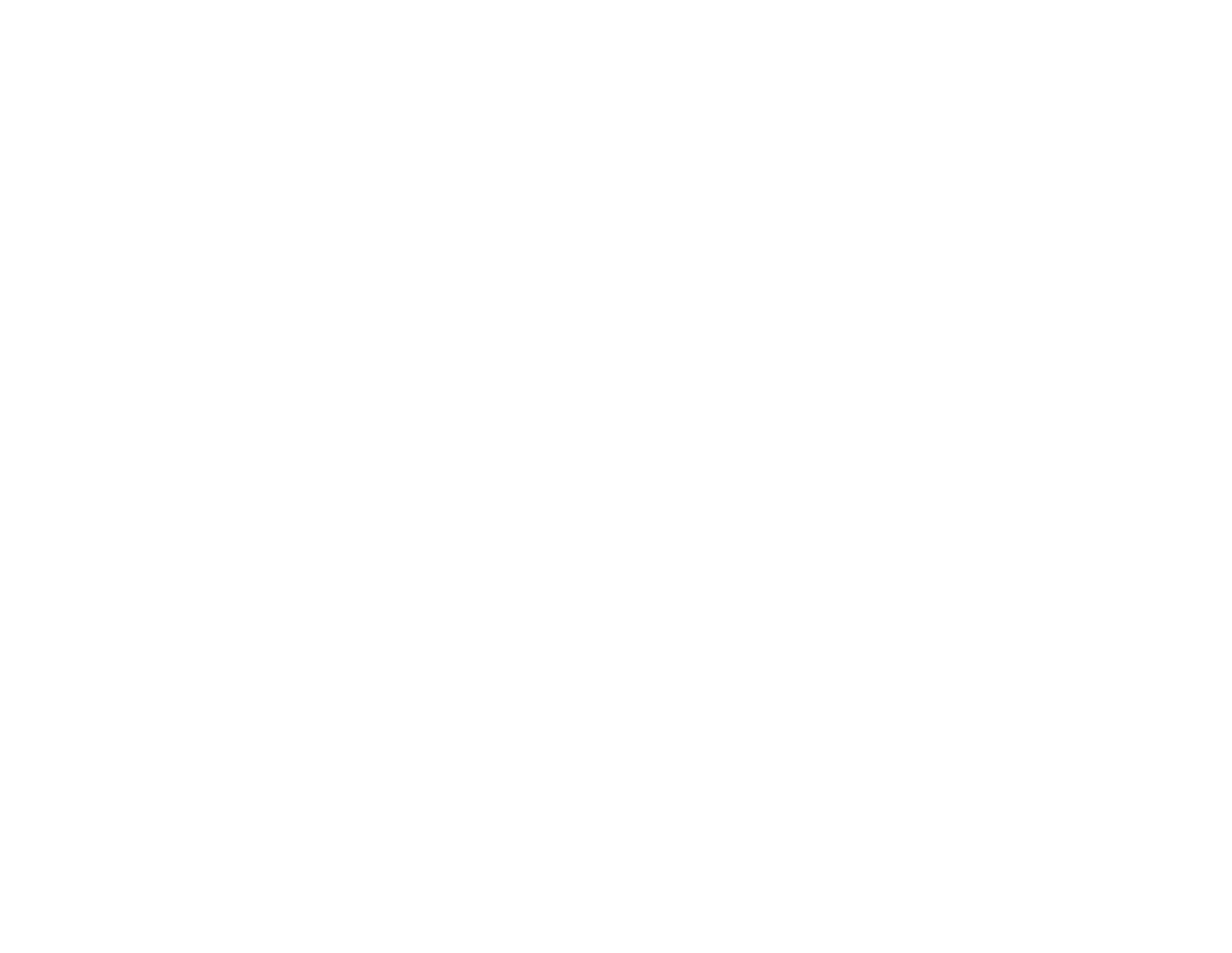|                    | <b>Licence Business Name</b>                         | <b>Address</b>                                                                  | <b>Licence Type/Sub</b>         |                                      | <b>Phone</b>     |      | Fax                      |     |
|--------------------|------------------------------------------------------|---------------------------------------------------------------------------------|---------------------------------|--------------------------------------|------------------|------|--------------------------|-----|
| 11 568888          | 764153 BC Ltd                                        | 546 KASLO ST VANCOUVER BC V5K 3Z2                                               | Service Use                     | <b>General Contractor</b>            | (604) 537-6017   |      | Work (604) 255-3680 Fax  |     |
| 11 568792          | Pinnacle Food Equipment<br>Services LLP              | 306 WEBBER AVE VANCOUVER BC V5V 2G5                                             | Service Use                     | <b>General Contractor</b>            | (604) 515-6368   |      | Work (604) 876-5641 Fax  |     |
| 11 568891          | <b>WJ Repairs</b>                                    | 6511 Gilbert Rd Unit 319 Richmond BC V7C 3V9                                    | Service Use                     | Home Occupation                      | (604) 204-0024   |      | Work (604) 204-0042 Fax  |     |
| 11 568830          | Haddon Equipment and Supplies                        | 8441 MAIN ST VANCOUVER BC V5X 3Y2                                               | Service Use                     | <b>General Contractor</b>            | (604) 325-3281   |      | Work (604) 325-4382 Fax  |     |
| <b>Issue Date:</b> |                                                      | Wednesday, 09 March 2011                                                        |                                 |                                      |                  |      |                          |     |
| 11 569150          | Administration                                       | You Need Me I Need You Virtural 5108 Hollyfield Ave Richmond BC V7E 4T8         | Service Use                     | Home Occupation                      | (604) 250-7004   | Work |                          | Hom |
| 11 569208          | Flytom Transportation Ltd                            | 10000 Fisher Gate Unit 36 Richmond BC V6X 3W8                                   | Service Use                     | Home Occupation                      | (604) 232-9566   | Work |                          | Hom |
| 11 569170          | It's On Electric Company<br>Incorporated             | 3463 156A ST SURREY BC V3S 0K4                                                  | Service Use                     | <b>Electrical Contractor</b>         | (604) 538-2373   |      | Work (604) 538-2374 Fax  |     |
| 11 569092          | Skintones                                            | 8251 No 5 Rd Richmond BC V6Y 2V5                                                | Service Use                     | Home Occupation                      | (604) 339-2181   |      | Work (604) 339-2181 Cell |     |
| 11 569028          | <b>EBD Technology Inc</b>                            | 6660 Buswell St Unit 111 Richmond BC V6Y 2G8                                    | Service Use                     | Home Occupation                      | (604) 273-3588   |      | Work (604) 273-3588 Hom  |     |
| 11 568968          | New 5 Enterprises Ltd                                | 7071 Blundell Rd Unit 403 Richmond BC V6Y 1J5                                   | Service Use                     | Home Occupation                      | (604) 288-8782   |      | Work (604) 727-0680 Cell |     |
| 11 568599          | C M L International Trading Ltd                      | 8380 Lansdowne Rd Unit 280 Richmond BC V6X 3M6                                  | Service Use                     |                                      | (604) 562-5588   | Work |                          | Hom |
| 11 563048          | Holeys                                               | 6791 Elmbridge Way Unit 102 Richmond BC V7C 4N1                                 | Mercantile Use                  | <b>Wholesale Trading</b>             | (604) 233-6200   |      | Work (604) 233-9200 Fax  |     |
| 11 562948          | Soylent Green                                        | 8740 Charles St Richmond BC V6X 1W1                                             | Assembly Use Group 1            | <b>Food Service</b><br>Establishment | (778) 708-2754   | Work |                          | Hom |
| 10 535290          | Mings Flooring                                       | 11180 Bridgeport Rd Unit 120 Richmond BC V6X 1T2                                | Mercantile Use                  | <b>Wholesale Trading</b>             | $(604)$ 961-3953 | Work |                          | Hom |
| 10 535289          | Mings Flooring                                       | 11180 Bridgeport Rd Unit 120 Richmond BC V6X 1T2                                | Mercantile Use                  | <b>Retail Trading</b>                | (604) 961-3953   | Work |                          | Hom |
| 11 568932          | Stucco * Stucco                                      | 1971 W 10TH AVE VANCOUVER BC V6J 2B1                                            | Service Use                     | <b>General Contractor</b>            | (604) 730-8277   |      | Work (604) 910-6348 Cell |     |
| 11 569171          | Malcolm Ali                                          | 7698 146TH ST SURREY BC V3S 2T6                                                 | Service Use                     | <b>Electrical Contractor</b>         | (604) 592-2665   | Work |                          | Hom |
| <b>Issue Date:</b> |                                                      | Thursday, 10 March 2011                                                         |                                 |                                      |                  |      |                          |     |
| 11 563914          |                                                      | Farmeric Ginseng Trading Limited 8338 Capstan Way Unit 1266 Richmond BC V6X 4B5 | Mercantile Use                  | <b>Retail Trading</b>                | (604) 218-5289   | Work |                          | Hom |
| 11 569271          | Pegasus Design & Carpentry                           | 4160 Bonavista Dr Unit 9 Richmond BC V7E 5K1                                    | Service Use                     | <b>General Contractor</b>            | (604) 765-0870   | Work |                          | Hom |
| 11 568937          | Eagle Rider Vancouver                                | 5911 Minoru Blvd Richmond BC V6X 4C7                                            | Vehicle for Hire                | Class J - Rental<br>Vehicle Group 1  | (888) 598-3882   | Work |                          | Hom |
| 11 568934          | Eagle Rider Vancouver                                | 5911 Minoru Blvd Richmond BC V6X 4C7                                            | Vehicle for Hire                | Vehicle For Hire<br>Office           | (888) 598-3882   | Work |                          | Hom |
| 11 564990          | Bowen Window & Door Ltd                              | 2691 Viscount Way Unit 104 Richmond BC V6V 2R5                                  | Industrial/Manufacturing<br>Use |                                      | (778) 858-8883   | Work |                          | Hom |
| 11 560272          | Charming Falcon Trading Ltd                          | 4540 No 3 Rd Unit 1470 Richmond BC V6X 4E4                                      | Mercantile Use                  | <b>Retail Trading</b>                | (604) 233-1168   |      | Work (604) 266-3619 Fax  |     |
| 11 569389          | <b>Greenest Green Gardening</b>                      | 7571 Moffatt Rd Unit 119 Richmond BC V6Y 3N1                                    | Service Use                     | <b>General Contractor</b>            | (604) 204-0423   | Work |                          | Hom |
| 11 567071          | Seaside Marketing                                    | 3900 Viking Way Richmond BC V6V 1V7                                             | Mercantile Use                  | <b>Wholesale Trading</b>             | (604) 329-2484   | Work | (604) 272-4731 Hom       |     |
| <b>Issue Date:</b> |                                                      | Monday, 14 March 2011                                                           |                                 |                                      |                  |      |                          |     |
| 11 569563          | Mega Electric Ltd                                    | 30590 PROGRESSIVE WAY UNIT 103 ABBOTSFORD<br><b>BC V2T 6Z2</b>                  | Service Use                     | <b>Electrical Contractor</b>         | (604) 853-4928   |      | Work (604) 852-5085 Fax  |     |
| 11 569619          | Singh Step Alive Emergency<br><b>Training Centre</b> | 3640 No 6 Rd Richmond BC V6V 1P6                                                | Service Use                     | Home Occupation                      | (778) 883-0295   | Work |                          | Hom |
| 11 569583          | Vector International Homes                           | 8068 Westminster Hwy Unit 610 Richmond BC V6Y 0C6                               | Service Use                     | Home Occupation                      | (778) 883-4394   | Work |                          | Hom |
| 11 569519          | <b>AAA Electric Ltd</b>                              | 7660 Minoru Blvd Unit 106 Richmond BC V6Y 1Z5                                   | Service Use                     | <b>Electrical Contractor</b>         | (604) 233-0318   | Work |                          | Fax |
| 11 569510          | Dynasty Kitchen Cabinets Ltd                         | 8145 130TH ST UNIT 13 SURREY BC V3W 7X4                                         | Service Use                     | <b>General Contractor</b>            | (604) 597-4511   |      | Work (604) 597-1375 Fax  |     |
| 11 569554          | <b>SK Bobcat Service</b>                             | 24426 58A AVE LANGLEY BC V2Z 1G7                                                | Service Use                     | <b>General Contractor</b>            | (604) 307-1679   |      | Work (604) 856-4377 Fax  |     |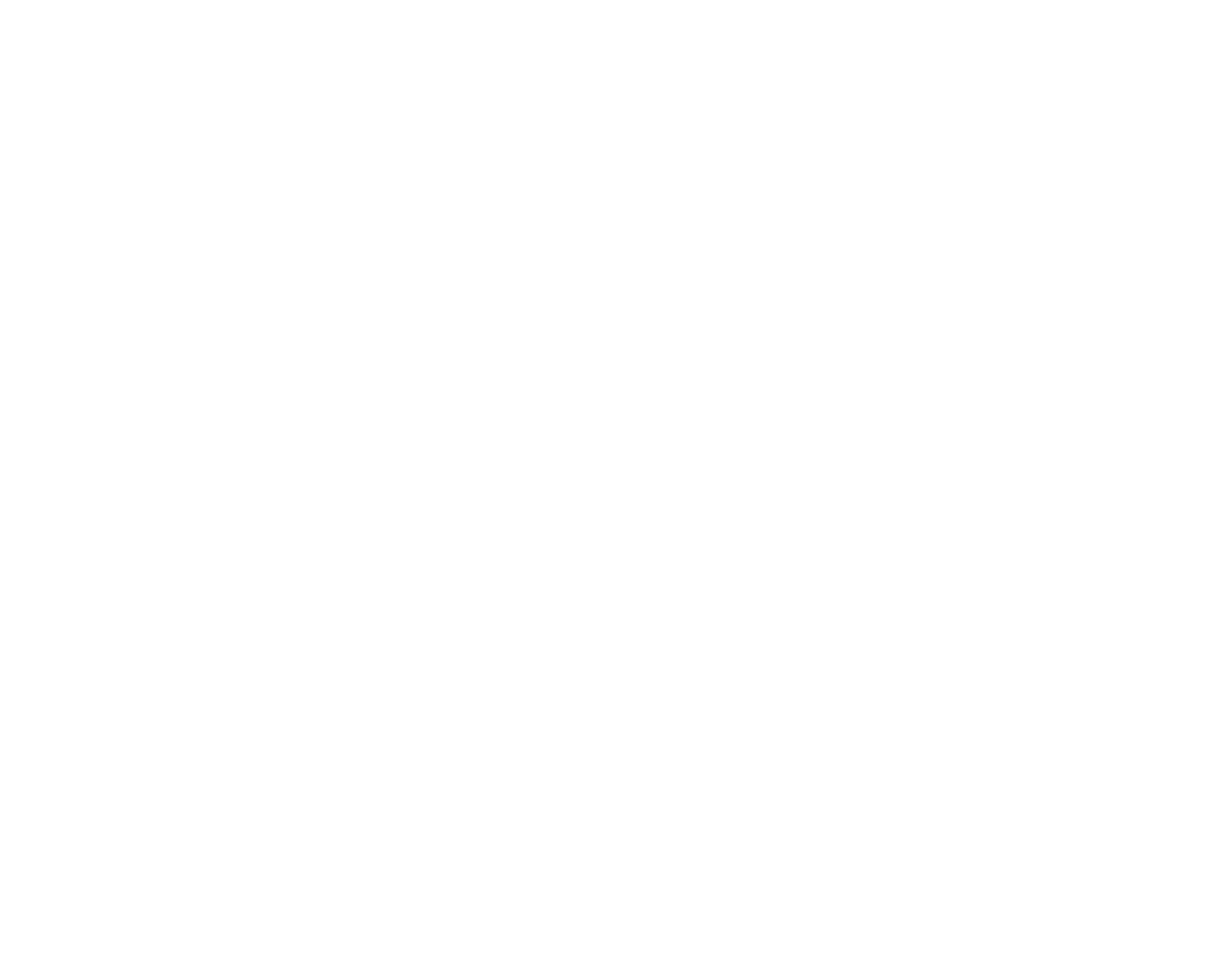|                    | Licence Business Name                            | <b>Address</b>                                                 | <b>Licence Type/Sub</b> |                              | <b>Phone</b>   |      | Fax                      |            |
|--------------------|--------------------------------------------------|----------------------------------------------------------------|-------------------------|------------------------------|----------------|------|--------------------------|------------|
| <b>Issue Date:</b> |                                                  | Tuesday, 15 March 2011                                         |                         |                              |                |      |                          |            |
| 11 569698          | AG Plumbingheating Ltd                           | 549 BROOKMERE AVE COQUITLAM BC V3J 1X1                         | Service Use             | <b>Plumbing Contractor</b>   | (604) 771-4077 |      | Work (604) 939-6996 Fax  |            |
| 11 569777          | <b>City Equipment Supplies</b>                   | PO BOX 43055 6060 MINORU BLVD UNIT 2286<br>RICHMOND BC V6Y 2B0 | Service Use             |                              | (604) 724-8459 | Work | (604) 724-8459 Fax       |            |
| 11 569709          | 3G Trading Ltd                                   | 7180 No 1 Rd Richmond BC V7C 1T6                               | Service Use             | Home Occupation              | (778) 881-8323 | Work | (604) 447-2806 Fax       |            |
| 11 569700          | JRC Plumbing and Heating Co.                     | 12295 194B ST PITT MEADOWS BC V3Y 1C8                          | Service Use             | <b>Plumbing Contractor</b>   | (778) 229-6284 |      | Work (778) 229-9284 Cell |            |
| 11 569668          | Rommel Zapanta                                   | 8077 No 1 Rd Richmond BC V7C 1T8                               | Service Use             | Home Occupation              | (604) 244-1604 | Work |                          | Hom        |
| 11 569605          | <b>Kiss PC Patrol</b>                            | 8460 Ackroyd Rd Unit 313 Richmond BC V6X 3E9                   | Service Use             | Home Occupation              | (604) 657-4449 | Work |                          | Hom        |
| 11 569602          | Wanli Construction Management<br>Ltd             | 7511 Nevis Dr Richmond BC V7A 1J5                              | Service Use             | <b>General Contractor</b>    | (778) 297-1966 | Work |                          | <b>Hom</b> |
| 11 569585          | Ellen & Kay Associates<br><b>Consulting Ltd</b>  | 4940 No 3 Rd Unit 305 Richmond BC V6X 3A5                      | Service Use             |                              | (604) 629-2771 |      | Work (604) 630-1781 Fax  |            |
| 11 569706          | <b>ACS Electrical Ltd</b>                        | 5605 DEWLER RD DELTA BC V4K 4M3                                | Service Use             | <b>Electrical Contractor</b> | (604) 940-9425 |      | Work (604) 940-9438 Fax  |            |
| <b>Issue Date:</b> |                                                  | Wednesday, 16 March 2011                                       |                         |                              |                |      |                          |            |
| 11 565149          | Arrive Canada Consulting Inc                     | 5811 Cooney Rd Unit 305 Richmond BC V6X 3M1                    | Service Use             |                              | (778) 588-2003 | Work |                          | Hom        |
| 11 569816          | C F Cleaning Solutions                           | 12220 Westminster Hwy Richmond BC V6V 1A1                      | Service Use             | Home Occupation              | (604) 209-5025 | Work |                          | Hom        |
| 11 569877          | Solid Ground Contracting                         | 69 JAMIE AVE FLOOR 2 OTTAWA ON K2E 7Y6                         | Service Use             | <b>General Contractor</b>    | (613) 288-0292 |      | Work (613) 288-0304      | Fax        |
| 11 569819          | Yi-Duo Carpet and House<br><b>Cleaning Ltd</b>   | 9051 Blundell Rd Unit 11 Richmond BC V6Y 1K4                   | Service Use             | Home Occupation              | (778) 888-1999 | Work |                          | Hom        |
| 11 569564          | <b>Art Department Studios</b>                    | 2931 Olafsen Ave Unit 104 Richmond BC V6X 2R4                  | Service Use             |                              | (604) 284-5073 | Work |                          | Hom        |
| 10 015249          | Hengley Global Consulting Group<br>Inc           | 5811 Cooney Rd Unit 305 Richmond BC V6X 3M1                    | Service Use             |                              | (604) 295-9087 |      | Work (778) 588-2041      | Fax        |
| 11 569697          | Shang De Enterprises Ltd                         | 4931 Pendlebury Rd Richmond BC V7E 1E9                         | Service Use             | Home Occupation              | (778) 991-3610 | Work |                          | Hom        |
| <b>Issue Date:</b> |                                                  | Thursday, 17 March 2011                                        |                         |                              |                |      |                          |            |
| 10 531591          | Pacific Bailiff Services British<br>Columbia Inc | 21900 Westminster Hwy Unit 120 Richmond BC V6V 0A8             | Service Use             |                              | (604) 240-1520 | Work |                          | Hom        |
| 10 553021          | Imp Fire & Safety Services Ltd                   | 2971 Sexsmith Rd Unit 175 Richmond BC V6X 2H4                  | Service Use             | <b>General Contractor</b>    | (604) 270-4111 |      | Work (604) 270-4333 Fax  |            |
| 10 555600          | L'Occitane en Provence                           | 6551 No 3 Rd Unit 1552 Richmond BC V6Y 2B6                     | Mercantile Use          | <b>Retail Trading</b>        | (416) 450-1775 |      | Work (416) 781-2077 Fax  |            |
| 11 569963          | Joey's Junk Removal                              | 9291 Glenallan Dr Richmond BC V7A 2A6                          | Service Use             | Home Occupation              | (778) 855-2412 | Work |                          | Hom        |
| 11 570120          | Jun Ling Renovation Company<br>Ltd               | 10335 Lassam Rd Richmond BC V7E 2C2                            | Service Use             | <b>General Contractor</b>    | (778) 999-2185 | Work |                          | Hom        |
| 11 570123          | Shan Blinds & Drapes 09                          | 10640 Aragon Rd Richmond BC V7A 3E9                            | Service Use             | <b>General Contractor</b>    | (604) 325-6090 |      | Work (604) 431-8807 Fax  |            |
| <b>Issue Date:</b> |                                                  | Friday, 18 March 2011                                          |                         |                              |                |      |                          |            |
| 11 570081          | Kijee Custom Homes Ltd                           | 5015 55B ST DELTA BC V4K 3C2                                   | Service Use             | <b>General Contractor</b>    | (604) 377-0637 | Work |                          | Hom        |
| 11 561509          | Ricky Lam CGA                                    | 8700 McKim Way Unit 3093 Richmond BC V6X 4A5                   | Service Use             |                              | (778) 709-8466 |      | Work (778) 861-8466 Cell |            |
| 11 570336          | Dueck Bros Formwork Ltd                          | 5419 GLENMORE RD ABBOTSFORD BC V4X 1X7                         | Service Use             | <b>General Contractor</b>    | (604) 309-1534 | Work |                          | Hom        |
| 11 570298          | <b>Chateau Consulting Services</b>               | 6331 Buswell St Unit 309 Richmond BC V6Y 4H2                   | Service Use             | Home Occupation              | (604) 278-0338 |      | Work (604) 608-5677 Fax  |            |
| 11 569473          | Octagon Computer Canada Ltd                      | 12240 Horseshoe Way Unit 11 Richmond BC V7A 4X9                | Mercantile Use          | <b>Wholesale Trading</b>     | (604) 277-3218 |      | Work (604) 277-3212 Fax  |            |
| 11 561305          | Daisytech                                        | 20800 Westminster Hwy Unit 1318 Richmond BC V6V 2W3            | Service Use             |                              | (604) 270-7220 | Work |                          | Hom        |
| 11 569546          | <b>BCGI Benefits Inc</b>                         | 11871 Horseshoe Way Unit 2131 Richmond BC V7A 5H5              | Service Use             |                              | (604) 617-7222 | Work |                          | Hom        |
| <b>Issue Date:</b> |                                                  | Monday, 21 March 2011                                          |                         |                              |                |      |                          |            |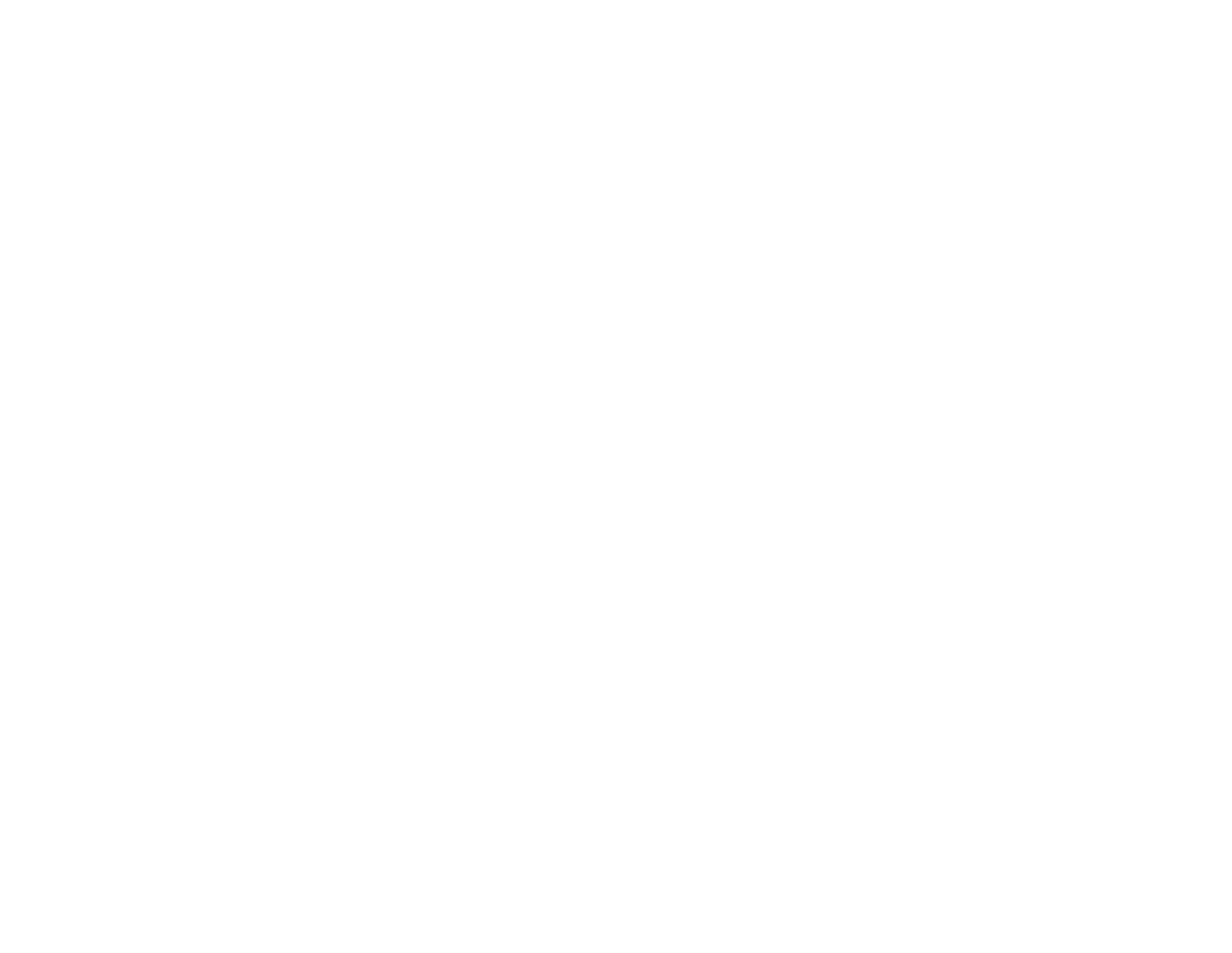|                    | Licence Business Name                  | <b>Address</b>                                                | <b>Licence Type/Sub</b> |                                                    | <b>Phone</b>       |      | Fax                     |      |
|--------------------|----------------------------------------|---------------------------------------------------------------|-------------------------|----------------------------------------------------|--------------------|------|-------------------------|------|
| 11 570402          | Randy's Guters                         | 7065 21ST AVE UNIT 314 BURNABY BC V5E 4E9                     | Service Use             | <b>General Contractor</b>                          | (604) 339-9618     | Work |                         | Hom  |
| 11 570436          | Metro Vancouver                        | 1190 HOMER ST UNIT 250 VANCOUVER BC V6B 2X6                   | Vending Machine Use     | Newspapers                                         | (604) 602-1002     | Work | (604) 648-3222 Hom      |      |
| 11 570376          | Grace & Joy Yoga Studios               | 7511 Greenlees Rd Richmond BC V7A 1T8                         | Service Use             | Home Occupation                                    | (604) 275-5212     | Work |                         | Hom  |
| 11 570366          | Sayani's Business Services             | 22071 Garratt Dr Richmond BC V6V 2P2                          | Service Use             | Home Occupation                                    | (604) 783-9287     |      | Work (778) 708-9641     | Cell |
| 11 570363          | 0902694 BC Ltd                         | 3311 Tolmie Ave Richmond BC V7C 5P8                           | Service Use             | Home Occupation                                    | (604) 278-1085     | Work |                         | Hom  |
| 11 570340          | Blue Ox Software System Ltd            | 7700 St Albans Rd Unit 312 Richmond BC V6Y 3Y4                | Service Use             | Home Occupation                                    | (778) 384-2753     | Work |                         | Hom  |
| 11 570337          | <b>Headwaters Mechanical</b>           | 1564 COLEMAN ST NORTH VANCOUVER BC V7K 1W8                    | Service Use             | <b>Plumbing Contractor</b>                         | (604) 999-0489     |      | Work (604) 983-2801 Hom |      |
| 11 569088          | <b>Trix Spa</b>                        | 8211 Ackroyd Rd Unit 120 Richmond BC V6X 3K8                  | Service Use             |                                                    | (604) 270-8749     |      | Work (604) 270-8749 Fax |      |
| 11 564007          | Harbour Spirit Restaurant              | 5580 No 3 Rd Richmond BC V6X 2C7                              | Assembly Use Group 1    | <b>Food Service</b><br>Establishment               | (604) 270-6677     |      | Work (604) 270-6676 Fax |      |
| 10 540800          | <b>Skechers Shoes</b>                  | 6551 No 3 Rd Unit 1648 Richmond BC V6Y 2B6                    | Mercantile Use          | Retail Trading                                     | (604) 278-2712     |      | Work (905) 238-7904 Fax |      |
| 11 570358          | Everlevel Tiling & Flooring Co         | 10535 HOLLY PARK LANE SURREY BC V3R 6X8                       | Service Use             | <b>General Contractor</b>                          | (604) 836-3395     | Work |                         | Hom  |
| <b>Issue Date:</b> |                                        | Tuesday, 22 March 2011                                        |                         |                                                    |                    |      |                         |      |
| 11 570538          | iStore #8262                           | 3880 Grant McConachie Way Richmond BC V7B 0A5                 | Mercantile Use          | <b>Retail Trading</b>                              | (416) 863-6400     | Work |                         | Hom  |
| 11 570388          | iStore #8272                           | 3880 Grant McConachie Way Richmond BC V7B 0A5                 | Mercantile Use          | <b>Retail Trading</b>                              | (416) 863-6400     | Work |                         | Hom  |
| 11 570557          | Cleaning King                          | 10411 Caithcart Rd Richmond BC V6X 1N3                        | Service Use             | Home Occupation                                    | (604) 782-8885     | Work |                         | Hom  |
| 11 570435          | Keywest 2000 Enterprises               | PO BOX 61106 571 WEST 57TH AVE VANCOUVER BC<br><b>V6P 1R8</b> | Service Use             | <b>General Contractor</b>                          | (604) 612-8899     |      | Work (604) 264-9189 Fax |      |
| 11 570578          | Diamond Parking/DPS Parking<br>#4741   | 8033 Saba Rd Richmond BC V6Y 4E2                              | Service Use             | <b>Parking Enforcement</b><br><b>Business</b>      | $(604) 681 - 8797$ |      | Work (604) 684-0329 Fax |      |
| <b>Issue Date:</b> |                                        | Thursday, 24 March 2011                                       |                         |                                                    |                    |      |                         |      |
| 11 570939          | <b>TAA Insulation Ltd</b>              | 7769 WEDGEWOOD ST BURNABY BC V5E 2ES                          | Service Use             | <b>General Contractor</b>                          | (604) 339-9097     | Work |                         | Cell |
| 11 570737          | Nathan Schneider                       | 1863 WINSLOW AVE COQUITLAM BC V3J 2G9                         | Service Use             | <b>General Contractor</b>                          | (604) 220-9925     |      | Work (604) 939-0990 Fax |      |
| 11 571123          | Xtra - Vancouver                       | 1033 DAVIE ST UNIT 501 VANCOUVER BC V6E 1M7                   | Vending Machine Use     | Newspapers                                         | (604) 684-9696     | Work | (604) 684-9697 Fax      |      |
| 11 571119          | <b>East Coast Interiors</b>            | P O BOX 579 6138A KING RD NOBLETON ON LOG 1NO                 | Service Use             | <b>General Contractor</b>                          | (905) 959-7118     | Work | (905) 859-7120 Fax      |      |
| 11 571076          | Perfect Ledger Bookkeeping<br>Services | 8500 Westminster Hwy Unit 216 Richmond BC V6X 1A8             | Service Use             | Home Occupation                                    | (604) 282-7036     | Work |                         | Hom  |
| 11 571058          | Green4U Products Ltd                   | 5740 No 1 Rd Richmond BC V7C 1T2                              | Service Use             | Home Occupation                                    | (778) 859-9999     | Work | (604) 288-0096 Fax      |      |
| 11 571016          | <b>Halfyard Productions Inc</b>        | 3691 Bargen Dr Richmond BC V6X 2R7                            | Service Use             | Home Occupation                                    | (604) 723-6508     |      | Work 18664202604        | Fax  |
| 11 570780          | Alpine Tiles Ltd                       | 8920 No 4 Rd Richmond BC V6Y 2T6                              | Service Use             | <b>General Contractor</b>                          | (778) 320-8453     |      | Work (778) 297-1752 Fax |      |
| 11 568889          | Qoola Yogurt (Aberdeen) Ltd            | 4151 Hazelbridge Way Unit 3080 Richmond BC V6X 4J7            | Assembly Use Group 1    | <b>Food Service</b><br>Establishment, Take-<br>Out | (604) 767-3801     | Work |                         | Hom  |
|                    | 11 570738 Canadian Property Stars      | 296 BADGELEY AVE KANATA ON K2T 0A7                            | Service Use             | <b>General Contractor</b>                          | (604) 830-1847     |      | Work (613) 435-4287 Fax |      |
| 11 570757          | Garry Webb's Handyman Service          | 8191 General Currie Rd Unit 20 Richmond BC V6Y 1L9            | Service Use             | <b>General Contractor</b>                          | (604) 278-7756     | Work |                         | Hom  |
| 11 570699          | PSI Concrete Pumping                   | 35687 TIMBERLANE DR ABBOTSFORD BC V3G 1L6                     | Service Use             | <b>General Contractor</b>                          | (604) 755-9759     |      | Work (604) 756-0730 Fax |      |
| 11 570697          | DJ Plumbing & Heating                  | 12172 250TH ST MAPLE RIDGE BC V4R 1H4                         | Service Use             | <b>Plumbing Contractor</b>                         | (778) 227-1119     | Work |                         | Hom  |
| 11 570680          | eSeeLYNX Communication Ltd             | 4151 Hazelbridge Way Unit 2190 Richmond BC V6X 4J7            | Service Use             |                                                    | $(604)$ 638-1818   |      | Work (604) 638-1919 Fax |      |
| <b>Issue Date:</b> |                                        | Monday, 28 March 2011                                         |                         |                                                    |                    |      |                         |      |
| 11 571323          | Once Upon A Time                       | 555 BROOKSBANK AVE BLDG 10/330 NORTH<br>VANCOUVER BC V7J 3S5  | Service Use             |                                                    | $(604)$ 983-5655   |      | Work (604) 983-5654 Fax |      |
| 11 571327          | Good To Go Backflow                    | 5488 198 ST UNIT 109 LANGLEY BC V3A 1G2                       | Service Use             | <b>General Contractor</b>                          | (778) 231-0750     | Work |                         | Hom  |
| 11 571335          | <b>Revolution Print Ltd</b>            | 3611 Semlin Dr Richmond BC V7C 5S3                            | Service Use             | Home Occupation                                    | (604) 818-1969     | Work |                         | Hom  |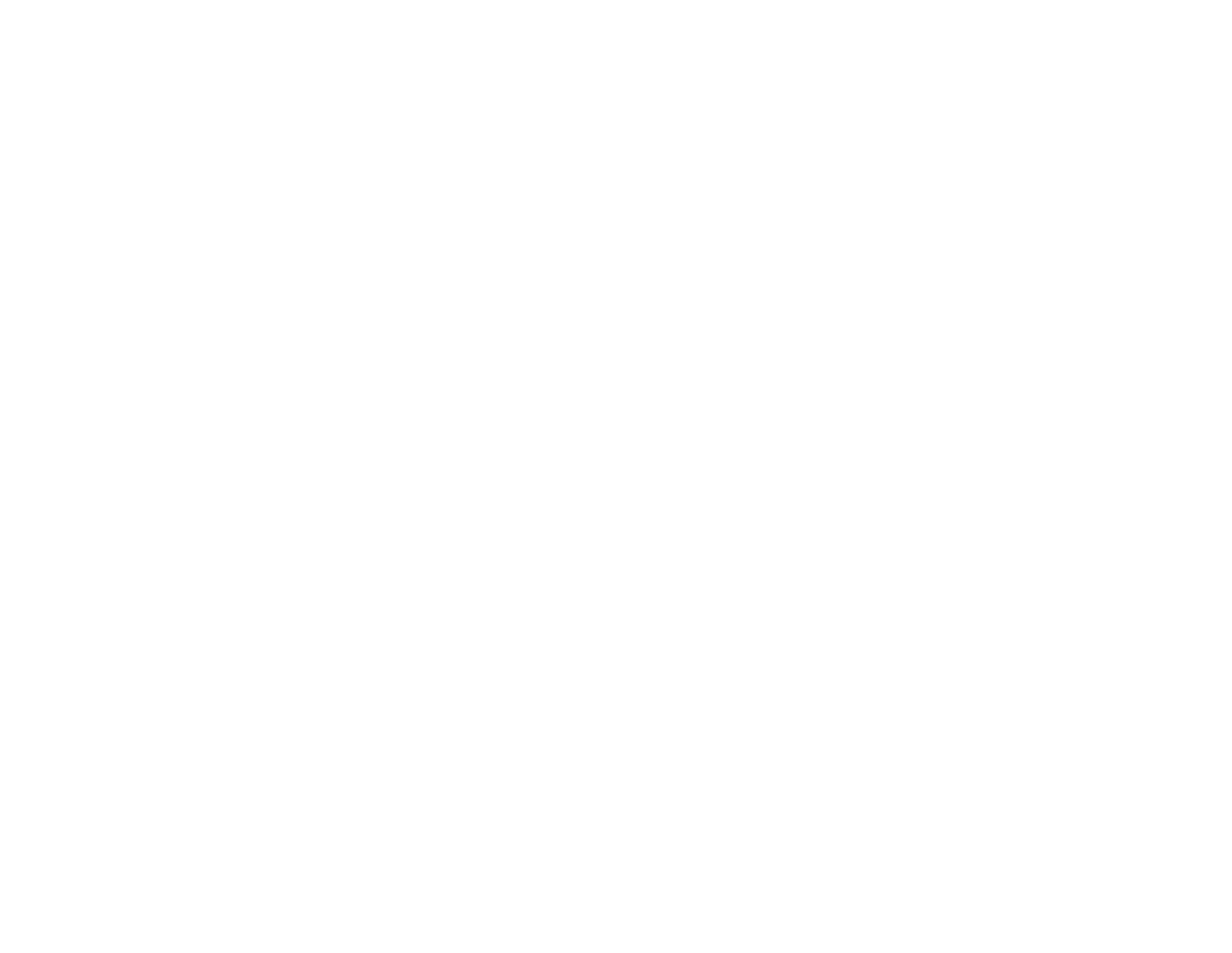|                    | <b>Licence Business Name</b>                             | <b>Address</b>                                     | <b>Licence Type/Sub</b> |                                               | <b>Phone</b>     |      | Fax                      |      |
|--------------------|----------------------------------------------------------|----------------------------------------------------|-------------------------|-----------------------------------------------|------------------|------|--------------------------|------|
| 11 571365          | Diamond Parking /DPS #4316                               | 7060 Bridge St Richmond BC V6Y 2S7                 | Service Use             | <b>Parking Enforcement</b><br><b>Business</b> | (604) 681-8797   |      | Work (604) 684-0329 Fax  |      |
| 11 571366          | <b>SLS Photography</b>                                   | 8291 General Currie Rd Unit 11 Richmond BC V6Y 1L9 | Service Use             | Home Occupation                               | (604) 618-3421   | Work |                          | Hom  |
| 11 571321          | Eizo Hayashi                                             | 7280 No 4 Rd Richmond BC V6Y 2T3                   | Service Use             | <b>General Contractor</b>                     | (604) 273-2255   |      | Work (604) 273-8099      | Fax  |
| 11 571399          | Kozicki-Gold Enterprises                                 | 10851 Steveston Hwy Richmond BC V7A 1N4            | Service Use             | Home Occupation                               | (604) 729-9105   | Work |                          | Hom  |
| 11 571304          | <b>Triple G Roofing</b>                                  | 10088 Caithcart Rd Richmond BC V6X 1N2             | Service Use             | <b>General Contractor</b>                     | (604) 825-6859   |      | Work (604) 825-6859 Cell |      |
| 11 571376          | K94U Transport                                           | 10135 FAIRVIEW DR CHILLIWACK BC V2P 5J5            | Service Use             |                                               | (604) 795-9070   | Work |                          | Hom  |
| 11 571306          | Pride Painting Ltd                                       | 11251 WILLIAMS RD RICHMOND BC V7A 1J2              | Service Use             | <b>General Contractor</b>                     | (778) 938-4411   |      | Work (778) 938-4411      | Cell |
| 11 571400          | Kozicki-Gold Enterprises                                 | 10851 Steveston Hwy Richmond BC V7A 1N4            | Service Use             | Home Occupation                               | (604) 729-9105   | Work |                          | Hom  |
| 11 571240          | A & H Spring Mechanical                                  | 6123 216TH ST LANGLEY BC V2Y 2N6                   | Service Use             | <b>Plumbing Contractor</b>                    | (604) 807-5443   | Work |                          | Cell |
| 11 571116          | Cool Tours & Charters                                    | 6871 Francis Rd Unit 22 Richmond BC V7C 4S9        | Vehicle for Hire        | Class I - Charter<br>Minibus                  | (604) 562-8778   | Work |                          | Hom  |
| 11 571003          | mylotterypage.com                                        | 4211 Woodhead Rd Richmond BC V7E 1J1               | Service Use             | Home Occupation                               | (604) 278-1844   | Work |                          | Hom  |
| 11 570762          | Cool Tours & Charters                                    | 6871 Francis Rd Unit 22 Richmond BC V7C 4S9        | Vehicle for Hire        | Vehicle For Hire<br>Office                    | $(604)$ 562-8778 | Work |                          | Hom  |
| 10 555959          | Sakura Nails                                             | 8100 Ackroyd Rd Unit 150 Richmond BC V6X 3K2       | Service Use             |                                               | (778) 322-8979   | Work |                          | Hom  |
| 10 526971          | Futureshore Holdings Inc                                 | 21331 Gordon Way Unit 2225 Richmond BC V6W 1J9     | Mercantile Use          | <b>Wholesale Trading</b>                      | (604) 999-6070   | Work |                          | Hom  |
| 11 571317          | Hallmark Waterproofing                                   | 1090 CLIVEDEN AVE UNIT 112 DELTA BC V3M 6E6        | Service Use             | <b>General Contractor</b>                     | (604) 522-9913   |      | Work (604) 522-9914 Fax  |      |
| <b>Issue Date:</b> |                                                          | Tuesday, 29 March 2011                             |                         |                                               |                  |      |                          |      |
| 11 571519          | Libra Envelope Investments Ltd                           | 334 LAURENTIAN CR COQUITLAM BC V3K 1Y1             | Service Use             | <b>General Contractor</b>                     | (604) 518-9175   | Work |                          |      |
| 11 571521          | DX Constructions                                         | 11280 Seahurst Rd Richmond BC V7A 3P2              | Service Use             | <b>General Contractor</b>                     | (604) 241-8000   |      | Work (604) 241-8009 Fax  |      |
| 11 571 544         | <b>Anion Plumbing Services</b>                           | 1454 WILLIAM ST VANCOUVER BC V5L 2P9               | Service Use             | <b>Plumbing Contractor</b>                    | (604) 727-4011   | Work |                          | Hom  |
| 10 557922          | Healthway Chinese Medicine and<br>Acupuncture Clinic Ltd | 8580 Alexandra Rd Unit 1115 Richmond BC V6X 4B3    | Service Use             |                                               | (604) 722-3298   | Work |                          | Hom  |
| 11 570636          | <b>Affinity Medical Clinic</b>                           | 3779 Sexsmith Rd Unit 2186 Richmond BC V6X 3Z9     | Service Use             |                                               | (778) 297-7992   |      | Work (778) 297-7995 Fax  |      |
| 11 571459          | <b>Lopez General Services</b>                            | 8711 Bennett Rd Unit 10 Richmond BC V6Y 3L2        | Service Use             | Home Occupation                               | (604) 644-3421   | Work |                          | Hom  |
| <b>Issue Date:</b> |                                                          | Wednesday, 30 March 2011                           |                         |                                               |                  |      |                          |      |
| 11 572417          | Dorothy Wong                                             | 8297 Saba Rd Unit 1402 Richmond BC V6Y 4B5         | Service Use             | Home Occupation                               | (604) 719-1353   | Work |                          | Hom  |
| 11 572481          | <b>B Rai Sho Consultants</b>                             | 7895 FRENCH ST VANCOUVER BC V6P 4V8                | Service Use             |                                               | (604) 266-0737   |      | Work (604) 266-0737      | Fax  |
| 11 572356          | Steveston Handyman                                       | 4560 Windjammer Dr Richmond BC V7E 4L4             | Service Use             | <b>General Contractor</b>                     | (778) 788-5735   | Work |                          | Hom  |
| 11 571550          | Click On Tours Inc                                       | 12500 McNeely Dr Unit 51 Richmond BC V6V 2S4       | Service Use             | <b>Travel Agency</b>                          | (604) 284-5225   | Work |                          | Hom  |
| 11 571441          | Phoenix Fire Protection Ltd                              | 5737 190TH ST SURREY BC V3S 7M5                    | Service Use             | <b>Sprinkler Contractor</b>                   | (604) 574-6079   | Work | (604) 574-6079 Fax       |      |
| 11 571 239         | Go Figure Bookkeeping                                    | 2051 Catalina Cr Richmond BC V7B 1E2               | Service Use             | Home Occupation                               | (604) 270-2995   |      | Work (604) 270-2995 Fax  |      |
| 11 570121          | Implant Direct Sybron<br>International LLC               | 11780 Hammersmith Way Unit 110 Richmond BC V7A 5E9 | Mercantile Use          | Wholesale Trading                             | 60473013372      |      | Work (604) 730-1397 Fax  |      |
| 11 570100          | Gocan Contracting Ltd                                    | 11711 No 5 Rd Unit 7 Richmond BC V7A 4E8           | Service Use             | <b>General Contractor</b>                     | $(604)$ 999-8833 |      | Work (604) 231-0871 Fax  |      |
| 11 571 545         | <b>Upland Roofing Ltd</b>                                | 9033 BEN NEVIS CR SURREY BC V3V 6K6                | Service Use             | <b>General Contractor</b>                     | (604) 512-4911   | Work |                          | Hom  |
| 11 572497          | Newtop Sheet Metal Ltd                                   | 813A ALDERSON AVE COQUITLAM BC V3K 1V3             | Service Use             | <b>General Contractor</b>                     | $(604)$ 725-6698 |      | Work (604) 936-8865 Fax  |      |
| <b>Issue Date:</b> |                                                          | Thursday, 31 March 2011                            |                         |                                               |                  |      |                          |      |
| 11 571338          | Integritas Security Group Inc                            | 5755 No 3 Rd Unit 201 Richmond BC V6X 2C9          | Service Use             | Private Investigation<br>Agency               | (604) 284-5538   |      | Work (604) 285-0529 Fax  |      |
| 11 572678          | AK Excavating Ltd                                        | 7891 117 ST DELTA BC V4C 6A7                       | Service Use             | <b>General Contractor</b>                     | (778) 241-8702   | Work |                          | Hom  |
| 11 572641          | Cradle Network Solutions Inc                             | 6088 Minoru Blvd Unit 604 Richmond BC V6Y 4A8      | Service Use             | Home Occupation                               | (604) 767-2900   | Work |                          | Hom  |
|                    | Tuesday, 03 January 2012                                 |                                                    | Page 17 of 56           |                                               |                  |      |                          |      |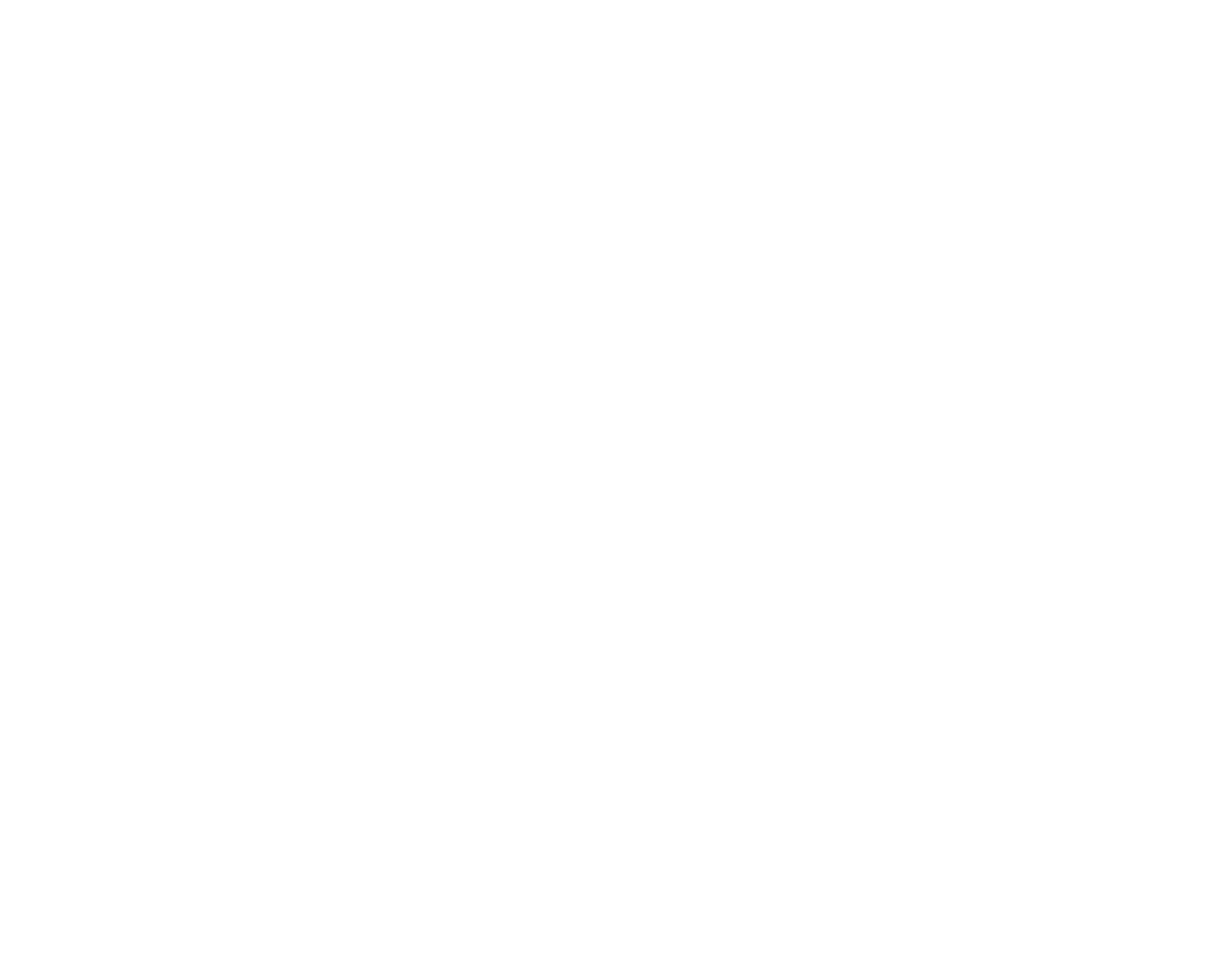|                    | <b>Licence Business Name</b>                          | <b>Address</b>                                      | <b>Licence Type/Sub</b> |                                                    | <b>Phone</b>       |      | Fax                     |      |
|--------------------|-------------------------------------------------------|-----------------------------------------------------|-------------------------|----------------------------------------------------|--------------------|------|-------------------------|------|
| 11 572564          | G & J Mechanical                                      | 244 BOYNE ST NEW WESTMINSTER BC V3M 5J8             | Service Use             | <b>Plumbing Contractor</b>                         | (604) 716-4548     | Work |                         | Hom  |
| 10 551770          | Green Tea Kingdom                                     | 3411 No 3 Rd Unit 170 Richmond BC V6X 2B8           | Assembly Use Group 1    | <b>Food Service</b><br>Establishment, Take-<br>Out | (604) 720-0887     | Work |                         | Hom  |
| 11 572579          | Sport-Art Taekwondo Club<br>(Canada)                  | 3711 Robson Crt Unit 64 Richmond BC V7C 5T8         | Service Use             | Home Occupation                                    | (604) 277-2848     | Work |                         | Hom  |
| <b>Issue Date:</b> |                                                       | Friday, 01 April 2011                               |                         |                                                    |                    |      |                         |      |
| 11 572757          | <b>Canstruct Enterprises Ltd</b>                      | 1505 55TH ST DELTA BC V4M 3K4                       | Service Use             | <b>General Contractor</b>                          | (778) 863-4002     | Work |                         | Hom  |
| 11 572959          | <b>Fused Rite Electric</b>                            | 11369 75B AVE DELTA BC V4C 1KZ                      | Service Use             | <b>Electrical Contractor</b>                       | (604) 312-5058     | Work |                         | Hom  |
| 11 572964          | Alto Construction Management<br>Ltd                   | 999 WEST BOADWAY UNIT 720 VANCOUVER BC V5Z<br>1K5   | Service Use             | <b>General Contractor</b>                          | (604) 738-4455     |      | Work (604) 738-4466 Fax |      |
| 11 572961          | <b>Brilliant Kirin Construction</b><br>Managment Inc  | 3256 CAMBIE ST UNIT 208 VANCOUVER BC V5Z 2W4        | Service Use             | <b>General Contractor</b>                          | (778) 895-7018     | Work |                         | Hom  |
| 11 569560          | <b>Travelonly Inc</b>                                 | 10691 Shellbridge Way Unit 130 Richmond BC V6X 2W8  | Service Use             | <b>Travel Agency</b>                               | (604) 295-3858     |      | Work (604) 270-3644     | Fax  |
| 11 572777          | Global Nutri-Health Development<br>Incorporated       | 8288 Lansdowne Rd Unit 1105 Richmond BC V6X 0B3     | Service Use             | Home Occupation                                    | (778) 999-4806     | Work |                         | Hom  |
| 11 572859          | Ivan Plumbing & Heating Ltd                           | 7042 RAMSAY AVE BURNABY BC V5E 3L2                  | Service Use             | <b>Gas Contractor</b>                              | (778) 231-8188     |      | Work (778) 231-8188     | Cell |
| 11 572899          | <b>Hotoshinkan Consultants</b>                        | 935 EWEN AVE UNIT 133 NEW WESTMINSTER BC V3M<br>0A1 | Service Use             |                                                    | (604) 836-4626     | Work |                         | Hom  |
| <b>Issue Date:</b> |                                                       | Tuesday, 05 April 2011                              |                         |                                                    |                    |      |                         |      |
| 10 552582          | <b>YVR International Travel House</b><br>Ltd          | 8351 Alexandra Rd Unit 230 Richmond BC V6X 3P3      | Service Use             | <b>Travel Agency</b>                               | (604) 304-6456     |      | Work (604) 304-6459 Fax |      |
| 10 552661          | <b>Findmaster Marketing Inc</b>                       | 4871 Shell Rd Unit 1115 Richmond BC V6X 3Z6         | Service Use             |                                                    | (778) 997-7900     | Work |                         | Hom  |
| 10 556506          | Idea International Education<br><b>Consulting Ltd</b> | 8351 Alexandra Rd Unit 230 Richmond BC V6X 3P3      | Service Use             |                                                    | $(604) 868 - 1899$ |      | Work (604) 304-6459 Fax |      |
| 11 567029          | Medicine Shoppe #312                                  | 8171 Cook Rd Unit 130 Richmond BC V6Y 3T8           | Mercantile Use          | <b>Retail Trading</b>                              | (604) 278-3828     |      | Work (604) 278-3839 Fax |      |
| 11 568791          | New Jack Trading Ltd                                  | 13680 Bridgeport Rd Unit 9 Richmond BC V6V 1V3      | Mercantile Use          | <b>Wholesale Trading</b>                           | (778) 383-2272     |      | Work (778) 383-2272 Fax |      |
| <b>Issue Date:</b> |                                                       | Wednesday, 06 April 2011                            |                         |                                                    |                    |      |                         |      |
| 11 573006          | Hui Gong                                              | 6833 Livingstone PI Unit 52 Richmond BC V7C 5T1     | Service Use             | Home Occupation                                    | (604) 278-1957     | Work |                         | Hom  |
| 11 573372          | Sigma Fire Protection Ltd                             | 5 BIGNALL BAY PORT MOODY BC V3H 3N5                 | Service Use             | Sprinkler Contractor                               | (604) 949-0417     |      | Work (604) 949-0417 Fax |      |
| 11 573371          | Poseidon Pools Construction Ltd                       | 6078 184TH ST SURREY BC V3S 9E6                     | Service Use             | <b>General Contractor</b>                          | (604) 574-1669     |      | Work (604) 574-1669 Fax |      |
| 11 573313          | Li Wen-Sheng Tai-Chi                                  | 4640 Windjammer Dr Richmond BC V7E 4L6              | Service Use             | Home Occupation                                    | (604) 272-4789     | Work |                         | Hom  |
| 11 573291          | <b>Triad Sign Limited</b>                             | 560 ALPHA ST VICTORIA BC V8Z 1B2                    | Service Use             | <b>General Contractor</b>                          | (250) 388-3993     | Work | (250) 388-3973 Fax      |      |
| 11 573210          | Arris Design Ltd                                      | 134 ABBOTT ST UNIT 502 VANCOUVER BC V6J 1L4         | Service Use             |                                                    | (604) 408-4847     |      | Work 18668490005        | Fax  |
| 11 573195          | <b>Revolution Management</b><br>Corporation           | 3578 FRASER ST VANCOUVER BC V5V 4C6                 | Service Use             | <b>General Contractor</b>                          | (604) 255-5860     |      | Work (604) 874-5860 Fax |      |
| 11 573011          | Adrienne Mak                                          | 8077 13TH AVE BURNABY BC V3N 2G1                    | Service Use             | <b>Registered Massage</b><br><b>Therapy Clinic</b> | (604) 828-8077     | Work |                         | Cell |
| 11 560580          | Globalnorth Coach Ltd                                 | 11180 Voyageur Way Unit 230 Richmond BC V6X 3N8     | Vehicle for Hire        | Class E - Private Bus                              | (604) 303-7387     |      | Work (604) 303-7383 Fax |      |
| 11 560564          | Globalnorth Coach Ltd                                 | 11180 Voyageur Way Unit 230 Richmond BC V6X 3N8     | Vehicle for Hire        | Vehicle For Hire<br>Office                         | (604) 303-7387     |      | Work (604) 303-7383 Fax |      |
| 11 573191          | Achieve Information Consulting<br>Co                  | 6131 Garrison Crt Richmond BC V7C 5S2               | Service Use             | Home Occupation                                    | (604) 277-3818     | Work |                         | Hom  |
| <b>Issue Date:</b> |                                                       | Monday, 11 April 2011                               |                         |                                                    |                    |      |                         |      |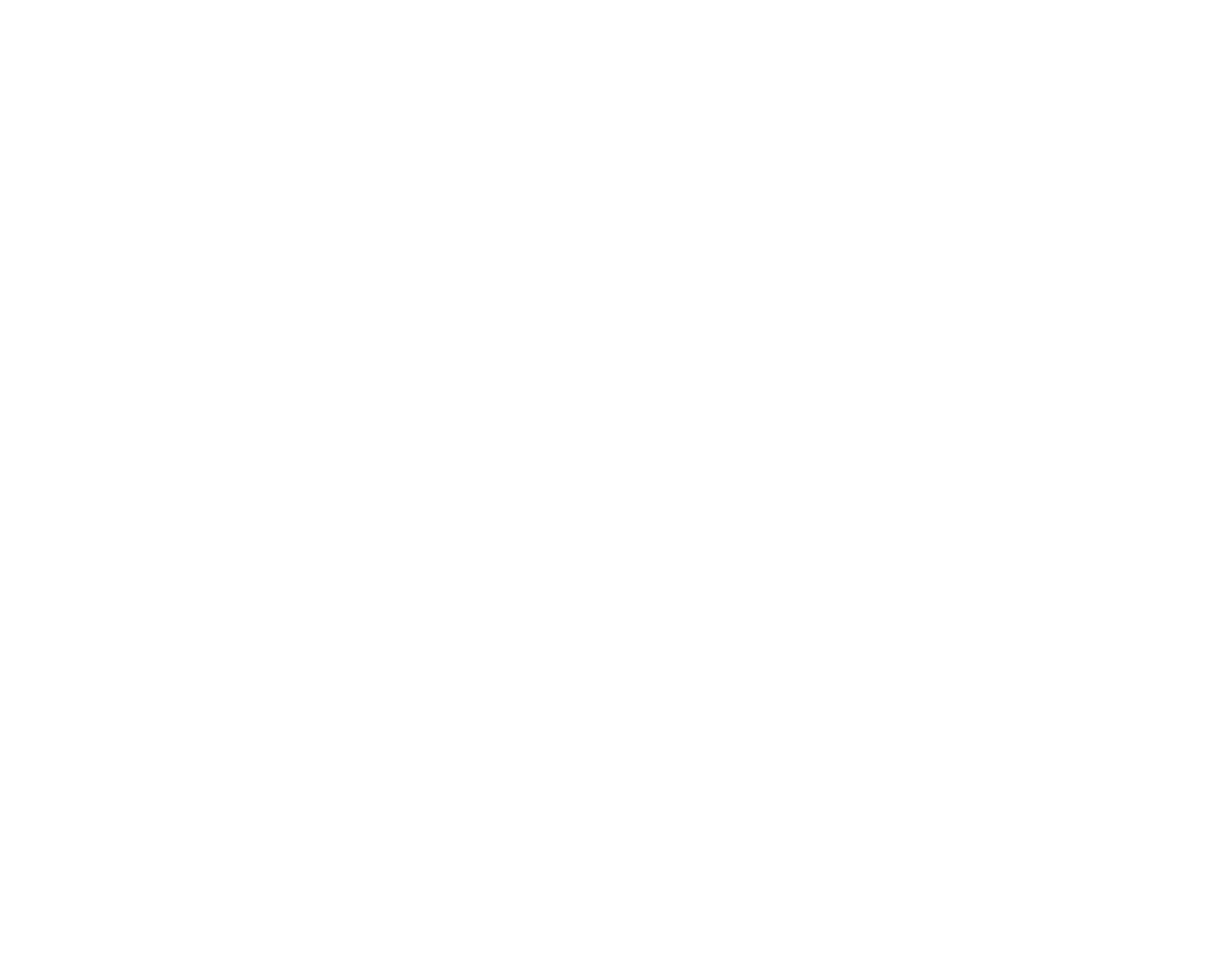|                    | <b>Licence Business Name</b>               | <b>Address</b>                                    | <b>Licence Type/Sub</b> |                                               | <b>Phone</b>        |      | Fax                                    |     |
|--------------------|--------------------------------------------|---------------------------------------------------|-------------------------|-----------------------------------------------|---------------------|------|----------------------------------------|-----|
| 11 573692          | Pogos Plumbing and Gas                     | 902 13TH ST NEW WESTMINSTER BC V3M 4N1            | Service Use             | <b>Gas Contractor</b>                         | (778) 863-5297      | Work |                                        | Hom |
| 11 573492          | Kulwinder and Rawinder Kandola             | 15100 KNOX WAY UNIT 155 RICHMOND BC V6V 3A6       | Service Use             | <b>General Contractor</b>                     | (604) 418-8571      |      | Work (778) 219-9974 Fax                |     |
| 11 574095          | <b>Fremar And Associates</b><br>Consulting | 7040 Granville Ave Unit 105 Richmond BC V6Y 3W5   | Service Use             | Home Occupation                               | (604) 928-9050      |      | Work (604) 232-9052 Fax                |     |
| 11 573980          | <b>Uniforest Trading Corporation</b>       | 7220 Lindsay Rd Unit 303 Richmond BC V7C 3M6      | Service Use             | Home Occupation                               | (604) 271-8320      | Work |                                        | Hom |
| 11 573977          | <b>GFC Restorations Ltd</b>                | 32929 MISSION WAY UNIT 14 MISSION BC V2V 6E4      | Service Use             | <b>General Contractor</b>                     | (604) 826-0341      |      | Work (604) 826-1091 Fax                |     |
| 10 544423          | Kam Do Bakery                              | 6211 No 3 Rd Unit 135 Richmond BC V6Y 2B4         | Mercantile Use          | <b>Retail Trading</b>                         | (604) 284-5568      |      | Work (604) 284-5611 Fax                |     |
| 11 564399          | <b>Footworks Health</b>                    | 6151 Westminster Hwy Unit 203 Richmond BC V7C 4V4 | Service Use             |                                               | (604) 284-5574      | Work |                                        | Hom |
| 11 573751          | <b>Boris A Mantchev</b>                    | 3192 WELLINGTON AVE VANCOUVER BC V5R 4X8          | Service Use             | <b>Electrical Contractor</b>                  | (604) 261-7770      | Hom  | (604) 261-7770 Fax                     |     |
| 11 562757          | <b>Rebeccas Fashion</b>                    | 4380 No 3 Rd Unit 1125 Richmond BC V6X 3V7        | Mercantile Use          | <b>Retail Trading</b>                         | (604) 288-8082      |      | Work (604) 247-0570 Fax                |     |
| 11 561433          | <b>Iseelsee Optical</b>                    | 8700 McKim Way Unit 3103 Richmond BC V6X 4A5      | Mercantile Use          | <b>Retail Trading</b>                         | (778) 320-5535      | Work |                                        | Hom |
| 10 552664          | Medicine Shoppe 310                        | 3993 Chatham St Unit 11 Richmond BC V7E 2Z6       | Mercantile Use          | <b>Retail Trading</b>                         | (778) 889-7512      | Work |                                        | Hom |
| 11 571368          | <b>Gravitee Clothing</b>                   | 4140 No 3 Rd Unit 250 Richmond BC V6X 2C2         | Service Use             |                                               | (778) 229-5368      |      | Work (778) 229-5368 Cell               |     |
| <b>Issue Date:</b> |                                            | Tuesday, 12 April 2011                            |                         |                                               |                     |      |                                        |     |
| 10 550552          | City Nails and Spas Inc                    | 5951 No 3 Rd Unit 160 Richmond BC V6X 2E3         | Service Use             |                                               | (604) 720-1534      |      | Work (604) 720-1534 Cell               |     |
| 11 574293          | D L S Mechanical Ltd                       | 5539 NORFOLK ST BURNABY BC V5G 4T1                | Service Use             | <b>Plumbing Contractor</b>                    | (778) 896-5881      | Work |                                        | Hom |
| 11 572636          | Lil Diva's Fitness                         | 3760 Moncton St Unit 110 Richmond BC V7E 3A6      | Service Use             |                                               | (778) 322-7174      | Work |                                        | Hom |
| 11 570861          | <b>Alloras Travel</b>                      | 6910 No 3 Rd Unit 205 Richmond BC V6Y 2C5         | Service Use             | <b>Travel Agency</b>                          | (604) 273-6373      |      | Work (604) 200-6373 Fax                |     |
| 10 545189          | Stage One Academy Inc                      | 5731 Minoru Blvd Unit 170 Richmond BC V6X 2B1     | Assembly Use Group 3    | <b>Health Studio</b>                          | (604) 244-2999      |      | Work (604) 244-2991 Fax                |     |
| 09 49 4225         | Aspha J Dada & Company Law<br>Corporation  | 8640 Alexandra Rd Richmond BC V6X 4K6             | Service Use             |                                               | (604) 644-8262      |      | Work (604) 303-8746 Fax                |     |
| 11 571036          | 360 New Concept Holdings Inc               | 7080 River Rd Unit 243 Richmond BC V6X 1X5        | Service Use             |                                               | (604) 288-9036      | Work |                                        | Hom |
| <b>Issue Date:</b> |                                            | Wednesday, 13 April 2011                          |                         |                                               |                     |      |                                        |     |
| 11 574432          | Green Link Manufacturing Ltd               | 9920 Gilhurst Cr Richmond BC V7A 1P2              | Service Use             | Home Occupation                               | $(604)$ 275-5985    |      | Work (604) 275-5985 Fax                |     |
| 11 563999          | <b>USB Kingdom</b>                         | 6060 Minoru Blvd Richmond BC V6Y 2V7              | Mercantile Use          | <b>Retail Trading</b>                         | (778) 989-6530      |      | Work (604) 433-6500 Cell               |     |
| 11 574710          | First Stucco Ltd                           | 12623 90A AVE SURREY BC V3V 1C6                   | Service Use             | <b>General Contractor</b>                     | (604) 727-8079      | Work |                                        | Hom |
| 11 574773          | <b>Tros Electrical Contractors Ltd</b>     | 330 BLAIR AVE NEW WESTMINSTER BC V3L 4A2          | Service Use             | <b>Electrical Contractor</b>                  | (604) 367-8767      | Work |                                        | Hom |
| 11 574 652         | <b>Goldmond Enterprises Ltd</b>            | 3311 Tolmie Ave Richmond BC V7C 5P8               | Service Use             | Home Occupation                               | (604) 278-1085      |      | Work (604) 278-1085 Fax                |     |
| 11 574635          | <b>Sebhost Consulting</b>                  | 9333 Alberta Rd Unit 401 Richmond BC V6Y 4E4      | Service Use             | Home Occupation                               | (604) 961-2892      | Work |                                        | Hom |
| 11 574192          | Fung Kam Leung                             | 22386 Sharpe Ave Unit 15 Richmond BC V6V 0A1      | Service Use             | Home Occupation                               | $(604)$ 777-1286    |      | Work (604) 777-1296 Fax                |     |
| 11 574125          | <b>GV Electrical Inc</b>                   | 8695 Cook Cr Richmond BC V6Y 1X1                  | Service Use             | <b>Electrical Contractor</b>                  | (604) 271-9880      |      | Work (604) 271-9880 Fax                |     |
| 11 573370          | J R Trory & Company Ltd                    | 1443 CROWN ST NORTH VANCOUVER BC V7J 1G4          | Service Use             | <b>General Contractor</b>                     | (604) 980-5074      |      | Work (604) 980-5018 Fax                |     |
| 11 565349          | <b>Beon Custom Fiberglass</b>              | 7920 River Rd Unit 110 Richmond BC V6X 1X7        | Service Use             |                                               | (604) 708-2548      | Work |                                        | Hom |
|                    | 11 567072 Personal Mobility                | 5951 No 3 Rd Unit 150 Richmond BC V6X 2E3         | Mercantile Use          | <b>Retail Trading</b>                         |                     |      | (604) 600-7783 Work (604) 420-6660 Fax |     |
| <b>Issue Date:</b> |                                            | Thursday, 14 April 2011                           |                         |                                               |                     |      |                                        |     |
| 11 575035          | Vista Roofing Inc                          | 742 CROZIER AVE KELOWNA BC V1W 5H4                | Service Use             | <b>General Contractor</b>                     | (250) 860-8832      |      | Work (888) 350-1650 Fax                |     |
| 10 545270          | Pacwest Sales Ltd                          | 20291 Westminster Hwy Richmond BC V6V 1B3         | Mercantile Use          | Roadside Stand                                | (778) 893-2256      | Work |                                        | Hom |
| 11 575130          | Regeneracy Landscaping                     | 2648 E 21ST AVE VANCOUVER BC V5M 2W1              | Service Use             | <b>General Contractor</b>                     | (604) 451-3457      |      | Work (604) 451-3457 Fax                |     |
| 11 57 5230         | Diamond Parking/DPS Parking<br>#4198       | 7322 Heather St Richmond BC V6Y 2P6               | Service Use             | <b>Parking Enforcement</b><br><b>Business</b> | (604) 681-8797      | Work |                                        | Hom |
| 11 575090          | <b>Hybrid Training</b>                     | 6720 Juniper Dr Richmond BC V7E 4Z6               | Service Use             | Home Occupation                               | (778) 709-8778 Work |      |                                        | Hom |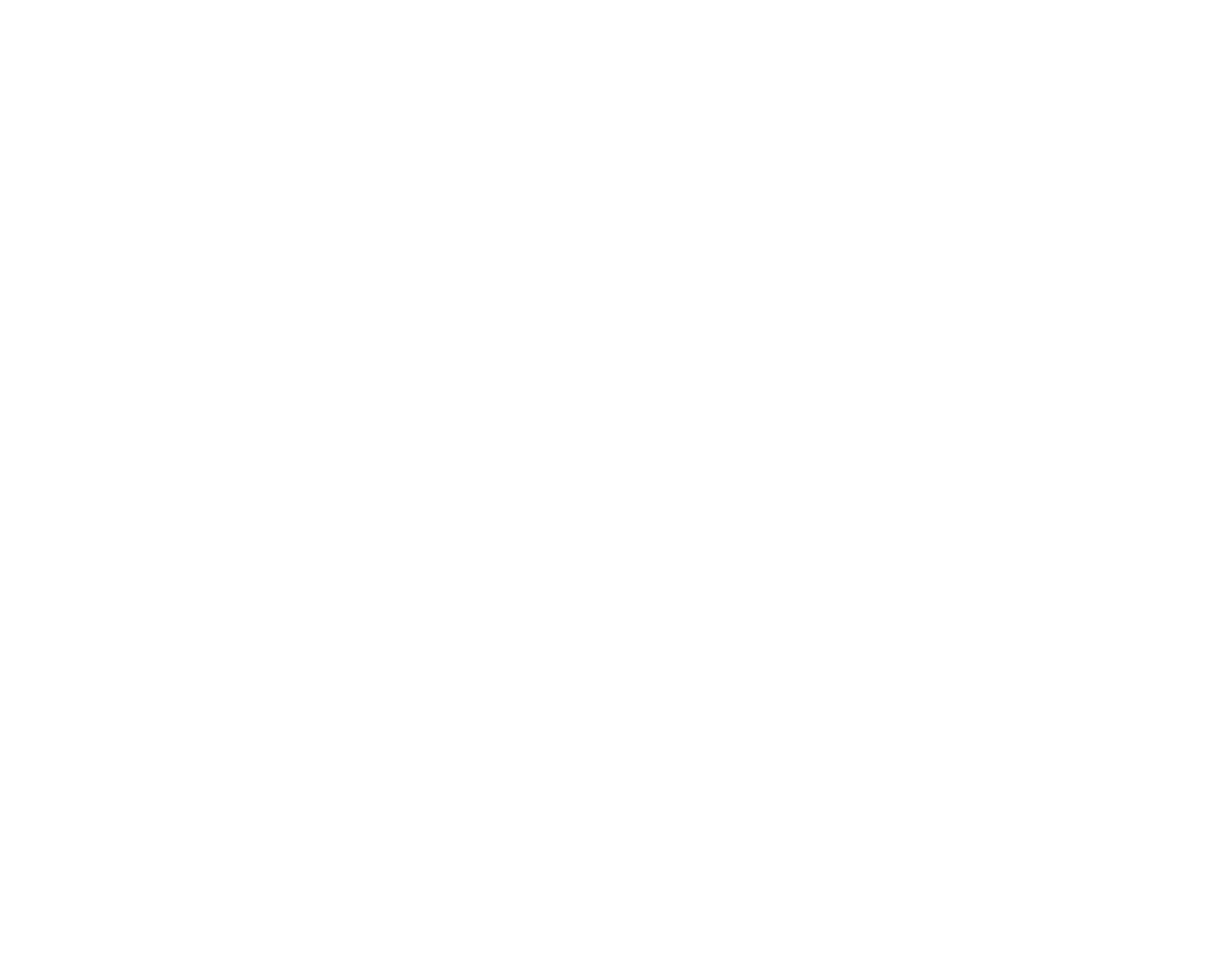|                    | <b>Licence Business Name</b>                           | <b>Address</b>                                                           | <b>Licence Type/Sub</b> |                                                    | Phone            |      | Fax                      |            |
|--------------------|--------------------------------------------------------|--------------------------------------------------------------------------|-------------------------|----------------------------------------------------|------------------|------|--------------------------|------------|
| 11 561 668         | Paper Excellence Canada<br><b>Holdings Corporation</b> | 4940 No 3 Rd Unit 218 Richmond BC V6X 3A5                                | Service Use             |                                                    | (604) 232-2453   |      | Work (604) 232-2463 Fax  |            |
| 11 558012          | <b>SNA Tours Ltd</b>                                   | 8877 Odlin Cr Unit 240 Richmond BC V6X 3Z7                               | Service Use             | <b>Travel Agency</b>                               | (778) 297-5593   |      | Work (778) 297-5578 Fax  |            |
| 10 551946          | Shwe Tun Express Corp                                  | 4800 No 3 Rd Unit 125 Richmond BC V6X 3A6                                | Service Use             |                                                    | (604) 214-0666   |      | Work (604) 214-0665 Fax  |            |
| 11 572997          | Vennards Group                                         | 11191 Horseshoe Way Unit 10 Richmond BC V7A 4S5                          | Service Use             |                                                    | (778) 994-2085   | Work |                          | Hom        |
| 10 554185          | Take Sento Japanese Restaurant                         | 8391 Alexandra Rd Unit 2130 Richmond BC V6X 3W5                          | Assembly Use Group 1    | <b>Food Service</b><br>Establishment               | (604) 278-8101   |      | Work (604) 278-8102 Fax  |            |
| <b>Issue Date:</b> |                                                        | Friday, 15 April 2011                                                    |                         |                                                    |                  |      |                          |            |
| 11 575474          | <b>Gyst Consulting</b>                                 | 8840 No 1 Rd Unit 109 Richmond BC V7C 4C1                                | Service Use             | Home Occupation                                    | (604) 992-7720   | Work |                          | <b>Hom</b> |
| 11 575483          | <b>Company Man Productions</b>                         | Bldg 5 555 Brooksbank Ave Suite 210B North Vancouver,<br>B.C.            | Service Use             |                                                    | (604) 816-5467   | Work |                          | Hom        |
| 11 575475          | A & B Painting                                         | 10520 Agassiz Crt Richmond BC V7A 4K2                                    | Service Use             | <b>General Contractor</b>                          | (604) 992-9433   | Work |                          | Hom        |
| 11 575472          | SJI Developments Inc.                                  | 5491 Colbeck Rd Richmond BC V7C 3E6                                      | Service Use             | <b>General Contractor</b>                          | (604) 274-0262   |      | Work (604) 274-0262 Fax  |            |
| 11 565939          | <b>Treasure Court Fashion</b>                          | 4380 No 3 Rd Unit 1445 Richmond BC V6X 3V7                               | Mercantile Use          | <b>Retail Trading</b>                              | (604) 304-0733   | Work |                          | Hom        |
| 11 559621          | Phoenix Art & Entertainment<br><b>Express Ltd</b>      | 8788 McKim Way Unit 1105 Richmond BC V6X 4E2                             | <b>Mercantile Use</b>   | <b>Retail Trading</b>                              | (604) 248-0638   |      | Work (604) 248-0638 Fax  |            |
| 11 559542          | Kison Inc                                              | 10551 Shellbridge Way Unit 35 Richmond BC V6X 2W9                        | Service Use             |                                                    | (604) 284-5133   |      | Work (604) 284-5132 Fax  |            |
| 11 559510          | Voyco Communications Inc                               | 8888 Odlin Cr Unit 1195 Richmond BC V6X 3Z8                              | Mercantile Use          | <b>Retail Trading</b>                              | (604) 303-8152   | Work |                          | Hom        |
| 11 572342          | <b>Community Fire Prevention Ltd</b>                   | 1655 BROADWAY ST UNIT 206 PORT COQUITLAM BC<br>V3C 2M7                   | Service Use             | <b>General Contractor</b>                          | (604) 434-9242   |      | Work (604) 945-7002 Fax  |            |
| 11 575480          | Jinsheng Construction Ltd                              | 8700 Jones Rd Unit 208 Richmond BC V6Y 3X7                               | Service Use             | <b>General Contractor</b>                          | (604) 288-0082   | Work |                          | Hom        |
| <b>Issue Date:</b> |                                                        | Monday, 18 April 2011                                                    |                         |                                                    |                  |      |                          |            |
| 11 575578          | Steveston Views Development<br>Corporation             | 3993 Chatham St Unit 6 Richmond BC V7E 2Z6                               | Service Use             | <b>General Contractor</b>                          | (604) 787-8490   | Work |                          | Hom        |
| 11 57 55 51        | <b>Sunshine Cleaning</b>                               | 12091 Bath Rd Unit 18 Richmond BC V6V 2B5                                | Service Use             | Home Occupation                                    | (604) 272-4826   |      | Work (604) 992-0117 Hom  |            |
| <b>Issue Date:</b> |                                                        | Tuesday, 19 April 2011                                                   |                         |                                                    |                  |      |                          |            |
| 11 575594          | Heritage Lane Homes Ltd                                | 11760 Mellis Dr Richmond BC V6X 1M1                                      | Service Use             | <b>General Contractor</b>                          | (604) 537-5792   |      | Work (604) 200-0089 Fax  |            |
| 11 575719          | <b>YUGD Consultancy Services Ltd</b>                   | 8651 General Currie Rd Unit 4 Richmond BC V6Y 1M3                        | Service Use             | Home Occupation                                    | (604) 678-9296   | Work |                          |            |
| 11 575598          | <b>KB Renovations</b>                                  | 9671 Seacote Rd Richmond BC V7A 4A3                                      | Service Use             | <b>General Contractor</b>                          | (778) 926-0301   |      | Work (778) 891-0301 Cell |            |
| 11 575631          | Pheonix Auto Broker Ltd                                | 10391 No 3 Rd Unit 52 Richmond BC V7A 4V2                                | Service Use             | Home Occupation                                    | (604) 244-7828   |      | Work (604) 244-7828 Fax  |            |
| 11 57 56 73        | <b>TCF Vancouver Productions Ltd</b>                   | 2880 UNDERHILL AVE BURNABY BC V5C 2M2                                    | Service Use             |                                                    | (604) 637-4500   |      | Work (604) 415-6472 Fax  |            |
| 11 575690          | Yve's Cleaning                                         | 22233 Sharpe Ave Unit 8 Richmond BC V6V 2Y9                              | Service Use             | Home Occupation                                    | (604) 523-9829   |      | Work (604) 523-9829 Fax  |            |
| 11 575574          | Sino Canada Education Group<br>Ltd                     | 10188 Cambie Rd Richmond BC V6X 1K5                                      | Service Use             | Home Occupation                                    | (778) 238-9350   | Work |                          | Hom        |
| 11 575680          | Sai Ram Enterprise Inc                                 | 3560 Jesmond Ave Richmond BC V7E 6M8                                     | Service Use             | Home Occupation                                    | (604) 277-9502   |      | Work (604) 968-1651 Cell |            |
| 11 575580          | H & K North America Electric Ltd                       | 9171 Glendower Dr Richmond BC V7A 2Y4                                    | Service Use             | Home Occupation                                    | (604) 282-4802   |      | Work (604) 282-4802 Fax  |            |
| 11 57 55 71        | Kreative Kidz Studio                                   | 8020 Colonial Dr Unit 208 Richmond BC V7C 4V1                            | Service Use             | Home Occupation                                    | (778) 908-0099   | Work |                          | Hom        |
| 11 575570          | Centre Line Fire Sprinklers Ltd                        | 9264 122ND ST UNIT 106 SURREY BC V3V 4L5                                 | Service Use             | <b>Sprinkler Contractor</b>                        | (604) 585-3473   |      | Work (604) 585-4215 Fax  |            |
| 11 575565          | <b>Tidball Construction Ltd</b>                        | 25166 56 AVE LANGLEY BC V4W 1B2                                          | Service Use             | <b>General Contractor</b>                          | $(604)$ 856-1604 |      | Work (604) 856-1636 Fax  |            |
| 11 570224          | Wardley Investment Corporation                         | 8877 Odlin Cr Unit 140 Richmond BC V6X 3Z7                               | Service Use             |                                                    | (778) 297-6289   |      | Work (778) 297-6289 Fax  |            |
| 10 533950          | Yummy Yummy                                            | 4380 No 3 Rd Unit 1238 Richmond BC V6X 3V7                               | Assembly Use Group 1    | <b>Food Service</b><br>Establishment, Take-<br>Out | (778) 995-6687   | Work |                          | Hom        |
| 11 575582          |                                                        | Highmark Finishing & Painting Ltd 10611 Ainsworth Cr Richmond BC V7A 3V5 | Service Use             | <b>General Contractor</b>                          | (604) 710-9843   | Work |                          | Hom        |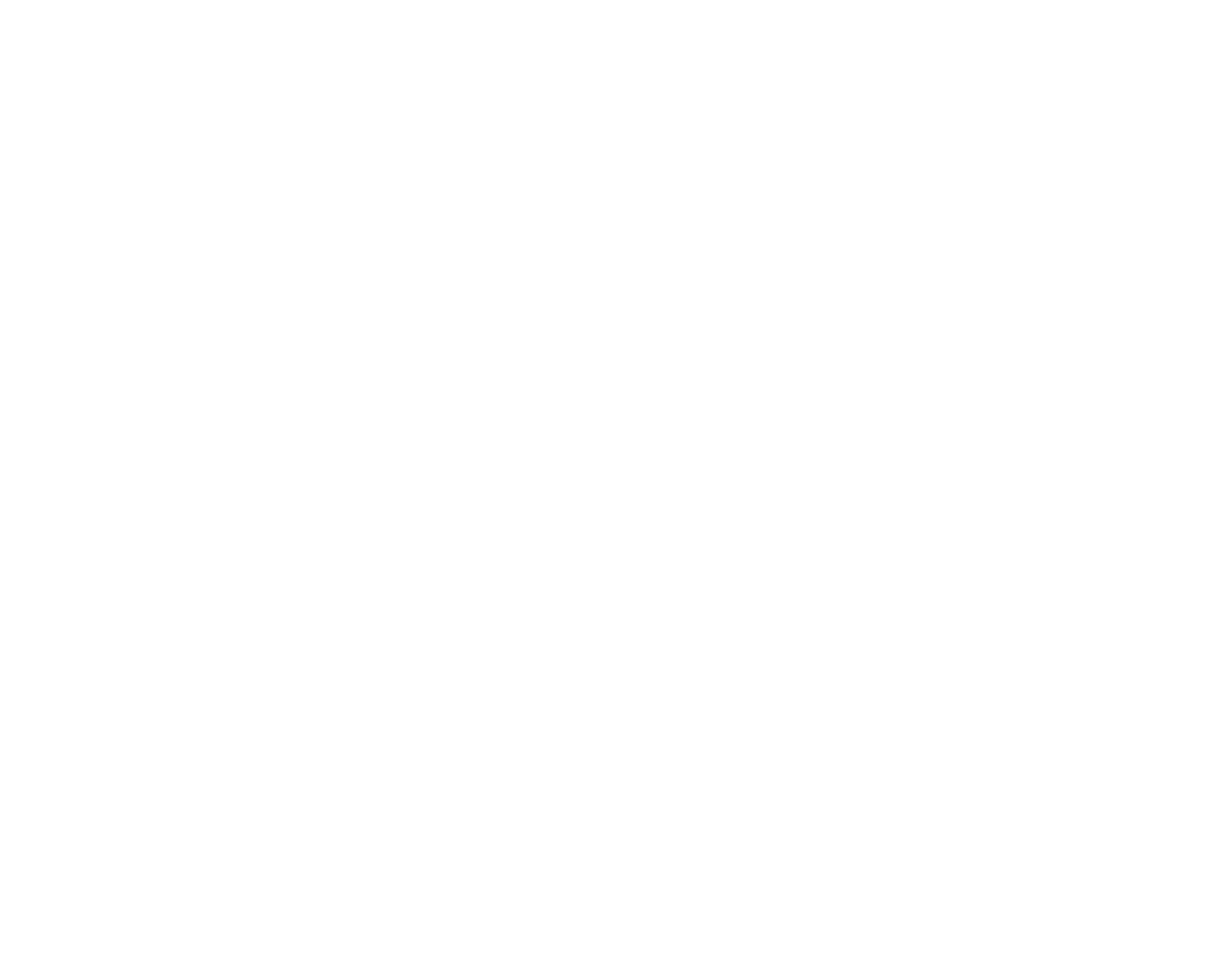|                    | <b>Licence Business Name</b>            | <b>Address</b>                                     | <b>Licence Type/Sub</b>         |                                 | <b>Phone</b>     |      | Fax                      |      |
|--------------------|-----------------------------------------|----------------------------------------------------|---------------------------------|---------------------------------|------------------|------|--------------------------|------|
| 11 575593          | <b>TAG Construction Ltd</b>             | 21869 56TH AVE UNIT B LANGLEY BC V2Y 2M9           | Service Use                     | <b>General Contractor</b>       | (604) 534-2685   |      | Work (604) 534-8998 Fax  |      |
| <b>Issue Date:</b> |                                         | <b>Wednesday, 20 April 2011</b>                    |                                 |                                 |                  |      |                          |      |
| 11 575765          | Sunshine Masonry Ltd                    | 6171 No 5 Rd Richmond BC V6Y 2V1                   | Service Use                     | <b>General Contractor</b>       | (604) 720-8464   |      | Work (604) 744-5151 Fax  |      |
| 11 575865          | Reliable-Value Homes Inc                | 9780 Brandys PI Richmond BC V6V 3E9                | Service Use                     | <b>General Contractor</b>       | (778) 865-2428   | Work |                          | Hom  |
| 11 575853          | <b>Arthrobot Services</b>               | 6140 Yeats Cr Richmond BC V7E 4C9                  | Service Use                     | Home Occupation                 | (604) 271-2800   | Work |                          | Hom  |
| 11 575850          | Natural Lawn Care                       | 12090 86 AVE SURREY BC V3W 3H7                     | Service Use                     | <b>General Contractor</b>       | (604) 594-2090   |      | Work (604) 594-6734 Fax  |      |
| 11 57 57 64        | Yang Guang Enterprise Ltd               | 8775 OAK ST UNIT 1 VANCOUVER BC V6P 4B4            | Service Use                     | <b>General Contractor</b>       | (604) 725-2568   | Work |                          | Hom  |
| 11 562549          | Pegasus Design & Carpentry              | 11711 No 5 Rd Unit 5 Richmond BC V7A 4E8           | Industrial/Manufacturing<br>Use |                                 | (604) 765-0870   | Work |                          | Hom  |
| 11 57 58 52        | Diamond Parking/DPS Parking<br>#4199    | 7333 Turnill St Richmond BC V6Y 4L7                | Service Use                     | Parking Enforcement<br>Business | (604) 681-8797   |      | Work (604) 684-0329 Fax  |      |
| <b>Issue Date:</b> |                                         | Tuesday, 26 April 2011                             |                                 |                                 |                  |      |                          |      |
| 11 576119          | J & B Carpentry                         | 12891 Jack Bell Dr Unit 13 Richmond BC V6V 2T7     | Service Use                     | <b>General Contractor</b>       | $(604)$ 249-4668 | Work |                          | Cell |
| 11 576137          | <b>Hall Constructors</b>                | 19050 94 AVE SURREY BC V4N 4X8                     | Service Use                     | <b>General Contractor</b>       | (604) 882-8201   |      | Work (604) 882-8224 Fax  |      |
| 11 576032          | Rocksolid Enterprises Inc               | 8875 OSLER ST VANCOUVER BC V6P 4G1                 | Service Use                     | <b>General Contractor</b>       | (604) 736-1005   |      | Work (604) 736-1055 Fax  |      |
| 11 576118          | Success Plumbing and Heating            | 5825 VINE ST UNIT 206 VANCOUVER BC V6M 4A2         | Service Use                     | <b>Plumbing Contractor</b>      | (604) 322-8827   |      | Work (604) 322-8827 Fax  |      |
| 11 57 6117         | Success Plumbing and Heating            | 5825 VINE ST UNIT 206 VANCOUVER BC V6M 4A2         | Service Use                     | <b>Gas Contractor</b>           | (604) 322-8827   |      | Work (604) 322-8827 Fax  |      |
| 11 576092          | <b>Blue Zones Living</b>                | 8760 Roselea PI Richmond BC V7A 2K4                | Service Use                     | Home Occupation                 | (604) 644-5528   | Work |                          | Hom  |
| 11 57 60 72        | <b>Colossus Building Systems Ltd</b>    | 12372 189A ST PITT MEADOWS BC V3Y 2H3              | Service Use                     | <b>General Contractor</b>       | (604) 460-0711   |      | Work (604) 460-0744 Fax  |      |
| 11 576026          | Sahuri + Associates Architecture<br>Inc | 123 FORGE RD SE UNIT 201 CALGARY AB T2H 0S9        | Service Use                     | <b>General Contractor</b>       | (403) 228-9307   |      | Work (403) 228-4699 Fax  |      |
| 11 57 57 52        | Always Towing Ltd                       | 4540 Brown Rd Richmond BC V6X 2E8                  | Vehicle for Hire                | Class M - Tow-Truck             | (778) 866-8697   | Work |                          | Hom  |
| 11 57 57 30        | Always Towing Ltd                       | 4540 Brown Rd Richmond BC V6X 2E8                  | Vehicle for Hire                | Vehicle For Hire<br>Office      | (778) 866-8697   | Work |                          | Hom  |
| 11 575661          | <b>MTP Enterprises Ltd</b>              | 10451 Shellbridge Way Unit 150 Richmond BC V6X 2W8 | Service Use                     |                                 | (604) 249-2809   |      | Work (604) 278-5760 Fax  |      |
| 11 57 5566         | Sai Ram Enterprise Inc                  | 4511 Shell Rd Richmond BC V6X 3H4                  | Mercantile Use                  | <b>Wholesale Trading</b>        | (604) 277-9502   |      | Work (604) 968-1651 Cell |      |
| 11 575231          | Corriente Resources Inc.                | 5811 Cooney Rd Unit 209 Richmond BC V6X 3M1        | Service Use                     |                                 | (604) 282-7212   |      | Work (604) 282-7568 Fax  |      |
| 11 562551          | 6 Pack Indoor Beach                     | 13180 Mitchell Rd Unit 115 Richmond BC V6V 1M8     | Assembly Use Group 3            | <b>Health Studio</b>            | (604) 760-2301   | Work |                          | Hom  |
| 11 576030          | Rocksolid Landsculpting Corp            | 8875 OSLER ST VANCOUVER BC V6P 4G1                 | Service Use                     | <b>General Contractor</b>       | (604) 736-1005   |      | Work (604) 736-1055 Fax  |      |
| 11 576184          | Metier International Ent Ltd            | 7700 St Albans Rd Unit 113 Richmond BC V6Y 3Y4     | Service Use                     | Home Occupation                 | (604) 657-0217   | Work |                          | Hom  |
| <b>Issue Date:</b> |                                         | <b>Wednesday, 27 April 2011</b>                    |                                 |                                 |                  |      |                          |      |
| 11 576209          | <b>DSH Construction Ltd</b>             | 7500 Abercrombie Dr Unit 115 Richmond BC V6Y 3J9   | Service Use                     | <b>General Contractor</b>       | (604) 275-8775   | Work |                          | Hom  |
| 11 576394          | Driving Miss Daisy                      | 1594 W 65TH AVE VANCOUVER BC V6P 2R1               | Service Use                     |                                 | (604) 644-7031   |      | Work (604) 568-6527 Fax  |      |
| 11 576203          | <b>Reflex Security</b>                  | 4871 Foxglove Cr Richmond BC V7C 2K4               | Service Use                     | <b>General Contractor</b>       | (778) 317-1667   | Work |                          | Hom  |
| 11 561536          | Mogiana Coffee                          | 11711 No 5 Rd Unit 5 Richmond BC V7A 4E8           | Mercantile Use                  | <b>Wholesale Trading</b>        | (604) 272-1132   |      | Work (604) 272-1192 Fax  |      |
| 11 576177          | <b>Precision Painting</b>               | 8700 Granville Ave Unit 103 Richmond BC V6Y 3H2    | Service Use                     | <b>General Contractor</b>       | (778) 881-6096   | Work |                          | Hom  |
| 11 576193          | <b>Shane Athletics</b>                  | 8625 GILLEY AVE BURNABY BC V5J 4Z1                 | Service Use                     |                                 | (604) 710-3343   | Work |                          | Hom  |
| <b>Issue Date:</b> |                                         | Thursday, 28 April 2011                            |                                 |                                 |                  |      |                          |      |
| 11 577054          | <b>Swift Demolition Services Ltd</b>    | 15 BRAID ST UNIT 105 NEW WESTMINSTER BC V3L<br>5N7 | Service Use                     |                                 | $(604)$ 521-2099 |      | Work (604) 521-2090 Fax  |      |
| 11 576213          | Raysen International Investment<br>Co   | 8693 No 3 Rd Unit 4 Richmond BC V6Y 2E6            | Service Use                     | Home Occupation                 | (604) 447-0168   | Work |                          | Hom  |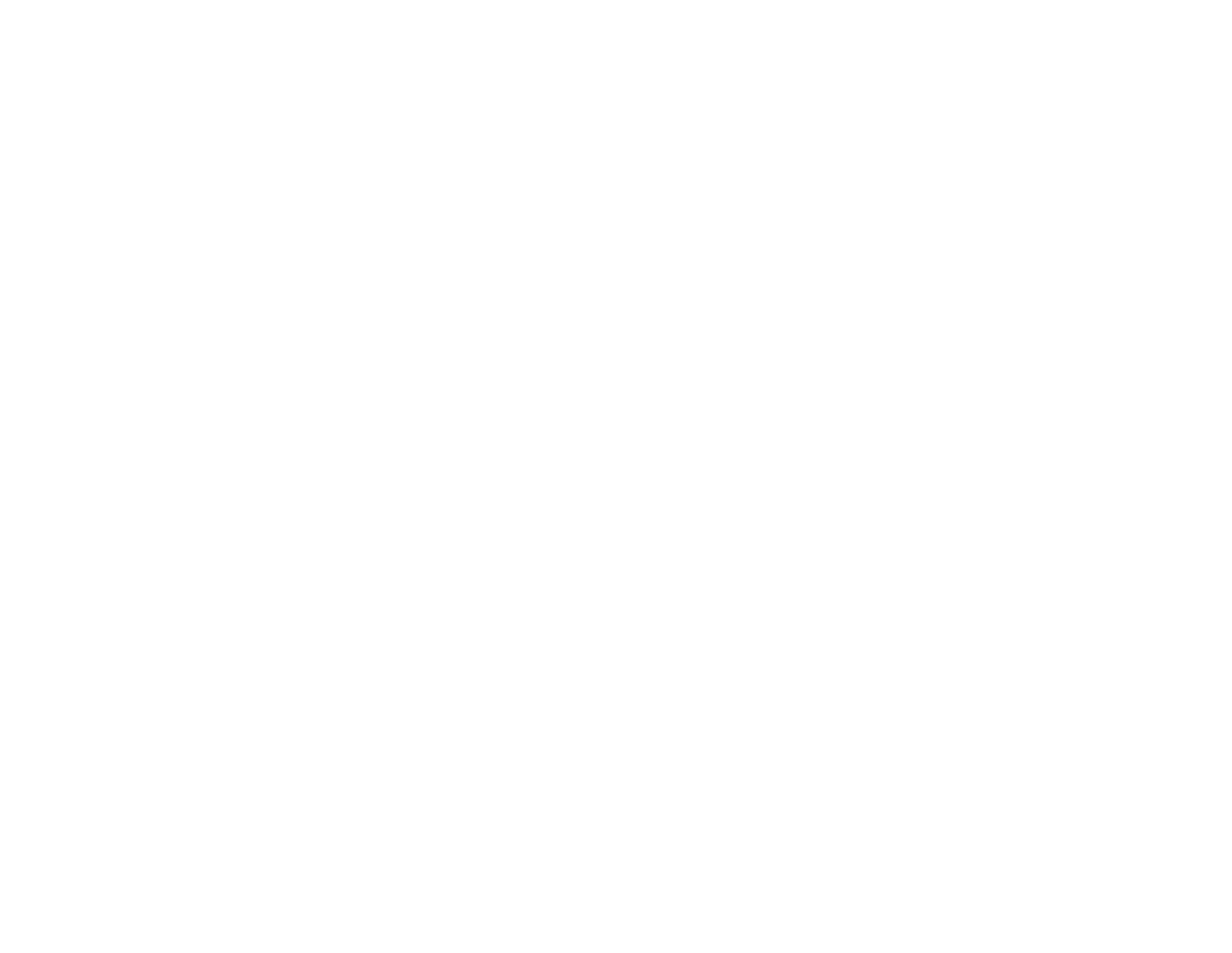|                    | Licence Business Name                                         | <b>Address</b>                                                     | <b>Licence Type/Sub</b> |                                     | <b>Phone</b>       | Fax                        |     |
|--------------------|---------------------------------------------------------------|--------------------------------------------------------------------|-------------------------|-------------------------------------|--------------------|----------------------------|-----|
| 11 577093          | D A W General Construction Ltd                                | 9911 Ash St Richmond BC V7A 2V2                                    | Service Use             | <b>General Contractor</b>           | (604) 816-8406     | Work                       | Hom |
| 11 577033          | <b>Brackett Contracting</b>                                   | 5948 187A ST SURREY BC V3S 8G4                                     | Service Use             | <b>General Contractor</b>           | (604) 880-7473     | Work (604) 575-0630        | Fax |
| 11 57 6317         | <b>Five Star Consult Service</b>                              | 8480 Railway Ave Richmond BC V7C 3K3                               | Service Use             | Home Occupation                     | (778) 888-0121     | Work                       | Hom |
| 11 576253          | C-POS System Corp                                             | 9611 Deagle Rd Richmond BC V7A 1P7                                 | Service Use             | <b>General Contractor</b>           | (604) 276-0158     | Work (604) 304-2286 Fax    |     |
| 11 577203          | <b>SAFR Demo and Bobcat Services</b>                          | 2279 CENTER ST ABBOTSFORD BC V2T 2N1                               | Service Use             | <b>General Contractor</b>           | $(604) 746 - 1616$ | Work (604) 746-0511 Fax    |     |
| <b>Issue Date:</b> |                                                               | Friday, 29 April 2011                                              |                         |                                     |                    |                            |     |
| 11 577233          | Jennifer Wei-Yee Shum                                         | 5211 Mytko Cr Richmond BC V7E 6J1                                  | Service Use             | Home Occupation                     | (604) 721-1903     | Work                       | Hom |
| <b>Issue Date:</b> |                                                               | <b>Monday, 02 May 2011</b>                                         |                         |                                     |                    |                            |     |
| 11 577379          | <b>Headstart Education and</b><br><b>Counselling Services</b> | 9720 Glenthorne Dr Richmond BC V7A 1Y4                             | Service Use             | Home Occupation                     | (778) 896-7151     | Work                       | Hom |
| 11 576112          | N & A Import/Export Company                                   | 16133 Blundell Rd Richmond BC V6W 0A3                              | Mercantile Use          | <b>Wholesale Trading</b>            | (778) 988-1033     | Work (604) 276-1304 Fax    |     |
| 11 577517          | <b>Daniel Productivity</b>                                    | 6128 185 B ST SURREY BC V3S 7P6                                    | Service Use             | <b>General Contractor</b>           | (604) 916-9124     | Work (604) 574-4291 Fax    |     |
| 11 577494          | <b>Eneri Styling</b>                                          | 8460 Granville Ave Unit 1505 Richmond BC V6Y 4E7                   | Service Use             | Home Occupation                     | (778) 371-0936     | Work                       | Hom |
| 11 577454          | Grandview Landscaping                                         | 4400 Sorenson Cr Richmond BC V6X 2G8                               | Service Use             | <b>General Contractor</b>           | (604) 715-5518     | Work                       | Hom |
| 11 57 6354         | Ipack Box and Crating Inc                                     | 3331 Viking Way Unit 8 Richmond BC V6V 1X7                         | Service Use             |                                     | (604) 767-7199     | Work                       | Hom |
| 11 573434          | <b>Practicar &amp; Truck Rentals</b>                          | 4751 Garden City Rd Unit 105 Richmond BC V6X 3M7                   | Vehicle for Hire        | Vehicle For Hire<br>Office          | (604) 232-9873     | Work (604) 232-9874 Fax    |     |
| 11 57 56 75        | LY Gift Collection                                            | 5300 No 3 Rd Space 22 Richmond BC V6X 2X9                          | Mercantile Use          | <b>Retail Trading</b>               | (778) 788-7883     | Work                       | Hom |
| 11 574101          | <b>Practicar &amp; Truck Rentals</b>                          | 4751 Garden City Rd Unit 105 Richmond BC V6X 3M7                   | Vehicle for Hire        | Class J - Rental<br>Vehicle Group 2 | (604) 232-9873     | Work (604) 232-9874 Fax    |     |
| 11 577317          | M J Stone Wall Project Ltd                                    | 6191 Francis Rd Richmond BC V7C 1K4                                | Service Use             | <b>General Contractor</b>           | (604) 275-6689     | Work (604) 275-6689 Fax    |     |
| <b>Issue Date:</b> |                                                               | Tuesday, 03 May 2011                                               |                         |                                     |                    |                            |     |
| 11 577293          | Schubert Plumbing & Heating Ltd                               | 32885 MISSION WAY UNIT 109 MISSION BC V2V 6E4                      | Service Use             | <b>Plumbing Contractor</b>          | (604) 826-3102     | Work (604) 826-3104 Fax    |     |
| 11 577521          | Mission Mechanical Systems Ltd                                | 2280 TYNER ST UNIT 8 PORT COQUITLAM BC V3C 2Z1                     | Service Use             | Sprinkler Contractor                | (604) 945-0636     | Work (604) 949-0637 Fax    |     |
| <b>Issue Date:</b> |                                                               | Wednesday, 04 May 2011                                             |                         |                                     |                    |                            |     |
| 11 577728          | Eastway Travel Ltd                                            | 10451 Shellbridge Way Unit 150 Richmond BC V6X 2W8                 | Service Use             | <b>Travel Agency</b>                | $(604)$ 284-5608   | Work                       | Hom |
| 11 577951          | <b>Vickars Construction Inc</b>                               | 615 BURLEY DR WEST VANCOUVER BC V7T 1Z3                            | Service Use             | <b>General Contractor</b>           | (604) 921-4772     | (604) 926-1153 Fax<br>Work |     |
| 11 577936          | Accurate Roofing Ltd                                          | 678 NEWPORT ST COQUITLAM BC V3J 3H6                                | Service Use             | <b>General Contractor</b>           | (604) 250-3939     | Work (604) 931-2405 Fax    |     |
| 11 577735          | West Bridge Plumbing & Heating                                | 12711 64TH AVE UNIT 52 SURREY BC V3W 1X1                           | Service Use             | <b>Plumbing Contractor</b>          | (604) 592-6856     | Work                       | Hom |
| 11 577533          | Yuemicka Noodle House                                         | 8131 Westminster Hwy Unit 138 Richmond BC V6X 1A7                  | Assembly Use Group 1    | Food Service<br>Establishment       | (778) 297-1268     | Work                       | Hom |
|                    | 11 574190 Phelps Car Sales                                    | 4071 No 3 Rd Richmond BC V6X 2C3                                   | Mercantile Use          | <b>Wholesale Trading</b>            | (604) 257-8232     | Work (604) 257-8268 Fax    |     |
| 11 564551          | Eagle Rider Vancouver                                         | 5671 Minoru Blvd Unit 160 Richmond BC V6X 2B1                      | Service Use             |                                     | (604) 968-8899     | Work                       | Hom |
| 10 538733          | Gatelink Technology Ltd                                       | 4871 Shell Rd Unit 2210 Richmond BC V6X 3Z6                        | Service Use             |                                     | (604) 284-5000     | Work                       |     |
| 11 577581          | Usar Contracting and Design Inc                               | 14333 36 A AVE SURREY BC V4P 0E1                                   | Service Use             | <b>General Contractor</b>           | (778) 294-1030     | Work (778) 294-1040 Fax    |     |
| 11 577913          | Golden Gloves Installation &<br>Cleaning                      | 10735 142 A ST SURREY BC V3T 5A1                                   | Service Use             | <b>General Contractor</b>           | (604) 588-0651     | Work (604) 588-0651 Fax    |     |
| <b>Issue Date:</b> |                                                               | Thursday, 05 May 2011                                              |                         |                                     |                    |                            |     |
| 11 577997          | <b>CHX Communication</b>                                      | 6080 Azure Gate Richmond BC V7C 2V9                                | Service Use             | Home Occupation                     | (604) 438-5882     | Work (604) 438-5882 Fax    |     |
| 11 578167          |                                                               | Seneca Building Maintenance Ltd 11844 N COWLEY DR DELTA BC V4E 1W6 | Service Use             |                                     | (604) 501-6247     | Work (604) 596-3782 Fax    |     |
| 11 578166          |                                                               | Simas Design & Development Ltd 6038 10TH AVE BURNABY BC V3N 2R2    | Service Use             | <b>General Contractor</b>           | (604) 520-7169     | Work (604) 520-7169 Fax    |     |
|                    | Tuesday, 03 January 2012                                      |                                                                    | Page 22 of 56           |                                     |                    |                            |     |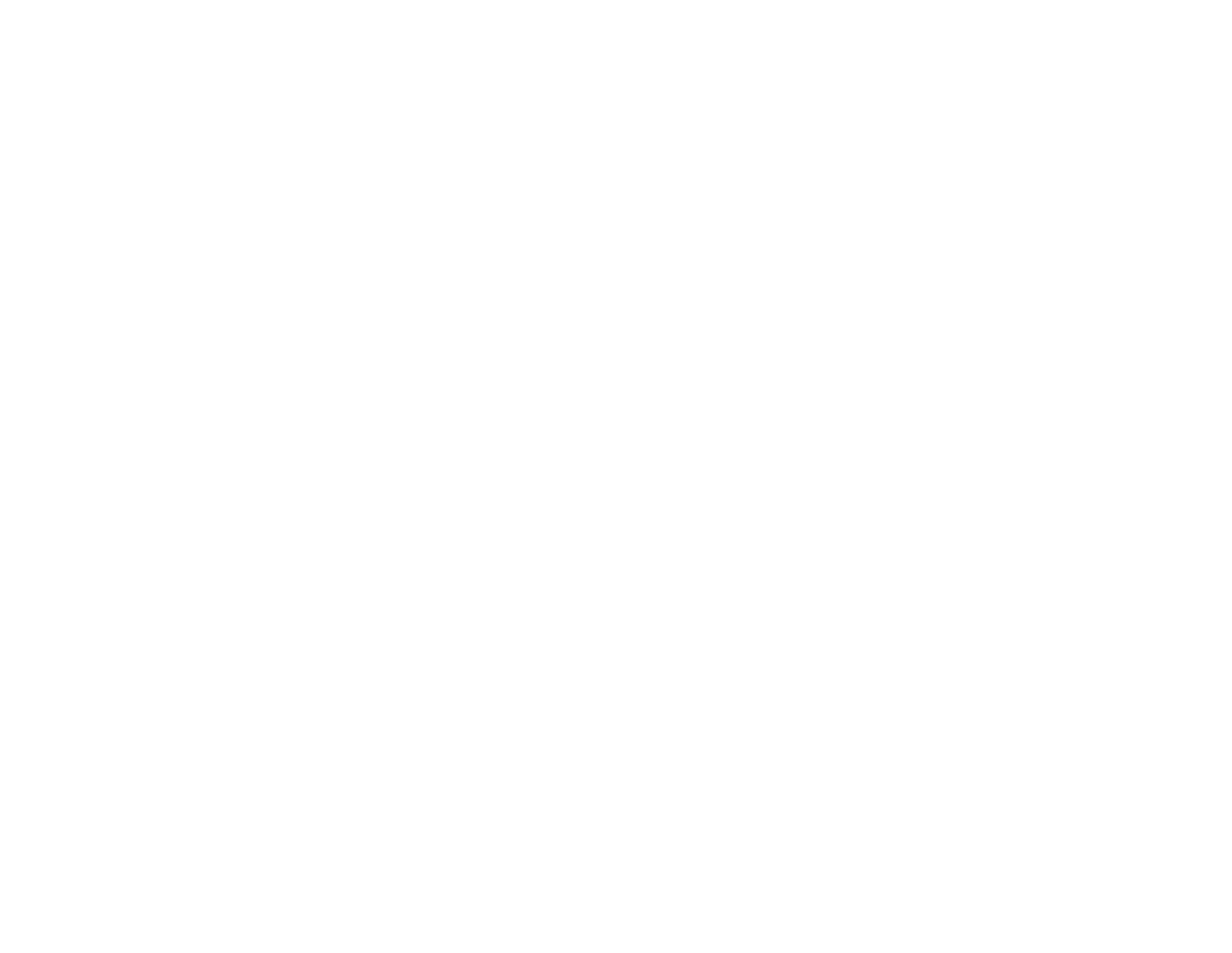|                    | <b>Licence Business Name</b>                                                         | <b>Address</b>                                     | <b>Licence Type/Sub</b> |                                                    | <b>Phone</b>                           |      | Fax                     |      |
|--------------------|--------------------------------------------------------------------------------------|----------------------------------------------------|-------------------------|----------------------------------------------------|----------------------------------------|------|-------------------------|------|
| 11 578161          | <b>FSB Forklifts Services Ltd</b>                                                    | 4700 VANGUARD RD RICHMOND BC V6X 2P8               | Service Use             |                                                    | (778) 883-8038                         | Work |                         | Hom  |
| 11 578078          | <b>Finished Guaranteed</b>                                                           | 349 W GEORGIA ST UNIT 3737 VANCOUVER BC V6B<br>3Z1 | Service Use             | <b>General Contractor</b>                          | (604) 690-3235                         |      | Work (604) 690-0627 Fax |      |
| 11 578075          | <b>Sailing Settlement Services</b>                                                   | 9088 Jones Rd Unit 15 Richmond BC V6Y 4G8          | Service Use             | Home Occupation                                    | (604) 278-3399                         | Work |                         | Hom  |
| 11 577945          | Tianhang Group (Canada)<br><b>Cultural Exchange &amp; Consulting</b><br>Services Inc | 5291 Francis Rd Richmond BC V7C 1K2                | Service Use             | Home Occupation                                    | (778) 288-8744                         | Work |                         | Hom  |
| 11 578077          | Diamond Parking/DPS Parking<br>#4293                                                 | 3711 Bayview St Richmond BC V7E 5W3                | Service Use             | <b>Parking Enforcement</b><br><b>Business</b>      | (604) 681-8797                         |      | Work (604) 684-0329 Fax |      |
| <b>Issue Date:</b> |                                                                                      | <b>Monday, 09 May 2011</b>                         |                         |                                                    |                                        |      |                         |      |
| 11 578317          | Silverstone Homes Ltd                                                                | 8671 CARRICK RD RICHMOND BC V7C 3P5                | Service Use             | <b>General Contractor</b>                          | (604) 961-9459                         |      | Work (604) 241-4966 Fax |      |
| 11 578314          | Service At Your Door                                                                 | 8760 Roselea PI Richmond BC V7A 2K4                | Service Use             | Home Occupation                                    | (604) 709-0351                         | Work |                         | Cell |
| 11 578296          | <b>Brandgaga Construction Inc</b>                                                    | 329 NORTH RD UNIT 520 COQUITLAM BC V3K 3V8         | Service Use             | <b>General Contractor</b>                          | (604) 273-4242                         |      | Work (604) 936-4242 Fax |      |
| 11 564837          | Lifemark Sports Medicine<br><b>Richmond Oval</b>                                     | 6111 River Rd Unit 160 Richmond V7C 0A2            | Service Use             |                                                    | (778) 899-1543                         | Work |                         | Hom  |
| <b>Issue Date:</b> |                                                                                      | Tuesday, 10 May 2011                               |                         |                                                    |                                        |      |                         |      |
| 11 578639          | <b>Purge Productions Inc</b>                                                         | 2043 QUEBEC ST VANCOUVER BC V5T 2Z6                | Service Use             |                                                    | (604) 873-9777                         |      | Work (604) 873-9778 Fax |      |
| 11 566109          | <b>Outpost Mini Donuts</b>                                                           | 12240 2nd Ave Unit 110 Richmond BC V7E 3L8         | Assembly Use Group 1    | <b>Food Service</b><br>Establishment, Take-<br>Out | (604) 271-2664                         | Work |                         | Hom  |
| 11 578796          | <b>Perfect Precision Paint &amp;</b><br>Restoration                                  | 5411 Arcadia Rd Unit 206 Richmond BC V6X 2H1       | Service Use             | <b>General Contractor</b>                          | (604) 644-7306                         | Work |                         | Hom  |
| 11 578638          | Nu Mainland Construction<br>Management Ltd                                           | 4271 Granville Ave Richmond BC V7C 1E1             | Service Use             | <b>General Contractor</b>                          | (604) 812-3868                         | Work |                         | Hom  |
| 11 578634          | <b>Ibizz Consultants</b>                                                             | 10420 Bird Rd Richmond BC V6X 1N6                  | Service Use             | Home Occupation                                    | (604) 805-4650                         | Work |                         | Hom  |
| 11 578591          | Delta Sierra Construction and<br>Millwork Ltd                                        | 1916 TRIUMP ST VANCOUVER BC V5L 1K5                | Service Use             | <b>General Contractor</b>                          | (604) 215-3335                         |      | Work (604) 215-3319 Fax |      |
| 11 578585          | Diamond Parking/DPS Parking<br>#4304                                                 | 9751 Ferndale Rd Richmond BC V6Y 1X4               | Service Use             | <b>Parking Enforcement</b><br><b>Business</b>      | (604) 681-8797                         |      | Work (604) 684-0329 Fax |      |
| 11 578449          | Kingston Management &<br>Distribution Inc.                                           | 22000 Sharpe Ave Unit 17 Richmond BC V6V 2V5       | Service Use             | Home Occupation                                    | (778) 397-3939                         |      | Work (778) 397-3799 Fax |      |
| 11 572986          | Urban Edibles                                                                        | 7200 Steveston Hwy Richmond BC V7A 1M1             | Mercantile Use          | Roadside Stand                                     | (604) 716-6506                         | Work |                         | Hom  |
| 11 571458          | Vancouver Beauty Dance World                                                         | 6910 No 3 Rd Richmond BC V6Y 2C5                   | Assembly Use Group 3    | <b>Health Studio</b>                               | (604) 626-7262                         | Work |                         | Hom  |
| 11 571120          | Ming's Voice (Canada) Musical<br><b>Art Centre</b>                                   | 6910 No 3 Rd Richmond BC V6Y 2C5                   | Assembly Use Group 3    | <b>Education Institution</b>                       | (778) 885-8718                         | Work |                         | Hom  |
| 11 571098          | Artworks Studio Square                                                               | 6910 No 3 Rd Richmond BC V6Y 2C5                   | Assembly Use Group 3    | <b>Education Institution</b>                       | (778) 908-2886                         | Work |                         | Hom  |
| 11 569707          | Anna's Fashion                                                                       | 6551 No 3 Rd Richmond BC V6Y 2B6                   | Mercantile Use          | <b>Retail Trading</b>                              | $(604)$ 354-6630                       | Work |                         | Hom  |
|                    | 11 578488 BCPCS Computer Services                                                    | 4211 Bayview St Unit 304 Richmond BC V7E 6T6       | Service Use             | Home Occupation                                    | (604) 816-7957 Work (604) 275-3767 Fax |      |                         |      |
| <b>Issue Date:</b> |                                                                                      | Wednesday, 11 May 2011                             |                         |                                                    |                                        |      |                         |      |
| 11 578854          | <b>Eastine International Enterprise</b><br>Co Ltd                                    | 9373 Hemlock Dr Unit 610 Richmond BC V6Y 0A9       | Service Use             | Home Occupation                                    | (604) 518-3829                         | Work |                         | Hom  |
| <b>Issue Date:</b> |                                                                                      | Thursday, 12 May 2011                              |                         |                                                    |                                        |      |                         |      |
| 11 578835          | Ell Green Design Associates Inc                                                      | 7491 Langton Rd Richmond BC V7C 4B4                | Service Use             | Home Occupation                                    | (604) 277-3273                         | Work |                         | Cell |
| 11 579322          | Star Image Gutters & Siding Ltd                                                      | 12287 77A AVE SURREY BC V3W 2W9                    | Service Use             | <b>General Contractor</b>                          | (604) 721-5334                         | Work |                         | Hom  |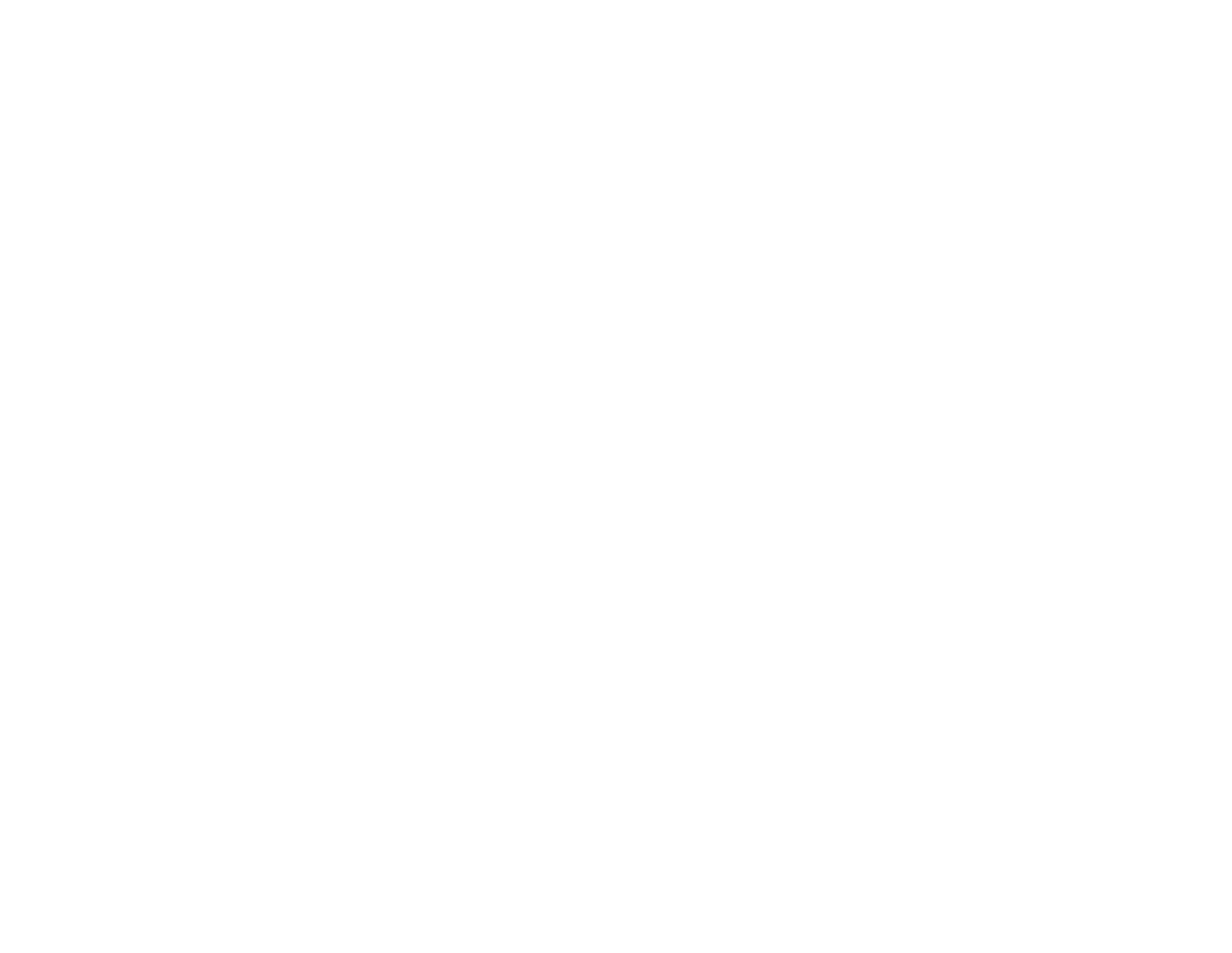|                    | Licence Business Name                                  | <b>Address</b>                                  | <b>Licence Type/Sub</b>         |                                        | <b>Phone</b>     |      | Fax                      |     |
|--------------------|--------------------------------------------------------|-------------------------------------------------|---------------------------------|----------------------------------------|------------------|------|--------------------------|-----|
| 11 578953          | Champion Window & Pressure<br><b>Cleaning Services</b> | 5489 BRYNE RD UNIT 164 BURNABY BC V5J 3J1       | Service Use                     |                                        | (604) 266-3349   | Work | (604) 266-3375 Fax       |     |
| 11 577995          | Anton Lipnitskiy                                       | 8120 Jones Rd Unit 319 Richmond BC V6Y 4K7      | Service Use                     | <b>Gas Contractor</b>                  | (604) 719-1676   | Work |                          | Hom |
| 11 578997          | <b>Gurinder Dhami</b>                                  | 10720 Bamberton Dr Richmond BC V7A 1K7          | Service Use                     | <b>General Contractor</b>              | (604) 618-8245   |      | Work (604) 279-1887 Fax  |     |
| <b>Issue Date:</b> |                                                        | <b>Friday, 13 May 2011</b>                      |                                 |                                        |                  |      |                          |     |
| 11 579120          | Polyart Studio                                         | 8580 Alexandra Rd Unit 1110 Richmond BC V6X 4B3 | Service Use                     |                                        | (604) 771-2552   | Work |                          | Hom |
| 11 579633          | Peace Arch Yachts                                      | 8960 St Albans Rd Richmond BC V6Y 2L5           | Service Use                     | Home Occupation                        | (778) 886-8695   | Work |                          | Hom |
| 11 579616          | Japan Airlines Co Ltd                                  | 4840 Miller Rd Unit 221 Richmond BC V7B 1K7     | Service Use                     |                                        | (604) 606-7750   | Work | (604) 606-7770           | Fax |
| 11 579597          | Red Seal Drainage & Plumbing<br>Inc                    | 2790 E 21 AVE VANCOUVER BC V5M 2W2              | Service Use                     | <b>Plumbing Contractor</b>             | (604) 618-4988   | Work |                          | Hom |
| 11 579576          | Westport Manufacturing Co Ltd                          | 1122 SW MARINE DR VANCOUVER BC V6P 5Z3          | Service Use                     |                                        | (604) 261-9326   |      | Work (604) 261-3783 Fax  |     |
| 11 579523          | Agatha Ho's Painting                                   | 10980 No 2 Rd Unit 3 Richmond BC V7E 2E3        | Service Use                     | <b>General Contractor</b>              | (778) 855-3892   | Work |                          | Hom |
| 11 579421          | A Few Small Repairs                                    | 7251 Minoru Blvd Unit 106 Richmond BC V6Y 3P5   | Service Use                     | <b>General Contractor</b>              | (604) 447-4796   |      | Work (604) 715-6358 Cell |     |
| 11 579373          | <b>Allrite Contracting</b>                             | 20465 DOUGLAS CR UNIT 42 LANGLEY BC V3A 4B6     | Service Use                     | <b>General Contractor</b>              | (778) 871-7171   | Work |                          | Hom |
| 11 579135          | Apna Demolition & Excavation Ltd                       | 13496 80TH AVE SURREY BC V3W 3C1                | Service Use                     | <b>General Contractor</b>              | (604) 715-9199   |      | Work (778) 372-2503 Fax  |     |
| 11 579034          | Samantha Taylor                                        | 477 HOWARD AVE UNIT 312 BURNABY BC V5B 3P9      | Service Use                     | <b>Therapeutic Touch</b><br>Treatments | (778) 319-6523   | Work |                          | Hom |
| 11 57 6114         | Fresh Coat A Paint                                     | 11571 Thorpe Rd Unit 69 Richmond BC V6X 1J5     | Service Use                     | <b>General Contractor</b>              | (778) 881-3866   | Work |                          | Hom |
| 11 575717          | Interlink Evergreen Realty<br>Corporation              | 8291 Alexandra Rd Unit 225 Richmond BC V6X 1C3  | Service Use                     |                                        | (604) 271-3888   | Work | (604) 275-2578 Fax       |     |
| 11 573670          | Active Travel Ltd                                      | 9400 McBurney Dr Richmond BC V6Y 3C6            | Service Use                     | Home Occupation                        | (604) 716-5986   | Work |                          | Hom |
| 10 554578          | Superior Fabricare Inc                                 | 4540 No 3 Rd Unit 1335 Richmond BC V6X 4E4      | Service Use                     |                                        | (604) 561-0055   | Work |                          | Hom |
| 11 579216          | Xebec (BC) Marketing Group                             | 30 RAYBORN CR UNIT 5 ST ALBERT AB T8N 4B1       | Service Use                     |                                        | (604) 468-9301   |      | Work (604) 468-9299      | Fax |
| 11 579199          | Auteur Art & Design                                    | 8840 Fairdell Cr Richmond BC V7C 1W4            | Service Use                     | Home Occupation                        | (604) 447-4906   | Work |                          | Hom |
| <b>Issue Date:</b> |                                                        | <b>Monday, 16 May 2011</b>                      |                                 |                                        |                  |      |                          |     |
| 10 543184          | FPS Food Process Solutions<br>Corporation              | 18388 McCartney Way Richmond BC V6W 0A1         | Industrial/Manufacturing<br>Use |                                        | (604) 525-4145   |      | Work (604) 525-4154 Fax  |     |
| 11 568292          | <b>Firstway Immigration Company</b><br>Ltd             | 5811 Cooney Rd Unit 305 Richmond BC V6X 3M1     | Service Use                     |                                        | $(604)$ 960-1682 |      | Work (604) 207-0565 Fax  |     |
| 11 573504          | Tech Max Computer Ltd                                  | 8580 Alexandra Rd Unit 1005 Richmond BC V6X 4B3 | Mercantile Use                  | <b>Retail Trading</b>                  | (604) 318-3038   | Work |                          | Hom |
| 11 579649          | <b>MSJ Construction And</b><br><b>Excavating Ltd</b>   | 8994 QUEEN MARY BLVD SURREY BC V3V 6R1          | Service Use                     | <b>General Contractor</b>              | (778) 881-5143   |      | Work (778) 218-0959 Fax  |     |
| <b>Issue Date:</b> |                                                        | Tuesday, 17 May 2011                            |                                 |                                        |                  |      |                          |     |
|                    | 11 573110 G & Z Enterprises Ltd                        | 2351 Vauxhall PI Richmond BC V6V 1Z5            | Industrial/Manufacturing<br>Use |                                        | (604) 785-8888   | Work |                          | Hom |
| 11 579757          | As U Like It                                           | 3250 W 4TH AVE UNIT 13 VANCOUVER BC V6K 1R9     | Service Use                     | <b>General Contractor</b>              | (604) 737-8589   |      | Work (604) 737-8589 Fax  |     |
| 11 579740          | Vancouver Richmond Service Co                          | 7891 Moffatt Rd Unit 5 Richmond BC V6Y 1X9      | Service Use                     | Home Occupation                        | (604) 303-6446   |      | Work (604) 303-6446 Fax  |     |
| 11 579725          | The Service Station                                    | 276 172ND ST SURREY BC V3S 9R1                  | Service Use                     | <b>General Contractor</b>              | (778) 997-9675   |      | Work (604) 538-5463 Fax  |     |
| 11 579173          | The Sword and Candy                                    | 6333 Katsura St Unit 602 Richmond BC V6Y 4L9    | Service Use                     | Home Occupation                        | (604) 998-7829   |      | Work (778) 865-5224 Cell |     |
| 11 579699          | <b>CST Services</b>                                    | 23080 Dyke Rd Richmond BC V6V 1E1               | Service Use                     | <b>General Contractor</b>              | (604) 728-3226   | Work |                          | Hom |
| <b>Issue Date:</b> |                                                        | Wednesday, 18 May 2011                          |                                 |                                        |                  |      |                          |     |
| 11 570764          | Mac's Convenience Store                                | 9951 Williams Rd Unit 110 Richmond BC V7A 1H3   | Mercantile Use                  | <b>Retail Trading</b>                  | (604) 295-3870   |      | Work (604) 295-3870 Fax  |     |
| 11 579797          | <b>MD Plumbing</b>                                     | 13545 79A AVE SURREY BC V3W 2Z3                 | Service Use                     | <b>Plumbing Contractor</b>             | (604) 897-0210   |      | Work (604) 599-9107 Fax  |     |
|                    | Tuesday, 03 January 2012                               |                                                 | Page 24 of 56                   |                                        |                  |      |                          |     |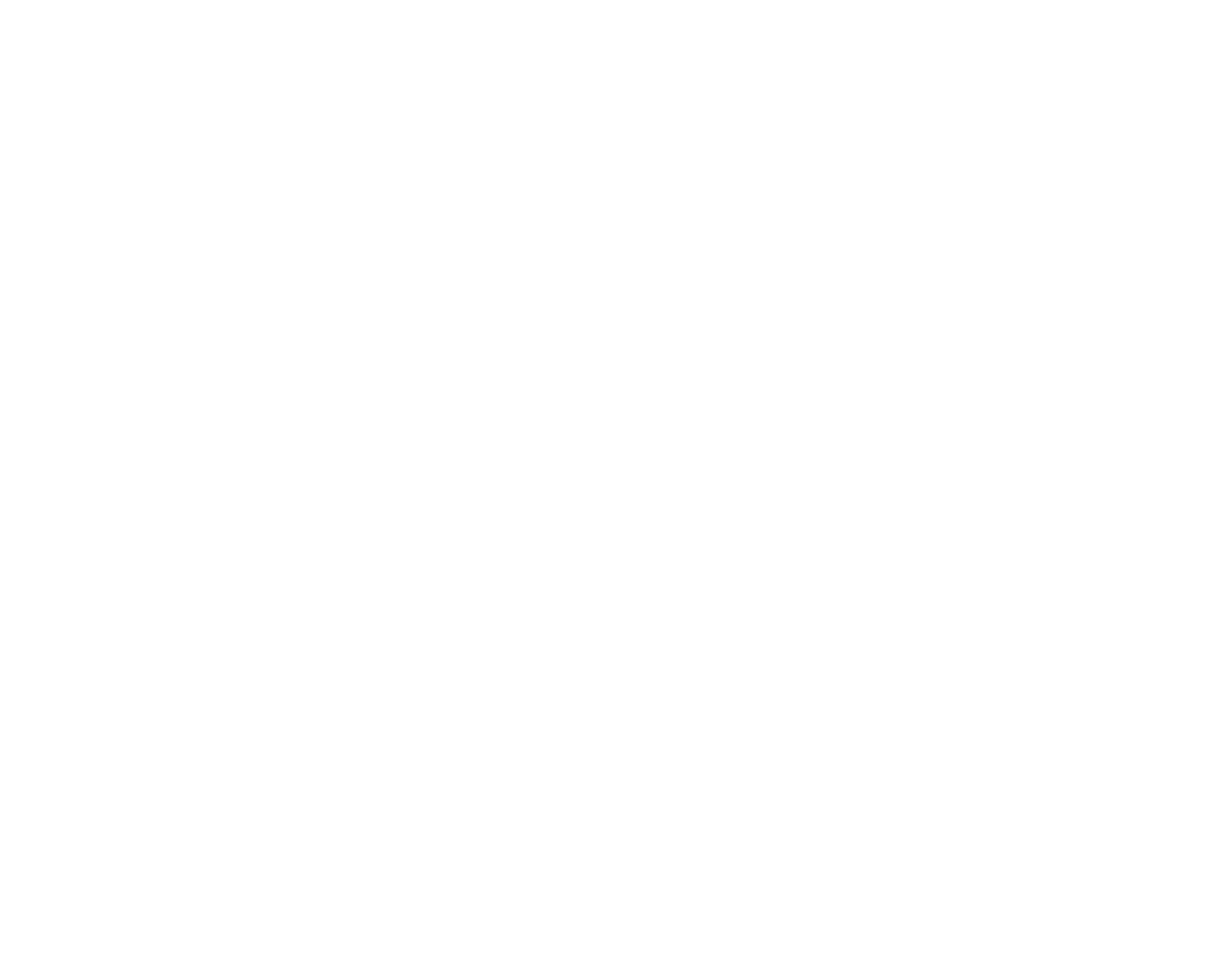|                    | Licence Business Name                       | <b>Address</b>                                                   | <b>Licence Type/Sub</b>         |                               | Phone          |      | Fax                     |            |
|--------------------|---------------------------------------------|------------------------------------------------------------------|---------------------------------|-------------------------------|----------------|------|-------------------------|------------|
| 11 579815          | <b>BN Home Inspection Services</b>          | 10495 Yarmish Dr Richmond BC V7E 5L5                             | Service Use                     | Home Occupation               | (604) 271-5658 |      | Work (604) 271-5658 Fax |            |
| 11 579836          | Hikin' Hounds, Dog Aventures                | 2908 W 3RD AVE VANCOUVER BC V6K 1M7                              | Service Use                     | Professional Dog<br>Walker    | (778) 834-3647 | Work |                         | Hom        |
| 11 579838          | Protech Welding Ltd                         | 1500 RAILWAY ST UNIT 1 NORTH VANCOUVER BC V7J<br>1B <sub>5</sub> | Service Use                     | <b>General Contractor</b>     | (604) 987-3008 |      | Work (604) 987-0674 Fax |            |
| <b>Issue Date:</b> |                                             | Thursday, 19 May 2011                                            |                                 |                               |                |      |                         |            |
| 11 578559          | <b>KK Health Solutions</b>                  | 2800 No 3 Rd Richmond BC V6X 2B3                                 | Mercantile Use                  | <b>Wholesale Trading</b>      | (778) 859-2328 | Work |                         | Hom        |
| 11 579918          | DT Welding Services                         | 10718 150TH ST UNIT 112 SURREY BC V3R 4C4                        | Service Use                     | <b>General Contractor</b>     | (778) 316-8897 | Work |                         | Hom        |
| 11 579901          | <b>Lam Construction</b>                     | 8020 Colonial Dr Unit 105 Richmond BC V7C 4V1                    | Service Use                     | <b>General Contractor</b>     | (604) 999-1964 | Work |                         | Hom        |
| 11 579934          | Riso Development Ltd                        | 10671 Rochdale Dr Richmond BC V7A 3N7                            | Service Use                     | <b>General Contractor</b>     | (604) 897-7668 | Work |                         | Hom        |
| 11 578301          | Hengze Weigi Culture Club                   | 8888 Odlin Cr Unit 3010 Richmond BC V6X 3Z8                      | Service Use                     |                               | (604) 715-8825 | Work |                         | Hom        |
| 11 565689          |                                             | Fairway Disposal & Demolition Ltd 15111 Williams Rd Richmond BC  | Service Use                     |                               | (604) 327-7100 |      | Work (604) 733-8517 Fax |            |
| 11 579883          | MCM Health & Beauty Supply Inc              | 6340 Constable Dr Richmond BC V7E 3Y2                            | Service Use                     | Home Occupation               | (778) 987-4655 | Work |                         | Hom        |
| 11 579900          | <b>RBM Electric Ltd</b>                     | 2545 ADANAC ST VANCOUVER BC V5K 2M6                              | Service Use                     | <b>Electrical Contractor</b>  | (604) 765-2545 | Work |                         | Hom        |
| <b>Issue Date:</b> |                                             | Tuesday, 24 May 2011                                             |                                 |                               |                |      |                         |            |
| 11 580038          | Western Integrated Electrical Ltd           | ATTN: KEVIN MORONEY 6409 BERESFORD ST<br>BURNABY BC V5E 1B3      | Service Use                     | <b>Electrical Contractor</b>  | (604) 430-1202 |      | Work (604) 430-5636 Fax |            |
| 11 580041          | <b>Berry Well</b>                           | 6211 Nanika Cr Richmond BC V7C 2W6                               | Service Use                     | Home Occupation               | (604) 722-8088 | Work |                         | <b>Hom</b> |
| 11 580023          | Karralea Holdings                           | 6911 Graybar Rd Richmond BC V6W 1H3                              | Service Use                     | Home Occupation               | (604) 612-4820 | Work |                         | Hom        |
| 11 579988          | Johal Parmjit                               | 7040 No 1 Rd Richmond BC V7C 1T6                                 | Service Use                     | <b>General Contractor</b>     | (604) 241-7670 | Work |                         | Hom        |
| 11 579950          | Galbraith Plumbing & Heating                | 5514 52ND AVE DELTA BC V4K 2C5                                   | Service Use                     | <b>Plumbing Contractor</b>    | (604) 619-2455 |      | Work (604) 952-4633 Fax |            |
| 11 579036          | <b>Midtown Medical Clinic</b>               | 8780 Blundell Rd Unit 130 Richmond BC V6Y 1K1                    | Service Use                     |                               | (604) 639-0823 | Work |                         | Hom        |
| 11 578073          | Vancouver 3D Ink Ltd                        | 11171 Horseshoe Way Unit 5 Richmond BC V7A 4S5                   | Industrial/Manufacturing<br>Use |                               | (604) 722-2098 | Work |                         | Hom        |
| 10 550267          | Multi-Color Studio                          | 8888 Odlin Cr Unit 2190 Richmond BC V6X 3Z8                      | Mercantile Use                  | <b>Retail Trading</b>         | (778) 807-0086 | Work |                         | <b>Hom</b> |
| 11 574030          | AdvOSS                                      | 10691 Shellbridge Way Unit 120 Richmond BC V6X 2W8               | Service Use                     |                               | (604) 800-0220 |      | Work (416) 981-7249 Fax |            |
| 11 579947          | Galbraith Plumbing & Heating                | 5514 52ND AVE DELTA BC V4K 2C5                                   | Service Use                     | <b>Gas Contractor</b>         | (604) 619-2455 |      | Work (604) 952-4633 Fax |            |
| <b>Issue Date:</b> |                                             | Wednesday, 25 May 2011                                           |                                 |                               |                |      |                         |            |
|                    | 11 580112 Colton West Construction Ltd      | 2465 BETA AVE UNIT 206 BURNABY BC V5C 5N1                        | Service Use                     | <b>General Contractor</b>     | (778) 928-5267 | Work |                         | Hom        |
| <b>Issue Date:</b> |                                             | Thursday, 26 May 2011                                            |                                 |                               |                |      |                         |            |
| 11 580078          | <b>IBG Mechanical Ltd</b>                   | 4411 DALLYN RD RICHMOND BC V6X 2S5                               | Service Use                     | <b>Plumbing Contractor</b>    | (604) 722-0896 | Work |                         | Hom        |
| 11 580279          | Ground Busters Excavation and<br>Demolition | 8880 Jones Rd Unit 428 Richmond BC V6Y 3Z1                       | Service Use                     | <b>General Contractor</b>     | (604) 365-4567 | Work |                         | Hom        |
| 11 580267          | <b>Delphi Solutions Corp</b>                | 6150 LOUGHEED HWY BURNABY BC V5B 2Z9                             | Service Use                     | <b>General Contractor</b>     | (604) 421-0505 |      | Work (604) 422-3300 Fax |            |
| 11 580203          | <b>Everbright Renovation Ltd</b>            | 8300 Jones Rd Unit 3 Richmond BC V6Y 1L6                         | Service Use                     | <b>General Contractor</b>     | (604) 299-2383 | Work |                         | Hom        |
| 11 580173          | Starline Installations Ltd                  | 9380 198TH ST LANGLEY BC V1M 3C8                                 | Service Use                     | <b>General Contractor</b>     | (604) 882-6855 |      | Work (604) 882-6890 Fax |            |
| 11 580145          | Pacific Restorations (1994) Ltd             | 6891 MACPHERSON AVE UNIT B BURNABY BC V5J<br>4N2                 | Service Use                     | <b>General Contractor</b>     | (604) 437-1899 |      | Work (604) 437-1599 Fax |            |
| 11 580130          | Parrotta Landscaping                        | 111 W 14TH AVE VANCOUVER BC V5Y 1W8                              | Service Use                     | <b>General Contractor</b>     | (604) 327-4045 | Work |                         | Hom        |
| 11 579654          | Dr Joyce Wu Dental                          | 8388 Capstan Way Unit 1466 Richmond BC V6X 4A7                   | Service Use                     |                               | (604) 273-1888 |      | Work (604) 273-1818 Fax |            |
| 11 563474          | N - Joy Cafe                                | 8171 Westminster Hwy Unit 200 Richmond BC V6X 1A7                | Assembly Use Group 1            | Food Service<br>Establishment | (604) 231-0037 | Work |                         | Hom        |

 $\blacksquare$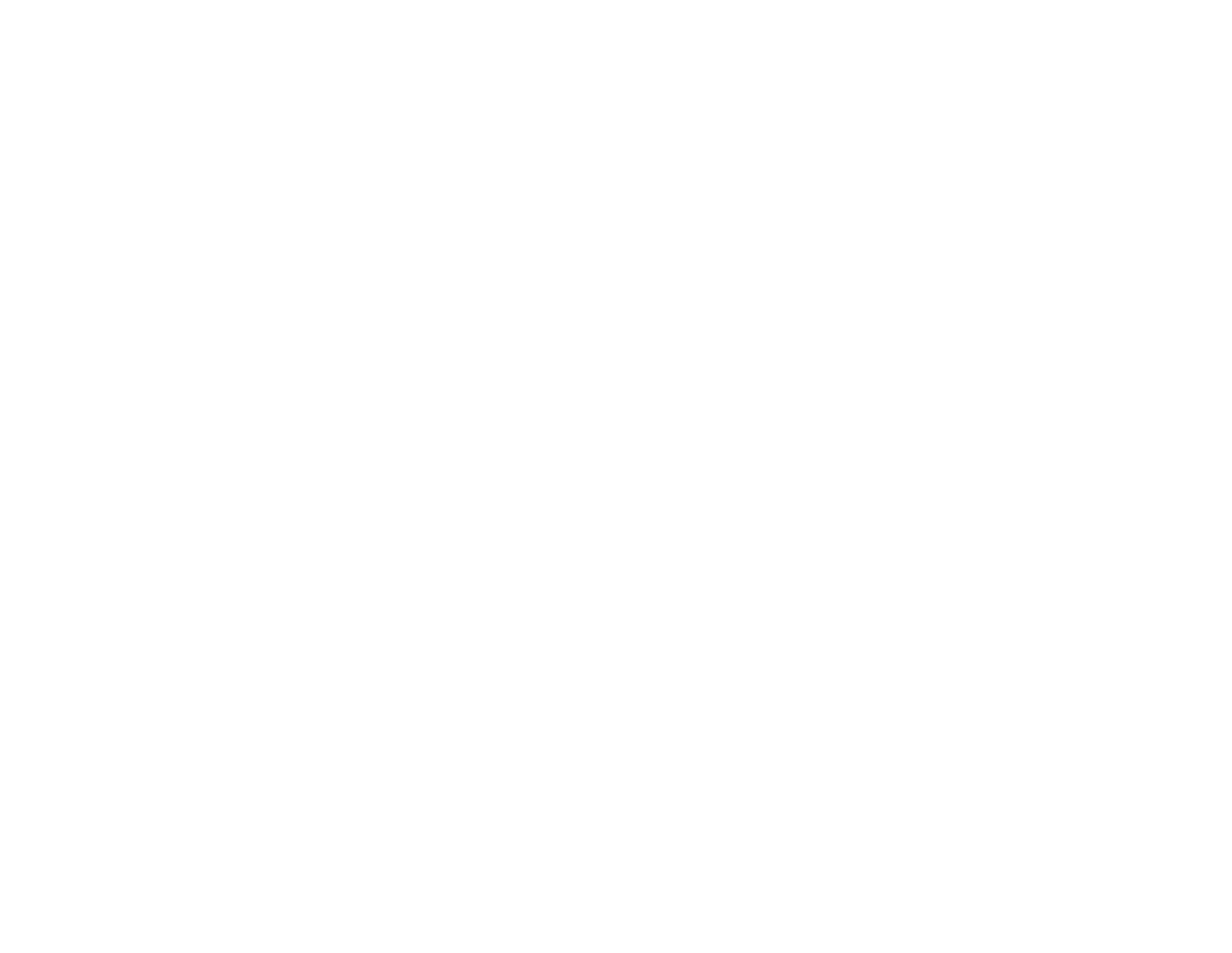|                    | Licence Business Name                                   | <b>Address</b>                                                | <b>Licence Type/Sub</b> |                                                    | <b>Phone</b>     |      | Fax                     |
|--------------------|---------------------------------------------------------|---------------------------------------------------------------|-------------------------|----------------------------------------------------|------------------|------|-------------------------|
| 11 580140          | Vanstylz Demolition & Form<br><b>Stripping Services</b> | 11028 136 ST UNIT D-102 SURREY BC V3R 3B3                     | Service Use             | <b>General Contractor</b>                          | (604) 600-8114   | Work | Hom                     |
| <b>Issue Date:</b> |                                                         | <b>Friday, 27 May 2011</b>                                    |                         |                                                    |                  |      |                         |
| 11 580309          | <b>Fraser Matting Co</b>                                | 22000 Sharpe Ave Unit 17 Richmond BC V6V 2V5                  | Service Use             | Home Occupation                                    | (778) 397-3636   |      | Work (778) 397-3799 Fax |
| 11 580295          | J H P Development Ltd                                   | 8560 Pigott Rd Richmond BC V7A 2C4                            | Service Use             | <b>General Contractor</b>                          | (778) 883-5408   | Work | Hom                     |
| 11 580205          | <b>Custom Design Contracting</b><br>(2008) Ltd          | 20345 DITTON ST MAPLE RIDGE BC V2X 1B7                        | Service Use             | <b>General Contractor</b>                          | (604) 728-1327   | Work | Hom                     |
| 11 574096          | Dental & Implant Clinic @<br>Lansdowne                  | 5300 No 3 Rd Unit 617 Richmond BC V6X 2X9                     | Service Use             |                                                    | (604) 270-0886   |      | Work (604) 270-0884 Fax |
| 11 580316          | <b>Beau Mechanical Ltd</b>                              | 3593 E GEORGIA ST VANCOUVER BC V5K 2L9                        | Service Use             | <b>Plumbing Contractor</b>                         | (604) 729-1696   | Work | Hom                     |
| <b>Issue Date:</b> |                                                         | <b>Monday, 30 May 2011</b>                                    |                         |                                                    |                  |      |                         |
| 11 577597          | <b>Screamers Soft Serve</b>                             | 12211 3rd Ave Richmond BC V7E 3J1                             | Assembly Use Group 1    | <b>Food Service</b><br>Establishment, Take-<br>Out | (604) 970-5400   |      | Work (604) 277-2650 Fax |
| 11 580365          | Magic Wand Pressure Washing<br>Ltd                      | 801 KLAHANIE DR UNIT 313 PORT MOODY BC V3H<br>5K4             | Service Use             | <b>General Contractor</b>                          | (778) 388-7740   | Work | Hom                     |
| 11 580382          | N Tony's Hardwood Floor                                 | 6291 Udy Rd Richmond BC V7C 2X8                               | Service Use             | <b>General Contractor</b>                          | (778) 863-2875   | Work | Hom                     |
| <b>Issue Date:</b> |                                                         | Tuesday, 31 May 2011                                          |                         |                                                    |                  |      |                         |
| 11 580120          | U-Share Enterprises Co Ltd                              | 10451 Shellbridge Way Unit 150 Richmond BC V6X 2W8            | Service Use             |                                                    | (604) 248-8234   |      | Work (604) 278-5760 Fax |
| 11 580414          | Lucky Landscaping Ltd                                   | 896 E 53 AVE VANCOUVER BC V5X 1J6                             | Service Use             | <b>General Contractor</b>                          | (604) 728-8001   |      | Work (604) 321-7424 Fax |
| 11 580391          | C E Electric Ltd                                        | 2602 WHITLEY CRT UNIT 16 NORTH VANCOUVER BC<br><b>V7J 2R6</b> | Service Use             | <b>Electrical Contractor</b>                       | (778) 898-0216   | Work | Hom                     |
| 11 580274          | Spring Rain Interiors Ltd                               | 10691 Shellbridge Way Unit 130 Richmond BC V6X 2W8            | Service Use             |                                                    | (604) 248-0379   |      | Work (604) 270-3644 Fax |
| 11 573611          | <b>Affinity Financial Services Inc</b>                  | 5900 No 3 Rd Unit 880 Richmond BC V6X 3P7                     | Service Use             |                                                    | (604) 998-7279   |      | Work (778) 297-8688 Fax |
| 11 580386          | G Line Paving & Trucking Ltd                            | 12758 DRUMMOND PL SURREY BC V3V 6G3                           | Service Use             | <b>General Contractor</b>                          | (604) 825-4603   |      | Work (604) 572-4391 Fax |
| <b>Issue Date:</b> |                                                         | Wednesday, 01 June 2011                                       |                         |                                                    |                  |      |                         |
| 11 580361          | <b>Behz Creations Ltd</b>                               | 6631 Minoru Blvd Unit 1109 Richmond BC V6Y 1Z1                | Service Use             | Home Occupation                                    | (778) 918-6602   | Work | Hom                     |
| 11 581316          | <b>BADA Holdings Incorporated</b>                       | 8180 Lundy Rd Richmond BC V6Y 2H3                             | Service Use             | <b>General Contractor</b>                          | (778) 926-6444   | Work | Hom                     |
| 11 581302          | Aspen Landscaping/Aspen<br>Septic Systems               | 28380 58TH AVE ABBOTSFORD BC V4X 2E8                          | Service Use             | <b>General Contractor</b>                          | (604) 755-8583   |      | Work (604) 607-8840 Fax |
| 11 581279          | Icon Media Design                                       | 5068 Kwantlen St Unit 1002 Richmond BC V6X 4K4                | Service Use             | Home Occupation                                    | $(604)$ 360-6458 |      | Work (206) 338-7796 Fax |
| 11 581261          | A R T Fire Protection Inc                               | 46424 BEDFORD PKWY CHILLIWACK BC V2R 5N4                      | Service Use             | Sprinkler Contractor                               | (604) 846-3473   |      | Work (604) 846-3470 Hom |
| 11 581188          | <b>East Mountin Homes Limited</b>                       | 4920 Westminster Hwy Richmond BC V7C 1B8                      | Service Use             | <b>General Contractor</b>                          | (778) 861-8789   |      | Work (604) 276-8618 Hom |
|                    | 11 579685 Yaohan Optical Inc                            | 3700 No 3 Rd Unit 2320 Richmond BC V6X 3X2                    | Mercantile Use          | <b>Retail Trading</b>                              | (604) 270-1618   |      | Work (604) 821-1618 Fax |
|                    | 11 577559 Walk In Closet Boutique                       | 4380 No 3 Rd Unit 1440 Richmond BC V6X 3V7                    | Mercantile Use          | Retail Trading                                     | (604) 562-6656   | Work | Hom                     |
| 11 581257          | Eurocan Plumbing And Heating<br>Ltd                     | 2435 MARY HILL RD PORT COQUITLAM BC V3C 3A9                   | Service Use             | <b>Plumbing Contractor</b>                         | (604) 218-1734   |      | Work (604) 630-7094 Fax |
| <b>Issue Date:</b> |                                                         | Tuesday, 07 June 2011                                         |                         |                                                    |                  |      |                         |
| 11 581487          | CLS & D Home and Commercial<br>Inspections Ltd          | 22788 Norton Crt Unit 19 Richmond BC V6V 2W7                  | Service Use             | Home Occupation                                    | (604) 726-7585   | Work | Hom                     |
| 11 581638          | West Green Electric Ltd                                 | 12211 Cambie Rd Unit 15 Richmond BC V6V 2H8                   | Service Use             | <b>Electrical Contractor</b>                       | (604) 374-4414   | Work | Hom                     |
| 11 581609          | Anjali Home Contracting Ltd                             | 7040 No 1 Rd Richmond BC V7C 1T6                              | Service Use             | <b>General Contractor</b>                          | (778) 889-1516   |      | Work (604) 629-8238 Fax |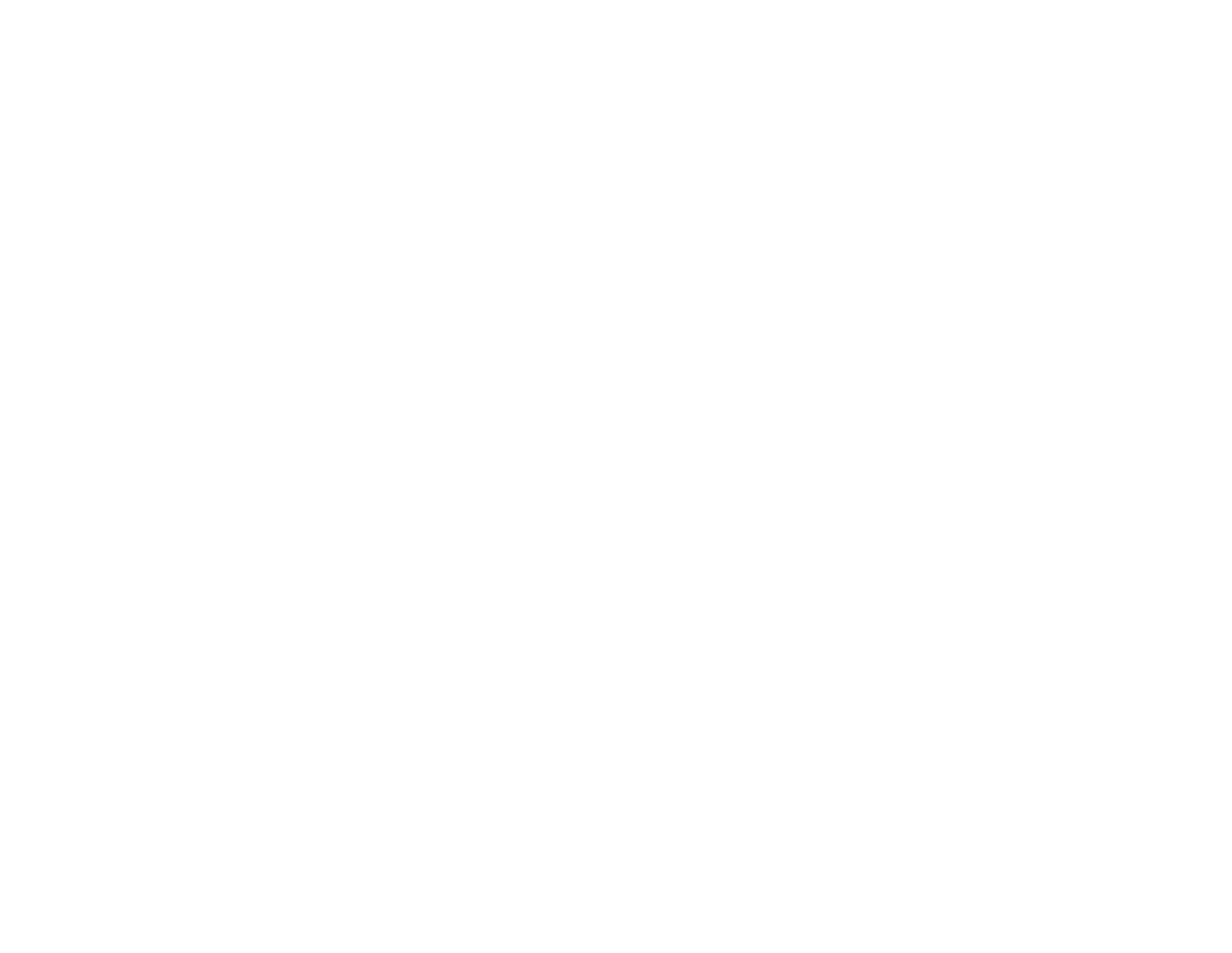|                    | Licence Business Name                                          | <b>Address</b>                                                               | <b>Licence Type/Sub</b>         |                                                    | <b>Phone</b>     |      | Fax                     |      |
|--------------------|----------------------------------------------------------------|------------------------------------------------------------------------------|---------------------------------|----------------------------------------------------|------------------|------|-------------------------|------|
| 11 581593 Japadog  |                                                                | 9140 Bridgeport Rd Richmond BC V6X 1S1                                       | Assembly Use Group 1            | <b>Food Service</b><br>Establishment, Take-<br>Out | (604) 726-1574   |      | Work (604) 408-6962 Fax |      |
| 11 581584          | <b>GF Contracting Ltd</b>                                      | 7088 KINGSWAY UNIT 8 BURNABY BC V5E 1E7                                      | Service Use                     | <b>General Contractor</b>                          | (604) 307-6073   |      | Work (604) 687-8948 Fax |      |
| 11 581548          | <b>Collins Brothers Painting Ltd</b>                           | 17848 71A AVE SURREY BC V3S 0Z7                                              | Service Use                     | <b>General Contractor</b>                          | (604) 575-0836   |      | Work (604) 575-0826 Fax |      |
| 11 581544          | Neville DeGrance Consulting Inc                                | 3051 Pleasant St Richmond BC V7E 2N8                                         | Service Use                     | Home Occupation                                    | (604) 229-0699   | Work |                         | Hom  |
| 11 581681          | New Life Painting And Decorating<br>Ltd                        | 5799 167TH A ST SURREY BC V3S 9T3                                            | Service Use                     | <b>General Contractor</b>                          | (604) 999-2987   |      | Work (604) 576-2929 Fax |      |
| 11 581543          | Supertech Electronics &<br>Consulting                          | 8066 168TH ST SURREY BC V4N 4Y8                                              | Service Use                     |                                                    | (604) 376-8190   | Work |                         | Hom  |
| 11 581508          | 7881070 Canada Inc                                             | 3880 Grant McConachie Way Richmond BC V7B 0A5                                | Mercantile Use                  | Retail Trading                                     | (808) 250-5388   | Work |                         | Hom  |
| 11 581484          | Trilinks Communications Inc                                    | UNIT 8 & 9 5965 205A ST LANGLEY BC V3A 8C4                                   | Service Use                     | <b>General Contractor</b>                          | (604) 534-5828   |      | Work (905) 697-3430 Fax |      |
| 11 581408          | <b>BSSM Construction Ltd</b>                                   | 6833 Livingstone PI Unit 10 Richmond BC V7C 5T1                              | Service Use                     | <b>General Contractor</b>                          | (778) 297-7951   | Work |                         | Fax  |
| 11 581381          | <b>United Electrical Systems</b>                               | 3257 Hunt St Richmond BC V7E 2L7                                             | Service Use                     | <b>Electrical Contractor</b>                       | (604) 644-9821   |      | Work (604) 271-4690 Fax |      |
| 11 581351          | <b>Excel Masonry</b>                                           | 14266 PARK DR SURREY BC V3R 5N9                                              | Service Use                     | <b>General Contractor</b>                          | (604) 951-6850   |      | Work (604) 951-6850 Fax |      |
| 11 581343          | <b>Terrasol Geosolar Inc.</b>                                  | BOX 490 9084 NASH ST FORT LANGLEY BC V1M 2R8                                 | Service Use                     | <b>General Contractor</b>                          | (604) 617-6563   | Work |                         | Hom  |
| 11 581313          | Apple Neon Sign                                                | 10419 NEWARK PL SURREY BC V3R 6T9                                            | Service Use                     | <b>General Contractor</b>                          | (604) 951-0996   | Work |                         | Hom  |
| 11 581510          | Vancouver Corner Beading                                       | 11495 King Rd Richmond BC V7A 3B5                                            | Service Use                     | <b>General Contractor</b>                          | (778) 231-6849   | Work |                         | Hom  |
| 11 581524          | Door Care Enterprises Ltd                                      | 5090 235TH ST LANGLEY BC V2Z 2P5                                             | Service Use                     | <b>General Contractor</b>                          | (604) 535-4123   |      | Work (604) 533-1126 Fax |      |
| <b>Issue Date:</b> |                                                                | Wednesday, 08 June 2011                                                      |                                 |                                                    |                  |      |                         |      |
| 11 579206          | Wisconsin Ginseng Co Ltd                                       | 11786 River Rd Unit 118 Richmond BC V6X 3Z3                                  | Service Use                     |                                                    | (604) 232-3938   |      | Work (604) 321-0828 Fax |      |
| 11 581794          | The Gazroot Group                                              | 13400 Princess St Unit 7 Richmond BC V7E 6R5                                 | Service Use                     | Home Occupation                                    | (778) 833-1411   | Work |                         | Hom  |
| 11 581740          | Olson Floors Ltd                                               | 42375 YARROW CENTRAL RD UNIT A YARROW BC<br>V <sub>2</sub> R OK <sub>1</sub> | Service Use                     | <b>General Contractor</b>                          | (604) 823-0020   |      | Work (604) 823-0064 Fax |      |
| 11 581702          | Nick's Plumbing                                                | 7353 STRIDE AVE BURNABY BC V3N 1V3                                           | Service Use                     | <b>Plumbing Contractor</b>                         | (778) 855-2090   | Work |                         | Cell |
| 11 581321          | <b>Encore Security And Automation</b><br><b>Inc</b>            | 5179 CLIFF DR DELTA BC V4M 2C4                                               | Service Use                     | <b>General Contractor</b>                          | (778) 883-0820   | Work |                         | Hom  |
| 11 580302          | Air Plus Hair Salon                                            | 6060 Minoru Blvd Unit 2262 Richmond BC V6Y 2V7                               | Service Use                     |                                                    | (604) 284-5567   |      | Work (604) 608-3849 Fax |      |
| 11 573013          | Nufora Foods Inc                                               | 11782 River Rd Unit 154 Richmond BC V6X 1Z7                                  | Industrial/Manufacturing<br>Use |                                                    | (778) 829-2921   | Work |                         | Hom  |
| 10 544404          | Shine Nail Bar Inc                                             | 8228 Westminster Hwy Unit 110 Richmond BC V6X 1A6                            | Service Use                     |                                                    | (778) 237-1821   | Work |                         | Hom  |
| 10 542564          | Wayland Sports Ltd                                             | 12080 Horseshoe Way Richmond BC V7A 4V5                                      | Assembly Use Group 3            |                                                    | (604) 275-2888   |      | Work (604) 275-3888 fax |      |
| 10 533967          | Xi Fong Yuen Feng Shui &<br><b>Buddhist Accessories Studio</b> | 4380 No 3 Rd Unit 1410 Richmond BC V6X 3V7                                   | Mercantile Use                  | <b>Retail Trading</b>                              | (604) 304-3308   | Work |                         | Hom  |
| 11 581171          | Envig Canada Ltd                                               | 10451 Shellbridge Way Unit 150 Richmond BC V6X 2W8                           | Service Use                     |                                                    | (604) 249-2899   |      | Work (604) 278-5760 Fax |      |
| <b>Issue Date:</b> |                                                                | Thursday, 09 June 2011                                                       |                                 |                                                    |                  |      |                         |      |
| 11 581885          | <b>Noel Contracting</b>                                        | 4786 200A ST LANGLEY BC V3A 5V7                                              | Service Use                     | <b>General Contractor</b>                          | (604) 837-9443   | Work |                         | Hom  |
| 11 581847          | One Earth Functional Foods Ltd                                 | 4860 McLure Ave Richmond BC V7C 4J9                                          | Service Use                     | Home Occupation                                    | (604) 725-3638   | Work |                         | Hom  |
| 11 581857          | Northwest Sheet Metal Ltd                                      | 19337 ENTERPRISE WAY SURREY BC V3S 6J8                                       | Service Use                     | <b>General Contractor</b>                          | $(604)$ 530-0038 |      | Work (604) 530-0048 Fax |      |
| 11 581858          | Dynamic Gutters & Exteriors Ltd                                | 4238 LOZELLS AVE UNIT 105 BURNABY BC V5A 0C4                                 | Service Use                     | <b>General Contractor</b>                          | (604) 439-9417   |      | Work (604) 439-9419 Fax |      |
| 11 581859          | Moysey Brothers Masonry Inc                                    | 10520 Williams Rd Richmond BC V7A 1H8                                        | Service Use                     | <b>General Contractor</b>                          | $(604)$ 353-1520 | Work |                         | Hom  |
| 11 581860          | <b>Belle's Happy House Services</b>                            | 10851 Mortfield Rd Unit 206 Richmond BC V7A 2W1                              | Service Use                     | Home Occupation                                    | (604) 780-7323   | Work |                         | Hom  |
| <b>Issue Date:</b> |                                                                | Friday, 10 June 2011                                                         |                                 |                                                    |                  |      |                         |      |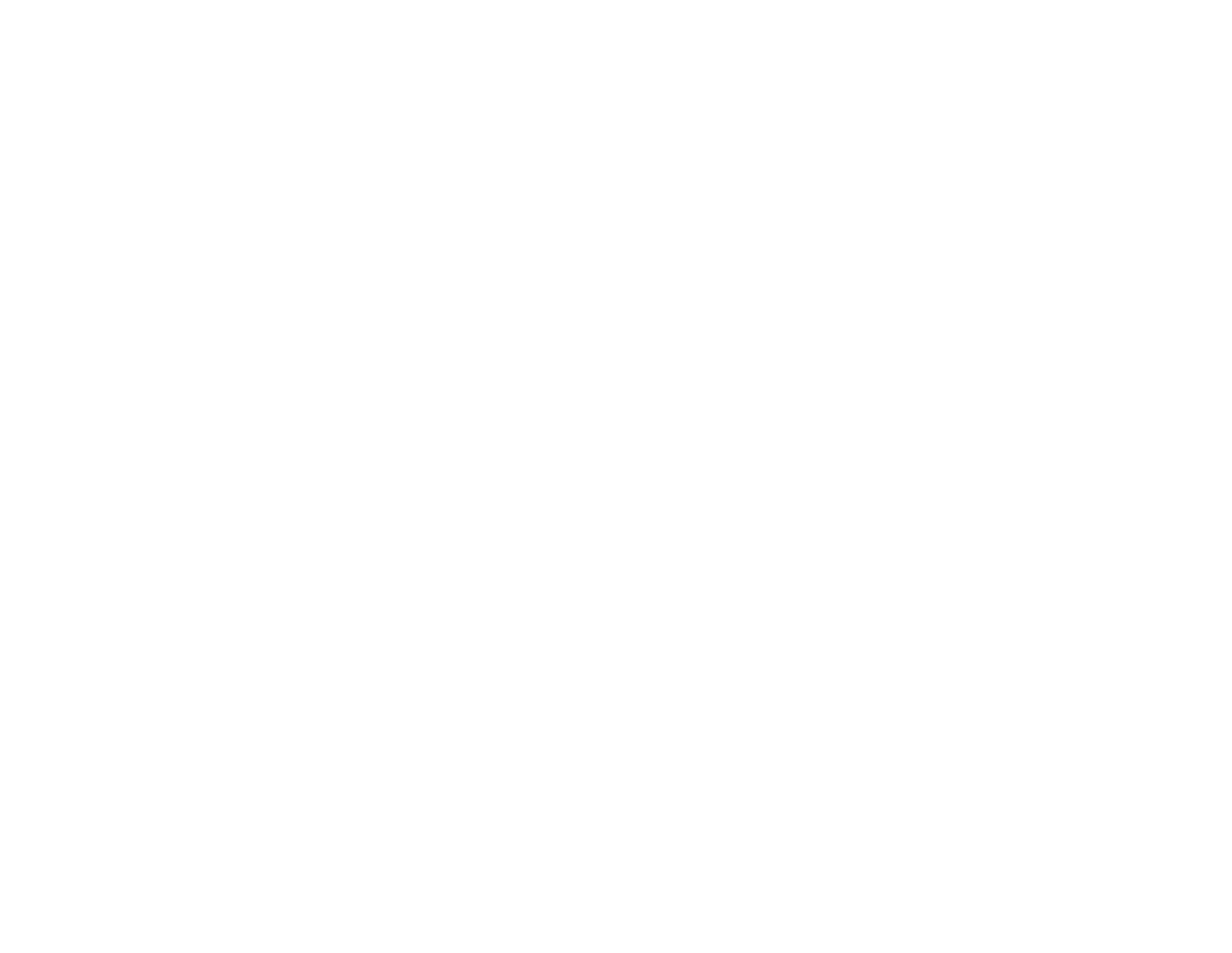|                    | Licence Business Name                                         | <b>Address</b>                                       | <b>Licence Type/Sub</b> |                                        | <b>Phone</b>        |      | Fax                      |  |
|--------------------|---------------------------------------------------------------|------------------------------------------------------|-------------------------|----------------------------------------|---------------------|------|--------------------------|--|
| 11 581983          | CJ Security & Communication Ltd                               | 7342 WINSTON ST UNIT 100 BURNABY BC V5A 2H1          | Service Use             | <b>Electrical Contractor</b>           | (604) 568-9111      |      | Work (604) 451-8227 Fax  |  |
| 11 581988          | Lally Plumbing & Heating Ltd                                  | 1046 E 63RD AVE VANCOUVER BC V5X 2L1                 | Service Use             | <b>Plumbing Contractor</b>             | (778) 386-7819      |      | Work (778) 386-7819 Cell |  |
| 11 582032          | New World Roofing Ltd                                         | 8408 171A ST SURREY BC V4R 0A9                       | Service Use             | <b>General Contractor</b>              | (604) 502-8500      |      | Work (604) 502-9520 Fax  |  |
| 11 581344          | Shi Nail                                                      | 8033 Saba Rd Unit 115 Richmond BC V6Y 4E2            | Service Use             |                                        | (604) 273-5888      | Work | Hom                      |  |
| 11 574831          | Pho Han Vietnamese Restaurant                                 | 9020 Capstan Way Unit 110 Richmond BC V6X 3V9        | Assembly Use Group 1    | <b>Food Service</b><br>Establishment   | (604) 284-5589      | Work | Hom                      |  |
| 11 577838          | North America Stone Inc                                       | 4611 Viking Way Unit 120 Richmond BC V6V 2K9         | Service Use             |                                        | (604) 238-0555      |      | Work (604) 238-0666 Fax  |  |
| 11 581932          | <b>Blooming Milestones Floral And</b><br><b>Gift Services</b> | 10660 Mersey Dr Richmond BC V7A 3N4                  | Service Use             | Home Occupation                        | (604) 723-7151      |      | Work (604) 723-5820 Cell |  |
| <b>Issue Date:</b> |                                                               | Monday, 13 June 2011                                 |                         |                                        |                     |      |                          |  |
| 11 582069          | Kevin King Uy Photography                                     | 7362 Elmbridge Way Unit 701 Richmond BC V6X 0A6      | Service Use             | Home Occupation                        | (778) 316-1638      |      | Work (778) 316-1638 Cell |  |
| 11 582121          | Diamond Parking /DPS Parking<br>#4270                         | 3600 No 3 Rd Richmond BC V6X 2C1                     | Service Use             | Parking Enforcement<br><b>Business</b> | (604) 681-8797      |      | Work (604) 684-0329 Fax  |  |
| 11 582088          | <b>Premium Restoration Ltd</b>                                | 7959 82ND ST UNIT 2 DELTA BC V4G 1L7                 | Service Use             | <b>General Contractor</b>              | (604) 943-7673      |      | Work (604) 648-9471 Fax  |  |
| 11 582070          | Sunbright Travel Ltd                                          | 6655 Lynas Lane Unit 214 Richmond BC V7C 3K8         | Service Use             | <b>Travel Agency</b>                   | (604) 282-7702      |      | Work (778) 883-1290 Cell |  |
| 11 582033          | Dragon's Nest Development Ltd                                 | 3691 Scratchley Cr Richmond BC V6X 3T2               | Service Use             | <b>General Contractor</b>              | (604) 720-9889      | Work | Hom                      |  |
| 11 582027          | Meyer Electric (BC) Ltd                                       | 32097 BALFOUR DR ABBOTSFORD BC V2T 5L2               | Service Use             | <b>Electrical Contractor</b>           | (604) 855-6882      |      | Work (604) 855-0996 Fax  |  |
| 11 582024          | <b>Lucian Building Services</b>                               | 5860 Dover Cr Unit 114 Richmond BC V7C 5S6           | Service Use             | Home Occupation                        | (604) 247-0996      | Work | Hom                      |  |
| 11 576139          | Younger Nails                                                 | 3675 Westminster Hwy Unit 165 Richmond BC V7C 5V2    | Service Use             |                                        | (604) 447-1477      | Work | Hom                      |  |
| 10 557358          | P & D Kitchens & Baths                                        | 4631 Shell Rd Unit 135 Richmond BC V6X 3M4           | Mercantile Use          | <b>Wholesale Trading</b>               | (604) 232-2492      |      | Work (604) 232-2495 Fax  |  |
| 10 554739          | Dunrite Sports Company                                        | 8328 Capstan Way Unit 1126 Richmond BC V6X 4B6       | Mercantile Use          | <b>Retail Trading</b>                  | (604) 764-8659      | Work | Hom                      |  |
| 10 553215          | <b>SMW Development Ltd</b>                                    | 4871 Shell Rd Unit 1105 Richmond BC V6X 3Z6          | Service Use             | <b>General Contractor</b>              | (604) 318-8108      | Work | Hom                      |  |
| 11 582083          | <b>Shed Custom Homes</b>                                      | 2140 W 41ST AVE VANCOUVER BC V6M 1Z1                 | Service Use             | <b>General Contractor</b>              | (604) 874-2002      | Work | Hom                      |  |
| <b>Issue Date:</b> |                                                               | Tuesday, 14 June 2011                                |                         |                                        |                     |      |                          |  |
| 11 576033          | I-Concept Optical Ltd                                         | 8100 Ackroyd Rd Unit 145 Richmond BC V6X 3K2         | Mercantile Use          | <b>Retail Trading</b>                  | (604) 284-5520      |      | Work (604) 284-5519 Fax  |  |
| 11 579932          | <b>JEG Transport Ltd</b>                                      | 13511 Crestwood PI Unit 11 Richmond BC V6V 2E9       | Service Use             | <b>Delivery Services</b>               | (604) 613-3899      |      | Work (604) 613-3899 Cell |  |
| 11 582125          | <b>Artco Deco Consulting</b>                                  | 3931 Steveston Hwy Richmond BC V7E 2J9               | Service Use             | Home Occupation                        | (604) 241-4202      | Work | Hom                      |  |
| 11 582154          | Corel Trading Ltd                                             | 6111 No 6 Rd Richmond BC V6W 1C7                     | Service Use             | Home Occupation                        | (778) 316-2915      | Work | Hom                      |  |
| 11 582161          | Delta T Energy Services Ltd                                   | 4930 59TH ST DELTA BC V4K 3J7                        | Service Use             | <b>Gas Contractor</b>                  | (604) 946-6284      |      | Work (604) 946-6284 Fax  |  |
| 11 582181          | <b>Curtyn Construction</b>                                    | 1618 DRAYCOTT RD NORTH VANCOUVER BC V7J 1W4          | Service Use             | <b>General Contractor</b>              | (604) 649-4912      |      | Work (604) 904-0398 Fax  |  |
| 11 582185          | <b>Aura Office Environments</b>                               | 17974 55TH AVE SURREY BC V3S 6C8                     | Service Use             | <b>General Contractor</b>              | (604) 576-8808      |      | Work 18885055084<br>Fax  |  |
| <b>Issue Date:</b> |                                                               | Wednesday, 15 June 2011                              |                         |                                        |                     |      |                          |  |
| 11 580273 GS Farm  |                                                               | 11400 No 4 Rd Richmond BC V7A 2Z8                    | Mercantile Use          | Roadside Stand                         | (604) 454-4411 Work |      | Hom                      |  |
| 11 581557          | Sunshiny Roofing & Construction<br>Inc                        | 5631 No 3 Rd Unit 204 Richmond BC V6X 2C7            | Service Use             | <b>General Contractor</b>              | (778) 297-1335      | Work | Hom                      |  |
| 11 581823          | <b>INT Rental Profit</b>                                      | 8131 Williams Rd Richmond BC V7A 1G4                 | Service Use             | Home Occupation                        | (604) 644-6852      |      | Work (604) 644-6852 Cell |  |
| 11 582192          | Jaguar Concrete Ltd                                           | 11491 Blundell Rd Richmond BC V6Y 1L4                | Service Use             | <b>General Contractor</b>              | (604) 825-8071      | Work | Cell                     |  |
| 11 582195          | <b>West Coast Chemistry Services</b>                          | 2640 No 4 Rd Richmond BC V6X 2L5                     | Service Use             | Home Occupation                        | (604) 278-1894      | Work | Hom                      |  |
| 11 582213          | 911 Heating Service                                           | 885 W 16TH ST UNIT 206 NORTH VANCOUVER BC V7P<br>1R2 | Service Use             | Gas Contractor                         | (604) 996-2727      | Work | Hom                      |  |
| 11 582230          | <b>BVS Consulting</b>                                         | 8300 General Currie Rd Unit 307 Richmond BC V6Y 3X1  | Service Use             | Home Occupation                        | (604) 505-5626      |      | Work (604) 288-5150 Fax  |  |
| 11 582279          | Ding's Handyman                                               | 11571 Thorpe Rd Unit 35 Richmond BC V6X 1J5          | Service Use             | <b>General Contractor</b>              | (604) 447-1636      |      | Work (604) 447-1636 Fax  |  |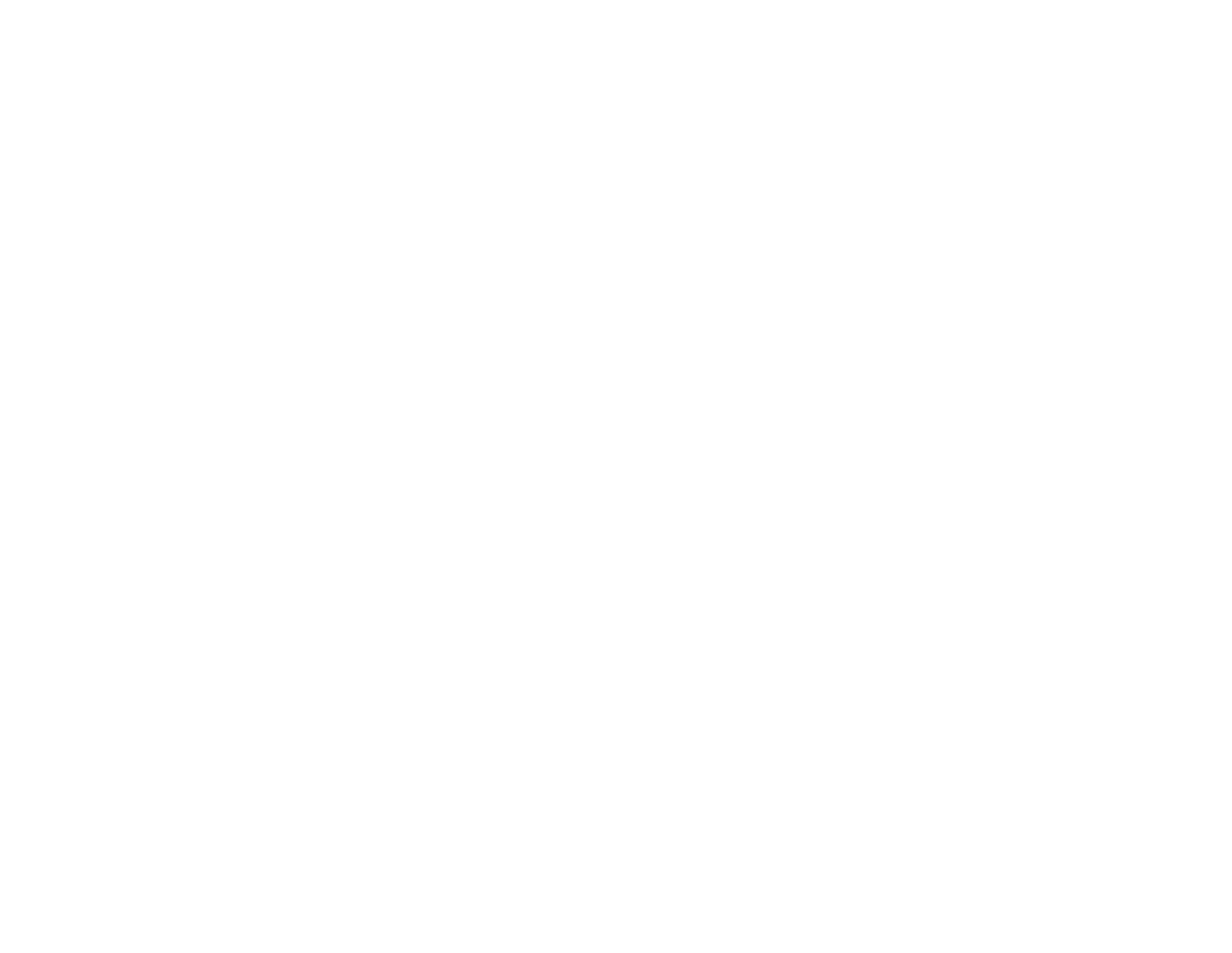|                    | Licence Business Name                      | <b>Address</b>                                           | <b>Licence Type/Sub</b> |                                            | <b>Phone</b>     |        | Fax                      |            |
|--------------------|--------------------------------------------|----------------------------------------------------------|-------------------------|--------------------------------------------|------------------|--------|--------------------------|------------|
| 11 578755          | Ling Beauty Spa Inc                        | 8766 McKim Way Unit 1180 Richmond BC V6X 4G4             | Service Use             | <b>Therapeutic Touch</b><br>Treatments     | (604) 505-0568   | Work   |                          | Cell       |
| <b>Issue Date:</b> |                                            | Thursday, 16 June 2011                                   |                         |                                            |                  |        |                          |            |
| 11 582272          | VanPeople Network Ltd                      | 10451 Shellbridge Way Unit 150 Richmond BC V6X 2W8       | Service Use             |                                            | (778) 686-6618   | Work   |                          | Hom        |
| 11 582411          | <b>Golden Globe Construction Ltd</b>       | 8380 GEORGE ST UNIT 103 VANCOUVER BC V5X 3S7             | Service Use             | <b>General Contractor</b>                  | (604) 261-3936   |        | Work (604) 261-6655 Fax  |            |
| 11 582406          | Easyway Driving School                     | 5569 CARSON ST BURNABY BC V5J 2Z3                        | Vehicle for Hire        | Class K -<br><b>DriverTraining Vehicle</b> | (604) 430-9069   |        | Work (778) 997-2671 Cell |            |
| 11 582384          | New Age Roofing Co Ltd                     | 7919 117TH ST DELTA BC V4C 6A7                           | Service Use             | <b>General Contractor</b>                  | (604) 839-8502   | Work   |                          | Hom        |
| 11 582267          | Bonanza Building Maintenance<br><b>Inc</b> | 8700 McKim Way Unit 3168 Richmond BC V6X 4A5             | Service Use             |                                            | (604) 231-0613   |        | Work (604) 231-0622 Fax  |            |
| 11 579780          | <b>UC Baby Richmond</b>                    | 7031 Westminster Hwy Unit 285 Richmond BC V6X 1A3        | Service Use             |                                            | (604) 231-9800   |        | Work (778) 395-0737 Fax  |            |
| 11 582398          | <b>Easyway Driving School</b>              | 5569 CARSON ST BURNABY BC V5J 2Z3                        | Service Use             | <b>Driver Training</b><br>School           | (604) 430-9069   |        | Work (778) 997-2671 Cell |            |
| <b>Issue Date:</b> |                                            | Monday, 20 June 2011                                     |                         |                                            |                  |        |                          |            |
| 11 582481          | LR Education & Immigration<br>Services Inc | 7040 Granville Ave Unit 704 Richmond BC V6Y 3W5          | Service Use             | Home Occupation                            | (778) 881-3033   |        | Work (604) 998-7060 Fax  |            |
| 11 582507          | Sirwal Construction Ltd                    | 11665 82nd Avenue DELTA BC V4C 2C3                       | Service Use             | <b>General Contractor</b>                  | (604) 722-4643   | Work   |                          | <b>Hom</b> |
| 11 582532          | VendMaster                                 | 3984 KITCHENER ST BURNABY BC V5C 3M2                     | Vending Machine Use     | \$.25 or More                              | (877) 322-8363   |        | Work (604) 421-7696 Fax  |            |
| 11 582528          | Judy Yeh Image Consulting                  | 8651 Sierpina Dr Richmond BC V7A 4M8                     | Service Use             | Home Occupation                            | (604) 716-4088   | Cellul |                          | Hom        |
| 11 582525          | Sayed Razak                                | 8031 BRYNLOR DR BURNABY BC V5E 4C5                       | Service Use             | <b>General Contractor</b>                  | (604) 432-1409   |        | Work (604) 270-8399 Fax  |            |
| 11 582515          | Ramzy Construction Ltd                     | 2981 265A ST ALDERGROVE BC V4W 3B6                       | Service Use             | <b>General Contractor</b>                  | (604) 308-7040   |        | Work (604) 625-7111 Fax  |            |
| 11 582508          | <b>Badyal Enterprises Ltd</b>              | 6022 GLENGARRY DR CHILLIWACK BC V2R 3C7                  | Service Use             | <b>General Contractor</b>                  | (604) 760-1100   | Work   |                          | Hom        |
| 11 582504          | Chui                                       | 5840 Riverdale Dr Richmond BC V7C 2E5                    | Service Use             | Home Occupation                            | (604) 448-0087   | Work   |                          | Hom        |
| 11 582442          | <b>ADN Cooling Ltd</b>                     | 1225 KINGSWAY AVE UNIT 3113 PORT COQUITLAM<br>BC V3C 1S2 | Service Use             | Refrigeration<br>Contractor                | (604) 945-0788   | Work   | (604) 945-0799 Fax       |            |
| 11 561282          | Cantrust 4S Auto Body & Service            | 4360 Vanguard Rd Richmond BC V6X 2P5                     | Service Use             |                                            | (604) 233-0707   | Work   | (604) 233-0708 Fax       |            |
| 11 582408          | Easyway Driving School                     | 5569 CARSON ST BURNABY BC V5J 2Z3                        | Vehicle for Hire        | Class K -<br><b>DriverTraining Vehicle</b> | (604) 430-9069   |        | Work (778) 997-2671 Cell |            |
| 11 582514          | A M C Finshing                             | 366 W 25TH ST NORTH VANCOUVER BC V7N 2G1                 | Service Use             | <b>General Contractor</b>                  | (604) 722-4225   | Work   |                          | Hom        |
| 11 582310          | PPC Worldwide Canada EAP<br>Services Ltd   | 5900 No 3 Rd Unit 300 Richmond BC V6X 3P7                | Service Use             |                                            | (604) 431-8200   |        | Work (604) 431-1555 Fax  |            |
| 11 582021          | Ginseng World Health Food Inc              | 4151 Hazelbridge Way Unit 2710 Richmond BC V6X 4J7       | Mercantile Use          | Retail Trading                             | (778) 297-6007   | Work   |                          | Hom        |
| 11 581250          | JCY Jewellery & Accessories                | 4151 Hazelbridge Way Unit 1920 Richmond BC V6X 4J7       | Mercantile Use          | <b>Retail Trading</b>                      | $(604)$ 276-8616 |        | Work (604) 276-8616 Fax  |            |
| 11 576123          | Rebecca's Fashion                          | 4151 Hazelbridge Way Unit 2350 Richmond BC V6X 4J7       | Mercantile Use          | <b>Retail Trading</b>                      | (604) 278-8269   | Work   |                          | Hom        |
| 11 582471          | 0906200 B C Ltd                            | 10171 Finlayson Dr Richmond BC V6X 1W7                   | Service Use             | Home Occupation                            | (604) 767-3808   |        |                          |            |
| <b>Issue Date:</b> |                                            | Tuesday, 21 June 2011                                    |                         |                                            |                  |        |                          |            |
|                    | 11 582475 MIV Therapeutics Inc             | 4320 Viking Way Unit 250 Richmond BC V6V 2L4             | Service Use             |                                            | (604) 284-5562   |        | Work (604) 284-5592 Fax  |            |
| <b>Issue Date:</b> |                                            | Wednesday, 22 June 2011                                  |                         |                                            |                  |        |                          |            |
| 11 582594          | Orlando Kasper Drywall                     | 2723 SHEFFIELD WAY ABBOTSFORD BC V2S 4B7                 | Service Use             | <b>General Contractor</b>                  | (778) 908-1318   |        | Work (778) 908-1318 Cell |            |
| 11 582592          | Arbor Vitae Tree Consultants               | PO BOX 1185 LANGLEY BC V1M 2S5                           | Service Use             | <b>General Contractor</b>                  | (778) 551-0130   | Work   |                          | Hom        |
| 11 582565          | <b>Roland Nipp</b>                         | 4480 Coventry Dr Richmond BC V7C 4R2                     | Service Use             | Home Occupation                            | (604) 278-6580   | Work   |                          | Hom        |
| 11 582604          | Prabhjot Munne                             | 10300 Albion Rd Richmond BC V7A 3E4                      | Service Use             | <b>General Contractor</b>                  | (604) 241-9471   | Work   |                          | Hom        |
| 11 582587          | A to Z Landscaping Services                | 5500 48B AVE UNIT 19 DELTA BC V4K 4G7                    | Service Use             | <b>General Contractor</b>                  | (778) 434-2049   | Work   |                          | Hom        |
|                    | Tuesday, 03 January 2012                   |                                                          | Page 29 of 56           |                                            |                  |        |                          |            |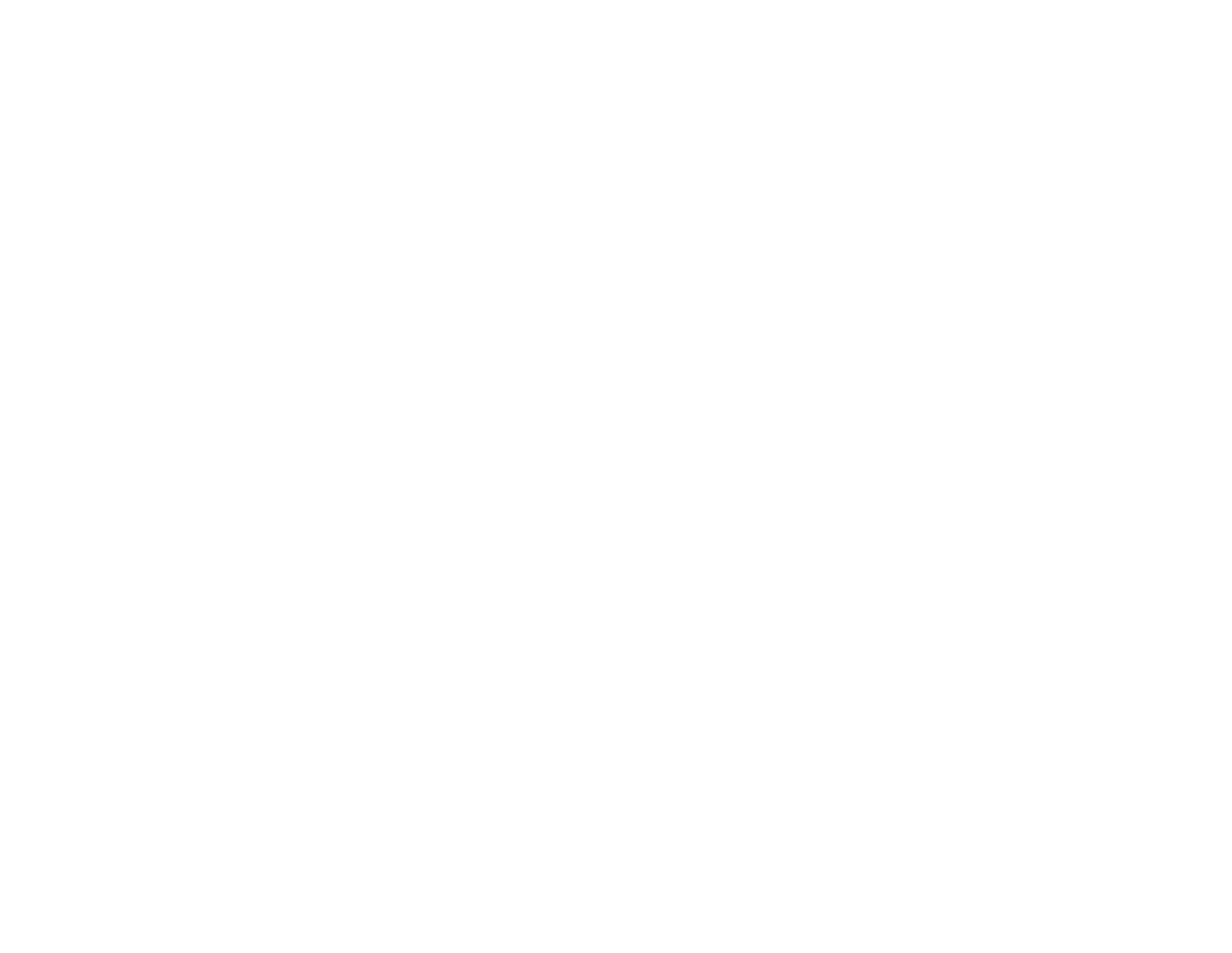|                    | Licence Business Name                           | <b>Address</b>                                    | <b>Licence Type/Sub</b>         |                                        | <b>Phone</b>                           |      | Fax                      |      |
|--------------------|-------------------------------------------------|---------------------------------------------------|---------------------------------|----------------------------------------|----------------------------------------|------|--------------------------|------|
| <b>Issue Date:</b> |                                                 | Thursday, 23 June 2011                            |                                 |                                        |                                        |      |                          |      |
| 11 582672          | Aldeasa Vancouver Ltd<br>Partnership            | 3880 Grant McConachie Way Richmond BC V7B 0A5     | Mercantile Use                  | <b>Retail Trading</b>                  | (604) 273-1708                         |      | Work (604) 273-1793 Fax  |      |
| 11 582788          | Kuna Photography                                | 8060 Jones Rd Unit 105 Richmond BC V6Y 4K5        | Service Use                     | Home Occupation                        | (778) 889-2684                         | Work |                          | Hom  |
| 11 582796          | Surdel Stucco Ltd                               | 13475 81ST AVE SURREY BC V3W 3C6                  | Service Use                     | <b>General Contractor</b>              | (604) 807-1057                         |      | Work (604) 543-7609 Fax  |      |
| 11 582774          | <b>Protrade Construction Ltd</b>                | 3657 ARTHUR DR DELTA BC V4K 3N2                   | Service Use                     | <b>General Contractor</b>              | (604) 946-7874                         | Work |                          | Cell |
| 11 582758          | Ames Metal Fabricators 82 Ltd                   | 19045 54TH AVE UNIT 103 SURREY BC V3S 4R1         | Service Use                     | <b>General Contractor</b>              | (604) 575-1562                         |      | Work (604) 575-1569 Fax  |      |
| 11 582673          | Saundra Zimmer                                  | 22301 125TH AVE MAPLE RIDGE BC V2X 9H9            | Service Use                     | <b>Therapeutic Touch</b><br>Treatments | (604) 751-5178                         | Work |                          | Hom  |
| 11 582663          | Sanco Construction Inc                          | 8999 QUEEN MARY BLVD SURREY BC V3V 6R2            | Service Use                     | <b>General Contractor</b>              | (604) 825-3817                         |      | Work (604) 593-3817 Fax  |      |
| 11 582645          | <b>Triton Mechanical Inc.</b>                   | 19299 94TH AVE UNIT 17 SURREY BC V4N 4E6          | Service Use                     | <b>Plumbing Contractor</b>             | (778) 298-8911                         |      | Work (778) 298-8917 Fax  |      |
| 11 582642          | Glass Slipper Events Inc                        | 7691 Moffatt Rd Unit 31 Richmond BC V6Y 1X9       | Service Use                     | Home Occupation                        | (604) 723-8420                         | Work |                          | Hom  |
| 11 582610          | <b>Screaming Black Dog</b><br>Productions Inc.  | 1692 W 75TH AVE VANCOUVER BC V6P 6G2              | Service Use                     |                                        | $(604)$ 266-4062                       | Work |                          | Hom  |
| 11 575511          | Misono Premium Meat Shop                        | 7971 Alderbridge Way Unit 160 Richmond BC V6X 2A4 | Mercantile Use                  | <b>Retail Trading</b>                  | (778) 866-9926                         | Work |                          | Hom  |
| 11 578934          | Fibrenew Lower Mainland                         | 4105 Bryson PI Richmond BC V6X 3S5                | Service Use                     | Home Occupation                        | (604) 244-9994                         |      | Work (604) 244-9992 Fax  |      |
| <b>Issue Date:</b> |                                                 | Friday, 24 June 2011                              |                                 |                                        |                                        |      |                          |      |
| 11 582834          | Dan Gardiner Project<br>Management              | 2200 PANORAMA DR UNIT 71 PORT MOODY BC V3H<br>5M2 | Service Use                     | <b>General Contractor</b>              | (604) 644-9968                         | Work |                          | Hom  |
| <b>Issue Date:</b> |                                                 | Monday, 27 June 2011                              |                                 |                                        |                                        |      |                          |      |
| 11 582910          | On The Farm                                     | 11451 Shell Rd Richmond BC V7A 3W7                | Service Use                     | Home Occupation                        | (604) 284-5578                         | Work |                          | Hom  |
| 11 582861          | <b>Alitek Enterprises</b>                       | 9200 Ferndale Rd Unit 310 Richmond BC V6Y 4L1     | Service Use                     | Home Occupation                        | (604) 231-0876                         |      | Work (604) 231-0876 Fax  |      |
| 11 582850          | C Manaras Consulting Services                   | 12480 Phoenix Dr Richmond BC V7E 6B3              | Service Use                     | Home Occupation                        | (604) 833-7336                         | Work |                          | Hom  |
| 11 582852          | My India Roots                                  | 11471 Daniels Rd Richmond BC V6X 1M7              | Service Use                     | Home Occupation                        | (604) 825-7737                         | Work |                          | Hom  |
| 11 582923          | Dale's Great Cover-Up                           | 11536 236TH ST UNIT 1 MAPLE RIDGE BC V4R 2C6      | Service Use                     | <b>General Contractor</b>              | (604) 657-1052                         | Work |                          | Hom  |
| 11 582853          | W & H Gardeners                                 | 10860 Ashcroft Ave Richmond BC V7A 3C1            | Service Use                     | <b>General Contractor</b>              | (604) 338-9718                         |      | Work (604) 338-9718 Cell |      |
| <b>Issue Date:</b> |                                                 | Tuesday, 28 June 2011                             |                                 |                                        |                                        |      |                          |      |
| 11 579761          | Canada Eagle Brother Auto<br>Services           | 11782 River Rd Unit 106 Richmond BC V6X 1Z7       | Service Use                     |                                        | (778) 868-4745                         | Work |                          | Hom  |
| 11 582989          | <b>Bobby Smith Construction</b>                 | 370 188 ST SURREY BC V3S 9R9                      | Service Use                     | <b>General Contractor</b>              | (604) 727-4640                         |      | Work (604) 909-2876 Fax  |      |
| 11 582963          | <b>Expeiro Cleaners</b>                         | 6040 Goldsmith Dr Richmond BC V7E 4G5             | Service Use                     | Home Occupation                        | (604) 821-0444                         | Work |                          | Cell |
| 11 582441          | Viva Natural Sources Inc                        | 2639 Viking Way Unit 140 Richmond BC V6V 3B7      | Service Use                     |                                        | (604) 207-0493                         |      | Work (604) 207-0713 Fax  |      |
| 11 582346          | Pan Pacific Platinum Real Estate<br>Services    | 7080 River Rd Unit 219 Richmond BC V6X 1X5        | Service Use                     |                                        | (604) 618-7568 Work (604) 279-0618 Fax |      |                          |      |
| 11 582047          | <b>Hair Goddess</b>                             | 3631 Chatham St Unit 115 Richmond BC V7E 2Z1      | Service Use                     |                                        | (604) 813-7174                         | Work |                          | Hom  |
| 11 581694          | Family Care Medical Clinic                      | 9040 Blundell Rd Unit 190 Richmond BC V6Y 1K3     | Service Use                     |                                        | (604) 284-5255                         | Work |                          | Hom  |
| 11 580171          | Visual Impact Trading Ltd                       | 6060 Minoru Blvd Richmond BC V6Y 2V7              | Mercantile Use                  | <b>Retail Trading</b>                  | (778) 989-0315                         | Work |                          | Hom  |
| 11 560285          | Mars Stone Ltd                                  | 11031 Bridgeport Rd Unit 110 Richmond BC V6X 3A2  | Industrial/Manufacturing<br>Use |                                        | (604) 671-6598                         | Work |                          | Hom  |
| 11 581613          | EnCore Manufacturing Ltd                        | 12811 Rowan PI Unit 1112 Richmond BC V6V 2S6      | Industrial/Manufacturing<br>Use |                                        | (604) 808-7722                         | Work |                          | Hom  |
| 10 552808          | <b>Guardian Interlock Service</b><br>Canada Ltd | 21320 Gordon Way Unit 130 Richmond BC V6W 1J8     | Service Use                     |                                        | 18664746252                            |      | Work (778) 432-0481 Fax  |      |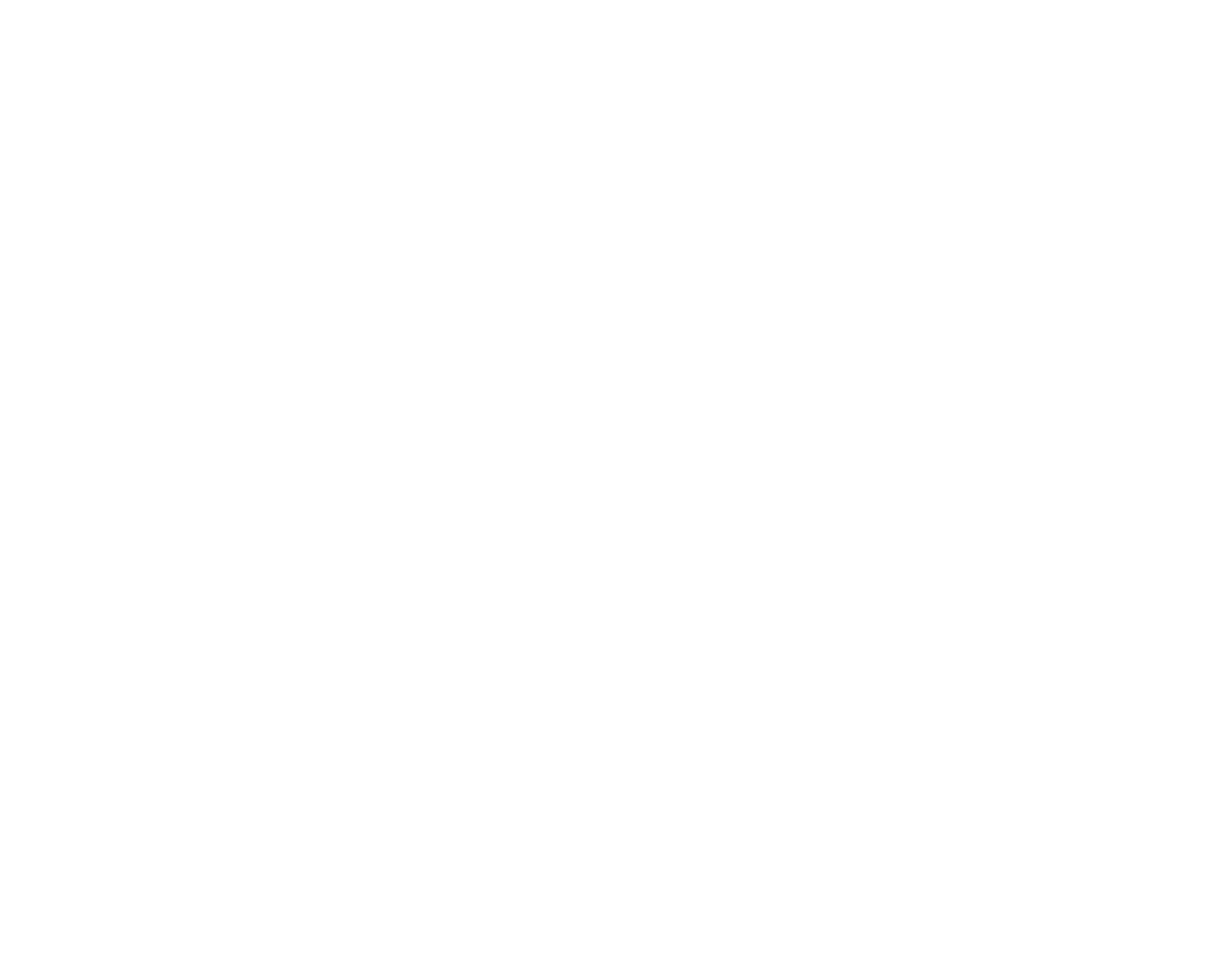|                    | <b>Licence Business Name</b>                        | <b>Address</b>                                         | <b>Licence Type/Sub</b>         |                                                    | <b>Phone</b>        |      | Fax                      |      |
|--------------------|-----------------------------------------------------|--------------------------------------------------------|---------------------------------|----------------------------------------------------|---------------------|------|--------------------------|------|
| 11 577977          | Guo Yi Tang Acupuncture Herb<br>Clinic              | 8888 Odlin Cr Unit 3100 Richmond BC V6X 3Z8            | Service Use                     |                                                    | (604) 207-9389      |      | Work (604) 207-9389 Fax  |      |
| 11 562554          | 6 Pack Indoor Beach                                 | 13180 Mitchell Rd Unit 115 Richmond BC V6V 1M8         | Assembly Use Group 1            | <b>Food Service</b><br>Establishment, Take-<br>Out | (604) 760-2301      | Work |                          | Hom  |
| 11 566860          | <b>MIC Global Services Inc.</b>                     | 13986 Cambie Rd Unit 293 Richmond BC V6V 2K3           | Service Use                     |                                                    | $(604)$ 248-6500    |      | Work (604) 608-9003 Fax  |      |
| 11 570408          | <b>Brightex Holdings Ltd</b>                        | 3850 Jacombs Rd Unit 105 Richmond BC V6V 1Y6           | Industrial/Manufacturing<br>Use |                                                    | (604) 207-9975      |      | Work (604) 207-9304 Fax  |      |
| 11 574294          | Kent Metal Products Ltd                             | 4751 Vanguard Rd Richmond BC V6X 2P7                   | Industrial/Manufacturing<br>Use |                                                    | (604) 324-2500      |      | Work (604) 324-2501 Fax  |      |
| 11 577197          | <b>Brilliant Versatile Holding Ltd</b>              | 4471 No 6 Rd Unit 150 Richmond BC V6V 1P8              | Mercantile Use                  | <b>Wholesale Trading</b>                           | (778) 834-1623      | Work |                          | Hom  |
| 10 51 6668         | King Buffet Restaurant Ltd                          | 4600 No 3 Rd Unit 101 Richmond BC V6X 2C2              | Assembly Use Group 1            | <b>Food Service</b><br>Establishment               | (604) 833-9868      | Work |                          | Hom  |
| <b>Issue Date:</b> |                                                     | Wednesday, 29 June 2011                                |                                 |                                                    |                     |      |                          |      |
| 11 581189          | Emerson College Inc                                 | 3631 No 3 Rd Unit 260 Richmond BC V6X 2B9              | Assembly Use Group 3            | <b>Education Institution</b>                       | $(604)$ 276-0168    | Work |                          | Hom  |
| 11 583134          | Jewels By Truros                                    | 7562 Acheson Rd Richmond BC V6Y 1M9                    | Service Use                     | Home Occupation                                    | (604) 447-0929      | Work |                          | Hom  |
| 11 583127          | <b>Waller Construction Ltd</b>                      | 7626 HUDSON ST VANCOUVER BC V6P 4L6                    | Service Use                     | <b>General Contractor</b>                          | (604) 266-3664      |      | Work (604) 266-3664 Fax  |      |
| 11 583082          | <b>CL&amp;YKY Holding &amp; Construction</b><br>Ltd | 3737 BARTLETT CRT UNIT 1805 BURNABY BC V3J 7E3         | Service Use                     | <b>General Contractor</b>                          | (604) 787-4360      | Work |                          | Cell |
| 11 583069          | Henry Fung Enterprises                              | 6551 Minoru Blvd Unit 301 Richmond BC V6Y 1Y4          | Service Use                     | Home Occupation                                    | (778) 926-1919      | Work |                          | Cell |
| 11 583047          | Shield Insulation And Firestop<br>Systems Inc       | 2121 COMO LAKE AVE COQUITLAM BC V3J 3R4                | Service Use                     | <b>General Contractor</b>                          | (604) 475-4353      |      | Work (778) 285-0744 Fax  |      |
| 11 583143          | Timing Photograph                                   | 7260 Lindsay Rd Unit 311 Richmond BC V7C 3M6           | Service Use                     | Home Occupation                                    | (604) 728-8103      | Work |                          | Hom  |
| 11 580363          | My Dream World Holidays Ltd                         | 8888 Odlin Cr Unit 2185 Richmond BC V6X 3Z8            | Service Use                     | <b>Travel Agency</b>                               | $(604)$ 628-0056    |      | Work (604) 273-8912 Fax  |      |
| 11 578795          | G & L Trading Ltd                                   | 11180 Voyageur Way Unit 150 Richmond BC V6X 3N8        | Mercantile Use                  | <b>Wholesale Trading</b>                           | (778) 995-0908      | Work |                          | Hom  |
| 11 575599          | Wire Home Furnishing Ltd                            | 2560 Shell Rd Unit 1053 Richmond BC V6X 0B8            | Mercantile Use                  | <b>Wholesale Trading</b>                           | (604) 782-2996      | Work |                          | Hom  |
| 11 573232          | AIS Building Products Inc                           | 12400 Vickers Way Richmond BC V6V 1H9                  | Mercantile Use                  | <b>Retail Trading</b>                              | (604) 278-7803      |      | Work (604) 278-7813 Fax  |      |
| 10 553009          | Ecos Blinds Inc                                     | 12191 Bridgeport Rd Unit 12 Richmond BC V6V 1J4        | Service Use                     | <b>General Contractor</b>                          | (778) 238-2176      |      | Work (778) 238-2176 Cell |      |
| 10 553007          | Ecos Blinds Inc                                     | 12191 Bridgeport Rd Unit 12 Richmond BC V6V 1J4        | Industrial/Manufacturing<br>Use |                                                    | (778) 238-2176      |      | Work (778) 238-2176 Cell |      |
| 11 583039          | Salsa Translations                                  | 9740 Garden City Rd Richmond BC V7A 2S3                | Service Use                     | Home Occupation                                    | (778) 223-6224      | Work |                          | Cell |
| 11 582045          | Ruyi Chinese Herbal Skincare<br>Studio Ltd          | 8788 McKim Way Unit 1200 Richmond BC V6X 4E2           | Service Use                     |                                                    | (604) 248-6448      |      | Work (604) 248-6448 Fax  |      |
| <b>Issue Date:</b> |                                                     | Monday, 04 July 2011                                   |                                 |                                                    |                     |      |                          |      |
| 11 583959          | <b>Fusion Project Group</b>                         | BOX 39044 15157 # 10 HWY UNIT 100 SURREY BC V3S<br>9A7 | Service Use                     | <b>General Contractor</b>                          | (778) 294-6200      | Work |                          | Cell |
|                    | 11 583135 Diageo Canada Inc                         | 13151 Vanier PI Unit 170 Richmond BC V6V 2J1           | Mercantile Use                  | <b>Wholesale Trading</b>                           | (604) 214-6011 Work |      |                          | Hom  |
| 11 583861          | Save On Black Top (2008) Ltd                        | 13853 92ND AVE SURREY BC V3V 1J3                       | Service Use                     | <b>General Contractor</b>                          | (604) 951-6733      | Work |                          | Hom  |
| 11 583881          | Rosodi Painting Ltd                                 | 7905 122A ST SURREY BC V3W 3T4                         | Service Use                     | <b>General Contractor</b>                          | (604) 313-2611      | Work |                          | Cell |
| 11 583886          | Hart of Wood                                        | 3770 DAVIE ST ABBOTSFORD BC V25 6E9                    | Service Use                     | <b>General Contractor</b>                          | (778) 241-4178      | Work |                          | Hom  |
| 11 583072          | <b>Evertar Enterprises Ltd</b>                      | 10451 Shellbridge Way Unit 150 Richmond BC V6X 2W8     | Service Use                     |                                                    | (778) 991-7330      | Work |                          | Hom  |
| 11 583893          | J K N M Hardwood Floor                              | 525 9TH ST UNIT 806 NEW WESTMINSTER BC V3M<br>5T9      | Service Use                     | <b>General Contractor</b>                          | (604) 220-0818      | Work |                          | Hom  |
| 11 582227          | Eastern Star Technologies<br>(Canada) Co Limited    | 8680 Cambie Rd Unit 251 Richmond BC V6X 4K1            | Service Use                     |                                                    | (604) 233-8896      | Work |                          | Hom  |
| 11 583887          | Legend Floors & Finishing                           | 938 COLUMBIA ST ABBOTSFORD BC V2T 5X8                  | Service Use                     | <b>General Contractor</b>                          | (604) 302-9229      |      | Work (604) 746-9612 Fax  |      |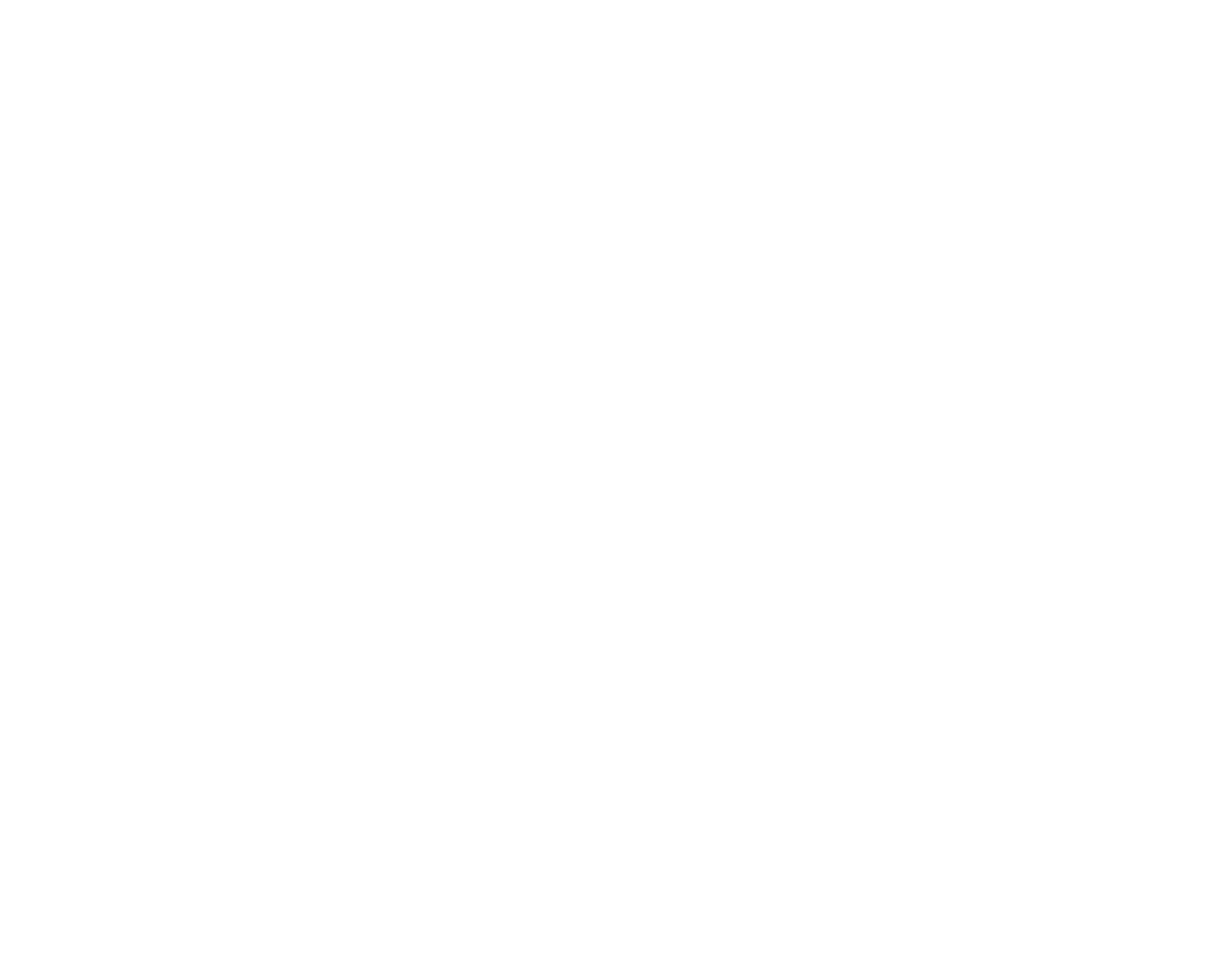|                    | <b>Licence Business Name</b>              | <b>Address</b>                                      | <b>Licence Type/Sub</b> |                                                    | <b>Phone</b>   |        | Fax                      |            |
|--------------------|-------------------------------------------|-----------------------------------------------------|-------------------------|----------------------------------------------------|----------------|--------|--------------------------|------------|
| 11 583016          | Go Film, Inc                              | 821 BROADWAY ST UNIT 7 NEW YORK 10003-4702 USA      | Service Use             |                                                    | (212) 677-7500 | Work   |                          | <b>Hom</b> |
| 11 582792          | ADS Travel Inc                            | 10451 Shellbridge Way Unit 150 Richmond BC V6X 2W8  | Service Use             | <b>Travel Agency</b>                               | (604) 248-8029 | Work   |                          | Cell       |
| 11 581890          | Vera's Burger Shack                       | 4151 Hazelbridge Way Unit 3260 Richmond BC V6X 4J7  | Assembly Use Group 1    | <b>Food Service</b><br>Establishment, Take-<br>Out | (604) 284-5541 |        | Work (604) 284-5542 Fax  |            |
| 11 580225          | <b>CHH Financial Group Ltd</b>            | 4940 No 3 Rd Unit 221 Richmond BC V6X 3A5           | Service Use             |                                                    | (778) 877-3333 | Work   |                          | <b>Hom</b> |
| 11 575810          | Wine Cellar Depot Inc                     | 2611 Viscount Way Richmond BC V6V 2G8               | Mercantile Use          | <b>Wholesale Trading</b>                           | (604) 278-8275 |        | Work (604) 278-8847 Fax  |            |
| 11 574136          | Mega Stoneworks Ltd                       | 2931 Viking Way Unit 2 Richmond BC V6V 1Y1          | Mercantile Use          | <b>Wholesale Trading</b>                           | (604) 278-2399 |        | Work (604) 274-0009 Fax  |            |
| 10 555819          | Vanity Optical Richmond Ltd               | 8328 Capstan Way Unit 1116 Richmond BC V6X 4B6      | Mercantile Use          | <b>Retail Trading</b>                              | (604) 781-3969 | Work   |                          | Hom        |
| 11 582915          | <b>Ting Clothing Design Ltd</b>           | 4311 Hazelbridge Way Unit 1640 Richmond BC V6X 3L7  | Mercantile Use          | <b>Retail Trading</b>                              | (604) 303-6900 | Work   |                          | Hom        |
| <b>Issue Date:</b> |                                           | Tuesday, 05 July 2011                               |                         |                                                    |                |        |                          |            |
| 11 584035          | <b>Marathon Electric Ltd</b>              | 8192 GOVERNMENT RD BURNABY BC V5A 2E2               | Service Use             | <b>Electrical Contractor</b>                       | (604) 421-7811 | Work   | (604) 420-4870 Fax       |            |
| 11 568295          | Ron Wong & Associates Inc                 | 2268 No 5 Rd Unit 220 Richmond BC V6X 2T1           | Mercantile Use          | <b>Wholesale Trading</b>                           | (604) 284-5580 | Work   | (604) 284-5581 Fax       |            |
| 11 584063          | CanTex Exteriors Ltd                      | 8654 11TH AVE BURNABY BC V3N 2P8                    | Service Use             | <b>General Contractor</b>                          | (604) 433-2868 | Work   | (604) 433-2869 Fax       |            |
| 11 584043          | Valerie Matsui                            | 5380 Smith Dr Unit 29 Richmond BC V6V 2K8           | Service Use             | <b>General Contractor</b>                          | (604) 395-2737 | Work   |                          | Hom        |
| 11 566448          | Pharmasave Steveston Village              | 12420 No 1 Rd Unit 105 Richmond BC V7E 6N2          | Mercantile Use          | <b>Retail Trading</b>                              | (778) 994-1102 | Work   |                          | Hom        |
| 11 570277          | Icars Garage Ltd                          | 2840 Olafsen Ave Unit 170 Richmond BC V6X 2R3       | Service Use             |                                                    | (778) 995-5569 | Work   |                          | <b>Hom</b> |
| 11 583989          | <b>Best Contacts</b>                      | 4871 Shell Rd Unit 2120 Richmond BC V6X 3Z6         | Mercantile Use          | <b>Wholesale Trading</b>                           | (604) 720-8730 |        | Work (604) 273-6123 Fax  |            |
| 11 579835          | Sang Auto Repair                          | 12371 Bridgeport Rd Unit 8 Richmond BC V6V 1J4      | Service Use             |                                                    | (604) 617-8298 | Work   |                          | Fax        |
| <b>Issue Date:</b> |                                           | Wednesday, 06 July 2011                             |                         |                                                    |                |        |                          |            |
| 11 582031          | <b>Grand Destinations</b>                 | 8877 Odlin Cr Unit 105 Richmond BC V6X 3Z7          | Service Use             |                                                    | (604) 278-3821 |        | Work (604) 214-8475 Fax  |            |
| 11 584103          | Ridge Tech Plumbing and<br>Heating        | 13855 232ST MAPLE RIDGE BC V4R 2G5                  | Service Use             | <b>Plumbing Contractor</b>                         | (604) 313-0008 |        | Work (604) 477-4909 Fax  |            |
| 11 582949          | City Limousine Ltd                        | 7950 PRINCE EDWARD ST VANCOUVER BC V5X 3R6          | Vehicle for Hire        | Class B - Limousine                                | (604) 558-2489 |        | Work (604) 558-2490 Fax  |            |
| 11 580406          | <b>High Five</b>                          | 4311 Hazelbridge Way Unit 1775 Richmond BC V6X 3L7  | Mercantile Use          | <b>Retail Trading</b>                              | (778) 989-0305 | Work   |                          | Hom        |
| 11 579890          | Tiffy's World Fashion Accesories          | 4311 Hazelbridge Way Unit 1780 Richmond BC V6X 3L7  | Mercantile Use          | <b>Retail Trading</b>                              | (604) 728-0238 | Work   |                          | Hom        |
| 11 578352          | Hygeia Technology Inc                     | 8700 McKim Way Unit 3033 Richmond BC V6X 4A5        | Mercantile Use          | <b>Wholesale Trading</b>                           | (604) 637-9950 |        | Work (604) 232-9050 Fax  |            |
| 11 583968          | Ke Qiang Cen                              | 10860 Rosetti Crt Richmond BC V7E 4B7               | Service Use             | Home Occupation                                    | (604) 303-8889 | Work   |                          | Cell       |
| <b>Issue Date:</b> |                                           | Thursday, 07 July 2011                              |                         |                                                    |                |        |                          |            |
| 11 579634          | Alphay Canada Enterprises Inc             | 13988 Cambie Rd Unit 393 Richmond BC V6V 2K4        | Mercantile Use          | <b>Wholesale Trading</b>                           | (604) 723-0810 | Work   |                          | Fax        |
| 11 583982          | <b>Eros Couture</b>                       | 8888 Odlin Cr Unit 2295 Richmond BC V6X 3Z8         | Service Use             |                                                    | (604) 278-8993 |        | Work (604) 278-8977 Fax  |            |
| 11 584201          | Mountain Stonework Ltd                    | 3117 THUNDERBIRD CRES BURANBY BC V5A 3G1            | Service Use             | <b>General Contractor</b>                          | (604) 422-8318 |        | Work (604) 422-8319 Fax  |            |
|                    | 11 584180 0744708 BC Ltd                  | 1029 RIDGEWAY AVE UNIT 1292 COQUITLAM BC V3J<br>1S6 | Service Use             | <b>General Contractor</b>                          | (778) 889-4458 |        | Work (604) 593-5936 Fax  |            |
| 11 584139          | Chepni Enterprises Inc                    | 6411 Gilbert Rd Unit 101 Richmond BC V7C 3V8        | Service Use             | <b>General Contractor</b>                          | (604) 366-6128 |        | Work (403) 991-2861 Cell |            |
| 11 582546          | Tim Horton's                              | 8771 Lansdowne Rd Richmond BC V6X 3V8               | Assembly Use Group 1    | Food Service<br>Establishment                      | (604) 599-2689 |        | Work (604) 214-9431 Fax  |            |
| 11 581888          | <b>CMS Investment Advising</b><br>Company | 3779 Sexsmith Rd Unit 1278 Richmond BC V6X 3Z9      | Service Use             |                                                    | (604) 600-4076 | Cellul |                          | Hom        |
| 11 558231          | <b>Teaopia Limited</b>                    | 6551 No 3 Rd Unit 1612 Richmond BC V6Y 2B6          | Mercantile Use          | <b>Retail Trading</b>                              | (604) 270-4010 | Work   |                          | Hom        |
| 11 582517          | Can-Achieve Consultants (2010)<br>Ltd     | 3779 Sexsmith Rd Unit 1278 Richmond BC V6X 3Z9      | Service Use             |                                                    | (604) 270-6618 |        | Work (604) 270-6611 Fax  |            |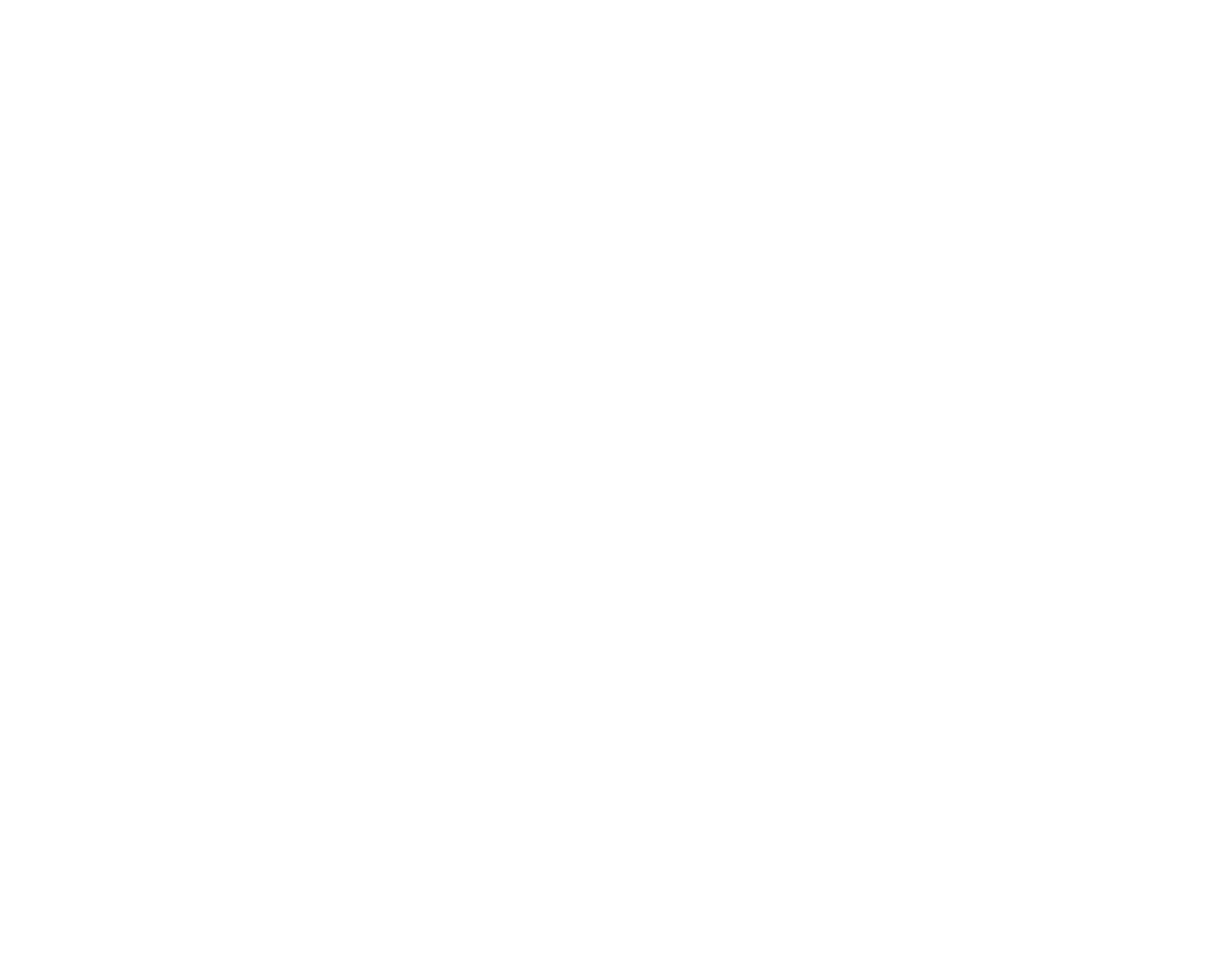|                    | <b>Licence Business Name</b>                   | <b>Address</b>                                                      | <b>Licence Type/Sub</b> |                              | Phone            |      | Fax                      |            |
|--------------------|------------------------------------------------|---------------------------------------------------------------------|-------------------------|------------------------------|------------------|------|--------------------------|------------|
| <b>Issue Date:</b> |                                                | Friday, 08 July 2011                                                |                         |                              |                  |      |                          |            |
| 11 579662          | <b>Centurion Property Corp</b>                 | 2639 Viking Way Unit 250 Richmond BC V6V 3B7                        | Service Use             |                              | (604) 273-8860   |      | Work (604) 677-6636 Fax  |            |
| 10 545367          | invisibleSHIELD                                | 6060 Minoru Blvd Richmond BC V6Y 2V7                                | Mercantile Use          | <b>Retail Trading</b>        | (778) 999-1984   | Work |                          | Hom        |
| 10 549607          | Ming Yuan Lighting Ltd                         | 3851 Jacombs Rd Unit 170 Richmond BC V6V 2H7                        | Mercantile Use          | <b>Wholesale Trading</b>     | (604) 278-8360   |      | Work (604) 278-8630 Fax  |            |
| 11 579659          | <b>Centurion Capital Corp</b>                  | 2639 Viking Way Unit 250 Richmond BC V6V 3B7                        | Service Use             |                              | (604) 273-8860   |      | Work (604) 677-6636 Fax  |            |
| <b>Issue Date:</b> |                                                | Monday, 11 July 2011                                                |                         |                              |                  |      |                          |            |
| 11 584273          | Velilla Cleaning Service                       | 8160 Colonial Dr Unit 208 Richmond BC V7C 4T7                       | Service Use             | Home Occupation              | (604) 304-6072   | Work |                          | <b>Hom</b> |
| 11 584357          | Harbour Homes (James<br>Millington)            | 13932 18TH AVE SURREY BC V4A 1W7                                    | Service Use             | <b>General Contractor</b>    | (604) 671-7764   | Work |                          | <b>Hom</b> |
| 11 584288          | Youtal Supply Chain<br>Management Inc          | 6131 No 2 Rd Richmond BC V7C 3L3                                    | Service Use             | Home Occupation              | (778) 885-3637   |      | Work (604) 636-8597 Fax  |            |
| 11 576279          | Little Maples Preschool                        | 7671 Alouette Dr Richmond BC V7A 4P2                                | Assembly Use Group 3    | <b>Education Institution</b> | (604) 512-1611   |      | Work (604) 512-1611 Cell |            |
| 11 582957          | <b>Justel Construction Ltd</b>                 | 7811 Steveston Hwy Unit 3 Richmond BC V7A 1L9                       | Service Use             | <b>General Contractor</b>    | (604) 241-2621   |      | Work (604) 241-2621 Fax  |            |
| 11 584118          | GCP Media Group Inc                            | 5631 No 3 Rd Unit 204 Richmond BC V6X 2C7                           | Service Use             |                              | (604) 438-5775   |      | Work (778) 297-6036 Fax  |            |
| <b>Issue Date:</b> |                                                | Tuesday, 12 July 2011                                               |                         |                              |                  |      |                          |            |
| 11 584226          | My Brilliant Consulting Ltd                    | 7900 Westminster Hwy Unit 111 Richmond BC V6X 1A5                   | Service Use             |                              | (604) 303-6748   |      | Work 18668454853         | Fax        |
| 11 584343          | Kamal Fireplace Ltd                            | 12720 70 A AVE SURREY BC V3W 0V4                                    | Service Use             | <b>Gas Contractor</b>        | (604) 720-9205   |      | Work (604) 590-9205 Fax  |            |
| 11 584386          | FenceLink Pacific Construction<br>Rentals      | 8411 Calder Rd Richmond BC V7C 4B9                                  | Service Use             | Home Occupation              | (604) 220-8907   |      | Work (604) 241-4651 Fax  |            |
| 11 584411          | Pump It Right Concrete                         | 9269 155A ST UNIT 1 SURREY BC V3R 9B7                               | Service Use             | <b>General Contractor</b>    | (604) 841-9420   |      | Work (778) 395-7455 Fax  |            |
| 11 584422          | <b>TW Plumbing Services</b>                    | 20130 53 A AVE LANGLEY BC V3A 3V3                                   | Service Use             | <b>Plumbing Contractor</b>   | (604) 512-0904   | Work |                          | Hom        |
| <b>Issue Date:</b> |                                                | Wednesday, 13 July 2011                                             |                         |                              |                  |      |                          |            |
| 11 584467          | GRG Demolition & Excavating Ltd                | 12328 Woodhead Rd Richmond BC V6V 1G3                               | Service Use             | <b>General Contractor</b>    | (604) 723-4073   |      | Work (604) 278-5225 Fax  |            |
| 11 584646          | Richmond Dog Walking                           | 10611 Gaunt Crt Richmond BC V7E 5E9                                 | Service Use             | Home Occupation              | (604) 785-1476   | Work |                          | Hom        |
| 11 584604          | <b>Sheltered Roofing</b>                       | 8351 Pigott Rd Richmond BC V7A 2C3                                  | Service Use             | <b>General Contractor</b>    | (778) 232-3236   |      | Work (604) 271-1170 Fax  |            |
| 11 584594          | <b>Fifty Eight Sixty Productions</b>           | 2336 WALL ST UNIT 207 VANCOUVER BC V5L 1B7                          | Service Use             |                              | (604) 662-2823   |      | Work (604) 662-2820 Fax  |            |
| 11 582188          | Lotussense Nails Spa Corp                      | 6060 Minoru Blvd Unit 2258 Richmond BC V6Y 2V7                      | Service Use             |                              | (604) 781-9686   | Work |                          | Hom        |
| 10 549647          | Vancouver Mouldings & Floors<br>Inc            | 2840 Olafsen Ave Unit 150 Richmond BC V6X 2R3                       | Service Use             |                              | (604) 244-8283   |      | Work (604) 304-0169 Fax  |            |
| 11 584600          | AL-Noor Foods                                  | 22071 Garratt Dr Richmond BC V6V 2P2                                | Service Use             | Home Occupation              | (604) 523-2786   |      | Work (604) 523-2786 Fax  |            |
| <b>Issue Date:</b> |                                                | Thursday, 14 July 2011                                              |                         |                              |                  |      |                          |            |
| 11 582871          | Ameleco Electric Inc                           | 12191 Bridgeport Rd Unit 6 Richmond BC V6V 1J4                      | Mercantile Use          | <b>Wholesale Trading</b>     | (604) 570-0867   |      | Work (604) 570-0807 Fax  |            |
| 11 584725          | Chromatic Development Inc                      | BUILDING #141 6200 MCKAY AVE UNIT 1139 BURNABY<br><b>BC V5H 4M9</b> | Service Use             | <b>General Contractor</b>    | (778) 834-2598   |      | Work 18888185119         | Fax        |
| 11 584657          | Ricky's Electric Ltd                           | 32168 ROGERS AVE ABBOTSFORD BC V2T 5B6                              | Service Use             | <b>Electrical Contractor</b> | (604) 832-0687   | Work |                          | Hom        |
| 11 584691          | Uniting Technologies Inc                       | 5852 PATTERSON AVE UNIT 304 BURNABY BC V5H<br>2M8                   | Service Use             |                              | (604) 210-2819   |      | Work (604) 200-3016 Fax  |            |
| 11 584746          | Aqua Glow Drywall Ltd                          | 12788 76A AVE UNIT 202 SURREY BC V3W 1S9                            | Service Use             | <b>General Contractor</b>    | (604) 725-5121   | Work |                          | Hom        |
| 11 584648          | <b>Clas Immigration Service</b><br>Corporation | 7580 Lancing Crt Richmond BC V7C 3Z5                                | Service Use             | Home Occupation              | $(604)$ 635-1166 | Work |                          | Hom        |
| 11 582880          | Ameleco Electric Inc                           | 12191 Bridgeport Rd Unit 6 Richmond BC V6V 1J4                      | Mercantile Use          | <b>Retail Trading</b>        | (604) 570-0867   |      | Work (604) 570-0807 Fax  |            |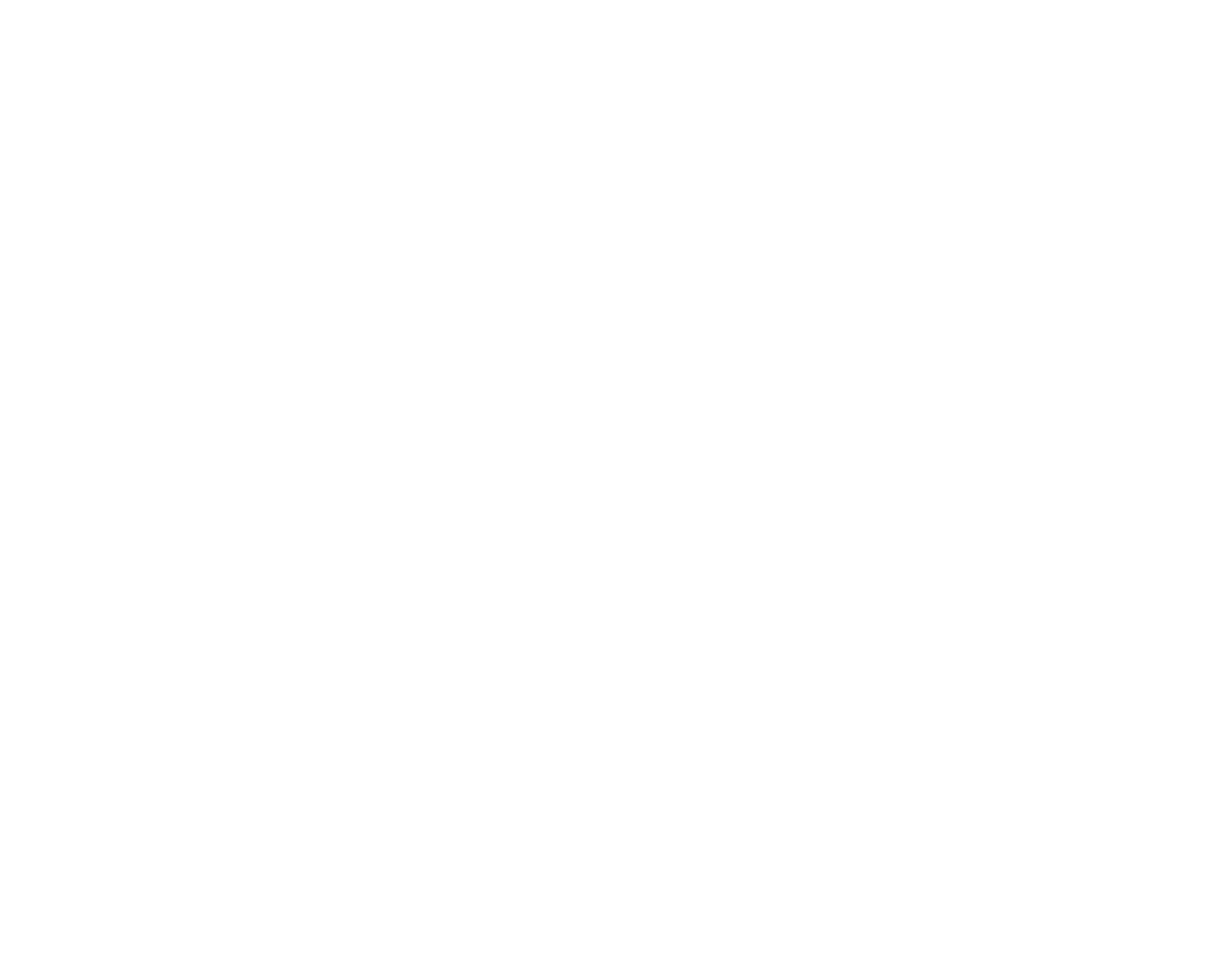|                    | Licence Business Name                                   | <b>Address</b>                                                                    | <b>Licence Type/Sub</b>         |                                      | <b>Phone</b>       |      | Fax                     |            |
|--------------------|---------------------------------------------------------|-----------------------------------------------------------------------------------|---------------------------------|--------------------------------------|--------------------|------|-------------------------|------------|
| 11 581598          | Fine Art                                                | 3700 No 3 Rd Unit 2415 Richmond BC V6X 3X2                                        | Mercantile Use                  | <b>Retail Trading</b>                | (604) 808-1811     | Work |                         | <b>Hom</b> |
| 11 581284          | Butaya Restaurant                                       | 8400 Alexandra Rd Unit 190 Richmond BC V6X 1C4                                    | Assembly Use Group 1            | <b>Food Service</b><br>Establishment | (604) 447-0745     | Work |                         | Hom        |
| 11 577726          | Rich Man Commercial Group Ltd                           | 6388 Alder St Unit 9 Richmond BC V6Y 4G4                                          | Assembly Use Group 1            | <b>Food Peddlers</b>                 | (778) 300-1688     | Work |                         | Cell       |
| 11 568272          | Lafarge Canada Inc                                      | 7611 No 9 Rd Richmond BC V6W 1H4                                                  | Service Use                     |                                      | (604) 244-4300     |      | Work (604) 244-4301 Fax |            |
| 11 563830          | Latch's Speciality Hardware Ltd                         | 2660 No 5 Rd Richmond BC V6X 2T3                                                  | Mercantile Use                  | <b>Retail Trading</b>                | (604) 273-1571     |      | Work (604) 273-1572 Fax |            |
| 10 531643          | The Ultimate Experience                                 | 5300 No 3 Rd Unit 936 Richmond BC V6X 2X9                                         | Service Use                     |                                      | (604) 278-8821     | Work |                         | Hom        |
| 11 582600          | H T Liang's Chinese Folk Music<br>and Opera Academy Ltd | 12838 Clarke PI Unit 258 Richmond BC V6V 2H6                                      | Assembly Use Group 3            | <b>Education Institution</b>         | (604) 773-9268     | Work |                         | Hom        |
| 11 584703          | Apex Enterprises Inc                                    | 6777 Livingstone PI Unit 17 Richmond BC V7C 5V8                                   | Service Use                     | <b>General Contractor</b>            | (604) 275-9839     |      | Work (604) 275-9811 Fax |            |
| <b>Issue Date:</b> |                                                         | Friday, 15 July 2011                                                              |                                 |                                      |                    |      |                         |            |
| 11 584796          | Rosewood Finishing Services                             | 19636 72A AVE LANGLEY BC V2Y 3E5                                                  | Service Use                     | <b>General Contractor</b>            | (604) 339-6320     |      | Work (604) 514-8288 Fax |            |
| 11 584767          | The Andrews Architects Inc                              | 9171 Chapmond Cr Richmond BC V7E 1M6                                              | Service Use                     | Home Occupation                      | (604) 277-7959     | Work |                         | Hom        |
| 11 584786          | <b>Robert S Caskey</b>                                  | 23235 FRANCIS AVE FORT LANGLEY BC VIM 2S1                                         | Service Use                     | <b>Gas Contractor</b>                | (604) 897-8110     | Work |                         | Hom        |
| <b>Issue Date:</b> |                                                         | Tuesday, 19 July 2011                                                             |                                 |                                      |                    |      |                         |            |
| 11 584473          | Infinity Glass Co Ltd                                   | 15500 River Rd Unit 110 Richmond BC V6V 2X2                                       | Service Use                     | <b>General Contractor</b>            | (604) 261-0001     |      | Work (604) 261-0010 Fax |            |
| 11 582959          | Julia Li Hair Design                                    | 13020 No 2 Rd Unit 155 Richmond BC V7E 6S3                                        | Service Use                     |                                      | (604) 241-5593     | Work |                         | Hom        |
| 11 582778          | Chun Yen Liu Notary Public                              | 3700 No 3 Rd Unit 2525 Richmond BC V6X 3X2                                        | Service Use                     |                                      | (604) 272-0726     | Work |                         | Hom        |
| 10 549710          | <b>Fast Rehab Centre</b>                                | 2611 Viscount Way Richmond BC V6V 2G8                                             | Service Use                     |                                      | (604) 831-3221     |      | Work (604) 278-7846 Fax |            |
| 11 582000          | 88 Wonders Consulting Inc                               | 8580 Cambie Rd Unit 105 Richmond BC V6X 4J8                                       | Service Use                     |                                      | (604) 279-8678     |      | Work (604) 279-8689 Fax |            |
| <b>Issue Date:</b> |                                                         | Thursday, 21 July 2011                                                            |                                 |                                      |                    |      |                         |            |
| 11 584885          | <b>Bighorn Fencing &amp; Decking</b><br>Industries      | 4794 RUMBLE ST BURNABY BC V5J 2A9                                                 | Service Use                     | <b>General Contractor</b>            | (778) 998-0759     | Work |                         | Hom        |
| 11 584942          | Vital Fire Protection Ltd                               | 3158 BOWEN DR COQUITLAM BC V3B 5S7                                                | Service Use                     | <b>General Contractor</b>            | $(604) 868 - 8186$ | Work |                         | Hom        |
| 11 584960          | Point Moving Inc.                                       | 17452 103B AVE SURREY BC V4N 5R4                                                  | Service Use                     | <b>General Contractor</b>            | (604) 957-3338     |      | Work (604) 957-3338 Fax |            |
| 11 585069          | Alternate Glazing Systems Ltd                           | 3545 197TH ST LANGLEY BC V3A 7C4                                                  | Service Use                     | <b>General Contractor</b>            | (604) 866-1713     | Work |                         | Hom        |
| 11 584934          | Kengary Contracting Inc                                 | 1743 BOUNDARY RD UNIT 200 VANCOUVER BC V5M<br>3Y7                                 | Service Use                     | <b>General Contractor</b>            | (604) 299-5755     |      | Work (604) 299-5777 Fax |            |
| 11 584903          | Seyoung Construction                                    | 11720 COTTONWOOD DR UNIT 47 MAPLE RIDGE BC<br>V2X 0G7                             | Service Use                     | <b>General Contractor</b>            | (604) 788-6283     |      | Work (604) 477-6027 Fax |            |
| 11 584893          |                                                         | Michael Waldkirch & Company Inc 6751 Westminster Hwy Unit 200 Richmond BC V7C 4V4 | Service Use                     |                                      | (604) 273-6955     |      | Work (604) 273-1497 Fax |            |
| 11 584858          | Yufeng Financial Ltd                                    | 6081 No 3 Rd Unit 602 Richmond BC V6Y 2B2                                         | Service Use                     |                                      | (778) 588-3636     |      | Work (604) 278-3139 Fax |            |
| 11 584800          | <b>RPI Group Productions Inc</b>                        | 20 BROOKSBANK AVE NORTH VANCOUVER BC V7J                                          | Service Use                     |                                      | (604) 904-5665     |      | Work (604) 904-9310 Fax |            |
| 11 584794          | Perfect Stone Ltd                                       | 12320 Trites Rd Unit 17 Richmond BC V7E 3R7                                       | Service Use                     | <b>General Contractor</b>            | (604) 233-6206     |      | Work (604) 277-0340 Fax |            |
| 11 584793          | Perfect Stone Ltd                                       | 12320 Trites Rd Unit 17 Richmond BC V7E 3R7                                       | Industrial/Manufacturing<br>Use |                                      | (604) 233-6206     |      | Work (604) 277-0340 Fax |            |
| 11 584791          | ExcellenTShirt                                          | 4340 Cabot Dr Richmond BC V7C 4T6                                                 | Service Use                     | Home Occupation                      | (604) 244-2944     | Work |                         | Hom        |
| 11 584750          | <b>OCD Home Services</b>                                | 10220 Defoe St Richmond BC V7E 4G3                                                | Service Use                     | Home Occupation                      | (778) 239-9351     | Work |                         | Hom        |
| 10 550045          | Gibo Health Food Ltd                                    | 4311 Hazelbridge Way Unit 1660 Richmond BC V6X 3L7                                | Mercantile Use                  | <b>Retail Trading</b>                | (604) 231-0918     | Work |                         | Hom        |
| 11 584882          | <b>G Line Construction Ltd</b>                          | 12236 67A AVE SURREY BC V3W 0L9                                                   | Service Use                     | <b>General Contractor</b>            | (604) 830-4345     | Work |                         | Hom        |
| 11 585020          | Ricky Homes Design Ltd                                  | 1045 GREENWOOD PL WEST VANCOUVER BC V7S<br>1Y2                                    | Service Use                     | <b>General Contractor</b>            | (604) 649-2866     |      | Work (604) 926-1799 Fax |            |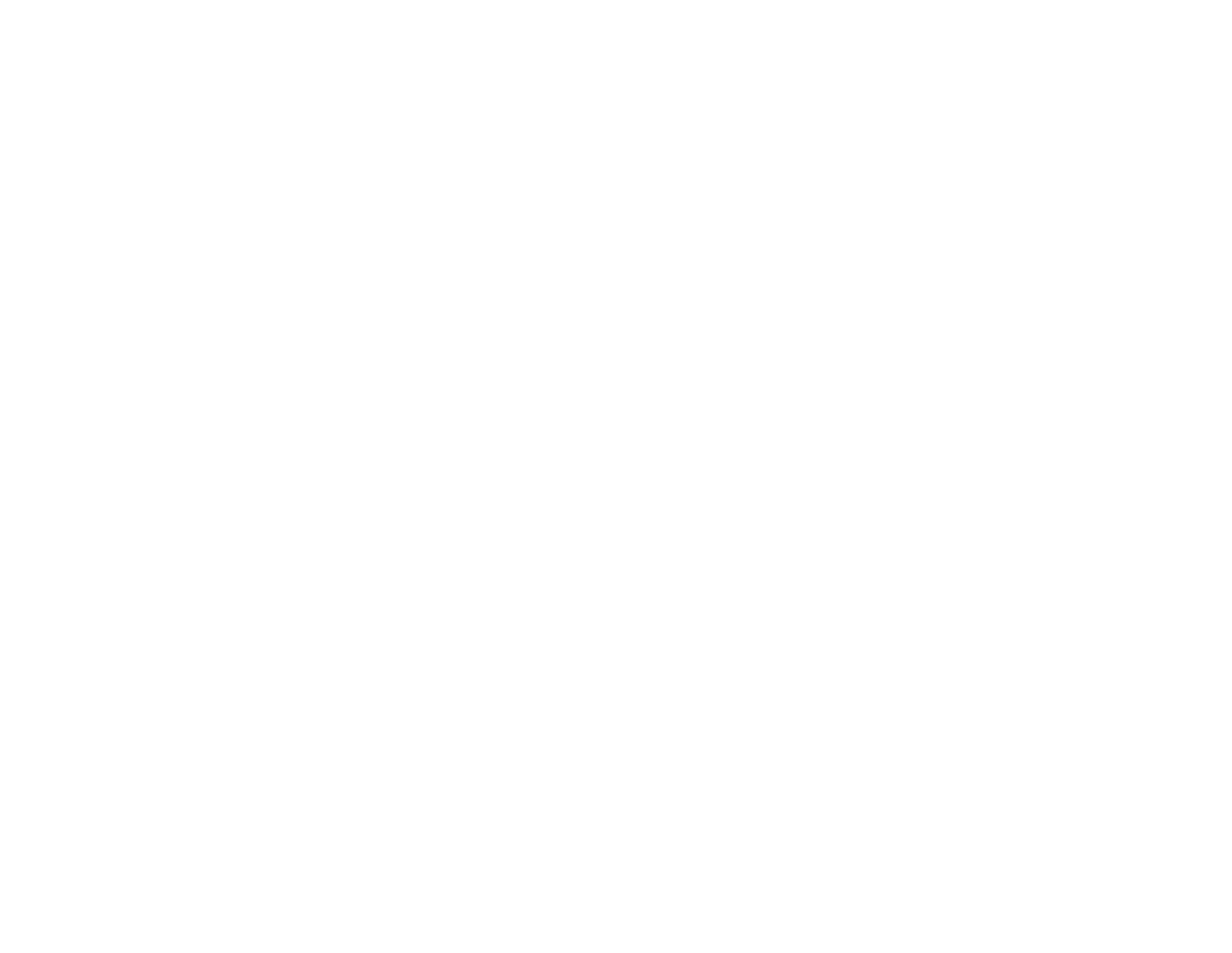|                    | <b>Licence Business Name</b>                   | <b>Address</b>                                                        | <b>Licence Type/Sub</b>         |                            | <b>Phone</b>     |      | Fax                      |      |
|--------------------|------------------------------------------------|-----------------------------------------------------------------------|---------------------------------|----------------------------|------------------|------|--------------------------|------|
| <b>Issue Date:</b> |                                                | Friday, 22 July 2011                                                  |                                 |                            |                  |      |                          |      |
| 11 581309          |                                                | Grand Town Building Material Inc 13451 Vulcan Way Richmond BC V6V 1K4 | Mercantile Use                  | <b>Wholesale Trading</b>   | (604) 722-7021   |      | Work (604) 722-7021 Cell |      |
| 11 585231          | Pacific Coast Painting Ltd                     | 12468 82ND AVE UNIT 14 SURREY BC V3W 3E9                              | Service Use                     | <b>General Contractor</b>  | (604) 593-5033   |      | Work (604) 593-5034 Fax  |      |
| 11 584388          | Momo Collections Ltd                           | 4380 No 3 Rd Unit 1355 Richmond BC V6X 3V7                            | Mercantile Use                  | <b>Retail Trading</b>      | (604) 512-0328   | Work |                          | Hom  |
| <b>Issue Date:</b> |                                                | <b>Monday, 25 July 2011</b>                                           |                                 |                            |                  |      |                          |      |
| 11 585292          | Nhiem Nguyen Painting Ltd                      | 2118 35TH AVE E VANCOUVER BC V5P 1B9                                  | Service Use                     | <b>General Contractor</b>  | (604) 782-0955   | Work |                          | Hom  |
| 11 585274          | Chic Trading Ltd                               | 5555 Wallace Rd Richmond BC V7E 2C4                                   | Service Use                     | Home Occupation            | (604) 277-2612   | Work | (604) 277-2612 Fax       |      |
| 11 585229          | Calvin & Collin Construction Ltd               |                                                                       | Service Use                     | <b>General Contractor</b>  | (604) 808-3298   | Work |                          | Hom  |
| 11 585173          | Little Little Artware                          | 11300 Williams Rd Richmond BC V7A 1J1                                 | Service Use                     | Home Occupation            | (778) 999-9830   | Work |                          | Hom  |
| 11 585131          | <b>PJ Cabinets Ltd</b>                         | 8475 ONTARIO ST UNIT 108 VANCOUVER BC V5B 3R8                         | Service Use                     | <b>General Contractor</b>  | (604) 325-3393   |      | Work (604) 323-2097 Fax  |      |
| 11 585146          | <b>Trilink Developments Ltd</b>                | 15299 68TH AVE UNIT 212 SURREY BC V3S 2C1                             | Service Use                     | <b>General Contractor</b>  | (604) 590-0876   | Work | (604) 591-6651 Fax       |      |
| 11 585293          | Emerald Green Landscaping Inc                  | 36757 ALBERTA RD RICHMOND BC V2V 7G8                                  | Service Use                     | <b>General Contractor</b>  | (604) 820-2907   | Work | (604) 861-7183 Cell      |      |
| 11 585123          | Leon's Construction Ltd                        | 7387 DOW AVE BURNABY BC V5J 3X3                                       | Service Use                     | <b>General Contractor</b>  | (604) 518-8290   |      | Work (604) 438-5583 Fax  |      |
| 11 585012          | <b>YBD Trading Company</b>                     | 6068 No 3 Rd Unit 303 Richmond BC V6Y 4M7                             | Service Use                     | Home Occupation            | (604) 447-4348   | Work |                          | Hom  |
| 11 582803          | <b>Blackmax Auto Werx</b>                      | 12191 Hammersmith Way Unit 1155 Richmond BC V7A<br>5H2                | Service Use                     |                            | (604) 277-9379   |      | Work (604) 277-2717 Fax  |      |
| 11 582107          | <b>CNC</b> Vacation                            | 5951 Arcadia Rd Unit 12 Richmond BC V6X 2H2                           | Service Use                     | Home Occupation            | (604) 207-9204   | Work |                          | Hom  |
| 11 585136          | AquaQuest Waterworks Inc                       | 1097 LAMAR PL KAMLOOPS BC V2C 5V2                                     | Service Use                     | <b>General Contractor</b>  | (250) 573-3585   | Work |                          | Hom  |
| 11 585144          | Zichun Zhao                                    | 4411 Westminster Hwy Richmond BC V7C 1B6                              | Service Use                     | <b>General Contractor</b>  | (604) 241-2930   | Work |                          | Cell |
| <b>Issue Date:</b> |                                                | Tuesday, 26 July 2011                                                 |                                 |                            |                  |      |                          |      |
| 10 552550          | Garden City Laser                              | 9040 Blundell Rd Unit 140 Richmond BC V6Y 1K3                         | Service Use                     |                            | (604) 244-7500   | Work |                          | Hom  |
| 11 585288          | Robin & Michael Brothers Trading               | 8180 Granville Ave Unit 1307 Richmond BC V6Y 4G1                      | Service Use                     | Home Occupation            | (604) 447-2088   | Work |                          | Fax  |
| 11 584927          | <b>Bloom Solutions</b>                         | 5900 No 3 Rd Unit 300 Richmond BC V6X 3P7                             | Service Use                     |                            | (604) 288-8132   | Work |                          | Hom  |
| 11 582114          | Hiro Trading Ltd                               | 8911 Beckwith Rd Unit 120 Richmond BC V6X 1V4                         | Mercantile Use                  | <b>Wholesale Trading</b>   | (778) 829-2809   | Work |                          | Hom  |
| 11 563915          | Juvelisto Design Inc                           | 3500 Moncton St Unit 120 Richmond BC V7E 3A2                          | Mercantile Use                  | <b>Retail Trading</b>      | (604) 512-6259   | Work |                          | Hom  |
| 10 530097          | <b>BM Pro Stone Ltd</b>                        | 12320 Trites Rd Unit 10 Richmond BC V7E 3R7                           | Industrial/Manufacturing<br>Use |                            | $(604)$ 968-0058 | Work |                          | Hom  |
| 11 585290          | <b>Gerlinger Renovation Projects</b>           | 9101 HORNE ST UNIT 302 BURNABY BC V3N 4M3                             | Service Use                     | <b>General Contractor</b>  | (604) 562-7368   | Work |                          | Hom  |
| 11 563931          | <b>Bouchard Projects Ltd</b>                   | 8888 Beckwith Rd Richmond BC V6X 1V5                                  | Mercantile Use                  | <b>Wholesale Trading</b>   | (604) 813-2929   | Work |                          | Hom  |
| <b>Issue Date:</b> |                                                | Wednesday, 27 July 2011                                               |                                 |                            |                  |      |                          |      |
|                    | 11 585357 Cheyna Conder Ltd                    | 12151 Hayashi Crt Richmond BC V7E 5W2                                 | Service Use                     | Home Occupation            | (604) 277-7456   | Work |                          | Hom  |
|                    | 11 585383 C & C Plumbing & Heating             | 4487 NAPIER ST BURNABY BC V5C 3H2                                     | Service Use                     | <b>Plumbing Contractor</b> | (604) 537-3631   | Work |                          | Hom  |
|                    | 11 585310 PBD Construction Ltd                 | 14746 61ST AVE SURREY BC V3S 3W5                                      | Service Use                     | <b>General Contractor</b>  | (604) 726-0945   | Work |                          | Hom  |
|                    | 11 585312 Alpine Plumbing and Heating Ltd      | 13902 90A AVE SURREY BC V3V 7V1                                       | Service Use                     | <b>Plumbing Contractor</b> | (604) 817-1777   | Work |                          | Hom  |
| <b>Issue Date:</b> |                                                | <b>Wednesday, 03 August 2011</b>                                      |                                 |                            |                  |      |                          |      |
| 11 586352          | Mojo Mobile Spa Inc                            | 8400 Anderson Rd Unit 308 Richmond BC V6Y 1S6                         | Service Use                     | Home Occupation            | (778) 991-1100   | Work |                          | Hom  |
| 11 586361          | <b>Activated Automatic Door</b><br>Systems Ltd | 2330 TYNER ST UNIT 14 PORT COQUITLAM BC V3C<br>2Z1                    | Service Use                     | <b>General Contractor</b>  | (604) 942-4557   |      | Work (604) 942-2392 Fax  |      |
| 11 586334          | Welink Media                                   | 4711 Fisher Dr Richmond BC V6X 3V4                                    | Service Use                     | Home Occupation            | (604) 377-0738   | Work |                          | Hom  |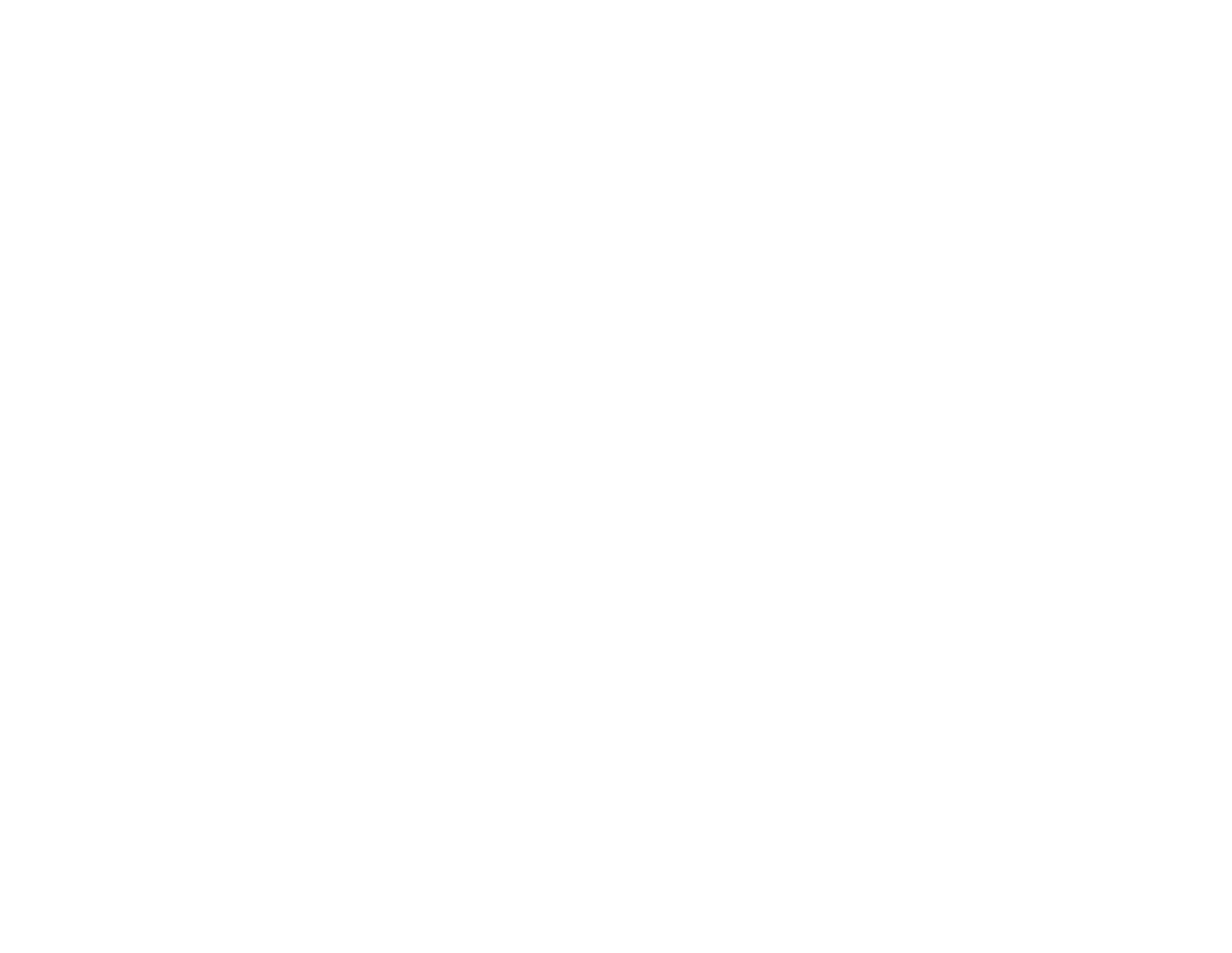|                    | <b>Licence Business Name</b>                                 | <b>Address</b>                                                       | <b>Licence Type/Sub</b> |                                     | Phone              |      | Fax                     |     |
|--------------------|--------------------------------------------------------------|----------------------------------------------------------------------|-------------------------|-------------------------------------|--------------------|------|-------------------------|-----|
| 11 585392          | <b>BC Home Comfort</b>                                       | 164 EGLINGTON AVE E UNIT 500 TORONTO ON M4P<br>1G4                   | Service Use             |                                     | (416) 880-7620     |      | Work (416) 946-1795 Fax |     |
| 11 584250          | Capstone Tea and Fondue                                      | 9020 Capstan Way Unit 160 Richmond BC V6X 3V9                        | Assembly Use Group 1    | Food Service<br>Establishment       | (778) 297-5007     |      | Work (778) 297-7109 Fax |     |
| 11 580243          | Guzenhite                                                    | 12420 No 1 Rd Unit 160 Richmond BC V7E 6N2                           | Mercantile Use          | <b>Retail Trading</b>               | (604) 204-0777     | Work |                         | Hom |
| 10 555799          | Forever XXI ULC                                              | 6551 No 3 Rd Unit 1105 Richmond BC V6Y 2B6                           | Mercantile Use          | <b>Retail Trading</b>               |                    | Work |                         | Hom |
| 11 586372          | Alano Valley Farm                                            | 7540 Abercrombie Dr Unit 6 Richmond BC V6Y 3J8                       | Service Use             | Home Occupation                     | (604) 282-4723     |      | Work (604) 241-8129 Fax |     |
| <b>Issue Date:</b> |                                                              | Thursday, 04 August 2011                                             |                         |                                     |                    |      |                         |     |
| 11 586517          | A Buyer's Choice Home<br>Inspections South Richmond          | 181 PIER PL NEW WESTMINSTER BC V3M 7A2                               | Service Use             | <b>General Contractor</b>           | (778) 321-1444     |      | Work (604) 608-3418 Fax |     |
| 11 586530          | H-Mart Richmond                                              | 1560 BROADWAY ST UNIT 1 PORT COQUITLAM BC<br>V3C 2M8                 | Service Use             | <b>General Contractor</b>           | (604) 941-8011     | Work |                         | Hom |
| 11 586661          | <b>Friends Trading Company</b>                               | 12631 Vickers Way Richmond BC V6V 1J2                                | Service Use             | Mobile Vendor -<br>Private Property | (604) 628-7411     | Work |                         | Hom |
| 11 586605          | <b>KMR Process Servers</b>                                   | 8640 Bennett Rd Unit 56 Richmond BC V6Y 3T9                          | Service Use             | Home Occupation                     | (604) 284-2290     | Hom  | (604) 284-2290 Fax      |     |
| 11 586576          | SOHD Plumbing/Heating Ltd                                    | 12907 CARLUKE CR SURREY BC V3V 6Y9                                   | Service Use             | <b>Plumbing Contractor</b>          | (604) 724-0176     | Work |                         | Hom |
| 11 586542          | Nickel Heating & Ventilation Ltd                             | 6944 RUSSELL AVE BURNABY BC V5J 4R9                                  | Service Use             | <b>General Contractor</b>           | (604) 437-8131     | Work |                         | Hom |
| 11 586513          | <b>Ron Clark Construction Services</b><br>Inc                | 2195 KING GEORGE BLVD SURREY BC V4A 5A3                              | Service Use             | <b>General Contractor</b>           | (604) 531-8909     |      | Work (604) 531-8906 Fax |     |
| 11 586419          | Jumbo Circle Construction &<br><b>Renovation Corporation</b> | 6080 Azure Gate Richmond BC V7C 2V9                                  | Service Use             | <b>General Contractor</b>           | (778) 822-2309     | Work |                         | Hom |
| 11 586380          | 3 Kings Innovative                                           | 7633 Francis Rd Richmond BC V6Y 1A3                                  | Service Use             | Home Occupation                     | (604) 616-1828     | Work |                         | Hom |
| 11 586224          | 6folds Marketing Inc                                         | 10691 Shellbridge Way Unit 240 Richmond BC V6X 2W8                   | Service Use             |                                     | $(604) 808 - 8188$ | Work |                         | Hom |
| 11 574297          | Chem 101 Karaoke Lab                                         | 8531 Alexandra Rd Unit 203 Richmond BC V6X 1C3                       | Vending Machine Use     | \$.25 or More                       | (604) 218-2222     | Work |                         | Hom |
| 11 573333          | Chem 101 Karaoke Lab                                         | 8531 Alexandra Rd Unit 203 Richmond BC V6X 1C3                       | Service Use             |                                     | (604) 218-2222     | Work |                         | Hom |
| 11 586515          | <b>Prodigy Retail Construction Inc</b>                       | 3 BURBRIDGE ST UNIT 103 COQUITLAM BC V3K 7B2                         | Service Use             | <b>General Contractor</b>           | (416) 675-1591     |      | Work (416) 675-8806 Hom |     |
| 11 586539          | <b>YP Consulting Ltd</b>                                     | 7811 HEATHER ST VANCOUVER BC V6P 3R6                                 | Service Use             | <b>General Contractor</b>           | $(604) 618 - 8188$ |      | Work (604) 438-3678 Fax |     |
| <b>Issue Date:</b> |                                                              | Friday, 05 August 2011                                               |                         |                                     |                    |      |                         |     |
| 11 586720          | Can Won Consulting Ltd                                       | 13899 LAUREL DR UNIT 8 SURREY BC V3T 0E3                             | Service Use             | <b>General Contractor</b>           | (778) 668-0903     | Work |                         | Hom |
| 11 586298          | Yuanheng Seaside Development<br>Ltd                          | OAKRIDGE NORTH TOWER 650 W 41ST AVE UNIT 608<br>VANCOUVER BC V5Z 2M9 | Service Use             | <b>General Contractor</b>           | (604) 909-6860     |      | Work (604) 909-6865 Fax |     |
| 11 586309          | <b>Nuwest Contracting Ltd</b>                                | 227 ST PATRICK ST NEW WESTMINSTER BC V3L 1P9                         | Service Use             | <b>General Contractor</b>           | (604) 525-6145     |      | Work (604) 521-2721 Fax |     |
| 11 586310          | Rashpal Walia & Rummy Walia                                  | 4831 Tilton Rd Richmond BC V7C 1K6                                   | Service Use             | <b>General Contractor</b>           | (778) 708-2776     |      | Work (604) 677-6092 Fax |     |
| 11 586330          | Rapid Drilling Services Ltd                                  | 8208 SWENSON WAY UNIT 200 DELTA BC V4G 1J6                           | Service Use             | <b>General Contractor</b>           | (604) 582-8100     |      | Work (604) 582-8122 Fax |     |
| 11 586341          | Concept Plumbing and Gas Ltd                                 | 42452 HIGHLAND DR CHILLIWACK BC V2R 5H2                              | Service Use             | <b>Plumbing Contractor</b>          | (604) 823-0176     |      | Work (604) 823-0177 Fax |     |
|                    | 11 586612 Murray Latta Progressive<br>Machine Inc            | 8717 132ND ST SURREY BC V3W 4P1                                      | Service Use             | <b>General Contractor</b>           | (604) 599-9598     |      | Work (604) 599-9592 Fax |     |
| 11 586617          | <b>Stan Consulting</b>                                       | 7288 Heather St Unit 24 Richmond BC V6Y 4L4                          | Service Use             | Home Occupation                     | (604) 782-7787     |      | Work (604) 207-9317 Fax |     |
| 11 586703          | Concord International Lands Ltd                              | 999 BROADWAY ST VANCOUVER BC V5Z 1K5                                 | Service Use             |                                     | (604) 739-6188     | Work |                         | Hom |
| 11 586717          | Accurate Aluminum Ltd                                        | 6410 ARBROATH ST BURNABY BC V5E 1C4                                  | Service Use             | <b>General Contractor</b>           | (604) 437-6006     |      | Work (604) 437-6008 Fax |     |
| 11 586296          | <b>JNS Smart Homes Ltd</b>                                   | 2031 McLennan Ave Richmond BC V6X 2N3                                | Service Use             | <b>General Contractor</b>           | (604) 760-3139     | Work |                         | Hom |
| 10 520295          | Caro Analytical Services Ltd                                 | 12791 Clarke PI Unit 120 Richmond BC V6V 2H9                         | Service Use             |                                     | (604) 279-1499     |      | Work (604) 279-1599 Fax |     |
| 11 586711          | Wesbang Construction Ltd                                     | 8248 Lansdowne Rd Unit 505 Richmond BC V6X 3Y9                       | Service Use             | <b>General Contractor</b>           | (604) 767-7918     |      | Work (604) 295-0908 Fax |     |
| 11 585384          | Central Eye                                                  | 6060 No 3 Rd Unit 120 Richmond BC V6Y 0C6                            | Service Use             |                                     | (604) 284-5544     |      | Work (604) 284-5545 Fax |     |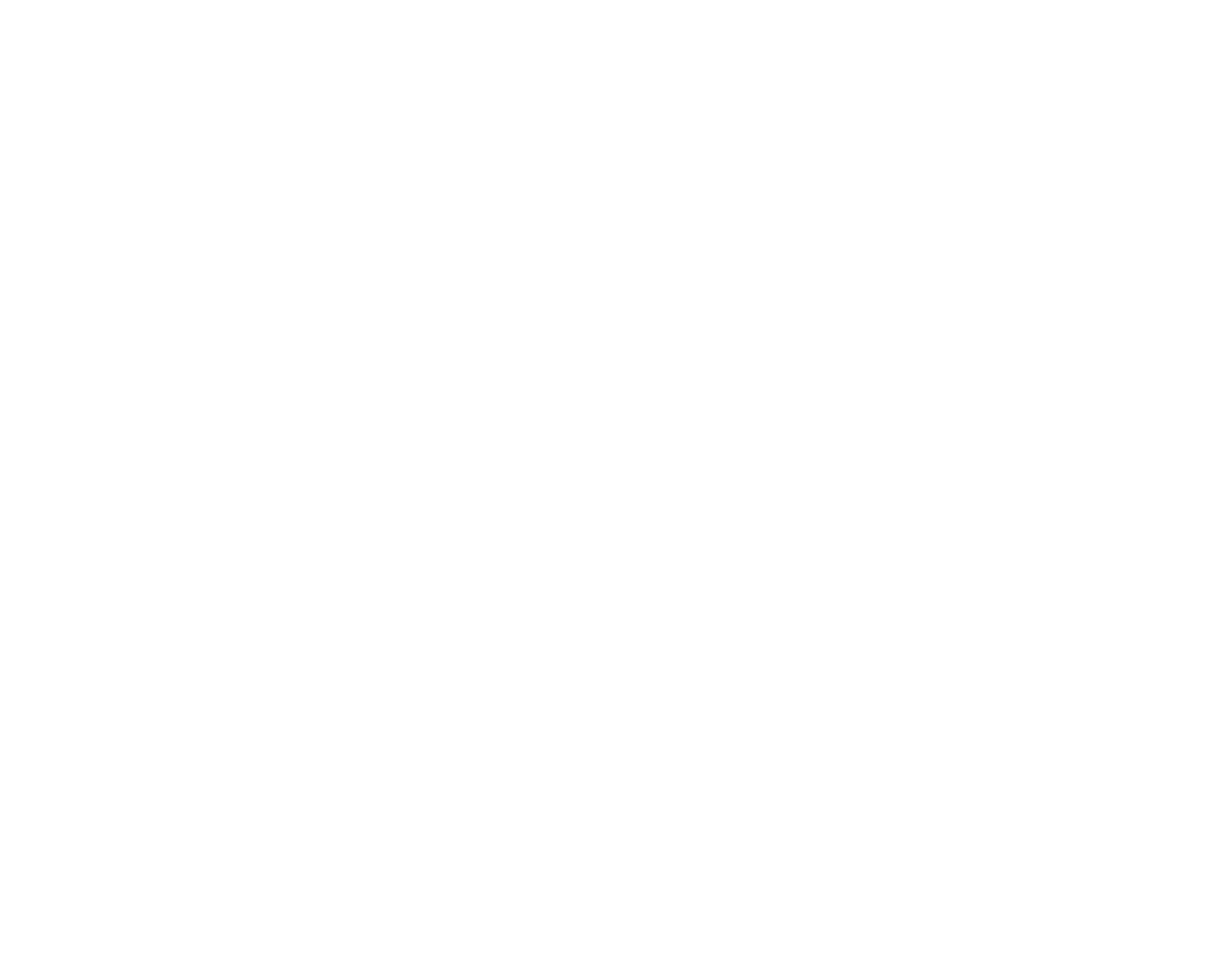|                    | <b>Licence Business Name</b>               | <b>Address</b>                                         | <b>Licence Type/Sub</b> |                                                       | <b>Phone</b>     |      | Fax                     |            |
|--------------------|--------------------------------------------|--------------------------------------------------------|-------------------------|-------------------------------------------------------|------------------|------|-------------------------|------------|
| 10 015252          | Linda Sun CGA                              | 11511 Bridgeport Rd Unit 106 Richmond BC V6X 1T4       | Service Use             |                                                       | (604) 295-3888   | Work | (604) 284-5222 Fax      |            |
| 11 573233          | Subway                                     | 7900 Westminster Hwy Unit 101 Richmond BC V6X 1A5      | Assembly Use Group 1    | <b>Food Service</b><br>Establishment, Take-<br>Out    | (604) 284-5504   |      | Work (604) 284-5504 Fax |            |
| 11 573471          | High End Limousine Services Ltd            | 8320 Bridgeport Rd Richmond BC V6X 3C7                 | Service Use             |                                                       | $(604)$ 289-1000 |      | Work (604) 298-1060 Fax |            |
| 11 584412          | Anastasia Caminscaia                       | 8240 Lansdowne Rd Unit 110 Richmond BC V6X 1B9         | Service Use             |                                                       | (604) 616-3267   | Work |                         | Hom        |
| 11 586289          | <b>Real Deal Homes Ltd</b>                 | 9840 Berry Rd Richmond BC V7A 2M8                      | Service Use             | <b>General Contractor</b>                             | (778) 322-4046   | Work |                         | Hom        |
| 11 586222          | 505-Junk                                   | 5455 CANDLEWYCK WYND DELTA BC V4M 3T7                  | Service Use             | <b>General Contractor</b>                             | (604) 505-5865   | Work |                         | <b>Hom</b> |
| 11 586240          | California Pool Ltd                        | 9433 160A ST SURREY BC V4N 2P4                         | Service Use             | <b>General Contractor</b>                             | (604) 230-1124   | Work |                         | Hom        |
| 11 586269          | M Kennedy Plbg                             | 8152 153A ST SURREY BC V3S 7X8                         | Service Use             | <b>Plumbing Contractor</b>                            | (604) 230-1538   |      | Work (604) 597-9576 Fax |            |
| 11 586279          | <b>Phidias Contracting Ltd</b>             | 154 E 18TH ST UNIT 306 NORTH VANCOUVER BC V7L<br>2X5   | Service Use             | <b>General Contractor</b>                             | (604) 928-2944   | Work |                         | Hom        |
| 11 586285          | Portfield Homes Inc.                       | 12151 McNeely Dr Richmond BC V6V 2T3                   | Service Use             | <b>General Contractor</b>                             | (778) 320-6421   |      | Work (604) 447-1929 Fax |            |
| 11 586287          | Sun-Sui Gardens Ltd                        | 9749 182A ST SURREY BC V4N 4J9                         | Service Use             | <b>General Contractor</b>                             | (604) 341-5456   | Work | (604) 888-6879 Fax      |            |
| <b>Issue Date:</b> |                                            | Monday, 08 August 2011                                 |                         |                                                       |                  |      |                         |            |
| 11 586818          | Pacific Waterproofing Ltd                  | 1635 MACDONALD AVE BURNABY BC V5C 4P1                  | Service Use             | <b>General Contractor</b>                             | (604) 299-3580   |      | Work (604) 299-5322 Fax |            |
| 11 586850          | Joandon Construction Inc                   | 7063 HALL AVE UNIT 2706 BURNABY BC V5E 0A5             | Service Use             | <b>General Contractor</b>                             | (604) 618-5343   | Work | (604) 438-1658 Fax      |            |
| 11 586820          | Peter Ross 2008 Ltd                        | 1635 MACDONALD AVE BURNABY BC V5C 4P1                  | Service Use             | <b>General Contractor</b>                             | (604) 299-7174   | Work | (604) 299-5322 Fax      |            |
| 11 586786          | Anthony Leung                              | 1477 WHITSELL AVE BURNABY BC V5C 5E7                   | Service Use             | <b>Plumbing Contractor</b>                            | (604) 771-4742   | Work |                         | Hom        |
| 11 586422          | W & H Home Inspection                      | 12151 Cameron Dr Richmond BC V6V 2T3                   | Service Use             | Home Occupation                                       | (604) 771-1110   | Work |                         | Hom        |
| 11 586737          | The Capital Media Inc                      | 228 W 7TH AVE VANCOUVER BC V5Y 1M1                     | Service Use             |                                                       | (604) 707-0003   | Work |                         | Hom        |
| 11 586833          | C Lemay Construction                       | 26947 28TH AVE ALDERGROVE BC V4W 3A2                   | Service Use             | <b>General Contractor</b>                             | (604) 825-0924   | Work |                         | Hom        |
| 11 586727          | <b>RJS Construction</b>                    | 19864 37A AVE LANGLEY BC V3H 2S7                       | Service Use             | <b>General Contractor</b>                             | (604) 786-4499   | Work |                         | Hom        |
| 11 586754          | Seed Design Corporation                    | 5691 Barnard Dr Richmond BC V7C 5N4                    | Service Use             | Home Occupation                                       | (604) 618-3850   | Work |                         | Hom        |
| <b>Issue Date:</b> |                                            | Tuesday, 09 August 2011                                |                         |                                                       |                  |      |                         |            |
| 11 586949          | Lyle Construction Ltd                      | 1082 SEYMOUR ST UNIT 910 VANCOUVER BC V6B<br>1X9       | Service Use             | <b>General Contractor</b>                             | (604) 569-7445   |      | Work (604) 272-4999 Fax |            |
| 10 539528          | Revitalize Integrated Medical<br>Solutions | 3331 No 3 Rd Richmond BC V6X 2B6                       | Service Use             |                                                       | (604) 273-4372   |      | Work (604) 228-1537 Fax |            |
| 11 576134          | Can Am Cruisers Inc                        | 5491 Parkwood Way Richmond BC V6V 2M9                  | Mercantile Use          | Automobile Dealer                                     | $(866)$ 423-0003 |      | Work (250) 491-1044 Fax |            |
| 11 586871          | Patient Money Inc                          | 5191 Turquoise Dr Richmond BC V7C 4Z6                  | Service Use             | Home Occupation                                       | (604) 275-9235   |      | Work (604) 608-3811 Fax |            |
| 11 586907          | Hercules Land Ltd                          | PO BOX 38058 968 W KING EDWARD VANCOUVER BC<br>V5Z 4L9 | Service Use             | <b>General Contractor</b>                             | (604) 879-6666   |      | Work (604) 879-6177 Fax |            |
| <b>Issue Date:</b> |                                            | <b>Wednesday, 10 August 2011</b>                       |                         |                                                       |                  |      |                         |            |
| 11 587026          | <b>ARMD Realty</b>                         | 7371 Williams Rd Richmond BC V7A 1E8                   | Service Use             | Home Occupation                                       | (778) 873-4433   | Work |                         | Hom        |
| 11 586986          | Lexx Greene                                | 8431 Ryan Rd Unit 17 Richmond BC V7A 2E8               | Service Use             | <b>General Contractor</b>                             | (604) 644-0053   | Work |                         | Hom        |
| 11 586854          | Jasbir Biring                              | 10731 Seaward Crt Richmond BC V7A 3Z4                  | Service Use             | <b>General Contractor</b>                             | (604) 277-4803   | Work |                         | Hom        |
| 11 586937          | L & G Development Ltd                      | 8131 Minler Rd Richmond BC V7C 3T8                     | Service Use             | <b>General Contractor</b>                             | (778) 865-8866   | Work |                         | Hom        |
| <b>Issue Date:</b> |                                            | Thursday, 11 August 2011                               |                         |                                                       |                  |      |                         |            |
| 11 587114          | Diamond Parking/DPS Parking<br>#4810       | 3300 Chatham St Richmond BC V7E 3J1                    | Service Use             | Parking Enforcement (604) 681-8797<br><b>Business</b> |                  |      | Work (604) 684-0329 Fax |            |
| 11 582465          | Future Building Materials Ltd              | 11720 Voyageur Way Unit 7 Richmond BC V6X 3G9          | Service Use             |                                                       | (778) 588-1219   |      | Work (604) 872-7980 Fax |            |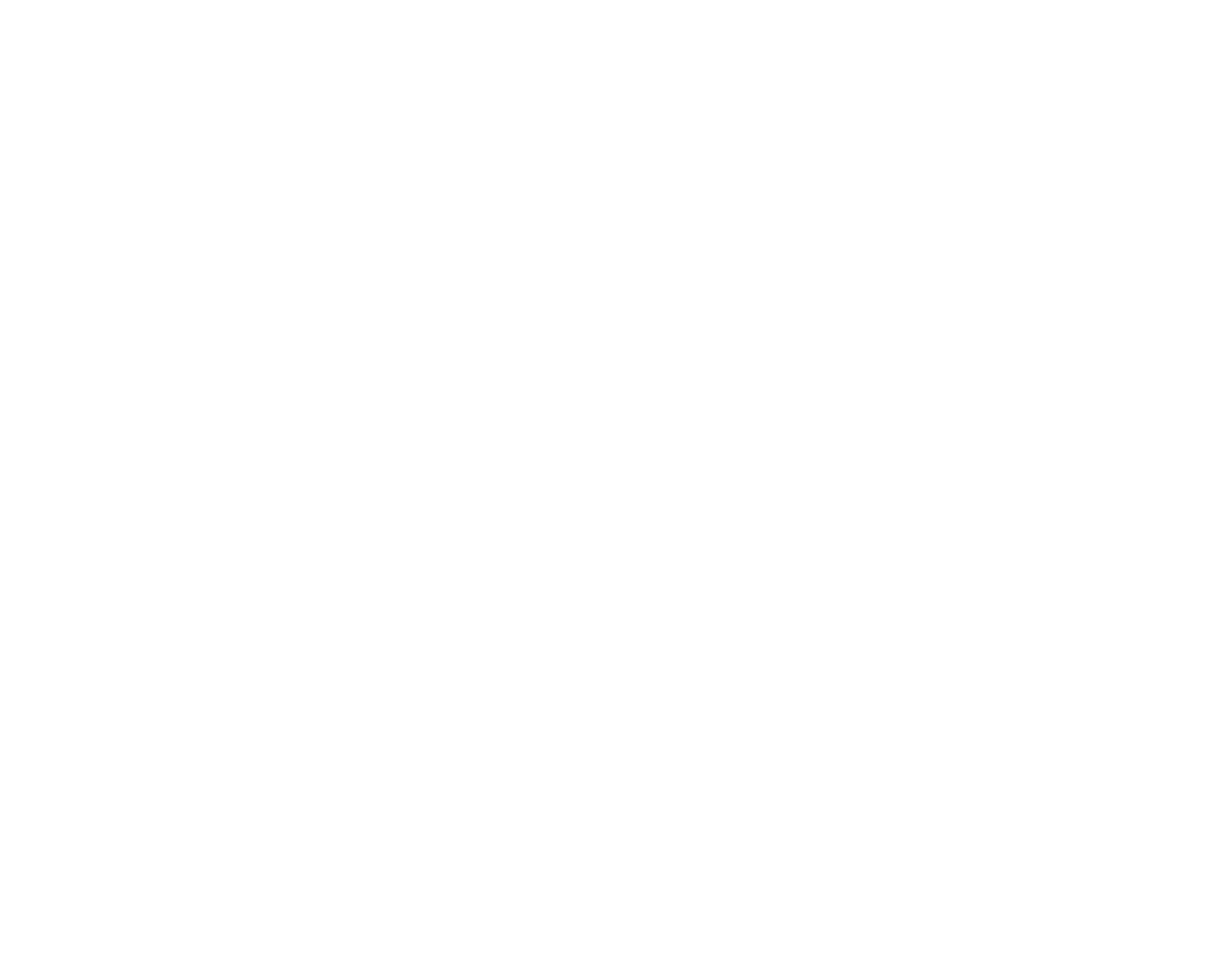|                    | Licence Business Name                                 | <b>Address</b>                                                  | <b>Licence Type/Sub</b> |                                               | Phone            | Fax                        |            |
|--------------------|-------------------------------------------------------|-----------------------------------------------------------------|-------------------------|-----------------------------------------------|------------------|----------------------------|------------|
| 11 587138          | Rogelio Cleaning Services                             | 4988 SOMERVILLE ST VANCOUVER BC V5W 3H2                         | Service Use             |                                               | (778) 865-2677   | Work                       | <b>Hom</b> |
| 11 587135          | Rowena Cleaning Services                              | 8710 HUDSON ST UNIT 101 VANCOUVER BC V6P 4M8                    | Service Use             |                                               | (778) 239-3826   | Work                       | Hom        |
| 11 587132          | Prime Signs Inc                                       | 45959 ALEXANDER AVE CHILLIWACK BC V2P 1L7                       | Service Use             | <b>General Contractor</b>                     | (604) 793-7930   | Work (604) 793-7938 Fax    |            |
| 11 587118          | The Planetary Media Group Inc                         | 6111 Tiffany Blvd Unit 14 Richmond BC V7C 4Y7                   | Service Use             | Home Occupation                               | (213) 256-6152   | Work                       | Hom        |
| 11 587111          | Diamond Parking/DPS Parking<br>#4809                  | 3540 Bayview St Richmond BC                                     | Service Use             | <b>Parking Enforcement</b><br><b>Business</b> | (604) 681-8797   | Work (604) 684-0329 Fax    |            |
| 11 587095          | Amplus Marketing & Design                             | 9211 Maskall Dr Richmond BC V7E 5L1                             | Service Use             | Home Occupation                               | (604) 767-5266   | Work (604) 272-0353 Fax    |            |
| 11 587030          | Gay Dude                                              | 1600 E RAILWAY ST NORTH VANCOUVER BC V7J 1B5                    | Service Use             |                                               | (604) 980-5275   | Work (604) 988-1684 Fax    |            |
| 11 587008          | Fair And Square Plumbing Ltd                          | PO BOX 245 6200 MCKAY AVE UNIT 141 BURNABY BC<br>V5H 4M9        | Service Use             | <b>Plumbing Contractor</b>                    | (604) 366-7473   | Work                       | Hom        |
| 10 550553          | Hypercube Technologies Corp                           | 13775 Commerce Pkwy Unit 230 Richmond BC V6V 2V4                | Service Use             |                                               | (604) 241-9541   | Work (604) 241-9092 Fax    |            |
| 11 587028          | Liu's Process Specialties Inc                         | 10600 Southgate Rd Richmond BC V7A 2X6                          | Service Use             | Home Occupation                               | (778) 320-3161   | Work                       | Hom        |
| <b>Issue Date:</b> |                                                       | Monday, 15 August 2011                                          |                         |                                               |                  |                            |            |
| 11 587207          | <b>Universe Construction</b><br><b>Renovation Ltd</b> | 5395 CHAMBERS ST VANCOUVER BC V5R 3M2                           | Service Use             | <b>General Contractor</b>                     | (778) 883-2818   | Work                       | Hom        |
| 11 587137          | Cenpac Travel Ltd                                     | 7800 Heather St Unit 5 Richmond BC V6Y 2P9                      | Service Use             | <b>Travel Agency</b>                          | (604) 284-5636   | Work (604) 232-9763 Fax    |            |
| 11 587293          | <b>Unique Restoration Ltd</b>                         | 3910 CHARLES ST BURNABY BC V5C 3K8                              | Service Use             | <b>General Contractor</b>                     | $(604)$ 568-5519 | Work (604) 568-1552 Fax    |            |
| 11 587288          | 0896280 BC LTD                                        | 7571 Lindsay Rd Richmond BC V7C 3M7                             | Service Use             | <b>General Contractor</b>                     | (604) 288-2403   | Work                       | Hom        |
| 11 587300          | M J Building Maintenance                              | 8971 Ashwood Gate Richmond BC V6Y 3A7                           | Service Use             | <b>General Contractor</b>                     | (778) 928-9152   | Work                       | Hom        |
| 11 587285          | <b>Templeton Mechanical Ltd</b>                       | PO BOX 180 FORT LANGLEY BC V1M 2R5                              | Service Use             | <b>Plumbing Contractor</b>                    | (604) 888-1605   | (604) 888-6268 Fax<br>Work |            |
| 11 587194          | Stay & Play Childminding Service                      | 11711 King Rd Unit 2 Richmond BC V7A 3B5                        | Service Use             | Home Occupation                               | (778) 847-9048   | Work                       | Hom        |
| 11 587151          | Odessey Homes and Building<br>Maintenance Ltd         | 2885 PACKARD AVE UNIT 10 COQUITLAM BC V3B 6G4                   | Service Use             | <b>Gas Contractor</b>                         | (604) 762-7197   | Work                       | Hom        |
| 11 580278          | U-Enjoy Restaurant Ltd                                | 8260 Westminster Hwy Unit 1680 Richmond BC V6X 3Y2              | Assembly Use Group 1    | <b>Food Service</b><br>Establishment          | (778) 297-1155   | Work                       | Hom        |
| 11 587198          | Vanwise Enterprise Ltd                                | 6100 Dunsmuir Cr Richmond BC V7C 5T7                            | Service Use             | Home Occupation                               | (778) 628-6136   | Work                       | Hom        |
| 11 587170          | Yaling Zheng                                          | 6630 DUFFERIN AVE BURNABY BC V5H 3T3                            | Service Use             |                                               | (604) 874-7308   | Work                       | Hom        |
| <b>Issue Date:</b> |                                                       | Tuesday, 16 August 2011                                         |                         |                                               |                  |                            |            |
| 11 586948          | Sharp Management Corporation                          | 8227 158TH ST SURREY BC V4N 0R6                                 | Service Use             | <b>Electrical Contractor</b>                  | (778) 895-8470   | Work (604) 599-7920 Fax    |            |
| 11 587311          | <b>TK Fire Protection</b>                             | 6062 180TH ST SURREY BC V3S 5W5                                 | Service Use             | Sprinkler Contractor                          | (604) 250-4240   | Work                       | Hom        |
| 11 587312          | P I E G Moving Ltd                                    | 4371 Gander Dr Richmond BC V7E 5P5                              | Service Use             | Home Occupation                               | (604) 277-9617   | Work (604) 277-9617 Fax    |            |
| 11 587328          | Alan Purdie Electric                                  | 10200 4th Ave Unit 56 Richmond BC V7E 1V3                       | Service Use             | <b>Electrical Contractor</b>                  | (604) 781-6589   | Work                       | Hom        |
| 11 587348          | Procom Electric Inc.                                  | 9711 137A ST SURREY BC V3T 4J1                                  | Service Use             | <b>Electrical Contractor</b>                  | (604) 581-6441   | Work (604) 581-4155 Fax    |            |
| 11 587434          | <b>Water Heater Rescue</b>                            | 1641 LONSDALE AVE UNIT 756 NORTH VANCOUVER<br><b>BC V7M 2J5</b> | Service Use             | <b>Gas Contractor</b>                         | (604) 628-3333   | Work                       | Hom        |
| <b>Issue Date:</b> |                                                       | <b>Wednesday, 17 August 2011</b>                                |                         |                                               |                  |                            |            |
| 11 580076          | Sangam Auto Group Ltd                                 | 10740 Cambie Rd Unit 610 Richmond BC V6X 1K8                    | Mercantile Use          | Automobile Dealer                             | (604) 270-7662   | Work (604) 270-0669 Fax    |            |
| 11 587518          | Westsite Development Group                            | 12333 English Ave Unit 22 Richmond BC V7E 6T2                   | Service Use             | <b>General Contractor</b>                     | (604) 812-9561   | Work                       | Hom        |
| 11 587453          | Wamaida Holdings Co Ltd                               | 7140 Railway Ave Unit 10 Richmond BC V7C 3J8                    | Service Use             | Home Occupation                               | (604) 447-8085   | Work (604) 447-8085 Fax    |            |
| 11 587432          | Fortune Day Spa                                       | 5540 Smith Dr Richmond BC V6V 2K8                               | Service Use             | Home Occupation                               | (778) 319-3775   | Work                       | Hom        |
| 11 587396          | <b>EPS Tech</b>                                       | 6613 DAWSON ST VANCOUVER BC V5S 2W2                             | Service Use             |                                               | (778) 865-8484   | Work (604) 248-7556 Fax    |            |
| 11 581646          | Spiritual Ingredients                                 | 10060 Fundy Dr Richmond BC V7E 4M7                              | Assembly Use Group 1    | <b>Food Catering</b>                          | (604) 230-6318   | Work                       | Hom        |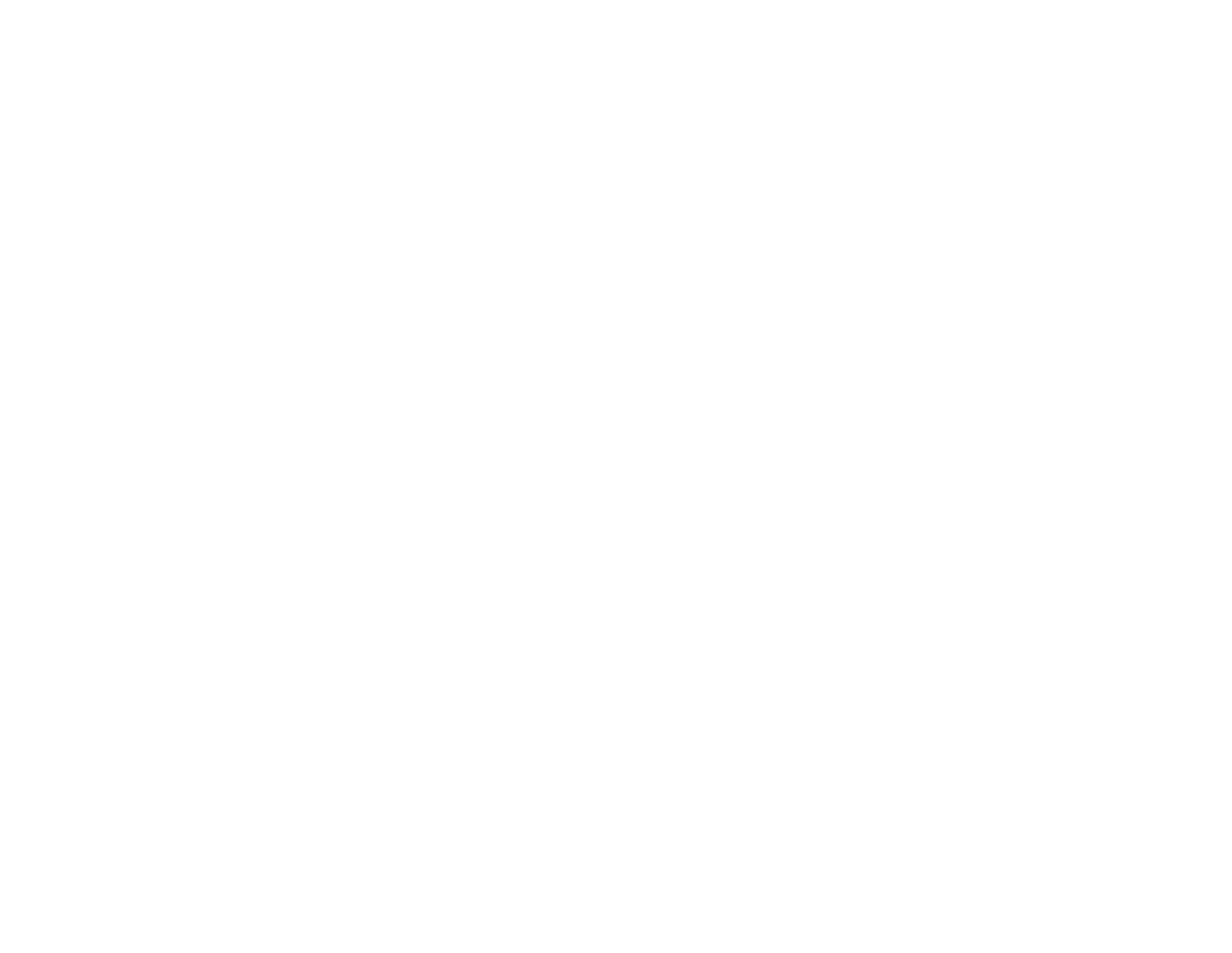|                    | Licence Business Name                                      | <b>Address</b>                                               | <b>Licence Type/Sub</b>         |                              | <b>Phone</b>     |      | Fax                     |     |
|--------------------|------------------------------------------------------------|--------------------------------------------------------------|---------------------------------|------------------------------|------------------|------|-------------------------|-----|
|                    | 11 587318 Secret Circle Films                              | 555 BROOKSBANK AVE UNIT 10-240 NORTH<br>VANCOUVER BC V7J 3S5 | Service Use                     |                              | (604) 983-5588   |      | Work (604) 983-5587 Fax |     |
| <b>Issue Date:</b> |                                                            | Thursday, 18 August 2011                                     |                                 |                              |                  |      |                         |     |
| 11 585285          | Ora Sales Information Centre                               | 7731 Alderbridge Way Unit 120 Richmond BC V6X 1Z9            | Service Use                     |                              | (604) 278-8838   |      | Work (604) 278-8831 Fax |     |
| 11 587610          | Checksquare                                                | 6531 Coltsfoot Dr Richmond BC V7C 2J5                        | Service Use                     | Home Occupation              | (604) 837-4682   | Work |                         | Hom |
| 11 587595          | Facade Design & Development<br><b>Inc</b>                  | 2078 E 44TH AVE VANCOUVER BC V5P 1N2                         | Service Use                     |                              | (604) 729-5562   | Work |                         | Hom |
| 11 587590          | Supernova Mechanical Ltd                                   | 2733 CHANDLERY PL UNIT 1107 VANCOUVER BC V5S<br>4V3          | Service Use                     | <b>Gas Contractor</b>        | (778) 997-0681   | Work |                         | Hom |
| 11 587543          | Marchman Holdings Inc                                      | 8120 Lansdowne Rd Unit 1005 Richmond BC V6X 0A1              | Service Use                     | Home Occupation              | (778) 322-2122   | Work |                         | Hom |
| 11 587412          | Iron Mountain Plumbing Ltd                                 | 27318 112 AVE MAPLE RIDGE BC V2W 1Y7                         | Service Use                     | <b>Plumbing Contractor</b>   | (604) 803-6416   | Work |                         | Hom |
| 11 583150          | First Progressive Education Inc                            | 8211 Ackroyd Rd Unit 160 Richmond BC V6X 3K8                 | Assembly Use Group 3            | <b>Education Institution</b> | (604) 351-0405   | Work |                         | Hom |
| 11 584137          | Hoo Ming Trading Co Ltd                                    | 8181 Cambie Rd Unit 6600 Richmond BC V6X 3X9                 | Service Use                     |                              | (604) 244-2909   |      | Work (604) 244-2907 Fax |     |
| 11 584191          | <b>Barak Building Supplies Ltd</b>                         | 7800 Alderbridge Way Richmond BC V6X 2A5                     | Mercantile Use                  | <b>Wholesale Trading</b>     | (604) 214-4477   | Work |                         | Hom |
| 11 576073          | Wealth Through Human<br>Resources Co Ltd                   | 4940 No 3 Rd Unit 309 Richmond BC V6X 3A5                    | Service Use                     |                              | (604) 441-3355   |      | Work (604) 649-1831 Wor |     |
| 10 550509          | Mr Bin Group Of Companies                                  | 12620 Bridgeport Rd Unit 250 Richmond BC V6V 1J5             | Service Use                     |                              | (604) 272-7800   |      | Work (604) 272-7801 Fax |     |
| 07 389321          | Innwa Stone Corporation                                    | 1711 Valmont Way Unit 110 Richmond BC V6V 1Y3                | Industrial/Manufacturing<br>Use |                              | (604) 304-3857   |      | Work (604) 304-3879 Fax |     |
| 11 584187          | Gablex Enterprises Inc                                     | 7800 Alderbridge Way Richmond BC V6X 2A5                     | Mercantile Use                  | <b>Retail Trading</b>        | (604) 247-0897   |      | Work (604) 247-0816 Fax |     |
| <b>Issue Date:</b> |                                                            | Friday, 19 August 2011                                       |                                 |                              |                  |      |                         |     |
| 11 587661          | <b>PRL Pacific Reconstruction Ltd</b>                      | 15292 111A AVE SURREY BC V3R 6G7                             | Service Use                     | <b>General Contractor</b>    | (604) 319-1657   | Work |                         | Hom |
| <b>Issue Date:</b> |                                                            | Monday, 22 August 2011                                       |                                 |                              |                  |      |                         |     |
| 11 585151          | <b>Sealand Transport</b>                                   | 11911 No 5 Rd Richmond BC V7A 4E9                            | Service Use                     |                              | $(604)$ 275-3555 |      | Work (604) 275-3557 Fax |     |
| 11 587789          | <b>Burke Medical Transcription</b>                         | 8660 Granville Ave Unit 115 Richmond BC V6Y 3H1              | Service Use                     | Home Occupation              | (604) 448-1891   | Work |                         | Hom |
| 11 587775          | Mr Yim Gardening Services                                  | 3085 EAST 28TH AVE VANCOUVER BC V5R 1S6                      | Service Use                     | <b>General Contractor</b>    | (604) 319-3399   | Work |                         | Hom |
| 11 587761          | Home Care Trading Inc                                      | 3555 Westminster Hwy Unit 34 Richmond BC V7C 5P6             | Service Use                     | Home Occupation              | (778) 297-7299   | Work |                         | Hom |
| 11 587759          | AAA Plumbing & Heating Ltd                                 | PO BOX 16709 SURREY BC V3W 5L0                               | Service Use                     | <b>Gas Contractor</b>        | $(604)$ 561-0588 | Work |                         | Hom |
| 11 587752          | <b>Great Events</b>                                        | 7131 Cavelier Crt Richmond BC V7C 4J7                        | Service Use                     | Home Occupation              | (604) 229-2779   | Work |                         | Hom |
| 11 587286          | Plum Clothing Ltd                                          | 11720 Steveston Hwy Unit 125 Richmond BC V7A 1N6             | Mercantile Use                  | <b>Retail Trading</b>        | (604) 254-5034   | Work | (604) 254-3552 Fax      |     |
| 11 582104          | Canada Dream Journey Film<br>Corp & Training Institute Ltd | 8120 Granville Ave Unit 335 Richmond BC V6Y 1P3              | Assembly Use Group 3            | <b>Education Institution</b> | (778) 986-8829   |      | Work (604) 560-0107 Fax |     |
| 11 587702          | <b>William Tsai Consultation Agency</b>                    | 7080 No 3 Rd Unit 1701 Richmond BC V6Y 0B5                   | Service Use                     | Home Occupation              | (604) 618-2755   | Work |                         | Hom |
| <b>Issue Date:</b> |                                                            | Tuesday, 23 August 2011                                      |                                 |                              |                  |      |                         |     |
| 11 587867          | Foodie Tour                                                | 6333 Katsura St Unit 806 Richmond BC V6Y 4L9                 | Service Use                     | Home Occupation              | $(604)$ 339-0078 | Work |                         | Hom |
| 11 587858          | <b>Executive Building Maintenance</b><br><b>Inc</b>        | 1750 HARTLEY AVE UNIT 101 COQUITLAM BC V3K 7A1               | Service Use                     | <b>General Contractor</b>    | (604) 540-8880   |      | Work (604) 540-8830 Fax |     |
| 11 585378          | Northgate Terminals Ltd                                    | 14600 River Rd Richmond BC V6V 1L4                           | Service Use                     |                              | (604) 940-9381   |      | Work (604) 940-9815 Fax |     |
| 11 587309          | Standard Automotive (2011) Ltd                             | 12840 Bathgate Way Unit 16 Richmond BC V6V 1Z4               | Service Use                     |                              | (604) 273-8898   |      | Work (604) 273-1328 Fax |     |
| <b>Issue Date:</b> |                                                            | <b>Wednesday, 24 August 2011</b>                             |                                 |                              |                  |      |                         |     |
|                    | 11 587945 Rest Assured Moving Services                     | 4171 Campobello PI Richmond BC V7E 5G5                       | Service Use                     | Home Occupation              | (604) 271-0177   | Work |                         | Hom |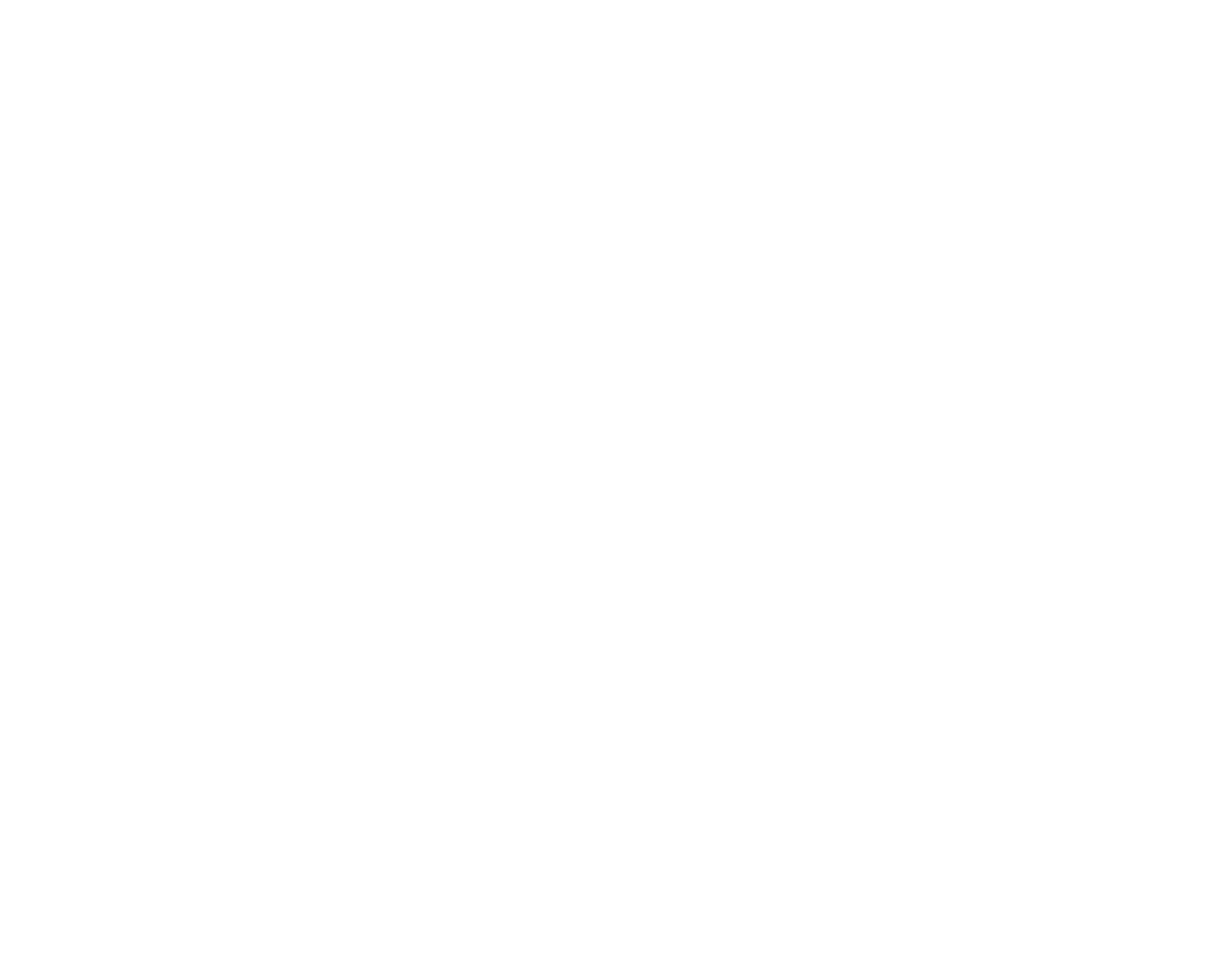|                    | Licence Business Name                         | <b>Address</b>                                     | <b>Licence Type/Sub</b>         |                              | <b>Phone</b>     |      | Fax                     |            |
|--------------------|-----------------------------------------------|----------------------------------------------------|---------------------------------|------------------------------|------------------|------|-------------------------|------------|
| <b>Issue Date:</b> |                                               | Thursday, 25 August 2011                           |                                 |                              |                  |      |                         |            |
| 11 560562          | Meyers Norris Penny LLP                       | 8360 Bridgeport Rd Unit 201 Richmond BC V6X 3C7    | Service Use                     |                              | $(604)$ 278-6468 |      | Work (604) 278-4669 Fax |            |
| 11 571 528         | Royal Columbia Development<br>Corp            | 4700 Vanguard Rd Richmond BC V6X 2P8               | Service Use                     | <b>General Contractor</b>    | (604) 639-8032   |      | Work (604) 247-1872 Fax |            |
| 11 581661          | With Our Own Two Hands                        | 3871 Moncton St Unit 3 Richmond BC V7E 3A7         | Assembly Use Group 3            | <b>Education Institution</b> | (778) 882-3165   | Work |                         | Hom        |
| 11 582527          | O Bean Studio                                 | 11780 River Rd Unit 165 Richmond BC V6X 1Z7        | Service Use                     |                              | (778) 228-8765   | Work |                         | Hom        |
| 11 586198          | La Mode Fashion                               | 4151 Hazelbridge Way Unit 2890 Richmond BC V6X 4J7 | Mercantile Use                  | <b>Retail Trading</b>        | (778) 321-7140   | Work |                         | Hom        |
| 11 587970          | <b>Pritchard Industries Limited</b>           | 4170 STILL CREEK DR UNIT 200 BURNABY BC V5C<br>6C6 | Service Use                     |                              | (778) 980-4473   | Work |                         | Hom        |
| <b>Issue Date:</b> |                                               | <b>Monday, 29 August 2011</b>                      |                                 |                              |                  |      |                         |            |
| 11 588102          | Pennington Mechanical                         | 26733 32 AVE ALDERGROVE BC V4W 3G1                 | Service Use                     | <b>Gas Contractor</b>        | (778) 893-6646   |      | Work (604) 625-6217 Fax |            |
| 11 588120          | Triple Crown Landscaping Inc                  | 21266 95 AVE LANGLEY BC V1M 1L8                    | Service Use                     | <b>General Contractor</b>    | (604) 817-9353   | Work | (604) 817-9367 Fax      |            |
| 11 588132          | Eagle Eye Traffic Control Ltd                 | 10362 155A ST SURREY BC V3R 4K5                    | Service Use                     |                              | (604) 930-1324   |      | Work (604) 930-1322 Fax |            |
| 11 588140          | Oceanwood Developments Ltd                    | 7360 137 ST UNIT 542 SURREY BC V3W 1A3             | Service Use                     | <b>General Contractor</b>    | (604) 638-3830   |      | Work (604) 630-7310 Fax |            |
| 11 588141          | Paradise Painting Co Ltd                      | 6807 ARGYLE ST VANCOUVER BC V5P 3K6                | Service Use                     | <b>General Contractor</b>    | (604) 649-4445   | Work |                         | <b>Hom</b> |
| 11 588151          | Ebco Machining & Fabricating &<br>Contracting | 2265 INGLEWOOD DR WEST VANCOUVER BC V7V 1Z7        | Service Use                     | <b>General Contractor</b>    | (604) 278-5578   |      | Work (604) 278-7230 Fax |            |
| 11 588154          | Happy Homemakers Homecare<br>Inc              | 8606 GRANVILLE ST UNIT 112 VANCOUVER BC V6P<br>5A1 | Service Use                     |                              | (604) 266-4004   |      | Work (604) 261-9094 Fax |            |
| 11 588163          | <b>Circle Production Ltd</b>                  | 1620 W 5TH AVE VANCOUVER BC V6J 1N8                | Service Use                     |                              | (604) 714-4288   |      | Work (604) 733-1142 Fax |            |
| 11 588213          | Rainbow Paving Ltd                            | 14251 GLADSTONE DR SURREY BC V3R 5R8               | Service Use                     | <b>General Contractor</b>    | (604) 589-2820   |      | Work (604) 589-2452 Fax |            |
| 11 588217          | Anna's New Trend Nail Design                  | 5591 Steveston Hwy Richmond BC V7E 2K7             | Service Use                     | Home Occupation              | (604) 723-7640   | Work |                         | <b>Hom</b> |
| 11 588098          | Pennington Mechanical                         | 26733 32 AVE ALDERGROVE BC V4W 3G1                 | Service Use                     | <b>Plumbing Contractor</b>   | (778) 893-6646   |      | Work (604) 625-6217 Fax |            |
| 11 588181          | Allright Sprinklers Ltd                       | 19660 83 AVE LANGLEY BC V2Y 1Y9                    | Service Use                     | Sprinkler Contractor         | (604) 881-6037   |      | Work (604) 881-6036 Fax |            |
| 11 588074          | <b>WJM Mechanical Ltd</b>                     | 24855 118A AVE MAPLE RIDGE BC V4R 1Z3              | Service Use                     | <b>Plumbing Contractor</b>   | (604) 607-5812   | Work |                         | <b>Hom</b> |
| 11 587930          | Wei Media Inc                                 | 6411 Buswell St Unit 301 Richmond BC V6Y 2G5       | Service Use                     |                              | (604) 284-5458   | Work |                         | Hom        |
| 11 587771          | Nobles Home Furniture Ltd                     | 7880 Alderbridge Way Richmond BC V6X 2A5           | Mercantile Use                  | <b>Retail Trading</b>        | (604) 233-9258   | Work | (604) 233-9255 Fax      |            |
| 11 587271          | Richmond Medical Spa Club                     | 6611 No 2 Rd Richmond BC V7C 3L5                   | Service Use                     |                              | (604) 284-5501   | Work |                         | Hom        |
| 11 58 6488         | Medallion Plus Imports Ltd.                   | 11471 Blacksmith PI Unit 105 Richmond BC V7A 4T7   | Mercantile Use                  | <b>Wholesale Trading</b>     | (778) 861-2180   | Work |                         | Hom        |
| 11 585236          | Aria Auto Ltd                                 | 11782 River Rd Unit 130 Richmond BC V6X 1Z7        | Mercantile Use                  | <b>Wholesale Trading</b>     | (604) 782-9478   | Work |                         | Hom        |
| 11 585060          | Systematic Video Ltd                          | 4540 No 3 Rd Unit 1340 Richmond BC V6X 4E4         | Assembly Use Group 3            | <b>Education Institution</b> | (604) 435-3818   | Work |                         | Cell       |
| 11 581904          | <b>Steveston Village Maternity</b>            | 3911 Moncton St Unit 110 Richmond BC V7E 3A7       | Mercantile Use                  | <b>Retail Trading</b>        | (604) 447-1744   |      | Work (604) 447-1744 Fax |            |
| 11 581570          | Canwood Turning Inc                           | 8960 River Dr Unit 1 Richmond BC V6X 1Y8           | Industrial/Manufacturing<br>Use |                              | (604) 270-8576   |      | Work (604) 270-8575 Fax |            |
| 11 580275          | New Kingston Granite & Marble<br>Design Ltd   | 1991 Savage Rd Unit 195 Richmond BC V6V 0A5        | Industrial/Manufacturing<br>Use |                              | (604) 214-0903   |      | Work (604) 214-0907 Fax |            |
| 11 565409          | Local Boys Garage                             | 2088 No 5 Rd Unit 320 Richmond BC V6X 2T1          | Service Use                     |                              | (604) 278-8772   |      | Work (604) 278-2289 Fax |            |
| 11 568450          | Heart Bamboo Apparel Ltd                      | 7900 River Rd Unit 2 Richmond BC V6X 1X7           | Service Use                     |                              | (604) 270-0179   |      | Work (604) 270-0159 Fax |            |
| <b>Issue Date:</b> |                                               | Tuesday, 30 August 2011                            |                                 |                              |                  |      |                         |            |
| 11 572640          | Vitta Academy Music and Arts                  | 2688 Shell Rd Unit 223 Richmond BC V6X 4E1         | Assembly Use Group 3            | <b>Education Institution</b> | (604) 241-9980   | Work |                         | Hom        |
| 11 588956          | 0825886 BC Ltd                                | 2726 WEST 41 AVE VANCOUVER BC V6N 3C4              | Service Use                     | <b>General Contractor</b>    | (604) 783-9786   |      | Work (604) 595-2969 Fax |            |
| 11 588245          | Morgan Handywork Services                     | 7380 Elmbridge Way Unit 1801 Richmond BC V6X 4A1   | Service Use                     | <b>General Contractor</b>    | (778) 833-4040   | Work |                         | Hom        |
| 11 588186          | Devina Singh Consulting                       | 6931 Dunsany PI Richmond BC V7C 4N8                | Service Use                     | Home Occupation              | (604) 788-0258   |      | Work (604) 277-7154 Fax |            |
|                    | Tuesday, 03 January 2012                      |                                                    | Page 40 of 56                   |                              |                  |      |                         |            |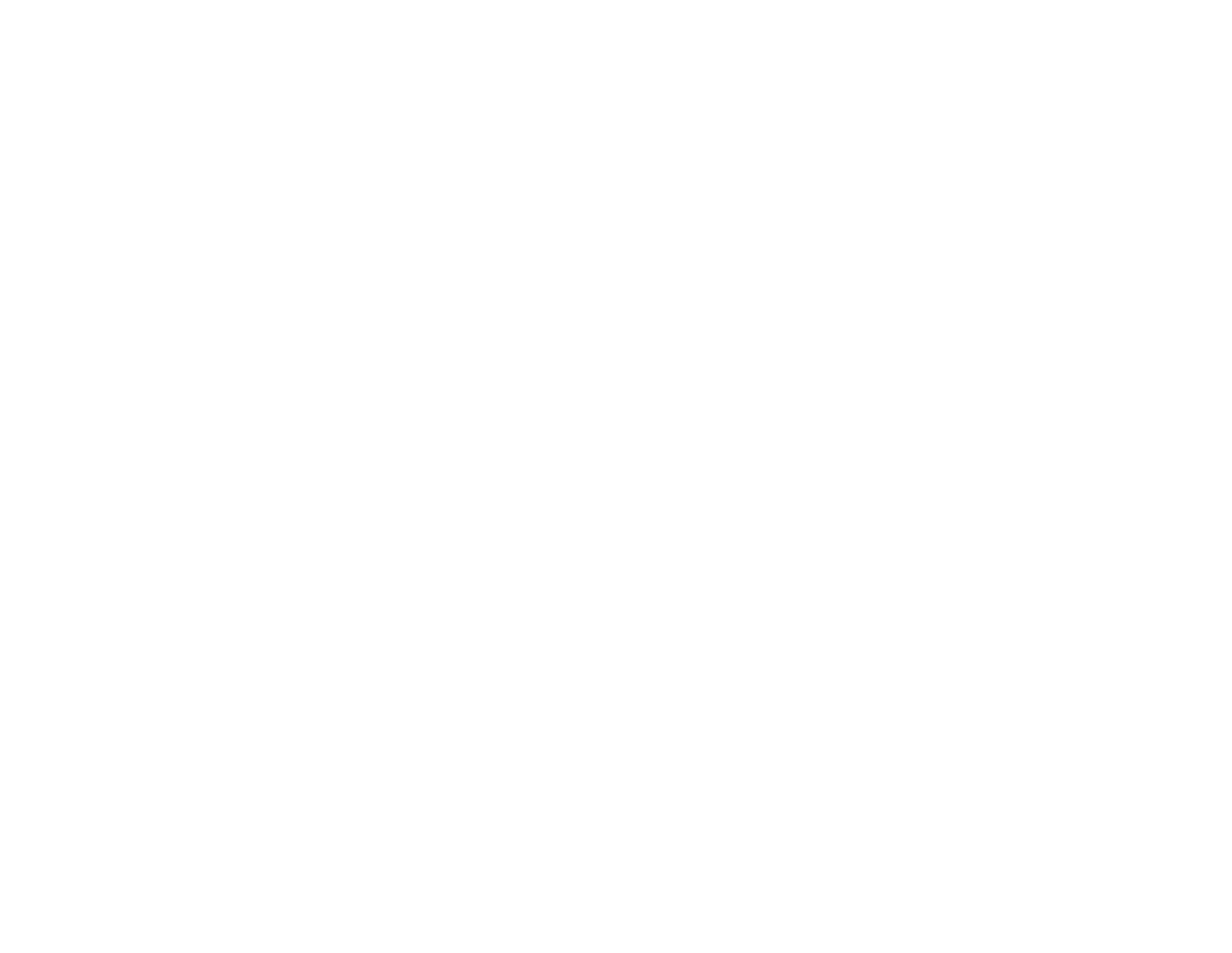|                     | Licence Business Name                   | <b>Address</b>                                        | <b>Licence Type/Sub</b>         |                                                    | Phone                                 |      | Fax                     |      |
|---------------------|-----------------------------------------|-------------------------------------------------------|---------------------------------|----------------------------------------------------|---------------------------------------|------|-------------------------|------|
| 11 588234           | <b>NPT Construction</b>                 | 2219 E 49TH AVE VANCOUVER BC V5P 1T9                  | Service Use                     | <b>General Contractor</b>                          | (604) 783-1269                        | Work |                         | Hom  |
|                     | 11 588212 Felice Bianco                 | 7733 Turnill St Unit 23 Richmond BC V6Y 4H9           | Service Use                     | Home Occupation                                    | (604) 783-0922                        | Work |                         | Hom  |
| <b>Issue Date:</b>  |                                         | <b>Wednesday, 31 August 2011</b>                      |                                 |                                                    |                                       |      |                         |      |
| 11 586837           | A & JJ Shoes Co                         | 4311 Hazelbridge Way Unit 1850 Richmond BC V6X 3L7    | Mercantile Use                  | <b>Retail Trading</b>                              | (604) 278-8221                        | Work |                         | Hom  |
| 11 589031           | Ultimate Interiors                      | 7802 139A ST SURREY BC V3W 5H4                        | Service Use                     | <b>General Contractor</b>                          | (604) 501-6269                        |      | Work (604) 501-6209 Fax |      |
| 11 589087           | <b>Clare Construction Ltd</b>           | 951 EAST 23 VANCOUVER BC V5V 1Y6                      | Service Use                     | <b>General Contractor</b>                          | (604) 874-1063                        |      | Work (604) 874-1063 Fax |      |
| <b>Issue Date:</b>  |                                         | Friday, 02 September 2011                             |                                 |                                                    |                                       |      |                         |      |
| 11 589153           | D & H Finishing Carpentry               | 1707 E 36TH AVE VANCOUVER BC V5P 1C6                  | Service Use                     | <b>General Contractor</b>                          | (778) 889-3636                        |      | Work (604) 322-8922 Fax |      |
| 11 589251           | <b>Advanced Fixtures Inc.</b>           | 2655 E AUDIE MURPHY PKWY FARMERSVILLE TX<br>75442 USA | Service Use                     | <b>General Contractor</b>                          | (972) 784-8800                        |      | Work (972) 784-8801 Fax |      |
| 11 589232           | RG Roofing Ltd                          | 10864 ORIOLE DR SURREY BC V3R 5A3                     | Service Use                     | <b>General Contractor</b>                          | (604) 671-4375                        |      | Work (604) 580-1901 Fax |      |
| 11 589225           | Hana Total Interior & Glass             | 16080 82ND AVE SURREY BC V4N 0N6                      | Service Use                     | <b>General Contractor</b>                          | (604) 377-9236                        | Work |                         | Hom  |
| 11 589218           | Lynas Contracting Inc                   | 6780 Lynas Lane Unit 17 Richmond BC V7C 3K7           | Service Use                     | <b>General Contractor</b>                          | (609) 783-5875                        | Work |                         | Hom  |
| 11 589216           | Luka Masonry                            | 336 EAST 43 AVE VANCOUVER BC V5W 1T3                  | Service Use                     | <b>General Contractor</b>                          | (778) 998-3689                        |      | Work (604) 324-3055 Fax |      |
| 11 589202           | Longda Electronic                       | 9728 Herbert Rd Richmond BC V7A 1T5                   | Service Use                     | Home Occupation                                    | (604) 365-3888                        | Work |                         | Hom  |
| 11 589200           | <b>Nuwest Contracting Ltd</b>           | 227 ST PATRICK ST NEW WESTMINSTER BC V3L 1P9          | Service Use                     | <b>Plumbing Contractor</b>                         | (604) 525-6145                        |      | Work (604) 521-2721     | Fax  |
| 11 589193           | Meiso Canada Publishers                 | 12051 Bath Rd Unit 303 Richmond BC V6V 2B4            | Service Use                     | Home Occupation                                    | (604) 232-1157                        | Work |                         | Hom  |
| 11 589155           | Vancouver @ Your Home<br>Services Group | 111 W GEORGIA ST UNIT 1601 VANCOUVER BC V6B<br>1T8    | Service Use                     | <b>General Contractor</b>                          | (604) 340-7189                        | Work |                         | Hom  |
| 11 589135           | <b>Stanley Tong</b>                     | 6511 Gilbert Rd Unit 108 Richmond BC V7C 3V9          | Service Use                     | <b>General Contractor</b>                          | (604) 537-5273                        |      | Work (604) 275-9494 Fax |      |
| 11 589004           | Mobilicity                              | 5300 No 3 Rd Unit 982 Richmond BC V6X 2X9             | Mercantile Use                  | <b>Retail Trading</b>                              | (604) 276-9288                        |      | Work (778) 297-5661 Fax |      |
| 11 588243           | Coda Distribution                       | 6060 Minoru Blvd Unit 1788 Richmond BC V6Y 2V7        | Mercantile Use                  | <b>Retail Trading</b>                              | (778) 237-8354                        | Work |                         | Hom  |
| 11 587195           | Studio 108 Yoga Inc                     | 3900 Steveston Hwy Unit 130 Richmond BC V7E 2K2       | Service Use                     |                                                    | (604) 617-9150                        | Work |                         | Hom  |
| 11 584891           | Dr Shelly Eckland Jetzer                | 3811 Chatham St Unit 203 Richmond BC V7E 2Z4          | Service Use                     |                                                    | (778) 866-7842                        | Work |                         | Hom  |
| 11 581460           | Peter Lam Cantonese Opera<br>Studio     | 2560 Shell Rd Unit 2253 Richmond BC V6X 0B8           | Assembly Use Group 3            |                                                    | (778) 237-1113                        | Work |                         | Hom  |
| 11 589170           | Very Personal                           | 9311 Williams Rd Richmond BC V7A 1G8                  | Service Use                     | Home Occupation                                    | (604) 227-2678                        | Work |                         | Hom  |
| <b>Issue Date:</b>  |                                         | 'ednesday, 07 September 2011                          |                                 |                                                    |                                       |      |                         |      |
| 11 589291           | Adria Electric Ltd                      | 3951 DUNDAS ST BURNABY BC V5C 1A6                     | Service Use                     | <b>Electrical Contractor</b>                       | (604) 299-1915                        |      | Work (604) 294-1909 Fax |      |
| 11 589363           | <b>M2K Construction Ltd</b>             | 1314 KETCH CRT COQUITLAM BC V3K 6W1                   | Service Use                     | <b>General Contractor</b>                          | $(604)$ 521-8500                      |      | Work (604) 517-0411 Fax |      |
| 11 589369           | Fort Insulation                         | 9134 WRIGHT ST LANGLEY BC V1M 3T4                     | Service Use                     | <b>General Contractor</b>                          | (604) 888-9857                        | Work |                         | Hom  |
| 11 584264           | <b>Cadillac Fairview Corporation</b>    | 6551 No 3 Rd Unit 1400 Richmond BC V6Y 2B6            | Service Use                     |                                                    | (604) 273-4828                        |      | Work (604) 273-8947 Fax |      |
|                     | 11 589336 Ace of Spades Glass Ltd       | 9382 No 2 Rd Richmond BC V7E 2C8                      | Service Use                     | <b>General Contractor</b>                          | (604) 671-7729                        | Work |                         | Hom  |
|                     | 11 589356 Eva Airway Corporation        | 3880 Grant McConachie Way Richmond BC V7B 0A5         | Service Use                     |                                                    | 6043033381101 Work (604) 214-6681 Fax |      |                         |      |
| <b>Issue Date:</b>  |                                         | Thursday, 08 September 2011                           |                                 |                                                    |                                       |      |                         |      |
|                     | 11 584302 Perrogeria                    | 2540 Simpson Rd Unit 170 Richmond BC V6X 2P9          | Industrial/Manufacturing<br>Use |                                                    | (604) 521-4155                        | Work |                         | Cell |
| 11 589376 Pizza Hut |                                         | 3880 Grant McConachie Way Richmond BC V7B 0A5         | Assembly Use Group 1            | <b>Food Service</b><br>Establishment, Take-<br>Out | (604) 248-7226                        |      | Work (604) 231-8189 Fax |      |
| 11 589385           | Giantec (Canada) Trading Co             | 10951 Mortfield Rd Unit 304 Richmond BC V7A 2W5       | Service Use                     | Home Occupation                                    | (604) 277-6627                        | Work |                         | Hom  |
| 11 589399           | Irene Flett                             | 12911 Railway Ave Unit 310 Richmond BC V7E 6L8        | Service Use                     | Home Occupation                                    | (604) 584-4112                        | Work |                         | Hom  |
|                     | Tuesday, 03 January 2012                |                                                       | Page 41 of 56                   |                                                    |                                       |      |                         |      |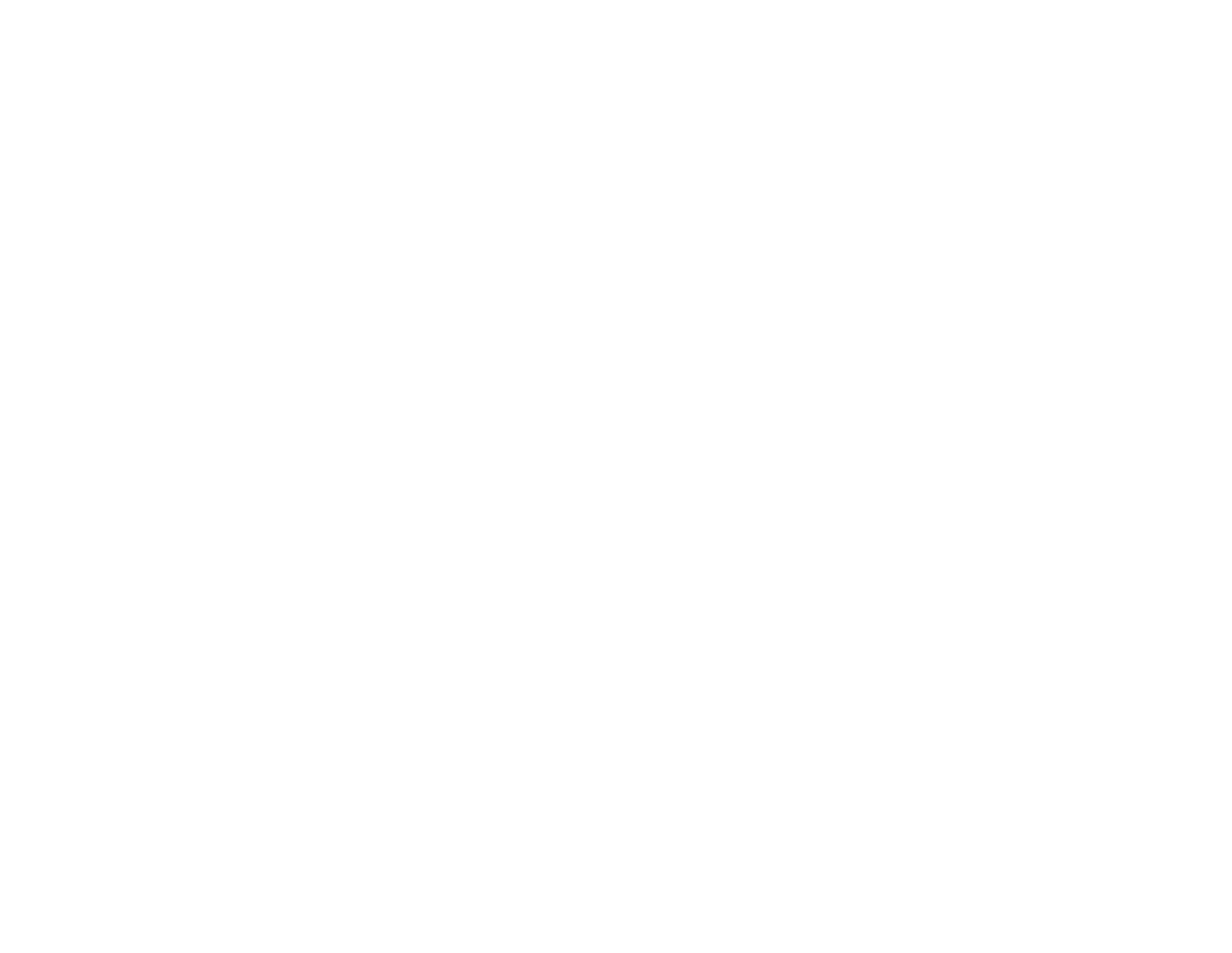|                    | <b>Licence Business Name</b>                   | <b>Address</b>                                       | <b>Licence Type/Sub</b> |                                      | <b>Phone</b>                           |      | Fax                     |     |
|--------------------|------------------------------------------------|------------------------------------------------------|-------------------------|--------------------------------------|----------------------------------------|------|-------------------------|-----|
|                    | 11 589416 Vivision Collection                  | 5300 No 3 Rd Richmond BC V6X 2X9                     | Mercantile Use          | <b>Retail Trading</b>                | (604) 618-3730                         |      | Work (604) 241-2052 Fax |     |
| <b>Issue Date:</b> |                                                | <b>Monday, 12 September 2011</b>                     |                         |                                      |                                        |      |                         |     |
| 11 589494          | Generation 2 Plumbing & Heating                | 2721 ATLIN PL UNIT 139 COQUITLAM BC V3C 5B1          | Service Use             | <b>Plumbing Contractor</b>           | (778) 840-9285                         | Work |                         | Hom |
| 11 589598          | New Generation Stucco Ltd                      | 12331 McNeely Dr Unit 2 Richmond BC V6V 2S3          | Service Use             | <b>General Contractor</b>            | (604) 377-3863                         | Work |                         | Hom |
| 11 589597          | Halcon Demo & Excavation Ltd                   | 7240 Lindsay Rd Unit 206 Richmond BC V7C 3M6         | Service Use             | <b>General Contractor</b>            | (604) 272-7269                         |      | Work (604) 272-7269 Fax |     |
| 11 589592          | <b>Best Builders Ltd</b>                       | 1338 56TH ST DELTA BC V4L 2A4                        | Service Use             | <b>General Contractor</b>            | (604) 943-2378                         |      | Work (604) 943-2376 Fax |     |
| 11 589576          | Lower Mainland Projects Inc                    | 1845 COMOX ST UNIT 503 VANCOUVER BC V6G 1R1          | Service Use             | <b>General Contractor</b>            | (778) 882-1496                         |      | Work (604) 909-4911 Fax |     |
| 11 589558          | Hedgehog Creative Pro                          | 8100 Jones Rd Unit 302 Richmond BC V6Y 4B1           | Service Use             | Home Occupation                      | (604) 780-0165                         | Work |                         | Hom |
| 11 589533          | Americhino Consultant                          | 6240 Adams PI Richmond BC V7C 2W1                    | Service Use             | Home Occupation                      | (604) 998-7271                         | Work |                         | Hom |
| 11 589500          | S & S Insulation Flooring & Rebar<br>Ltd       | 16298 80 A AVE SURREY BC V4N 0J7                     | Service Use             | <b>General Contractor</b>            | (604) 825-4219                         | Work |                         | Hom |
| 11 589470          | And You Westlife Service                       | 6540 Comstock Rd Richmond BC V7C 2X6                 | Service Use             | Home Occupation                      | $(604)$ 288-0602                       | Work |                         | Hom |
| 11 587516          | Zara (Richmond)                                | 6060 Minoru Blvd Unit 1758 Richmond BC V6Y 2V7       | Mercantile Use          | <b>Retail Trading</b>                | $(604)$ 248-0990                       |      | Work (514) 868-1522 Fax |     |
| 11 584030          | Descente North America Inc                     | 21300 Gordon Way Unit 133 Richmond BC V6W 1M2        | Mercantile Use          | <b>Wholesale Trading</b>             | 18009990475                            | Work |                         | Hom |
| 11 589531          | <b>Accord Carpet</b>                           | 8651 Westminster Hwy Unit 313 Richmond BC V6X 3E3    | Service Use             | Home Occupation                      | (778) 847-1218                         |      | Work (604) 232-3370 Fax |     |
| <b>Issue Date:</b> |                                                | Tuesday, 13 September 2011                           |                         |                                      |                                        |      |                         |     |
|                    | 11 585175 Goya Home Furniture &<br>Decorations | 7820 Alderbridge Way Richmond BC V6X 2A5             | Mercantile Use          | Retail Trading                       | (604) 278-1220                         |      | Work (604) 278-1220 Fax |     |
| 11 589656          | AAA Photography Inc                            | PO BOX 80808 BURNABY BC V5H 3Y1                      | Service Use             |                                      | (604) 451-9622                         |      | Work (604) 451-9633 Fax |     |
| 11 589473          | Li and Siu Joint Venture                       | 4400 Hazelbridge Way Unit 730 Richmond BC V6X 3R8    | Service Use             | <b>General Contractor</b>            | (604) 231-0387                         |      | Work (604) 231-0358 Fax |     |
| 11 587913          | <b>FS Financial Strategies</b>                 | 3880 Chatham St Unit 110 Richmond BC V7E 2Z5         | Service Use             |                                      | (604) 241-8887                         |      | Work (604) 241-8882 Fax |     |
| 11 584632          | You & Me                                       | 4380 No 3 Rd Unit 1315 Richmond BC V6X 3V7           | Mercantile Use          | <b>Retail Trading</b>                | (778) 688-0028                         | Work |                         | Hom |
| 11 584233          | Canada One Travel Co Ltd                       | 8351 Alexandra Rd Unit 270 Richmond BC V6X 3P3       | Service Use             | <b>Travel Agency</b>                 | (604) 875-6989                         |      | Work (604) 875-0181 Fax |     |
| 11 583987          | <b>Bincho Processors Ltd</b>                   | 12811 Rowan PI Unit 2130 Richmond BC V6V 2S6         | Service Use             |                                      | (604) 207-9668                         |      | Work (604) 207-8837 Fax |     |
| 11 580244          | The Soze Group Distributors Inc                | 3531 Viking Way Unit 3 Richmond BC V6V 1W1           | Mercantile Use          | Wholesale Trading                    | (604) 270-1901                         |      | Work (604) 270-1906 Fax |     |
| 11 575170          | M J Video                                      | 4051 No 5 Rd Richmond BC V6X 2T9                     | Mercantile Use          | <b>Retail Trading</b>                | (778) 297-1899                         | Work |                         | Hom |
| 11 585242          | <b>Exian Products</b>                          | 7080 River Rd Unit 233 Richmond BC V6X 1X5           | Mercantile Use          | <b>Wholesale Trading</b>             | (604) 257-3028                         | Work |                         | Hom |
| <b>Issue Date:</b> | 'ednesday, 14 September 2011                   |                                                      |                         |                                      |                                        |      |                         |     |
| 11 588999          | Ecoscrub Inc                                   | 9309 Kingsley Cr Richmond BC V7A 4V6                 | Service Use             | Home Occupation                      | (604) 626-5458                         | Work |                         | Hom |
| 11 589780          | Darren Doyle Painting                          | 8068 Westminster Hwy Unit 617 Richmond BC V6Y 0C6    | Service Use             | <b>General Contractor</b>            | (778) 316-4660                         | Work |                         | Hom |
| 11 589761          | HomeForce Inc                                  | 2609 PROGRESSIVE WAY UNIT E ABBOTSFORD BC<br>V2T 6H8 | Service Use             | <b>General Contractor</b>            | (604) 746-4691                         |      | Work (604) 746-4693 Fax |     |
|                    | 11 589727 Edso Construction Ltd                | 434 EAST 63RD AVE VANCOUVER BC V5X 2K2               | Service Use             | <b>General Contractor</b>            | (778) 885-6500 Work (604) 565-4687 Fax |      |                         |     |
| 11 589669          | Campus Computers (Victoria) Ltd                | 3651 PANDORA ST VANCOUVER BC V5K 1X1                 | Service Use             | <b>Electrical Contractor</b>         | (604) 781-7424                         | Work |                         | Hom |
| 11 589289          | Everest Woodcarving Co                         | 12500 Horseshoe Way Unit 156 Richmond BC V7A 5K2     | Mercantile Use          | Wholesale Trading                    | (604) 800-7718                         |      | Work (604) 800-7719 Fax |     |
| 11 585041          | Hair Zone                                      | 8368 Capstan Way Unit 1333 Richmond BC V6X 4B4       | Service Use             |                                      | (604) 441-8448                         | Work |                         | Hom |
| 11 581564          | Kiwami Japanese Restaurant                     | 3791 Bayview St Unit 230 Richmond BC V7E 3B6         | Assembly Use Group 1    | <b>Food Service</b><br>Establishment | (604) 284-5253                         |      | Work (604) 271-5266 Fax |     |
| 11 589529          | <b>Chatr Wireless</b>                          | 4151 Hazelbridge Way Unit 1295 Richmond BC V6X 4J7   | Mercantile Use          | <b>Retail Trading</b>                | (604) 207-0090                         |      | Work (604) 207-1096 Fax |     |
| <b>Issue Date:</b> | Thursday, 15 September 2011                    |                                                      |                         |                                      |                                        |      |                         |     |
|                    | 11 589888 M S B Development Ltd                | 6495 PRINCE ALBERT CRT VANCOUVER BC V5W 3E7          | Service Use             | <b>General Contractor</b>            | (604) 721-4332 Work                    |      |                         | Hom |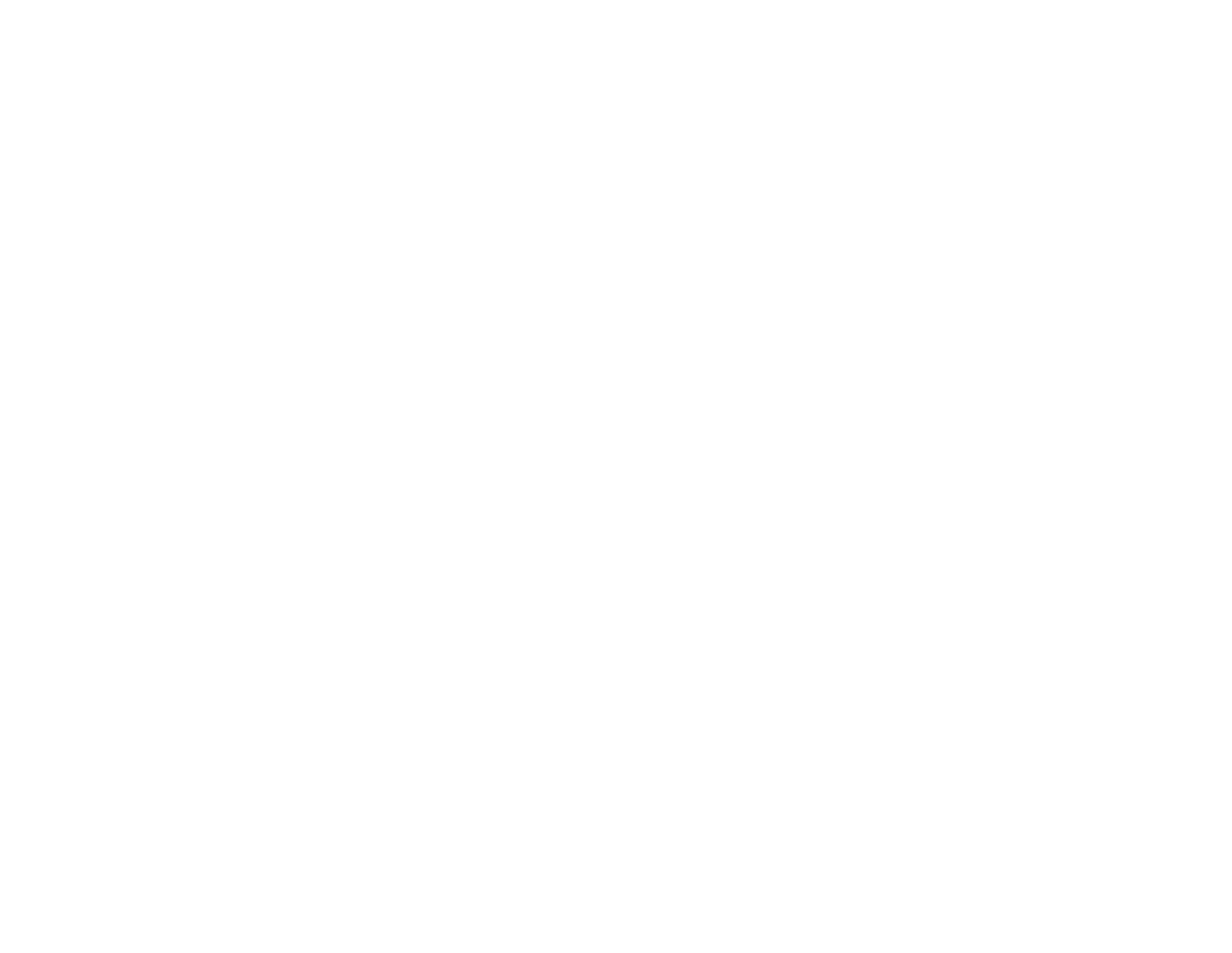|                    | Licence Business Name                      | <b>Address</b>                                     | <b>Licence Type/Sub</b>         |                            | <b>Phone</b>        |      | Fax                     |            |
|--------------------|--------------------------------------------|----------------------------------------------------|---------------------------------|----------------------------|---------------------|------|-------------------------|------------|
| 11 589782          | DM Sales                                   | 11151 No 2 Rd Richmond BC V7E 2E6                  | Service Use                     | Home Occupation            | (778) 960-3605      | Work |                         | Hom        |
| 11 589892          | Eric Chi Cheung Hui                        | 7689 JASPER CR VANCOUVER BC V5P 3S7                | Service Use                     | <b>General Contractor</b>  | (604) 671-6767      |      | Work (604) 322-9027 Fax |            |
| 11 589887          | <b>IEM Enterprises Ltd</b>                 | 14378 GLADSTONE DR SURREY BC V3R 5R9               | Service Use                     | <b>General Contractor</b>  | (604) 789-6172      |      | Work (604) 584-6172 Fax |            |
| 11 589786          | Ivan Renovation Co                         | 5114 FAIRMONT ST VANCOUVER BC V5R 3V3              | Service Use                     | <b>General Contractor</b>  | (604) 340-1245      |      | Work (604) 872-8818 Fax |            |
| 11 589791          | Johan Construction Management<br>Ltd       | 2078 WEST 46TH AVE VANCOUVER BC V6M 2K9            | Service Use                     | <b>General Contractor</b>  | (778) 989-5168      | Work |                         | Hom        |
| <b>Issue Date:</b> |                                            | <b>Friday, 16 September 2011</b>                   |                                 |                            |                     |      |                         |            |
| 11 575091          | Way to Go Logistic                         | 11871 Horseshoe Way Unit 1201 Richmond BC V7A 5H5  | Service Use                     |                            | (604) 284-5218      |      | Work (604) 288-5060 Fax |            |
| 11 575093          | <b>Accpro Financial Service</b><br>Company | 11871 Horseshoe Way Unit 1201 Richmond BC V7A 5H5  | Service Use                     |                            | (604) 284-5218      |      | Work (604) 288-5060 Fax |            |
| 11 586413          | Euro-Asia Auto Service                     | 8960 River Dr Unit 6 Richmond BC V6X 1Y8           | Service Use                     |                            | (604) 278-8803      | Work |                         | Hom        |
| 11 587870          | Dominion Lending Centres Acer<br>Mortgages | 6081 No 3 Rd Unit 917 Richmond BC V6Y 2B2          | Service Use                     |                            | $(604) 868 - 0898$  |      | Work (604) 629-2938 Fax |            |
| 11 589967          | Ledo's Painting Ltd                        | 3030 E 45 AVE VANCOUVER BC V5R 3C7                 | Service Use                     | <b>General Contractor</b>  | (604) 729-2611      |      | Work (778) 371-4357 Fax |            |
| 11 589979          | <b>Dyconn Construction</b>                 | 5635 182 A ST SURREY BC V3S 6L7                    | Service Use                     | <b>General Contractor</b>  | (604) 618-0120      |      | Work (604) 574-2640 Fax |            |
| 11 589999          | Etheridge Home Renovation Ltd              | 1142 LILY ST VANCOUVER BC V5L 4H6                  | Service Use                     | <b>General Contractor</b>  | (604) 908-1854      | Work |                         | Hom        |
| <b>Issue Date:</b> |                                            | Monday, 19 September 2011                          |                                 |                            |                     |      |                         |            |
| 11 590058          | J Wen Consulting                           | 5740 Garrison Rd Unit 28 Richmond BC V7C 5E7       | Service Use                     | Home Occupation            | (778) 331-8918      | Work |                         | <b>Hom</b> |
| 11 584116          | Yung Sing Enterprises Ltd                  | 6360 No 3 Rd Unit 1 Richmond BC V6Y 2B3            | Mercantile Use                  | <b>Retail Trading</b>      | (604) 278-1117      |      | Work (604) 278-1127     | Fax        |
| 11 590078          | 0844123 BC Ltd                             | 8700 Millmore Rd Richmond BC V7C 1S9               | Service Use                     | Home Occupation            | (604) 284-0033      | Work |                         | Hom        |
| 11 590074          | R & H Moving                               | 6755 Steveston Hwy Richmond BC V7E 2L2             | Service Use                     | Home Occupation            | (778) 858-9811      | Work |                         | Hom        |
| 11 590044          | Jade Plumbing & Heating Ltd                | 552A CLARKE RD UNIT 323 COQUITLAM BC V3J 0A3       | Service Use                     | <b>Plumbing Contractor</b> | (778) 881-7910      | Work |                         | Hom        |
| 11 590037          | Noaarc Carpentry                           | 11591 Plover Dr Richmond BC V7E 4J7                | Service Use                     | <b>General Contractor</b>  | (604) 721-8907      | Work |                         | Hom        |
| 11 590046          | Tom's Renostation                          | 1958 E 47TH AVE UNIT 203 VANCOUVER BC V5P 3X5      | Service Use                     | <b>General Contractor</b>  | (604) 710-6192      | Work |                         | Hom        |
| <b>Issue Date:</b> |                                            | Tuesday, 20 September 2011                         |                                 |                            |                     |      |                         |            |
| 11 564949          | Beijing Tong Ren Tang Canada<br>Co Ltd     | 2214 Vauxhall PI Richmond BC V6V 1Z9               | Service Use                     |                            | (604) 304-0233      | Work |                         | Hom        |
| 11 575550          | Dovre Import & Export Ltd                  | 13931 Bridgeport Rd Richmond BC V6V 1J6            | Mercantile Use                  | <b>Wholesale Trading</b>   | $(604)$ 251-4646    |      | Work (604) 251-7255 Fax |            |
| 11 586714          | <b>Bravo Stone</b>                         | 11860 Hammersmith Way Unit 148 Richmond BC V7A 5G1 | Industrial/Manufacturing<br>Use |                            | (604) 769-0010      | Work |                         | Hom        |
| <b>Issue Date:</b> | 'ednesday, 21 September 2011               |                                                    |                                 |                            |                     |      |                         |            |
|                    | 11 590237 FAP Marketing Services           | 3088 Airey Dr Unit 33 Richmond BC V6X 4A3          | Service Use                     | Home Occupation            | (604) 447-3746      | Work |                         | Hom        |
|                    | 11 590255 All Weather Cedar Fencing Ltd    | 9400 Saunders Rd Richmond BC V7A 2B3               | Service Use                     | <b>General Contractor</b>  | (778) 838-0423 Work |      |                         | Hom        |
| 11 590235          | <b>EMP Medical Co Ltd</b>                  | 10900 No 2 Rd Unit 7 Richmond BC V7E 2E3           | Service Use                     | Home Occupation            | (604) 518-8752      | Work |                         | Hom        |
| 11 590156          | Asteri Canada                              | 7733 Heather St Unit 47 Richmond BC V6Y 4J1        | Service Use                     | Home Occupation            | (778) 321-6812      | Work |                         | Hom        |
| 11 588192          | Airsoft Gear                               | 8050 Anderson Rd Richmond BC V6Y 1S4               | Mercantile Use                  | <b>Retail Trading</b>      | (604) 284-5017      |      | Work (604) 284-5018 Fax |            |
| 11 582575          | Sciema Technical Services Ltd              | 14231 Burrows Rd Unit 8 Richmond BC V6V 1K9        | Service Use                     |                            | (604) 270-9919      |      | Work (604) 244-8443 Fax |            |
| 11 567050          | <b>Taipak Enterprises Ltd</b>              | 23000 Fraserwood Way Unit 125 Richmond BC V6V 3C7  | Mercantile Use                  | <b>Wholesale Trading</b>   | (604) 522-1218      |      | Work (604) 522-1208 Fax |            |
| 11 590259          | Vivid Green Architecture Inc               | 10631 Skagit Dr Richmond BC V7E 1Z9                | Service Use                     | Home Occupation            | (778) 389-4904      | Work |                         | Hom        |
| 11 589600          | <b>Viknat Pharmaceuticals</b>              | 2639 Viking Way Unit 175 Richmond BC V6V 3B7       | Service Use                     |                            | $(604)$ 821-1141    |      | Work (604) 821-1175 Fax |            |
| <b>Issue Date:</b> | Thursday, 22 September 2011                |                                                    |                                 |                            |                     |      |                         |            |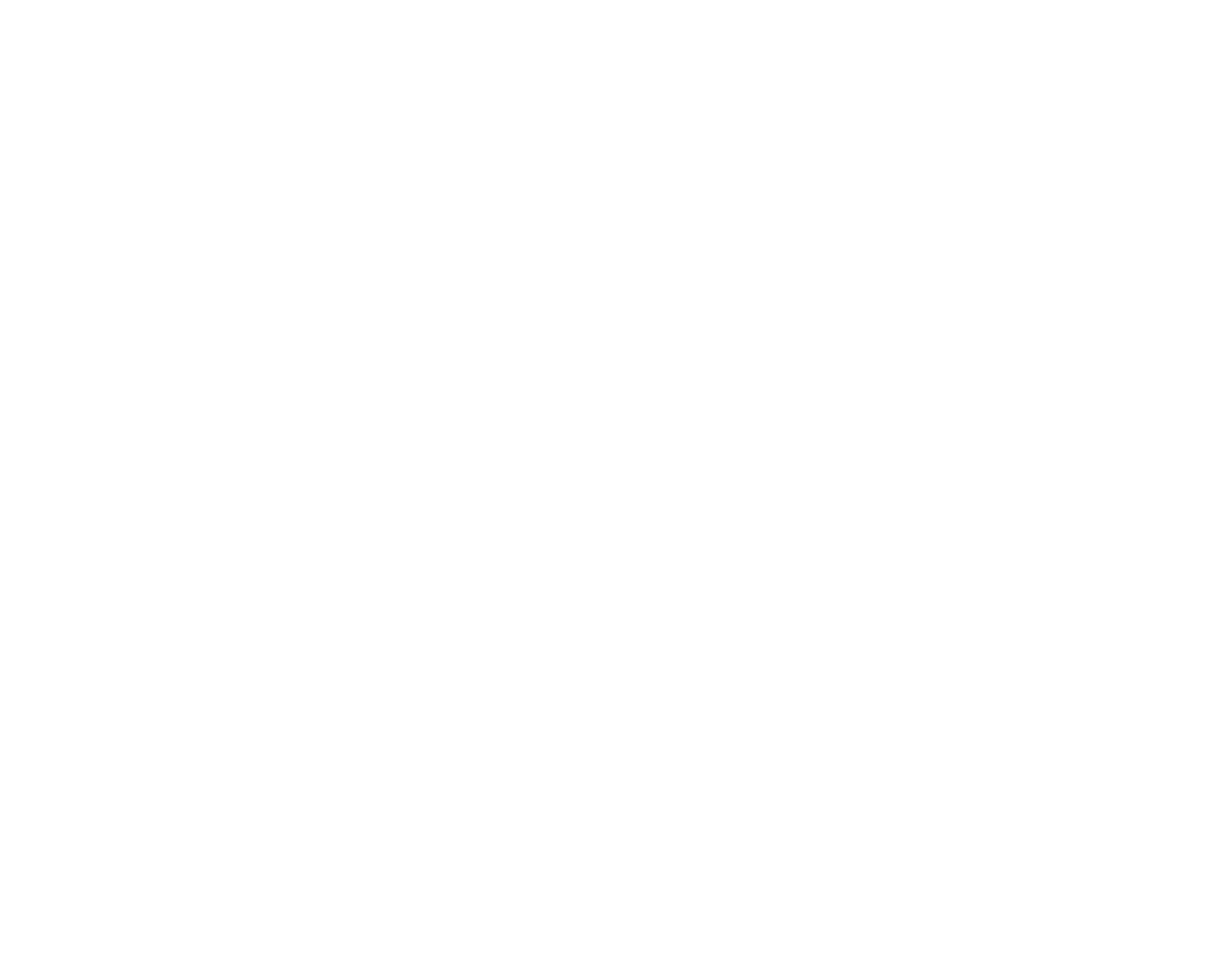|                    | Licence Business Name                                   | <b>Address</b>                                        | <b>Licence Type/Sub</b>         |                                      | <b>Phone</b>                           |      | Fax                     |     |
|--------------------|---------------------------------------------------------|-------------------------------------------------------|---------------------------------|--------------------------------------|----------------------------------------|------|-------------------------|-----|
| 11 590286          | Asian Drywall                                           | 7576 122 ST SURREY BC V3W 0B9                         | Service Use                     | <b>General Contractor</b>            | (604) 537-1440                         | Work |                         | Hom |
| 11 590346          | <b>C&amp;G Building Maintenance</b>                     | 12438 Brunswick PI Unit 17 Richmond BC V7E 6K6        | Service Use                     | Home Occupation                      | (604) 241-3793                         | Work |                         | Hom |
| 11 590272          | Home-Mart Investment Inc                                | 3555 Westminster Hwy Unit 34 Richmond BC V7C 5P6      | Service Use                     | Home Occupation                      | (778) 892-6689                         |      | Work (778) 297-7299 Fax |     |
| 11 589077          | <b>Binh's Lollicakes Ltd</b>                            | 8788 McKim Way Unit 2210 Richmond BC V6X 4E2          | Mercantile Use                  | <b>Retail Trading</b>                | (604) 780-1935                         | Work |                         | Hom |
| 11 590350          | N K Little Contracting Ltd                              | 3620 Blundell Rd Richmond BC V7C 1G4                  | Service Use                     | <b>General Contractor</b>            | (778) 886-6869                         | Work |                         | Hom |
| <b>Issue Date:</b> |                                                         | <b>Monday, 26 September 2011</b>                      |                                 |                                      |                                        |      |                         |     |
| 11 590373          | <b>Calibre Bookkeeping Services</b>                     | 8100 Saba Rd Unit 1207 Richmond BC V6Y 4H1            | Service Use                     | Home Occupation                      | (778) 387-3823                         | Work |                         | Hom |
| 11 590457          | <b>KDT Tub Surrond Ltd</b>                              | 51 EAST 21 AVE VANCOUVER BC V5V 1P6                   | Service Use                     | <b>General Contractor</b>            | (604) 873-1877                         |      | Work (604) 708-6433 Fax |     |
| 11 590436          | Dynamic Roofing Ltd                                     | 14291 67TH AVE SURREY BC V3W 0P5                      | Service Use                     | <b>General Contractor</b>            | (604) 377-7477                         | Work |                         | Hom |
| 11 590401          | Sunmoon Enterprises Inc                                 | 10611 Trepassey Dr Richmond BC V7E 2K8                | Service Use                     | Home Occupation                      | (778) 859-6999                         | Work |                         | Hom |
| 11 590399          | Sunmoon Enterprises Inc                                 | 10611 Trepassey Dr Richmond BC V7E 2K8                | Service Use                     | <b>General Contractor</b>            | (778) 859-6999                         | Work |                         | Hom |
| 11 590374          | Louise Chan Accounting Services                         | 8100 Saba Rd Unit 1207 Richmond BC V6Y 4H1            | Service Use                     | Home Occupation                      | (604) 376-2682                         | Work |                         | Hom |
| 11 590357          | 8th Light Personal Training &<br>Wellness               | 9631 Williams Rd Richmond BC V7A 1H3                  | Service Use                     |                                      | (604) 722-6333                         | Work |                         | Hom |
| 11 590283          | Marina's Swim School                                    | 11111 Horseshoe Way Richmond BC V7A 4Y1               | Service Use                     |                                      | (604) 818-4650                         | Work |                         | Hom |
| 11 588052          | <b>Greentop Lighting</b>                                | 12860 Clarke PI Unit 160 Richmond BC V6V 2H1          | Mercantile Use                  | <b>Wholesale Trading</b>             | (778) 383-3778                         |      | Work (677) 843-5203 Fax |     |
| 11 587659          | Pandora                                                 | 6551 No 3 Rd Unit 1599 Richmond BC V6Y 2B6            | Mercantile Use                  | <b>Retail Trading</b>                | (604) 270-7221                         |      | Work (604) 270-7229 Fax |     |
| 11 582005          | H & M Kitchen Cabinets (2011)<br>Ltd                    | 12100 Vulcan Way Richmond BC V6V 1J8                  | Industrial/Manufacturing<br>Use |                                      | (604) 278-8033                         |      | Work (604) 278-8002 Fax |     |
| 11 579981          | Sarah's Original & Old Fashioned<br>Ice Cream           | 3500 Moncton St Unit 110 Richmond BC V7E 3A2          | Assembly Use Group 1            | <b>Food Service</b><br>Establishment | (604) 204-2600                         | Work |                         | Hom |
| 11 590363          | Hyer Homes & Renovations Ltd                            | 13756 18TH AVE SURREY BC V4A 1W4                      | Service Use                     | <b>General Contractor</b>            | (604) 808-2277                         | Work |                         | Hom |
| <b>Issue Date:</b> |                                                         | Tuesday, 27 September 2011                            |                                 |                                      |                                        |      |                         |     |
| 11 590449          | Alfredo Yabut Contracting                               | 8140 Claysmith Rd Richmond BC V7C 2L1                 | Service Use                     | <b>General Contractor</b>            | (604) 761-2665                         | Work |                         | Hom |
| 11 590518          | L & G Income Tax Ltd                                    | 8080 Cambie Rd Unit 920 Richmond BC V6X 0C1           | Service Use                     | Home Occupation                      | (604) 227-3385                         | Work |                         | Hom |
| 11 590510          | France Gourmande Marketing Inc                          | 7460 Moffatt Rd Unit 113 Richmond BC V6Y 3S1          | Service Use                     | Home Occupation                      | (778) 319-8594                         | Work |                         | Hom |
| 11 590459          | Mennie Design & Build                                   | 4340 Steveston Hwy Unit 37 Richmond BC V7E 4M5        | Service Use                     | <b>General Contractor</b>            | (778) 822-1434                         | Work |                         | Hom |
| 11 590442          | <b>Construction Control Incorporated</b>                | 1999 MARINE DR UNIT 206 NORTH VANCOUVER BC<br>V7P 3J3 | Service Use                     |                                      | (604) 987-8771                         |      | Work (905) 856-1455 Fax |     |
| 11 590428          | <b>Canadian Turner Construction</b><br>Company Ltd      | 4020 Viking Way Unit 210 Richmond BC V6V 2N2          | Service Use                     | <b>General Contractor</b>            | (604) 250-5184                         |      | Work (604) 244-7340 Fax |     |
| 11 589488          | Hong Liu Dim Sum                                        | 8260 Westminster Hwy Unit 1160 Richmond BC V6X 3Y2    | Mercantile Use                  | <b>Retail Trading</b>                | (604) 284-5398                         | Work |                         | Hom |
| 11 569780          | Bank Of China (Canada)                                  | 8060 Westminster Hwy Unit 105 Richmond BC V6Y 0C6     | Service Use                     |                                      | (604) 683-1088                         |      | Work (604) 683-9228 Fax |     |
| 10 523716          | Foreign Exchange                                        | 5811 Cooney Rd Unit 305 Richmond BC V6X 3M1           | Service Use                     |                                      | (604) 249-0368                         |      | Work (604) 207-0565 Hom |     |
|                    | 11 590495 PSI Mechanical                                | 2678 KING GEORGE BLVD UNIT 8 SURREY BC V4P<br>1H6     | Service Use                     | <b>Plumbing Contractor</b>           | (604) 209-6659 Work (604) 536-3734 Fax |      |                         |     |
| <b>Issue Date:</b> | 'ednesday, 28 September 2011                            |                                                       |                                 |                                      |                                        |      |                         |     |
| 11 589221          | Dodd Pellant Consulting                                 | 21331 Gordon Way Unit 2155 Richmond BC V6W 1J9        | Service Use                     |                                      | (778) 588-4803                         |      | Work (604) 273-5011 Fax |     |
| 11 590554          | Kings Sign & Graphics Ltd                               | 6833 SELLERS AVE UNIT 101 BURNABY BC V5J 4R2          | Service Use                     | <b>General Contractor</b>            | (604) 438-1737                         | Work |                         | Hom |
| 11 590555          | Doreen Lee                                              | 6088 Minoru Blvd Unit 1107 Richmond BC V6Y 4A8        | Service Use                     | Home Occupation                      | (778) 384-1592                         |      | Work (604) 207-0085 Fax |     |
| 11 590607          | Eaton's Commercial &<br><b>Residential Services Ltd</b> | 7060 MERRIT AVE BURNABY BC V5J 4B6                    | Service Use                     | Gas Contractor                       | (604) 683-4328                         |      | Work (604) 899-2603 Fax |     |
| 11 590609          | Sams Concrete Pumping (2011)                            | 10333 Bryson Dr Richmond BC V6X 3T9                   | Service Use                     | <b>General Contractor</b>            | (604) 273-2751                         |      | Work (604) 273-2752 Fax |     |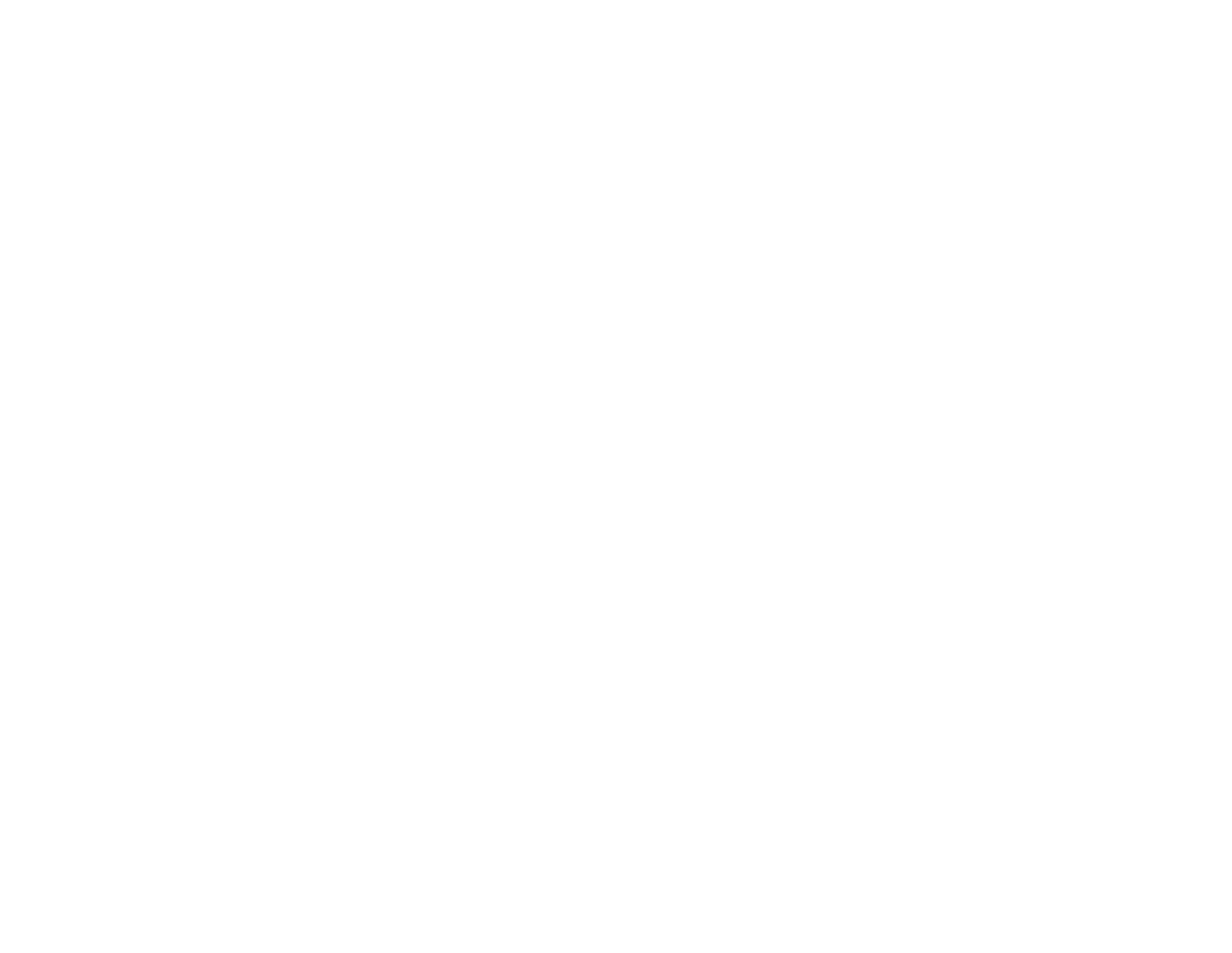|                    | Licence Business Name                                         | Address                                           | <b>Licence Type/Sub</b> |                                                    | <b>Phone</b>        |      | Fax                     |      |
|--------------------|---------------------------------------------------------------|---------------------------------------------------|-------------------------|----------------------------------------------------|---------------------|------|-------------------------|------|
| <b>Issue Date:</b> |                                                               | Thursday, 29 September 2011                       |                         |                                                    |                     |      |                         |      |
| 11 587310          | <b>PVL Products</b>                                           | 3820 Jacombs Rd Unit 104 Richmond BC V6V 2A5      | Mercantile Use          | Wholesale Trading                                  | (778) 839-0314      | Work |                         | Hom  |
| 11 590662          | DCS Darwin Concrete Specialist<br>Ltd                         | 7737 MUNROE CR VANCOUVER BC V5S 3J9               | Service Use             | <b>General Contractor</b>                          | (604) 690-3688      |      | Work (604) 321-4062 Fax |      |
| 11 590667          | <b>Bra Straps Store</b>                                       | 9440 Ferndale Rd Unit 47 Richmond BC V6Y 0A7      | Service Use             | Home Occupation                                    | (604) 600-3610      | Work |                         | Hom  |
| 11 590688          | Got Green? Irrigation                                         | 10131 Swinton Cr Richmond BC V7A 3S9              | Service Use             | <b>General Contractor</b>                          | (778) 384-6958      | Work |                         | Hom  |
| 11 589250          | Promenade Bros Production Ltd                                 | 8888 Odlin Cr Unit 3105 Richmond BC V6X 3Z8       | Service Use             |                                                    | (604) 284-5625      | Work |                         | Hom  |
| 11 587410          | Christianae Crucis Design                                     | 3771 Jacombs Rd Unit 555 Richmond BC V6V 2L9      | Service Use             | <b>General Contractor</b>                          | (778) 987-5188      | Work |                         | Hom  |
| 11 587803          | CIS Realty Ltd                                                | 5300 No 3 Rd Unit 912 Richmond BC V6X 2X9         | Service Use             |                                                    | (604) 279-8828      | Work |                         | Hom  |
| 11 590366          | Yes Station Communications Inc                                | 12871 Bathgate Way Unit 12 Richmond BC V6V 1Y5    | Mercantile Use          | <b>Wholesale Trading</b>                           | (604) 773-7772      | Work |                         | Hom  |
| <b>Issue Date:</b> |                                                               | Friday, 30 September 2011                         |                         |                                                    |                     |      |                         |      |
| 11 591345          | FBS Health & Beauty Ltd                                       | 7400 Afton Dr Richmond BC V7A 1A3                 | Service Use             | Home Occupation                                    | (604) 295-9196      |      | Work (604) 295-9196 Fax |      |
| 11 591350          | Askmidia                                                      | 6068 No 3 Rd Unit 1903 Richmond BC V6Y 4M7        | Service Use             | Home Occupation                                    | (778) 387-1227      | Work |                         | Hom  |
| 11 591339          | M B L Contractor                                              | 7978 170 A ST SURREY BC V4N 0C6                   | Service Use             | <b>General Contractor</b>                          | (604) 575-1978      | Work |                         |      |
| 11 591333          | Alpine Ridge Fire Protection Ltd                              | 36060 OLD YALE RD UNIT 1 ABBOTSFORD BC V3G<br>2EP | Service Use             | Sprinkler Contractor                               | (604) 746-2737      | Work |                         | Hom  |
| 11 589955          | <b>BCurrent</b>                                               | 8180 No 2 Rd Unit 184 Richmond BC V7C 5K1         | Mercantile Use          | <b>Retail Trading</b>                              | (604) 284-5454      | Work |                         | Hom  |
| 11 589194          | Paintballgear.ca                                              | 6631 Elmbridge Way Unit 160 Richmond BC V7C 4N1   | Mercantile Use          | <b>Retail Trading</b>                              | (604) 278-8897      | Work |                         | Hom  |
| 11 587051          | <b>ASTA World America</b><br><b>Manufacturing Corporation</b> | 13900 Maycrest Way Unit 155 Richmond BC V6V 3E2   | Service Use             |                                                    | (604) 303-5920      |      | Work (604) 303-5922 Fax |      |
| <b>Issue Date:</b> |                                                               | Monday, 03 October 2011                           |                         |                                                    |                     |      |                         |      |
| 11 588230          | Cavani Enterprises Ltd                                        | 5431 Minoru Blvd Richmond BC V6X 2B1              | Mercantile Use          | <b>Retail Trading</b>                              | (604) 284-5605      | Work |                         | Hom  |
| 11 590689          | <b>Booster Juice</b>                                          | 11666 Steveston Hwy Unit 3150 Richmond BC V7A 5J3 | Assembly Use Group 1    | <b>Food Service</b><br>Establishment, Take-<br>Out | $(604)$ 271-6661    | Work |                         | Hom  |
| 11 591429          | Visayan Roofing and Reno                                      | 7451 Bridge St Richmond BC V6Y 2S6                | Service Use             | <b>General Contractor</b>                          | (604) 447-0346      | Work |                         | Hom  |
| 11 591434          | Haeccity Studio Inc                                           | 6300 Birch St Unit 58 Richmond BC V6Y 4K3         | Service Use             | Home Occupation                                    | (604) 447-1053      | Work |                         | Cell |
| 11 591444          | Dickson Tom Photography                                       | 22788 Westminster Hwy Unit 2 Richmond BC V6V 0B1  | Service Use             | Home Occupation                                    | (604) 928-9911      | Work |                         | Hom  |
| 11 591460          | Soho Enterprises Ltd                                          | 3218 CHROME CR COQUITLAM BC V3E 1M5               | Service Use             | <b>General Contractor</b>                          | (778) 881-1471      | Work |                         | Hom  |
| 11 580100          | The Suburban Well/The Coffee<br>Well                          | 5188 Westminster Hwy Unit 113 Richmond BC V7C 5S7 | Assembly Use Group 1    | <b>Food Service</b><br>Establishment               | (604) 244-8500      |      | Work (604) 244-8900     | Fax  |
| <b>Issue Date:</b> |                                                               | Tuesday, 04 October 2011                          |                         |                                                    |                     |      |                         |      |
|                    | 11 591443 H2 Home Staging                                     | 9595 Ash St Richmond BC V7A 2B2                   | Service Use             | Home Occupation                                    | (604) 821-0316 Work |      |                         | Hom  |
| 11 589404          | Ulferts Kids Designs Inc                                      | 9800 Allison Crt Richmond BC V6Y 3J1              | Service Use             | Home Occupation                                    | $(604)$ 210-4660    |      | Work (604) 210-4660 Fax |      |
| 11 579939          | Canada TT Enterprises Ltd                                     | 13711 Mayfield PI Unit 110 Richmond BC V6V 2G9    | Mercantile Use          | <b>Wholesale Trading</b>                           | (604) 278-4979      |      | Work (604) 278-4980 Fax |      |
| 11 583873          | <b>Billion Venture Marketing Inc</b>                          | 3757 Jacombs Rd Unit 155 Richmond BC V6V 2R3      | Mercantile Use          | <b>Wholesale Trading</b>                           | (604) 278-0988      |      | Work (604) 278-0988 Fax |      |
| 11 587371          | Kinsley Enterprises Incorporated                              | 2088 No 5 Rd Unit 170 Richmond BC V6X 2T1         | Mercantile Use          | Wholesale Trading                                  | (778) 861-2322      | Work |                         | Hom  |
| <b>Issue Date:</b> |                                                               | <b>Wednesday, 05 October 2011</b>                 |                         |                                                    |                     |      |                         |      |
| 11 591569          | Cascades Recovery Inc                                         | 8325 MAIN ST VANCOUVER BC V5X 3M3                 | Service Use             |                                                    | (604) 327-5272      |      | Work (604) 627-5273 Fax |      |
| 11 582506          | Simply Selfstorage Inc                                        | 8211 Sea Island Way Richmond BC V6X 2W3           | Service Use             |                                                    | (604) 214-9494      | Work |                         | Hom  |
|                    | 11 591606 Tikal Construction Ltd                              | 2789 MARBLE HILL DR ABBOTSFORD BC V3G 1C3         | Service Use             | <b>General Contractor</b>                          | (604) 850-6516      |      | Work (604) 859-0587 Fax |      |
|                    | Tuesday, 03 January 2012                                      |                                                   | Page 45 of 56           |                                                    |                     |      |                         |      |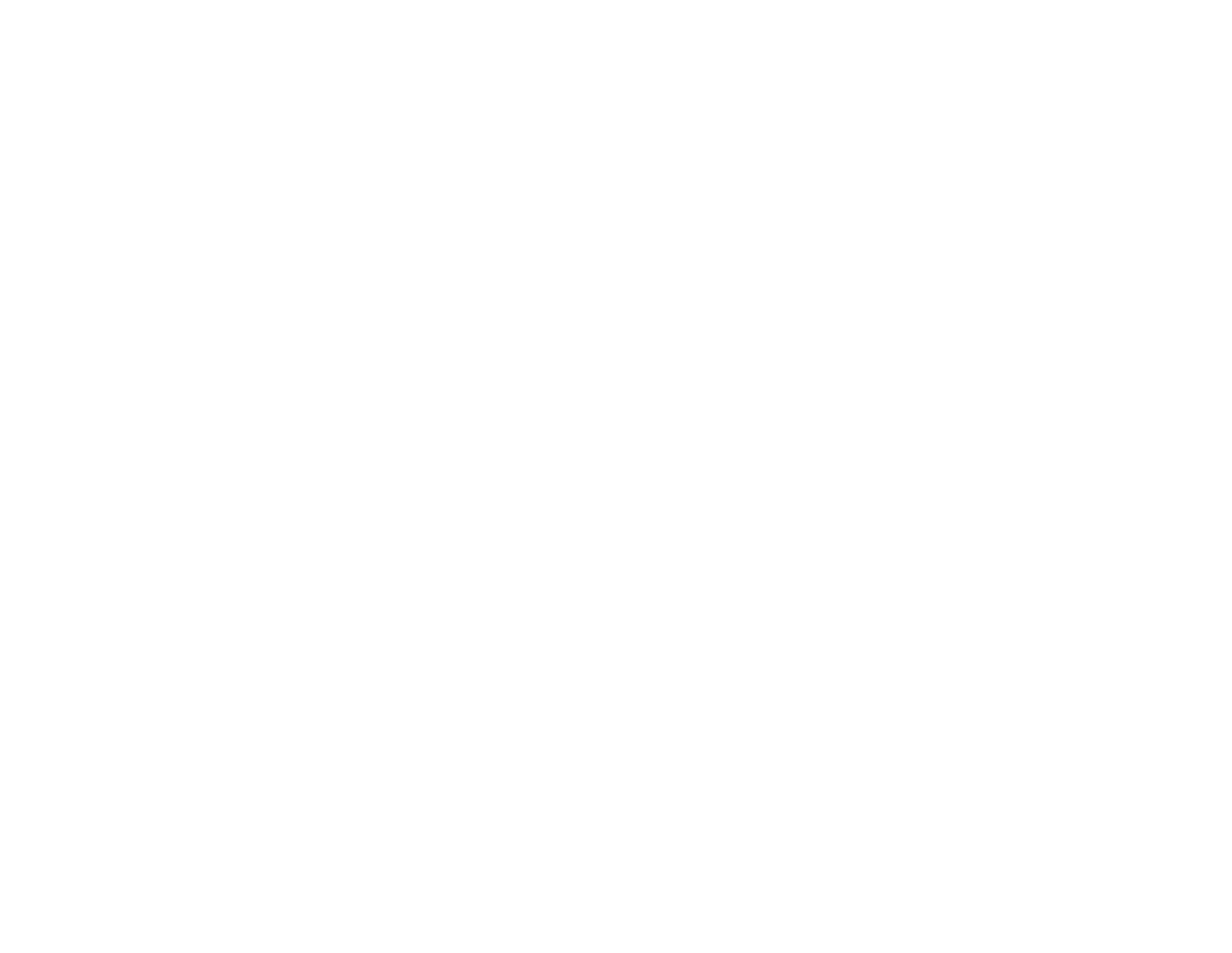|                    | Licence Business Name                            | <b>Address</b>                                         | <b>Licence Type/Sub</b> |                                      | <b>Phone</b>     |      | Fax                     |     |
|--------------------|--------------------------------------------------|--------------------------------------------------------|-------------------------|--------------------------------------|------------------|------|-------------------------|-----|
| 11 591598          | Maplewood Landscaping Ltd                        | 3520 40TH ST DELTA BC V4K 3N2                          | Service Use             | <b>General Contractor</b>            | (604) 946-0316   | Work | (604) 946-8720 Fax      |     |
| 11 591596          | <b>Aeeroworld Aviation North</b><br>America Inc  | 4840 Miller Rd Unit 223 Richmond BC V7B 1K7            | Service Use             |                                      | (604) 207-8933   | Work | (604) 207-8951 Fax      |     |
| 11 591576          | <b>DSM Excavating &amp; Contracting</b><br>Ltd   | 12191 97 AVE SURREY BC V3V 2C8                         | Service Use             | <b>General Contractor</b>            | (604) 581-4310   |      | Work (604) 581-4312 Fax |     |
| 11 591562          | Global Swift Exchange Ltd                        | 7966 Shackleton Dr Richmond BC V7C 5G9                 | Service Use             | Home Occupation                      | (604) 207-2615   |      | Work (604) 207-2615 Fax |     |
| 11 591552          | <b>Networx Renovations &amp;</b><br>Construction | 27250 58TH CR UNIT 8 LANGLEY BC V3W 4W7                | Service Use             | <b>General Contractor</b>            | (604) 625-0960   |      | Work (604) 625-1960 Fax |     |
| 11 591539          | <b>Bolstad Renovations</b>                       | 10251 No 1 Rd Unit 10 Richmond BC V7E 1S1              | Service Use             | <b>General Contractor</b>            | (604) 512-6221   | Work |                         | Hom |
| 11 588207          | <b>Best Bubble Cafe</b>                          | 8300 Capstan Way Unit 1028 Richmond BC V6X 4B7         | Assembly Use Group 1    | <b>Food Service</b><br>Establishment | (604) 821-0277   | Work |                         | Hom |
| 11 591577          | <b>Crown Finishing Carpentry</b>                 | PO BOX 2569 STATION A ABBOTSFORD BC V2T 6R3            | Service Use             | <b>General Contractor</b>            | (604) 825-5534   |      | Work (604) 853-5175 Fax |     |
| <b>Issue Date:</b> |                                                  | Thursday, 06 October 2011                              |                         |                                      |                  |      |                         |     |
| 11 582670          | Wind Mobile                                      | 5300 No 3 Rd Unit 919 Richmond BC V6X 2X9              | Mercantile Use          | Retail Trading                       | (604) 284-5540   | Work |                         | Hom |
| 11 591658          | D and D Framing Ltd                              | 10180 128A ST SURREY BC V3T 3E6                        | Service Use             | <b>General Contractor</b>            | (778) 896-8696   | Work |                         | Hom |
| 11 591670          | <b>Liquidus Plumbing</b>                         | 4589 224 ST LANGLEY BC V2Z 1A8                         | Service Use             | <b>Plumbing Contractor</b>           | (778) 888-4833   | Work |                         | Hom |
| 11 591666          | <b>Natural Source Vending</b>                    | 717 WEST 7TH AVE VANCOUVER BC V5Z 1B9                  | Vending Machine Use     | \$.25 or More                        | (604) 379-8100   | Work |                         | Hom |
| 11 591664          | <b>Atrium Drafting Studios</b>                   | 8451 Westminster Hwy Unit 321 Richmond BC V6X 3E4      | Service Use             | Home Occupation                      | (778) 686-3132   | Work |                         | Hom |
| 11 591656          | Act Cargo (USA) Inc                              | 4840 Miller Rd Unit 215 Richmond BC V7B 1K7            | Service Use             |                                      | (604) 279-8530   |      | Work (604) 279-8650 Fax |     |
| 11 591655          | Innovative Flooring Ltd                          | 2730 PROGRESSIVE WAY UNIT 102 ABBOTSFORD BC<br>V2T 6H9 | Service Use             | <b>General Contractor</b>            | (604) 855-8786   |      | Work (604) 855-8738 Fax |     |
| 11 591653          | Zeeling Canada Inc                               | 7060 Buttermere PI Richmond BC V7A 5B9                 | Service Use             | Home Occupation                      | $(604)$ 618-0935 | Work |                         | Hom |
| 11 590438          | Party Packagers Inc                              | 5300 No 3 Rd Unit 811 Richmond BC V6X 2X9              | Mercantile Use          | <b>Retail Trading</b>                | (604) 231-5950   |      | Work (416) 631-7526 Fax |     |
| 11 591635          | The Good OI' Days                                | 7131 No 5 Rd Richmond BC V6Y 2V3                       | Service Use             | Home Occupation                      | (778) 322-0344   | Work |                         | Hom |
| <b>Issue Date:</b> |                                                  | Tuesday, 11 October 2011                               |                         |                                      |                  |      |                         |     |
| 11 591782          | <b>AG Plumbingheating Ltd</b>                    | 549 BROOKMERE AVE COQUITLAM BC V3J 1X1                 | Service Use             | <b>Gas Contractor</b>                | (604) 771-4077   |      | Work (604) 939-6996 Fax |     |
| 11 591805          | <b>Hernandez Twins Cleaning</b><br>Services      | 8011 Ryan Rd Unit 205 Richmond BC V7A 2E4              | Service Use             | Home Occupation                      | (604) 241-0362   | Work |                         | Hom |
| 11 591803          | Singh Framing Ltd                                | 13975 92 AVE SURREY BC V3V 1J3                         | Service Use             | <b>General Contractor</b>            | (778) 885-4383   | Work | (604) 496-5962 Fax      |     |
| 11 591802          | Icon Worldwide Systems                           | 10591 Shepherd Dr Richmond BC V6X 4C3                  | Service Use             | Home Occupation                      | (604) 377-9628   | Work |                         | Hom |
| 11 591797          | <b>Home Quality Repairs</b>                      | 3451 Springfield Dr Unit 106 Richmond BC V7E 1Z2       | Service Use             | <b>General Contractor</b>            | (604) 271-0375   |      | Work (604) 271-0376 Fax |     |
| 11 589745          | <b>MLK Properties Ltd</b>                        | 13040 No 2 Rd Unit 110 Richmond BC V7E 2G1             | Service Use             | <b>General Contractor</b>            | (604) 288-2667   | Work |                         | Hom |
| 11 591785          | A G Concrete Ltd                                 | 1690 NANIMO ST UNIT 44503 VANCOUVER BC V5L 4K8         | Service Use             | <b>General Contractor</b>            | (778) 317-4820   | Work |                         | Hom |
| 11 591769          | <b>Naturally Canadian Superfoods</b><br>Inc      | 5426 Jaskow Dr Richmond BC V7E 5Z2                     | Service Use             | Home Occupation                      | (604) 284-5575   |      | Work (604) 241-4918 Fax |     |
| 11 591728          | PB Electric Ltd                                  | 7557 HUMPHRIES CRT UNIT 1 BURNABY BC V3N 4K9           | Service Use             | <b>Electrical Contractor</b>         | (604) 329-5272   |      | Work (604) 524-8937 Fax |     |
| 11 591545          | BC Apple Packaging Supply Ltd                    | 11280 Twigg PI Unit 168 Richmond BC V6V 0A6            | Mercantile Use          | <b>Wholesale Trading</b>             | (604) 327-5388   |      | Work (604) 327-5389 Fax |     |
| 11 584323          | <b>CBC Car Care Centre</b>                       | 2560 Shell Rd Unit 2053 Richmond BC V6X 0B8            | Service Use             |                                      | (778) 882-7780   | Work |                         | Hom |
| 11 584262          | Lansdowne Place Medical Clinic<br>Inc            | 8351 Alexandra Rd Unit 170 Richmond BC V6X 3P3         | Service Use             |                                      | (604) 278-7796   |      | Work (604) 278-3127 Fax |     |
| 11 591779          | <b>LMS Limited Partnership</b>                   | 6320 148TH ST SURREY BC V3S 3C4                        | Service Use             | <b>General Contractor</b>            | (604) 598-9930   |      | Work (604) 598-9931 Fax |     |
| 11 591719          | PixelMind                                        | 6351 Buswell St Unit 1403 Richmond BC V6Y 0A4          | Service Use             | Home Occupation                      | (778) 385-5590   | Work |                         | Hom |

## *Issue Date:Wednesday, 12 October 2011*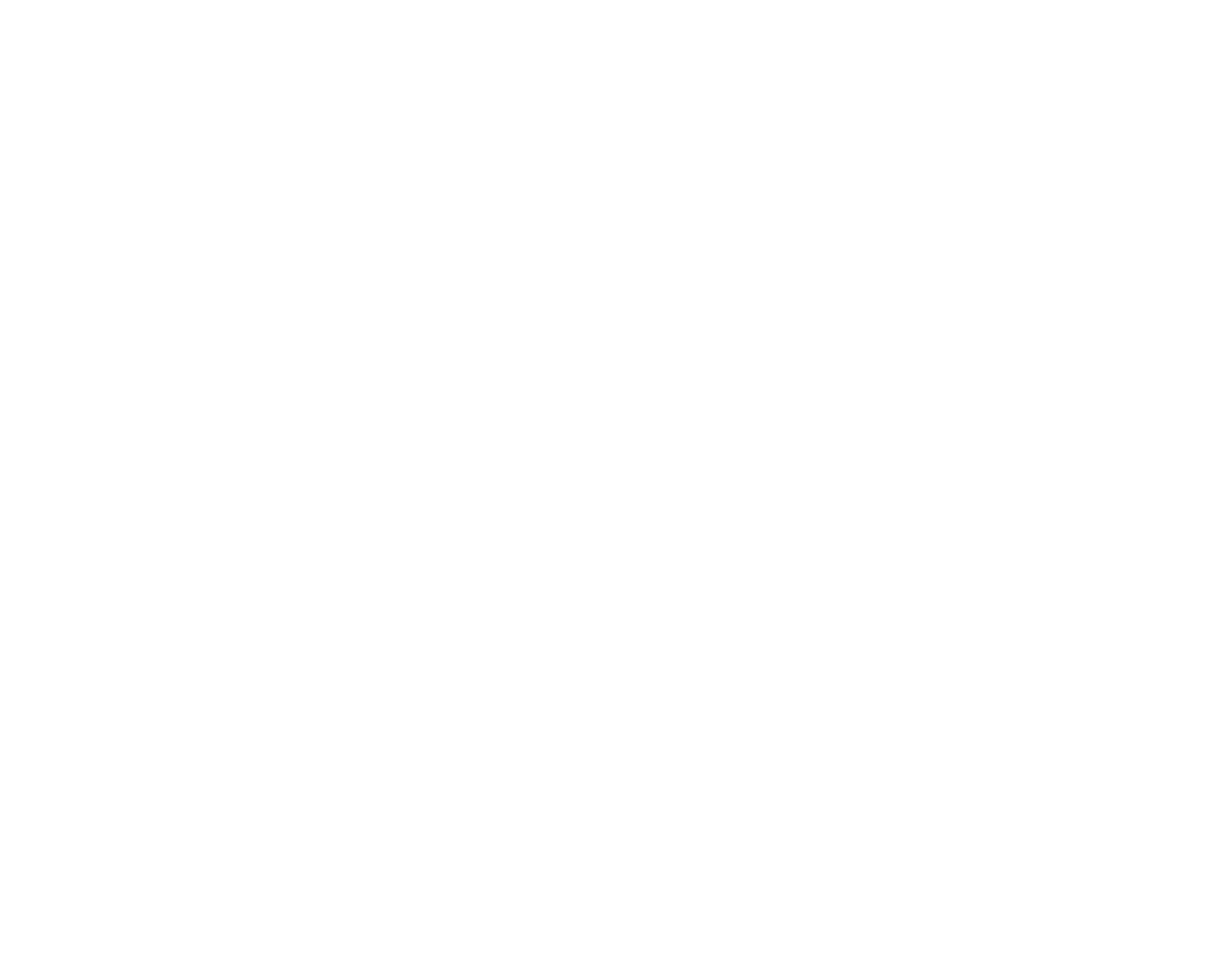|                    | Licence Business Name                      | <b>Address</b>                                                                    | <b>Licence Type/Sub</b>         |                           | <b>Phone</b>     |      | Fax                     |     |
|--------------------|--------------------------------------------|-----------------------------------------------------------------------------------|---------------------------------|---------------------------|------------------|------|-------------------------|-----|
| 11 591865          | <b>Stat Electrics Ltd</b>                  | 7518 138TH ST UNIT 66 SURREY BC V3W 1S1                                           | Service Use                     | <b>General Contractor</b> | (778) 246-1119   | Work |                         | Hom |
| 11 581762          | The Hotel At River Rock                    | 8888 River Rd Richmond BC V6X 0E1                                                 | <b>Residential Use</b>          | Hotel                     | (604) 273-1895   |      | Work (604) 270-8620 Fax |     |
| 11 589654          | <b>Strategic Services Group</b>            | 5691 20TH SIDE RD UTOPIA ON L0M 1T0                                               | Service Use                     | <b>General Contractor</b> | (705) 424-4106   | Work |                         | Hom |
| 11 591657          | TLC Carpentry Inc                          | 10420 Hollymount Dr Richmond BC V7E 4S3                                           | Service Use                     | <b>General Contractor</b> | (778) 297-5050   | Work |                         | Hom |
| <b>Issue Date:</b> |                                            | Thursday, 13 October 2011                                                         |                                 |                           |                  |      |                         |     |
| 11 591933          | Alpine Greenhouse Services Ltd             | 858 COLUMBIA ST ABBOTSFORD BC V2T 5X8                                             | Service Use                     | <b>General Contractor</b> | (604) 309-6119   |      | Work 6048507618f        | Fax |
| 11 591911          | Twin City Heating Ltd                      | 5805 BELL RD ABBOTSFORD BC V3G 1R4                                                | Service Use                     | Gas Contractor            | (604) 832-1662   |      | Work (604) 826-3518 Fax |     |
| 11 591906          | J H Assembly                               | 7331 Heather St Unit 15 Richmond BC V6Y 4M3                                       | Service Use                     | Home Occupation           | (778) 822-8647   | Work |                         | Hom |
| 11 591866          | <b>BTR Productions Inc.</b>                | 555 BROOKSBANK AVE UNIT 10/110 VANCOUVER BC<br>V7J 3S5                            | Service Use                     |                           | (604) 983-5211   |      | Work (604) 983-5210 Fax |     |
| 11 589154          | Gui Fang Li / Xiao Ming Xu Arts<br>Gallery | 5911 Cooney Rd Unit 2 Richmond BC V6X 4H2                                         | Mercantile Use                  | <b>Retail Trading</b>     | (604) 272-9119   |      | Work (604) 272-9119 Fax |     |
| 11 586411          | Cell Depot                                 | 3700 No 3 Rd Unit 2055 Richmond BC V6X 3X2                                        | Mercantile Use                  | <b>Retail Trading</b>     | (604) 764-6495   | Work |                         | Hom |
| 11 586410          | Cell Depot                                 | 3700 No 3 Rd Unit 2055 Richmond BC V6X 3X2                                        | Service Use                     |                           | (604) 764-6495   | Work |                         | Hom |
| 10 538879          | 1010 Tires (TTT) Wholesale                 | 22091 Fraserwood Way Unit 2000 Richmond BC V6W 1J5                                | Mercantile Use                  | <b>Wholesale Trading</b>  | (604) 270-4721   |      | Work (604) 270-4729 Fax |     |
| 11 579922          | Canada Magnetic Resonance<br>Therapy       | 12671 Bathgate Way Unit 6 Richmond BC V6V 1Y5                                     | Service Use                     |                           | (604) 821-0133   |      | Work (604) 821-0155 Fax |     |
| <b>Issue Date:</b> |                                            | Friday, 14 October 2011                                                           |                                 |                           |                  |      |                         |     |
| 11 584102          | Canasa International                       | 11300 River Rd Unit 150 Richmond BC V6X 1Z5                                       | Mercantile Use                  | <b>Wholesale Trading</b>  | (604) 688-2500   |      | Work (604) 682-3606 Fax |     |
| 11 591349          | Liu's Metal Co                             | 12391 Bridgeport Rd Unit 5 Richmond BC V6V 1J4                                    | Industrial/Manufacturing<br>Use |                           | (604) 214-9993   | Work |                         |     |
| 11 591926          | DNV Masonry Ltd                            | 304 CORNELL WAY PORT MOODY BC V3H 3W2                                             | Service Use                     | <b>General Contractor</b> | (604) 788-0921   |      | Work (604) 939-5781 Fax |     |
| 11 571122          | Dynamic Air Solutions Ltd                  | 12811 Rowan PI Unit 2114 Richmond BC V6V 2S6                                      | Service Use                     | <b>Gas Contractor</b>     | (604) 278-4567   |      | Work (604) 278-4567 Fax |     |
| 11 590282          | Home Care Trading Inc                      | 13986 Cambie Rd Unit 228 Richmond BC V6V 2K3                                      | Mercantile Use                  | <b>Wholesale Trading</b>  | (778) 892-6689   |      | Work (778) 297-7299 Fax |     |
| 11 589673          | TD Canada Trust                            | 11300 Steveston Hwy Richmond BC V7A 1N6                                           | Service Use                     |                           | (604) 257-7800   |      | Work (604) 257-7803 Fax |     |
| <b>Issue Date:</b> |                                            | <b>Monday, 17 October 2011</b>                                                    |                                 |                           |                  |      |                         |     |
| 11 592029          | R M Construction Ltd                       | 6656 130TH ST SURREY BC V3W 4J3                                                   | Service Use                     | <b>General Contractor</b> | (604) 572-5933   | Work |                         | Hom |
| 11 592056          | <b>CNSS West Development Group</b><br>Ltd  | 1819 EIGHTH AVE NEW WESTMINSTER BC V3M 2S9                                        | Service Use                     | <b>General Contractor</b> | (778) 773-4159   | Work |                         | Hom |
| <b>Issue Date:</b> |                                            | Tuesday, 18 October 2011                                                          |                                 |                           |                  |      |                         |     |
| 11 592128          |                                            | Point Demolition & Excavating Ltd 7450 DUFF ST VANCOUVER BC V5P 4B4               | Service Use                     | <b>General Contractor</b> | (604) 726-1755   | Work |                         | Hom |
| <b>Issue Date:</b> |                                            | Wednesday, 19 October 2011                                                        |                                 |                           |                  |      |                         |     |
| 11 586424          | Lift Hair Shoppe                           | 13020 No 2 Rd Unit 155 Richmond BC V7E 6S3                                        | Service Use                     |                           | (604) 244-5593   | Work |                         | Hom |
| 11 589361          | Ofee & Lily Enterprised Ltd                | 4380 No 3 Rd Unit 1307 Richmond BC V6X 3V7                                        | Mercantile Use                  | <b>Retail Trading</b>     | (778) 881-8260   | Work |                         | Hom |
| 11 591525          | <b>Thyme Catering</b>                      | 3160 River Rd Richmond BC V7C 5N2                                                 | Service Use                     | Home Occupation           | $(604)$ 839-6818 | Work |                         | Hom |
| 11 591992          |                                            | Richmond Midwifery Care Centre 11331 Coppersmith Way Unit 250 Richmond BC V7A 5J9 | Service Use                     |                           | (604) 762-4188   | Work |                         |     |
| <b>Issue Date:</b> |                                            | Thursday, 20 October 2011                                                         |                                 |                           |                  |      |                         |     |
| 11 592208          | <b>Noort Developments</b>                  | 403 6TH ST UNIT 101 NEW WESTMINSTER BC V3L 3B1                                    | Service Use                     | <b>General Contractor</b> | (604) 526-3604   |      | Work (604) 526-7651 Fax |     |
| 11 592286          |                                            | HERO's Business Solutions Inc 7791 Shackleton Dr Richmond BC V7C 5K8              | Service Use                     | Home Occupation           | (604) 272-5328   | Work |                         | Hom |
| 11 592254          | Praxis Enterprises Ltd                     | 8033 Saba Rd Unit 1703 Richmond BC V6Y 4E2                                        | Service Use                     | Home Occupation           | (604) 276-9669   |      | Work (604) 276-9669 Fax |     |
|                    | Tuesday, 03 January 2012                   |                                                                                   | Page 47 of 56                   |                           |                  |      |                         |     |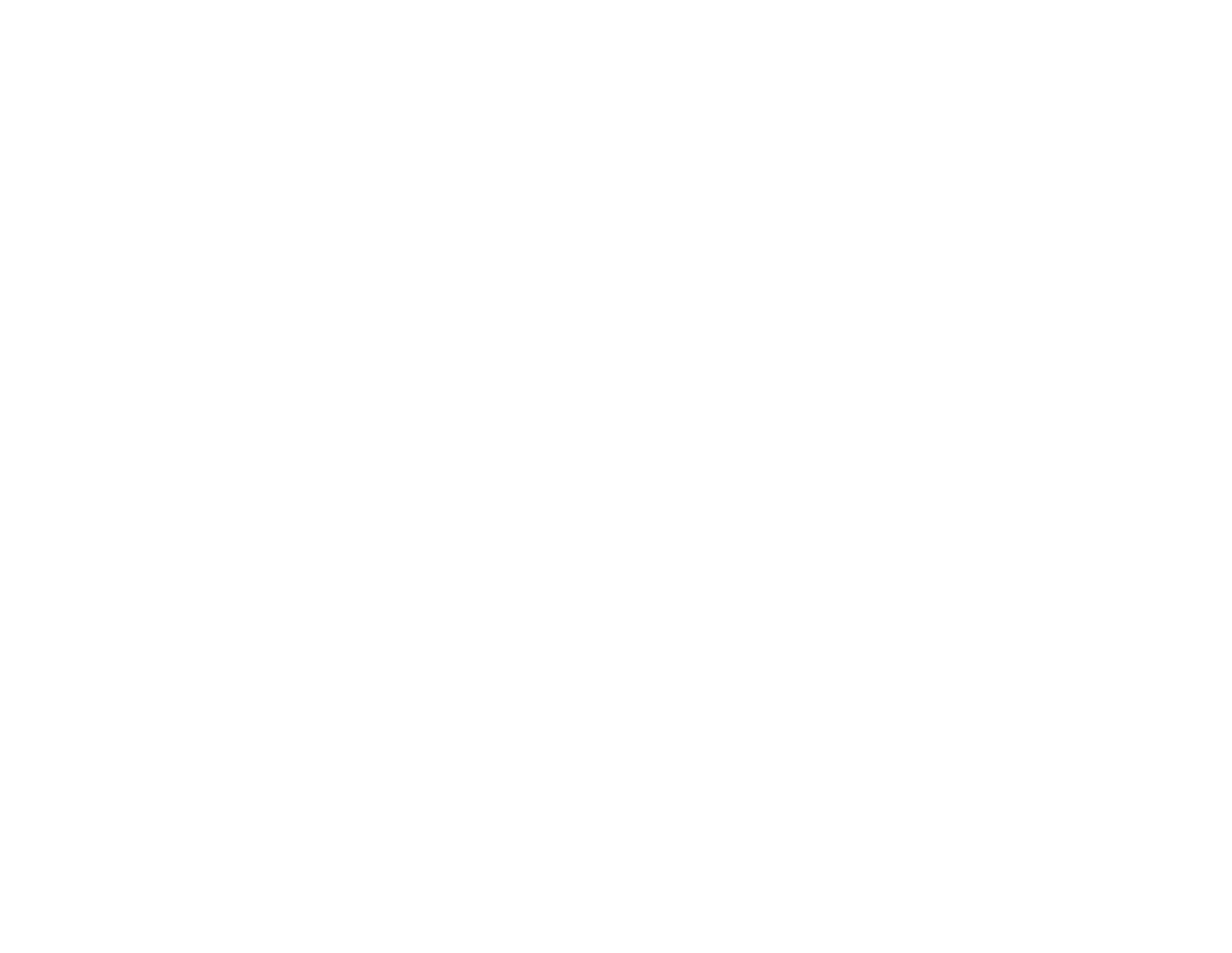|                    | Licence Business Name                     | <b>Address</b>                                       | <b>Licence Type/Sub</b> |                                      | <b>Phone</b>     |      | Fax                                    |     |
|--------------------|-------------------------------------------|------------------------------------------------------|-------------------------|--------------------------------------|------------------|------|----------------------------------------|-----|
| 11 592226          | Thorough Clean Cleaning<br>Services       | 2864 NASH DR COQUITLAM BC V3B 6R2                    | Service Use             |                                      | (604) 362-6976   | Work |                                        | Hom |
| 11 592134          | Manpreet Kaur Brar                        | 9840 Seagrave Rd Richmond BC V7A 3X8                 | Service Use             | <b>General Contractor</b>            | (778) 891-9843   | Work |                                        | Hom |
| 11 592131          | Outerbeauty Cosmetics Inc                 | 5331 Woodpecker Dr Richmond BC V7E 5P4               | Service Use             | Home Occupation                      | (604) 812-3182   |      | Work (604) 648-8980 Fax                |     |
| 11 592236          | West Coast Industrial Care Ltd            | 21450 STONEHOUSE AVE MAPLE RIDGE BC V2X 3Z4          | Service Use             | <b>General Contractor</b>            | (604) 716-0127   |      | Work (604) 463-4446 Fax                |     |
| <b>Issue Date:</b> |                                           | Friday, 21 October 2011                              |                         |                                      |                  |      |                                        |     |
| 11 592192          | Mentor Janitorial Cleaning<br>Services    | 3851 Francis Rd Unit 224 Richmond BC V7C 1J6         | Service Use             | Home Occupation                      | (604) 447-1857   | Work |                                        | Hom |
| 11 592209          | <b>B &amp; B Contracting</b>              | 11640 Dewsbury Dr Richmond BC V6X 2Y7                | Service Use             | <b>General Contractor</b>            | $(604)$ 761-2551 |      | Work (604) 247-1399 Fax                |     |
| 11 592291          | Signature Wall and Ceiling Ltd            | 34581 4TH AVE UNIT 1 ABBOTSFORD BC V2S 8E5           | Service Use             | <b>General Contractor</b>            | (604) 853-2888   |      | Work (604) 853-2889 Fax                |     |
| 11 592292          | Pacific Gate Development Group<br>Ltd     | 3646 TANNER ST VANCOUVER BC V5R 5P6                  | Service Use             | <b>General Contractor</b>            | (604) 729-6359   |      | Work (604) 439-0990 Fax                |     |
| 11 592312          | Malyon Landscaping                        | 9351 Kingsbrook Rd Richmond BC V7A 4T3               | Service Use             | <b>General Contractor</b>            | (778) 233-7111   | Work |                                        | Hom |
| <b>Issue Date:</b> |                                           | <b>Monday, 24 October 2011</b>                       |                         |                                      |                  |      |                                        |     |
| 11 592287          | The Maple Residences                      | 3800 Chatham St Unit 105 Richmond BC V7E 2Z3         | Service Use             |                                      | (604) 277-4519   | Work |                                        | Hom |
| 11 592420          | <b>Fast Eddie Messenger Services</b>      | 9460 Glenallan Dr Unit 36 Richmond BC V7A 2S8        | Service Use             | Home Occupation                      | (604) 710-0010   | Work |                                        | Hom |
| 11 592394          | Dansj Trading                             | 4935 Peterson Dr Richmond BC V7E 4X7                 | Service Use             | Home Occupation                      | (604) 447-1349   |      | Work (604) 447-1349 Fax                |     |
| 11 592428          | Maple Ridge Mechanical Ltd                | 23060 136 AVE MAPLE RIDGE BC V4R 2R5                 | Service Use             | <b>Plumbing Contractor</b>           | (604) 551-6620   | Work |                                        | Hom |
| 11 592008          | <b>CCVIP Business and Travel Ltd</b>      | 9333 Sills Ave Unit 40 Richmond BC V6Y 4K8           | Service Use             | Home Occupation                      | (778) 322-7057   | Work |                                        | Hom |
| 11 591329          | <b>RTY Financial Ltd</b>                  | 8260 Westminster Hwy Unit 2220 Richmond BC V6X 3Y2   | Service Use             |                                      | (604) 961-1755   | Work |                                        | Hom |
| 11 589538          | #1 Locdoc                                 | 8460 Ackroyd Rd Unit 230 Richmond BC V6X 3E9         | Service Use             | Home Occupation                      | (604) 532-9939   | Work |                                        | Hom |
| 11 592356          | Matthew Hoag Photography                  | 10000 Fisher Gate Unit 74 Richmond BC V6X 3W8        | Service Use             | Home Occupation                      | (604) 889-5111   | Work |                                        | Hom |
| 11 592354          | <b>Innovision Food</b>                    | 10000 Fisher Gate Unit 74 Richmond BC V6X 3W8        | Service Use             | Home Occupation                      | (604) 889-5111   | Work |                                        | Hom |
| <b>Issue Date:</b> |                                           | Tuesday, 25 October 2011                             |                         |                                      |                  |      |                                        |     |
| 11 592497          | <b>Link Resource Consulting</b>           | 8891 Cook Rd Unit 4 Richmond BC V6Y 3L8              | Service Use             | Home Occupation                      | (604) 636-8658   | Work |                                        |     |
| 11 592554          | Energy House Fireplaces Ltd               | 20771 LANGLEY BY-PASS UNIT 201 LANGLEY BC V3A<br>5E8 | Service Use             | <b>Gas Contractor</b>                | (604) 533-2198   |      | Work (604) 533-3680 Fax                |     |
| 11 592549          | RJ Youth Enterprises Ltd                  | 3111 Beckman PI Unit 46 Richmond BC V6X 3R3          | Service Use             | Home Occupation                      | (604) 278-4866   | Work |                                        | Hom |
| 11 592524          | <b>Bkjamin Consulting</b>                 | 9051 Blundell Rd Unit 4 Richmond BC V6Y 1K4          | Service Use             | Home Occupation                      | (604) 230-7800   | Work |                                        | Hom |
| 11 592450          | Mighty God Of Israel Cleaning<br>Services | 11811 Oldfield Ave Richmond BC V6X 1M3               | Service Use             | Home Occupation                      | (778) 822-7543   | Work |                                        | Hom |
| 11 592252          | Lillen Collection Inc                     | 11871 Horseshoe Way Unit 1125 Richmond BC V7A 5H5    | Service Use             |                                      | (604) 240-3639   | Work |                                        | Hom |
| 11 591950          | Hansells Foods Canada Ltd                 | 7080 River Rd Unit 228 Richmond BC V6X 1X5           | Service Use             |                                      | (604) 248-1164   |      | Work (604) 288-7906 Fax                |     |
|                    | 11 589215 Boathouse                       | 6060 Minoru Blvd Unit 2104 Richmond BC V6Y 2V7       | Mercantile Use          | <b>Retail Trading</b>                |                  |      | (905) 684-8134 Work (905) 684-4142 Fax |     |
| 11 588024 Pho Ten  |                                           | 11080 No 5 Rd Unit 130 Richmond BC V7A 4E7           | Assembly Use Group 1    | <b>Food Service</b><br>Establishment | (604) 441-9699   | Work |                                        | Hom |
| 11 583988          | <b>Blackmarkers</b>                       | 4380 No 3 Rd Unit 1285 Richmond BC V6X 3V7           | Mercantile Use          | <b>Retail Trading</b>                | (604) 288-8701   |      | Work (604) 263-4928 Fax                |     |
| 11 592444          | Sunny Stucco Ltd                          | 3243 VENABLES ST VANCOUVER BC V5K 2S5                | Service Use             | <b>General Contractor</b>            | (604) 215-0832   | Work |                                        | Hom |
| 11 592548          | Saw Dogs Season One Inc                   | 5792 DUNBAR ST VANCOUVER BC V6N 1W9                  | Service Use             |                                      | (604) 418-0796   |      | Work (604) 608-9591 Fax                |     |
| <b>Issue Date:</b> |                                           | Thursday, 27 October 2011                            |                         |                                      |                  |      |                                        |     |
|                    | 11 589252 Golden Bauhina Restaurant       | 8338 Capstan Way Unit 1226 Richmond BC V6X 4B5       | Assembly Use Group 1    | Food Service<br>Establishment        | (604) 278-8898   | Work |                                        | Hom |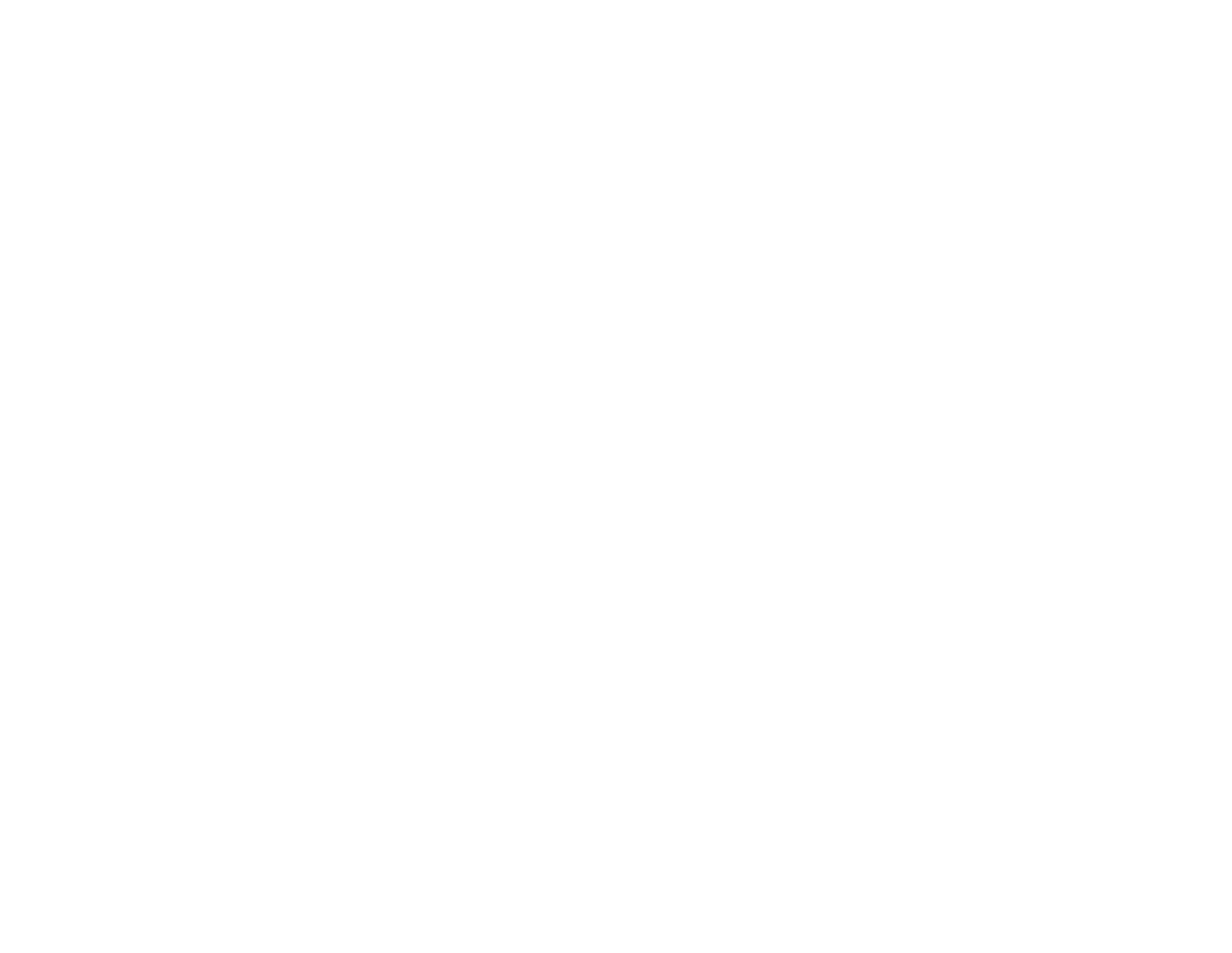|                    | Licence Business Name                               | <b>Address</b>                                               | <b>Licence Type/Sub</b>         |                                               | <b>Phone</b>     |      | Fax                      |      |
|--------------------|-----------------------------------------------------|--------------------------------------------------------------|---------------------------------|-----------------------------------------------|------------------|------|--------------------------|------|
| 11 592585          | <b>Chifan Ceramics</b>                              | 10747 168TH ST SURREY BC V4N 1M5                             | Service Use                     | <b>General Contractor</b>                     | (604) 725-0273   |      | Work (604) 589-6155 Fax  |      |
| 11 592295          | <b>Excel Educational Centre</b>                     | 8291 Alexandra Rd Unit 230 Richmond BC V6X 1C3               | Assembly Use Group 3            | <b>Education Institution</b>                  | (604) 273-8211   | Work |                          | Hom  |
| 11 592495          | Guangyuan International<br>Investment Canada Co Ltd | 8171 Saba Rd Unit 1405 Richmond BC V6Y 4B3                   | Service Use                     | Home Occupation                               | (778) 383-0359   | Work |                          | Hom  |
| <b>Issue Date:</b> |                                                     | Friday, 28 October 2011                                      |                                 |                                               |                  |      |                          |      |
| 11 591722          | Calforex                                            | 6551 No 3 Rd Unit 1312 Richmond BC V6Y 2B6                   | Service Use                     |                                               | (604) 608-0381   |      | Work (604) 207-0241 Fax  |      |
| 11 593356          | <b>IMCA</b>                                         | 2966 PHEASANT AVE COQUITLAM BC V3B 1A1                       | Service Use                     | <b>General Contractor</b>                     | (604) 552-4700   |      | Work (604) 552-4770 Fax  |      |
| 11 593396          | Marine Star Homes Corporation                       | 9333 Sills Ave Unit 29 Richmond BC V6Y 4K8                   | Service Use                     | <b>General Contractor</b>                     | (604) 716-6186   |      | Work (604) 207-0759 Fax  |      |
| 11 593351          | <b>IMCA</b>                                         | 2966 PHEASANT AVE COQUITLAM BC V3B 1A1                       | Service Use                     | <b>General Contractor</b>                     | (604) 552-4700   |      | Work (604) 552-4770 Fax  |      |
| 11 593349          | Origins K-9 Academy Inc                             | 10215 Pugwash PI Richmond BC V7E 5P1                         | Service Use                     | Home Occupation                               | (604) 783-1809   |      | Work (604) 271-0098 Fax  |      |
| 11 591873          | Pages Print Richmond                                | 5951 Minoru Blvd Unit 165 Richmond BC V6X 4B1                | Industrial/Manufacturing<br>Use |                                               | (604) 207-0201   | Work |                          | Hom  |
| 11 589386          | <b>Scaffcat Staging Ltd</b>                         | 11568 Eburne Way Unit 101 Richmond BC V6V 2G7                | Service Use                     |                                               | (604) 325-7220   |      | Work 18773661105         | Fax  |
| 11 588109          | Polo Trading Group Inc.                             | 11938 Bridgeport Rd Unit 130 Richmond BC V6X 1T2             | Mercantile Use                  | <b>Wholesale Trading</b>                      | (604) 728-5514   |      | Work 18885463418         | Fax  |
| 11 587645          | Monet Fine Art & Gifts Ltd                          | 5471 Minoru Blvd Richmond BC V6X 2B1                         | Mercantile Use                  | <b>Retail Trading</b>                         | (778) 322-3966   | Work |                          | Hom  |
| 11 586629          | Draeger Safety Canada Limited                       | 2633 Simpson Rd Unit 2025 Richmond BC V6X 0B9                | Service Use                     |                                               | (604) 278-3443   |      | Work (604) 278-3446 Fax  |      |
| 11 589736          | Pacific Auto Sport Inc                              | 21320 Westminster Hwy Unit 2103 Richmond BC V6V 1B4          | Mercantile Use                  | <b>Retail Trading</b>                         | (604) 299-2838   |      | Work 18883884345         | Fax  |
| 11 584133          | Service Master Clean for<br>Vancouver               | 21900 Westminster Hwy Unit 160 Richmond BC V6V 0A8           | Service Use                     |                                               | (604) 435-1135   |      | Work (604) 278-9604 Fax  |      |
| 11 568913          | Jian Kun Gao                                        | 11180 Bridgeport Rd Unit 260 Richmond BC V6X 1T2             | Service Use                     |                                               | (604) 231-0033   |      | Work (778) 383-2630 Fax  |      |
| <b>Issue Date:</b> |                                                     | Monday, 31 October 2011                                      |                                 |                                               |                  |      |                          |      |
| 11 593454          | Victory Tours Ltd                                   | 5988 Forsyth Cr Richmond BC V7C 1B3                          | Service Use                     | Home Occupation                               | (778) 297-1693   | Work |                          | Hom  |
| 11 593502          | Fine Housing Ltd                                    | 9951 Swansea Dr Richmond BC V7A 1N5                          | Service Use                     | <b>General Contractor</b>                     | (778) 319-0869   | Work |                          | Hom  |
| 10 555518          | Cashmoney                                           | 6061 No 3 Rd Unit 100 Richmond BC V6Y 2B2                    | Service Use                     |                                               | (604) 764-1227   | Work |                          | Hom  |
| <b>Issue Date:</b> |                                                     | Tuesday, 01 November 2011                                    |                                 |                                               |                  |      |                          |      |
| 11 584810          | Phoenix Tea Bar                                     | 8080 Leslie Rd Unit 130 Richmond BC V6X 4A8                  | Assembly Use Group 1            | <b>Food Service</b><br>Establishment          | (778) 888-8086   | Work |                          | Cell |
| 11 593530          | Thor's Hammer Construction                          | 4327 W 13TH AVE VANCOUVER BC V6R 2V1                         | Service Use                     | <b>General Contractor</b>                     | (604) 537-4356   | Work |                          | Hom  |
| 11 593555          | Diamond Parking/DPS Parking<br>#4818                | 5760 Minoru Blvd Richmond BC V6X 2A9                         | Service Use                     | <b>Parking Enforcement</b><br><b>Business</b> | (604) 681-8797   |      | Work (604) 684-0329 Fax  |      |
| <b>Issue Date:</b> | Vednesday, 02 November 2011                         |                                                              |                                 |                                               |                  |      |                          |      |
| 11 593634          | Diamond parking/DPS Parking<br>#4821                | 3880 Westminster Hwy Richmond BC V7C 5S1                     | Service Use                     | Parking Enforcement<br><b>Business</b>        | (604) 681-8797   |      | Work (604) 684-0329 Fax  |      |
|                    | 11 593636 A2B Fiber Inc                             | 1140 WEST PENDER ST UNIT 1620 VANCOUVER BC<br><b>V6E 4G1</b> | Service Use                     | <b>General Contractor</b>                     | (604) 684-7650   |      | Work (604) 648-8261 Fax  |      |
| 11 593476          | Dr Jason J Cherry Inc                               | 4231 Hazelbridge Way Unit 230 Richmond BC V6X 3L7            | Service Use                     |                                               | (604) 270-7727   |      | Work (604) 270-7720 Fax  |      |
| 11 579944          | Bauhinia Learning Centre Ltd                        | 8766 McKim Way Unit 2165 Richmond BC V6X 4G4                 | Assembly Use Group 3            | <b>Education Institution</b>                  | $(604)$ 803-1868 |      | Work (604) 803-1868 Cell |      |
| 11 593638          | Sentrax Mechanical Contracting<br>Ltd               | 8299 129TH ST 106 SURREY BC V3W 0A6                          | Service Use                     | <b>Plumbing Contractor</b>                    | (604) 596-4468   |      | Work (604) 596-3955 Fax  |      |
| <b>Issue Date:</b> |                                                     | Thursday, 03 November 2011                                   |                                 |                                               |                  |      |                          |      |
| 11 593722          | Miland Landscapers Lawn &<br>Garden Services Ltd    | 6520 MCKENZIE DR DELTA BC V4E 1N9                            | Service Use                     | <b>General Contractor</b>                     | (604) 374-2283   | Work |                          | Hom  |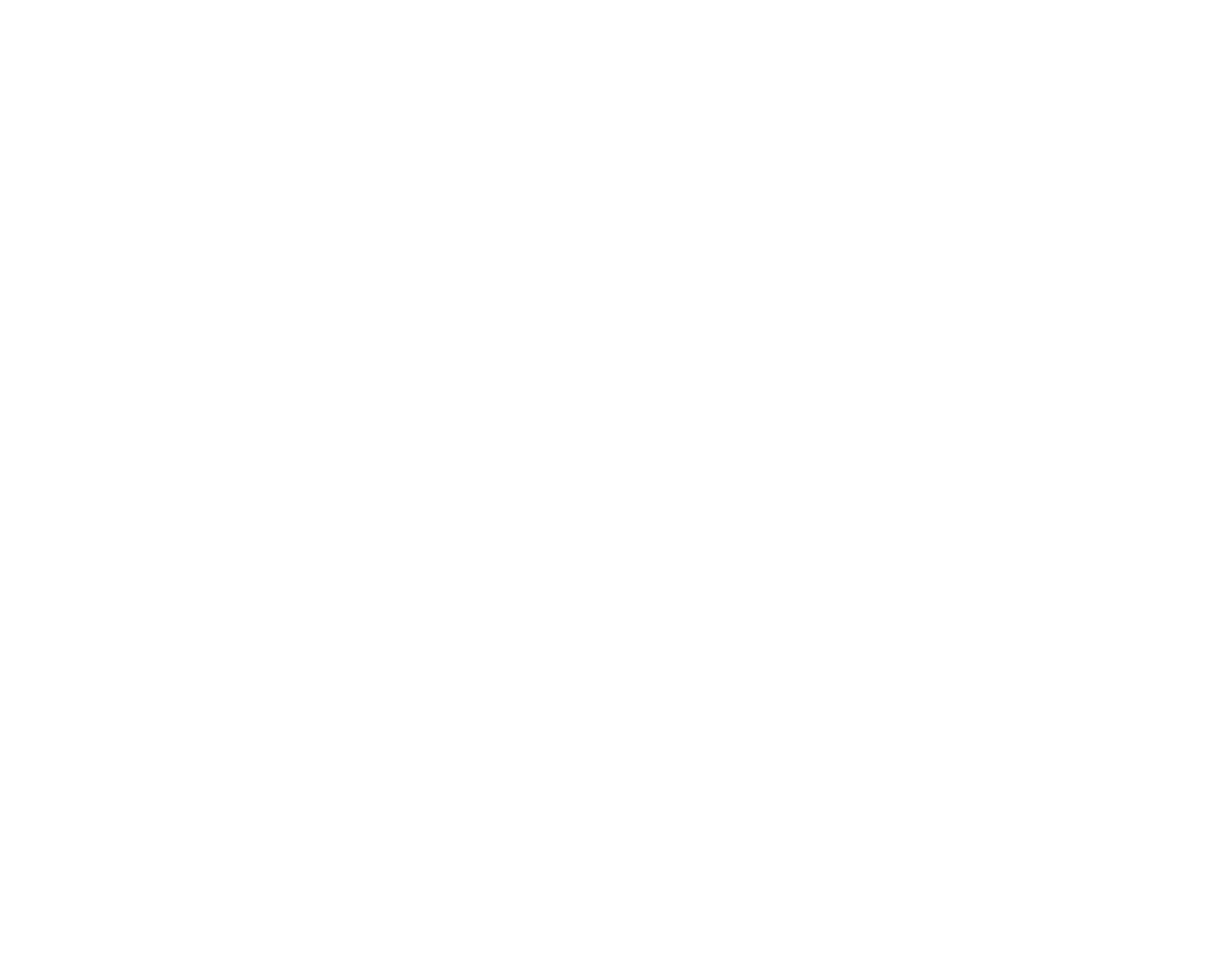|                    | <b>Licence Business Name</b>                         | <b>Address</b>                                      | <b>Licence Type/Sub</b>         |                                      | <b>Phone</b>     |      | Fax                     |     |
|--------------------|------------------------------------------------------|-----------------------------------------------------|---------------------------------|--------------------------------------|------------------|------|-------------------------|-----|
| 11 593723          | Hai Lei Lin                                          | 8771 St Albans Rd Richmond BC V6Y 2L3               | Service Use                     | <b>General Contractor</b>            | (778) 869-1386   | Work |                         | Hom |
| 11 593709          | J & D Polaris Trading                                | 9451 Granville Ave Unit 1 Richmond BC V6Y 1P9       | Service Use                     | Home Occupation                      | (604) 700-6667   | Work |                         | Hom |
| 11 593676          | Sho Trading                                          | 11760 Bird Rd Unit 1 Richmond BC V6X 1N9            | Service Use                     | Home Occupation                      | (778) 997-1343   | Work |                         | Hom |
| 11 593592          | <b>Blue Flourish</b>                                 | 8540 Citation Dr Unit 201 Richmond BC V6Y 3A3       | Service Use                     | Home Occupation                      | $(604)$ 785-1521 | Work |                         | Hom |
| 11 576322          | Nuheat Industries Limited                            | 6900 Graybar Rd Unit 3105 Richmond BC V6W 0A5       | Industrial/Manufacturing<br>Use |                                      | (604) 529-4400   |      | Work (604) 529-4404 Fax |     |
| <b>Issue Date:</b> |                                                      | Monday, 07 November 2011                            |                                 |                                      |                  |      |                         |     |
| 11 593758          | Shanco Forest Products Ltd                           | 8399 Steveston Hwy Richmond BC V7A 1M4              | Service Use                     | Home Occupation                      | (778) 869-6238   |      | Work (604) 303-9812 Fax |     |
| 11 593893          | D & I Construction                                   | 7060 Ash St Unit 13 Richmond BC V6Y 2S1             | Service Use                     | <b>General Contractor</b>            | (778) 960-0866   | Work |                         | Hom |
| 11 593878          | <b>Sparks Productions</b>                            | 5 CHURCH ST TORONTO ON M5E 1M2                      | Service Use                     |                                      | (416) 862-2000   |      | Work (416) 862-8364 Fax |     |
| 11 593837          | L S Contracting                                      | 6171 No 6 Rd Richmond BC V6W 1C7                    | Service Use                     | <b>General Contractor</b>            | (604) 278-0612   |      | Work (604) 278-0653 Fax |     |
| 11 593829          | Fernando Landscape                                   | 6600 Barnard Dr Unit 6 Richmond BC V7C 5S4          | Service Use                     | <b>General Contractor</b>            | (778) 968-9419   | Work |                         | Hom |
| 11 593816          | Eventlike.com                                        | 9371 Hemlock Dr Unit 208 Richmond BC V6Y 4K6        | Service Use                     | Home Occupation                      | (604) 447-2983   | Work |                         | Hom |
| 11 593805          | Apropo Construction Ltd                              | 2684 EAGLERIDGE DR COQUITLAM BC V3E 1A6             | Service Use                     | <b>General Contractor</b>            | (604) 313-5761   | Work |                         | Hom |
| 11 593929          | Lee's Brothers Construction                          | 7919 WILLARD ST BURNABY BC V3N 2W8                  | Service Use                     | <b>General Contractor</b>            | (604) 760-2129   | Work |                         | Hom |
| 11 593780          | The Koi Collection                                   | 8280 Saunders Rd Richmond BC V7A 2A5                | Service Use                     | <b>General Contractor</b>            | (778) 989-9785   |      | Work (604) 272-9785 Fax |     |
| 11 593797          | Good Systems Mechanical Inc                          | 15900 THRIFT AVE WHITE ROCK BC V4B 2M8              | Service Use                     | <b>Plumbing Contractor</b>           | (604) 970-2117   | Work |                         | Hom |
| 11 593736          | Mrs. Butler's Pantry                                 | 7211 Garden City Rd Unit 8 Richmond BC V6Y 2N3      | Service Use                     | Home Occupation                      | (604) 831-6320   | Work |                         | Hom |
| 11 593672          | Wolf Masonry Ltd                                     | 1037 WEST BROADWAY UNIT 205 VANCOUVER BC<br>V6H 1E3 | Service Use                     | <b>General Contractor</b>            | (604) 473-9653   |      | Work (604) 473-9656 Fax |     |
| 11 590492 Style K  |                                                      | 4380 No 3 Rd Unit 1450 Richmond BC V6X 3V7          | Mercantile Use                  | <b>Retail Trading</b>                | (778) 986-5838   | Work |                         | Hom |
| 11 588153          | 88 Wonders Consulting Inc                            | 8580 Cambie Rd Unit 105 Richmond BC V6X 4J8         | Assembly Use Group 3            | <b>Education Institution</b>         | (604) 279-8678   |      | Work (604) 279-8689 Fax |     |
| 11 593804          | <b>Herbert Express</b>                               | 22386 Sharpe Ave Unit 16 Richmond BC V6V 0A1        | Service Use                     | Home Occupation                      | (604) 968-3168   | Work |                         | Hom |
| <b>Issue Date:</b> |                                                      | Tuesday, 08 November 2011                           |                                 |                                      |                  |      |                         |     |
| 11 593963          | <b>Foodeez Fine Foods Limited</b>                    | 7640 Tweedsmuir Ave Richmond BC V7A 1L2             | Service Use                     | Home Occupation                      | (604) 617-2726   |      | Work (604) 244-1480 Fax |     |
| 11 593968          | Bezalel Industries Inc                               | 6765 HERRY RD VERNON BC V1B 3T4                     | Service Use                     | <b>General Contractor</b>            | (250) 307-2846   | Work |                         | Hom |
| 11 593803          | Canada National Icewine Culture<br>Communication Inc | 10451 Shellbridge Way Unit 150 Richmond BC V6X 2W8  | Service Use                     |                                      | (778) 899-2288   | Work |                         | Hom |
| 11 589986          | 5C Learning                                          | 13500 Maycrest Way Unit 170 Richmond BC V6V 2N8     | Assembly Use Group 3            | <b>Education Institution</b>         | (604) 315-0268   | Work |                         | Hom |
| 11 589909          | Top Notch Building Maintenance<br>Ltd                | 13988 Maycrest Way Unit 165 Richmond BC V6V 3C3     | Service Use                     |                                      | (604) 247-0664   |      | Work (604) 247-0663 Fax |     |
| 11 585132          | 4 Cats Arts Studio - Richmond                        | 8040 Garden City Rd Unit 160 Richmond BC V6Y 2N9    | Assembly Use Group 3            | <b>Education Institution</b>         | $(604)$ 338-2959 | Work |                         | Hom |
| 11 593988          | Mojo On-The-Go Coffee                                | 4388 Bayview St Unit 15 Richmond BC V7E 6S9         | Service Use                     | Home Occupation                      | (604) 202-0686   | Work |                         | Hom |
|                    | 11 592118 Forever Health Clinic Inc                  | 11111 Horseshoe Way Richmond BC V7A 4Y1             | Service Use                     |                                      | (778) 867-6988   | Work |                         | Hom |
| <b>Issue Date:</b> | Vednesday, 09 November 2011                          |                                                     |                                 |                                      |                  |      |                         |     |
|                    | 11 594076 0869044 BC Ltd                             | 1315 DOVERCOURT RD NORTH VANCOUVER BC V7K<br>1K3    | Service Use                     | <b>General Contractor</b>            | (778) 861-8586   |      | Work (604) 800-0509 Fax |     |
| 11 594081          | Hudson News/Euro Cafe - Store<br>1078                | 3880 Grant McConachie Way Richmond BC V7B 0A5       | Assembly Use Group 1            | <b>Food Service</b><br>Establishment | (604) 214-0560   |      | Work (604) 214-9626 Fax |     |
| 11 594009          | <b>RAPS Insulation Ltd</b>                           | 13076 64TH AVE SURREY BC V3W 1X7                    | Service Use                     | <b>General Contractor</b>            | (604) 786-5719   | Work |                         | Hom |
| 11 583864          | Violet Bed and Breakfast                             | 6428 Chelmsford St Richmond BC V7C 4H9              | <b>Residential Use</b>          |                                      | (604) 274-2970   | Work |                         | Hom |
| 11 594090          | Shu's Home Economic Centre                           | 8500 Anderson Rd Unit 1 Richmond BC V6Y 1S6         | Service Use                     | Home Occupation                      | (778) 317-3968   | Work |                         | Hom |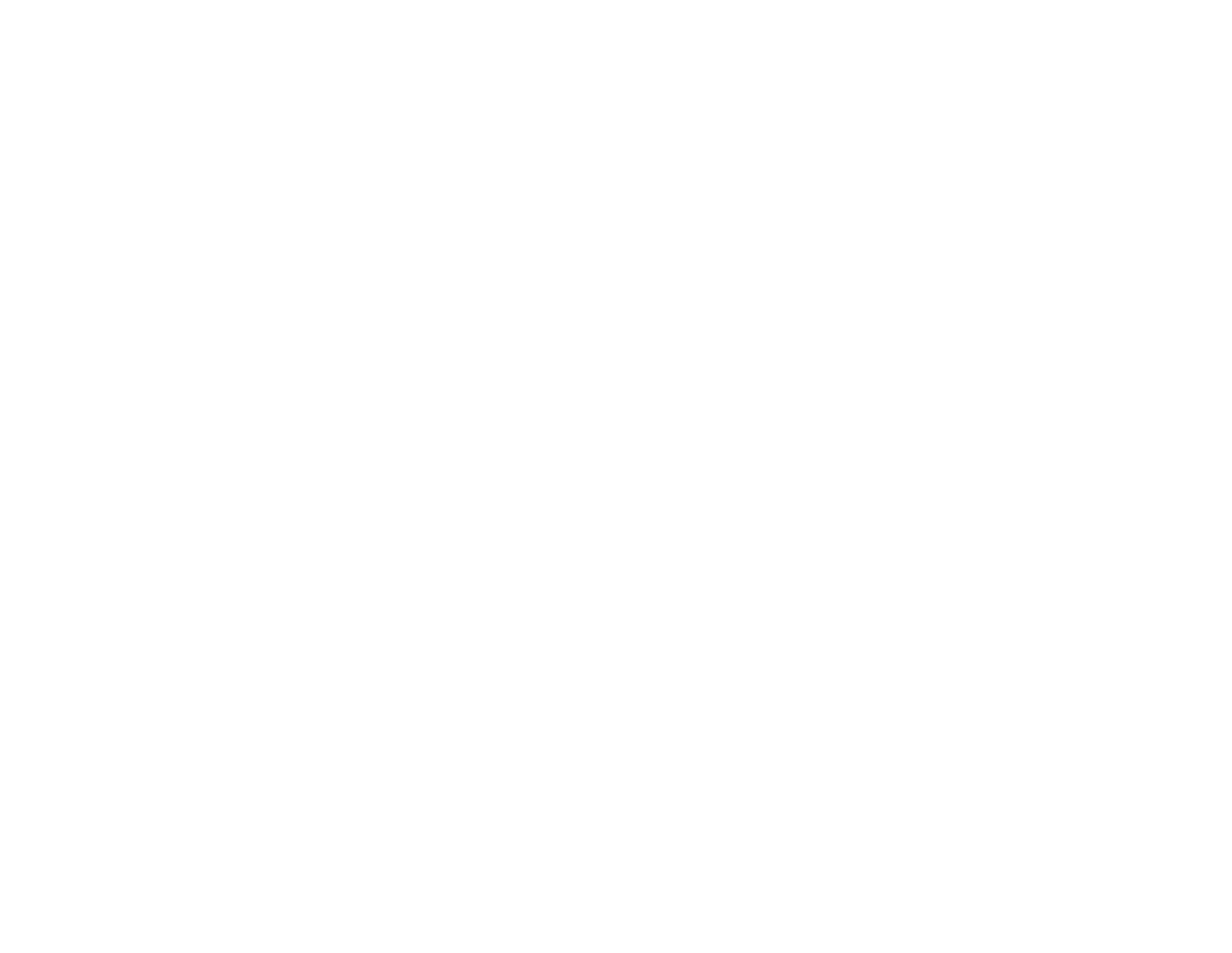|                    | <b>Licence Business Name</b>                | <b>Address</b>                                  | <b>Licence Type/Sub</b> |                                               | <b>Phone</b>     |      | Fax                     |     |
|--------------------|---------------------------------------------|-------------------------------------------------|-------------------------|-----------------------------------------------|------------------|------|-------------------------|-----|
| <b>Issue Date:</b> |                                             | Thursday, 10 November 2011                      |                         |                                               |                  |      |                         |     |
| 11 589588          | TS Auto Design Ltd                          | 2188 No 5 Rd Unit 170 Richmond BC V6X 2T1       | Mercantile Use          | <b>Wholesale Trading</b>                      | (604) 338-2920   | Work |                         | Hom |
| 11 594121          | <b>PCD Design and Construction</b>          | 15065 19A AVE WHITE ROCK BC V4A 7G8             | Service Use             | <b>General Contractor</b>                     | (604) 809-8757   | Work |                         | Hom |
| 11 594118          | Vangreen Construction Ltd                   | 9040 Oakmond Rd Richmond BC V7E 1L6             | Service Use             | <b>General Contractor</b>                     | (778) 919-8856   | Work |                         | Hom |
| 11 594115          | Huaying Mai Construction                    | 8180 Railway Ave Richmond BC V7C 3K2            | Service Use             | <b>General Contractor</b>                     | (604) 780-1388   | Work |                         | Hom |
| 11 594114          | <b>Canforce Pest Control</b>                | 4955 NEWTON ST UNIT 105 BURNABY BC V5H 4B8      | Service Use             | <b>General Contractor</b>                     | (604) 726-4900   | Work |                         | Hom |
| 11 594110          | Super Bright Plumbing, Heating<br>& Gas Ltd | 1139 E 27TH AVE VANCOUVER BC V5V 2L7            | Service Use             | <b>Plumbing Contractor</b>                    | (778) 322-5537   |      | Work (604) 875-1124 Fax |     |
| 11 591353          | <b>Autocraft Autobody</b>                   | 12524 Vickers Way Richmond BC V6V 1H9           | Service Use             |                                               | (604) 247-0048   |      | Work (604) 247-0049 Fax |     |
| 11 589586          | TS Auto Design Ltd                          | 2188 No 5 Rd Unit 170 Richmond BC V6X 2T1       | Service Use             |                                               | (604) 338-2920   | Work |                         | Hom |
| 11 589267          | Startups XL                                 | 4871 Shell Rd Unit 1105 Richmond BC V6X 3Z6     | Service Use             |                                               | (604) 807-7991   | Work |                         | Hom |
| 11 587936          | Hanx Construction Ltd                       | 13986 Cambie Rd Unit 243 Richmond BC V6V 2K3    | Service Use             | <b>General Contractor</b>                     | (778) 999-0019   | Work |                         | Hom |
| 11 590500          | Luxury Appliance                            | 2633 Viking Way Unit 108 Richmond BC V6V 3B6    | Mercantile Use          | <b>Wholesale Trading</b>                      | (778) 883-4260   | Work |                         | Hom |
| <b>Issue Date:</b> |                                             | Monday, 14 November 2011                        |                         |                                               |                  |      |                         |     |
| 11 594224          | Nize Design & Build                         | 9800 Odlin Rd Unit 21 Richmond BC V6X 0C2       | Service Use             | Home Occupation                               | (778) 989-9811   | Work |                         | Hom |
| 11 594232          | Nize Design & Build                         | 9800 Odlin Rd Unit 21 Richmond BC V6X 0C2       | Service Use             | <b>General Contractor</b>                     | (778) 989-9811   | Work |                         | Hom |
| 11 594213          | Shred It International Inc                  | 2974 SOUTH SHERIDAN WAY OAKVILLE ON L6J 7T4     | Service Use             |                                               | (604) 444-4044   |      | Work (604) 444-4074     | Fax |
| 11 594197          | 0897914 BC Ltd                              | 10440 Dennis Cr Richmond BC V7A 3R5             | Service Use             | <b>General Contractor</b>                     | (778) 881-6729   | Work |                         | Hom |
| 11 594060          | Pacific Placing and Finishing Ltd           | 19988 84TH AVE LANGLEY BC V2Y 3C2               | Service Use             | <b>General Contractor</b>                     | (604) 888-1288   |      | Work (604) 888-6558 Fax |     |
| 11 593327          | Teaopia Limited                             | 6551 No 3 Rd Unit 1612 Richmond BC V6Y 2B6      | Mercantile Use          | <b>Retail Trading</b>                         | (604) 270-4010   | Work |                         | Hom |
| 11 591864          | Nam Bak                                     | 5300 No 3 Rd Unit 954 Richmond BC V6X 2X9       | Mercantile Use          | <b>Retail Trading</b>                         | (604) 284-5298   |      | Work (604) 284-2596 Fax |     |
| 11 594191          | <b>HW Landscaping Service</b>               | 10298 129 TH ST SURREY BC V3T 3G9               | Service Use             | <b>General Contractor</b>                     | (604) 839-8588   |      | Work (604) 288-4798 Fax |     |
| <b>Issue Date:</b> |                                             | Tuesday, 15 November 2011                       |                         |                                               |                  |      |                         |     |
| 11 594242          | LB Framing Co Ltd                           | 8881 140TH ST SURREY BC V3V 5Y5                 | Service Use             | <b>General Contractor</b>                     | (604) 715-5372   | Work |                         | Hom |
| 11 594296          | <b>Sunrise Contracting Co</b>               | 3108 E 21ST AVE VANCOUVER BC V5M 2W9            | Service Use             | <b>General Contractor</b>                     | (604) 318-9659   |      | Work (604) 323-1331 Fax |     |
| 11 594295          | Royal Parking Services Ltd                  | 3031 No 3 Rd Richmond BC V6X 2B6                | Service Use             | <b>Parking Enforcement</b><br><b>Business</b> | (604) 628-6408   |      | Work (604) 628-3869 Fax |     |
| 11 594294          | Green Dragon                                | 11673 7th Ave Unit 319 Richmond BC V7E 4X3      | Service Use             | Home Occupation                               | (778) 297-5560   | Work |                         | Hom |
| 11 594291          | The Wang Group Development<br>Inc           | 15988 36A AVE SURREY BC V3S 0P1                 | Service Use             | <b>General Contractor</b>                     | (604) 720-3548   | Work |                         | Hom |
| 11 588972          | The Crab King Seafood Ltd                   | 3540 Bayview St Richmond BC                     | Assembly Use Group 1    | Food Service<br>Establishment                 | (778) 318-5353   | Work |                         | Hom |
|                    | 11 594280 ADV Market                        | 6233 Birch St Unit 25 Richmond BC V6Y 4H3       | Service Use             | Home Occupation                               | (604) 231-9988   | Work |                         | Hom |
|                    | 11 594235 A & G Demolition                  | 6115 9TH AVE BURNABY BC V3N 2T4                 | Service Use             | <b>General Contractor</b>                     | (604) 544-0581   |      | Work (604) 544-0582 Fax |     |
| 11 592062          | Frieda's Bed & Breakfast                    | 10631 Odlin Rd Richmond BC V6X 1E3              | <b>Residential Use</b>  |                                               | (604) 273-3330   | Work |                         | Hom |
| 11 594286          | <b>Oran Cleaning Service</b>                | 10460 No 3 Rd Unit 53 Richmond BC V7A 4W5       | Service Use             | Home Occupation                               | (604) 447-1026   | Work |                         | Hom |
| <b>Issue Date:</b> | Vednesday, 16 November 2011                 |                                                 |                         |                                               |                  |      |                         |     |
| 11 594341          | <b>ITC Special Projects Ltd</b>             | 1500 HOWE ST UNIT 105 VANCOUVER BC V6Z 2N1      | Service Use             | <b>General Contractor</b>                     | $(604)$ 685-0111 |      | Work (604) 685-0112 Fax |     |
| 11 594342          | Pura Vida Home Renovations                  | 1869 MARY HILL RD PORT COQUITLAM BC V3C 2Z5     | Service Use             | <b>General Contractor</b>                     | (604) 313-0314   | Work |                         | Hom |
| 11 594289          | <b>CFIG</b>                                 | 13988 Maycrest Way Unit 140 Richmond BC V6V 3C3 | Service Use             |                                               | (778) 297-7919   |      | Work (778) 297-7919 Fax |     |
| 11 593989          | Mirjana Zivkovic - Catering                 | 1427 CORNELL AVE COQUITLAM BC V3J 2Z8           | Assembly Use Group 1    | <b>Food Catering</b>                          | (604) 936-8645   |      | Work (778) 999-9214 Fax |     |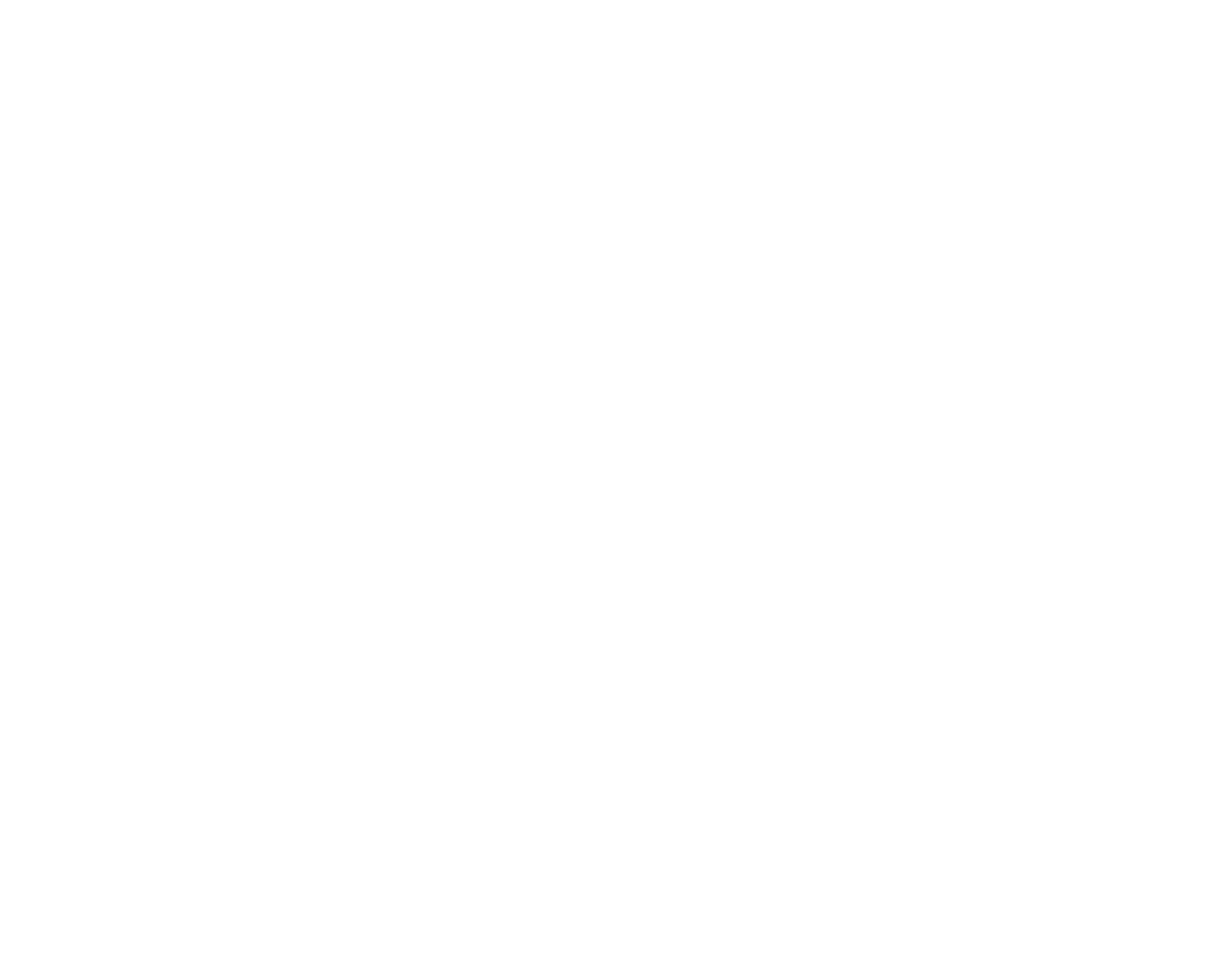|                    | Licence Business Name                          | <b>Address</b>                                     | <b>Licence Type/Sub</b>         |                              | <b>Phone</b>   |      | Fax                     |            |
|--------------------|------------------------------------------------|----------------------------------------------------|---------------------------------|------------------------------|----------------|------|-------------------------|------------|
| 11 594369          | <b>Ryan Halter</b>                             | 9884 121 ST SURREY BC V3V 4K1                      | Service Use                     | <b>General Contractor</b>    | (604) 671-0861 | Work |                         | <b>Hom</b> |
| 11 594331          | EPH Excel Plumbing & Heating<br>Ltd            | 12073 206 ST MAPLE RIDGE BC V2X 1T8                | Service Use                     | <b>Plumbing Contractor</b>   | (604) 341-3531 | Work |                         | Hom        |
| <b>Issue Date:</b> |                                                | Thursday, 17 November 2011                         |                                 |                              |                |      |                         |            |
| 11 594411          | Wuyan Films Ltd                                | 7175 Moffatt Rd Richmond BC V6Y 1X9                | Service Use                     | Home Occupation              | (604) 600-6216 |      | Work (604) 248-6448 Fax |            |
| 11 594483          | <b>Victoria's Secret</b>                       | 3880 Grant McConachie Way Richmond BC V7B 0A5      | Mercantile Use                  | <b>Retail Trading</b>        | (604) 214-0560 |      | Work (604) 214-9626 Fax |            |
| 11 594425          | Long Teng International Culture<br>Development | 8200 Colonial Dr Unit 5 Richmond BC V7C 5B6        | Service Use                     | Home Occupation              | (604) 800-0106 | Work |                         | Hom        |
| 11 594412          | PHW Homes Inc                                  | 7822 CANADA WAY BURNABY BC V3N 3K9                 | Service Use                     | <b>General Contractor</b>    | (604) 657-3381 |      | Work (604) 527-8860 Fax |            |
| 11 594406          | Lucky 21 Cleaning                              | 6360 Yeats Cr Richmond BC V7E 4C9                  | Service Use                     | Home Occupation              | (778) 998-7968 | Work |                         | Hom        |
| 11 594401          | G S Framing Ltd                                | 12910 93 AVE SURREY BC V3V 1K9                     | Service Use                     | <b>General Contractor</b>    | (604) 722-9320 | Work |                         | Hom        |
| 11 590172          | Stahle Construction (Alberta) Inc              | 1530 NE 27TH AVE UNIT 132 CALGARY AB T2E 7S6       | Service Use                     | <b>General Contractor</b>    | (403) 735-0761 |      | Work (403) 735-0762 Fax |            |
| 11 589073          | <b>Practicar &amp; Truck Rentals</b>           | 4751 Garden City Rd Unit 105 Richmond BC V6X 3M7   | Mercantile Use                  | Automobile Dealer            | (604) 232-9873 |      | Work (604) 232-9874 Fax |            |
| 11 586518          | Dynamic Tiles & Stones                         | 12811 Rowan PI Unit 3102 Richmond BC V6V 2S6       | Mercantile Use                  | <b>Wholesale Trading</b>     | (778) 891-4953 | Work |                         | Hom        |
| 11 594415          | Amour Performance Inc                          | 10460 McLennan PI Richmond BC V6X 3G6              | Service Use                     | Home Occupation              | (604) 710-7883 | Work |                         | Hom        |
| <b>Issue Date:</b> |                                                | <b>Monday, 21 November 2011</b>                    |                                 |                              |                |      |                         |            |
| 11 591312          | High End Limousine Services Ltd                | 8320 Bridgeport Rd Richmond BC V6X 3C7             | Service Use                     |                              | (604) 289-1000 |      | Work (604) 298-1060 Fax |            |
| 11 594512          | Eagle Access Services                          | 8874 116B ST DELTA BC V4C 5Z8                      | Service Use                     | <b>General Contractor</b>    | (778) 238-8742 | Work |                         | Hom        |
| 11 594599          | <b>Benchmark Law Corporation</b>               | 9471 Kirkmond Cr Richmond BC V7E 1M7               | Service Use                     | Home Occupation              | (604) 786-7724 |      | Work (604) 757-9904 Fax |            |
| 11 594606          | <b>Gaheer Bros Mechanical Ltd</b>              | 12776 61 AVE SURREY BC V3X 3M6                     | Service Use                     | <b>Plumbing Contractor</b>   | (604) 781-2011 |      | Work (604) 595-2487 Fax |            |
| 11 594569          | <b>Focus Communications Inc.</b>               | 175 SCHOOLHOUSE ST UNIT 9 COQUITLAM BC V3K<br>4X8  | Service Use                     | <b>General Contractor</b>    | (604) 529-1842 |      | Work (604) 516-0205 Fax |            |
| 11 594531          | <b>Eltec Elevator Ltd</b>                      | 827 WEST 3RD ST NORTH VANCOUVER BC V7P 3K7         | Service Use                     | <b>General Contractor</b>    | (604) 986-1896 |      | Work (604) 980-6030 Fax |            |
| 11 594511          | <b>RLI Bulding Envelope Specialists</b><br>Ltd | 1784 A COLEMAN AVE COQUITLAM BC V3K 1B4            | Service Use                     | <b>General Contractor</b>    | (604) 841-3975 |      | Work (604) 522-4371 Fax |            |
| 11 594507          | Martin Pro Builders Ltd                        | 27647 DOWNES RD ABBOTSFORD BC V4X 1J8              | Service Use                     | <b>General Contractor</b>    | (604) 625-3347 |      | Work (604) 625-4736 Fax |            |
| 11 594493          | Kenneth Yim                                    | 16212 96A AVE SURREY BC V4N 5X1                    | Service Use                     | <b>General Contractor</b>    | (778) 994-1668 | Work |                         | Hom        |
| 11 594074          | Little Koala Montessori Acadamy                | 10011 Blundell Rd Richmond BC V6Y 1K9              | Assembly Use Group 3            | <b>Education Institution</b> | (604) 271-7068 |      | Work (604) 271-7068 Fax |            |
| 11 594477          | <b>Landscape Transformations</b>               | 3080 POINT GREY RD VANCOUVER BC V6K 1B1            | Service Use                     | <b>General Contractor</b>    | (604) 970-3333 |      | Work (604) 737-2018 Fax |            |
| <b>Issue Date:</b> |                                                | Tuesday, 22 November 2011                          |                                 |                              |                |      |                         |            |
| 11 587174          | <b>Champlain Florist</b>                       | 8580 Alexandra Rd Unit 1130 Richmond BC V6X 4B3    | Mercantile Use                  | <b>Retail Trading</b>        | (604) 688-6355 |      | Work (604) 681-6775 Fax |            |
| 11 594687          | <b>Decaigny Construction Services</b><br>Inc   | 5074 209TH ST UNIT 101 LANGLEY BC V3A 7K1          | Service Use                     | <b>General Contractor</b>    | (778) 278-5074 | Work |                         | Hom        |
|                    | 11 594216 Eterna Design Inc                    | 11568 Eburne Way Unit 109 Richmond BC V6V 0A7      | Industrial/Manufacturing<br>Use |                              | (604) 270-1171 |      | Work (604) 447-0340 Fax |            |
| 11 594693          | <b>GEP Productions Inc.</b>                    | 4210 PHILLIPS AVE BURNABY BC V5A 2X2               | Service Use                     |                              | (778) 371-7348 |      | Work (604) 677-1859 Fax |            |
| 11 594190          | Team Works and Design Ent Ltd                  | 11568 Eburne Way Unit 125 Richmond BC V6V 0A7      | Service Use                     |                              | (604) 724-8218 | Work |                         | Hom        |
| 11 587000          | Generic Technology Ltd                         | 11180 Bridgeport Rd Unit 130 Richmond BC V6X 1T2   | Mercantile Use                  | <b>Retail Trading</b>        | (604) 278-8782 |      | Work (604) 278-8698 Fax |            |
| 11 586562          | L YZ                                           | 4151 Hazelbridge Way Unit 2130 Richmond BC V6X 4J7 | Mercantile Use                  | <b>Retail Trading</b>        | (778) 385-2266 | Work |                         | Hom        |
| 11 591811          | Color Me Mine                                  | 3675 Westminster Hwy Unit 105 Richmond BC V7C 5V2  | Mercantile Use                  | <b>Retail Trading</b>        | (778) 855-0790 | Work |                         | Hom        |
| 11 590349          | <b>Best Buy Mobile</b>                         | 6551 No 3 Rd Unit 1111 Richmond BC V6Y 2B6         | Mercantile Use                  | <b>Retail Trading</b>        | (778) 296-3804 |      | Work (778) 296-3806 Fax |            |
| <b>Issue Date:</b> | Vednesday, 23 November 2011                    |                                                    |                                 |                              |                |      |                         |            |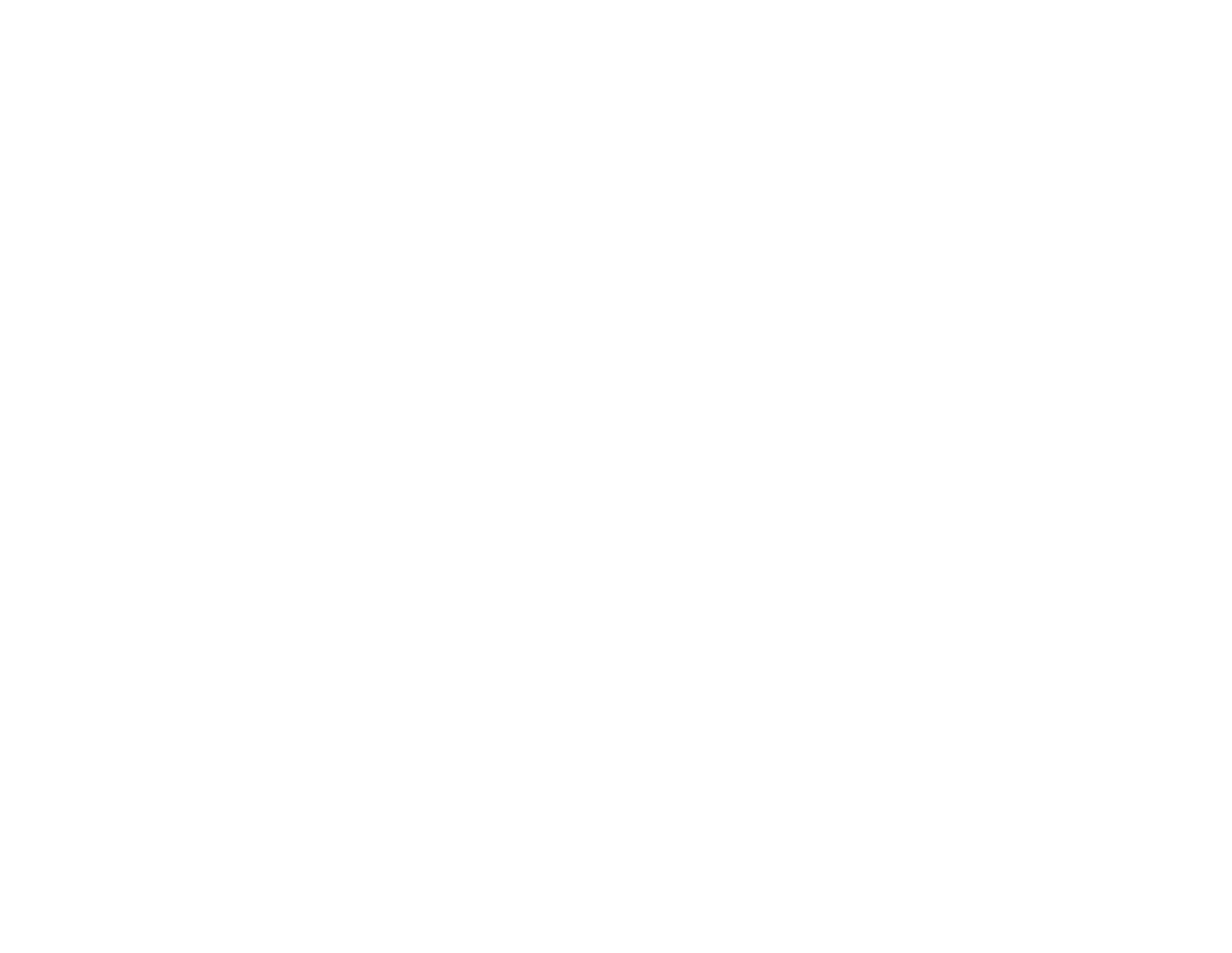|                    | <b>Licence Business Name</b>                  | <b>Address</b>                                     | <b>Licence Type/Sub</b> |                                             | <b>Phone</b>       |      | Fax                     |     |
|--------------------|-----------------------------------------------|----------------------------------------------------|-------------------------|---------------------------------------------|--------------------|------|-------------------------|-----|
| 11 590360          | <b>R&amp;H Chinese Food</b>                   | 5300 No 3 Rd Unit 1065 Richmond BC V6X 2X9         | Assembly Use Group 1    | Food Service<br>Establishment, Take-<br>Out | (604) 719-5083     | Work |                         | Hom |
| 11 594708          | <b>Allied Services Ent</b>                    | BOX 33056 11198 84TH ST DELTA BC V4C 2L0           | Service Use             | <b>Plumbing Contractor</b>                  | $(604)$ 581-0533   | Work |                         | Hom |
| <b>Issue Date:</b> |                                               | Thursday, 24 November 2011                         |                         |                                             |                    |      |                         |     |
| 11 594157          | Helly Hansen Leisure Canada Inc               | 12033 Riverside Way Unit 301 Richmond BC V6W 1K6   | Service Use             |                                             | (604) 271-9178     |      | Work (604) 204-0730 Fax |     |
| 11 594898          | Fleetwood Ironworks Ltd                       | 13355 115TH AVE UNIT 17 SURREY BC V3R 0R8          | Service Use             | <b>General Contractor</b>                   | (604) 580-8200     |      | Work (604) 580-8201 Fax |     |
| 11 594742          | Tojomare Import                               | 5500 Andrews Rd Unit 101 Richmond BC V7E 6M9       | Service Use             | Home Occupation                             | (604) 783-8035     | Work |                         | Hom |
| 11 594627          | Jade Plumbing & Heating Ltd                   | 552A CLARKE RD UNIT 323 COQUITLAM BC V3J 0A3       | Service Use             | <b>Gas Contractor</b>                       | (778) 881-7910     | Work |                         | Hom |
| 11 589331          | Ningbo Seafood Restaurant                     | 4380 No 3 Rd Unit 1150 Richmond BC V6X 3V7         | Assembly Use Group 1    | Food Service<br>Establishment               | (604) 800-6677     | Work |                         |     |
| 11 594698          | <b>Syncor Solutions Limited</b>               | 750 W PENDER ST UNIT 803 VANCOUVER BC V6C 2T8      | Service Use             | <b>General Contractor</b>                   | $(604) 688 - 0052$ |      | Work (604) 200-7819 Fax |     |
| <b>Issue Date:</b> |                                               | Friday, 25 November 2011                           |                         |                                             |                    |      |                         |     |
| 11 594632          | Green Choice Plumbing &<br><b>Heating Ltd</b> | 1420 HOWE ST VANCOUVER BC V6Z 1R8                  | Service Use             | <b>Plumbing Contractor</b>                  | (604) 464-7336     |      | Work (604) 464-7336 Fax |     |
| 11 591565          | <b>McQueen Tires</b>                          | 12440 Vulcan Way Unit 130 Richmond BC V6V 1J8      | Service Use             |                                             | (778) 242-0990     | Work |                         | Hom |
| 11 594924          | Studio Ninety Design Ltd                      | 6300 London Rd Unit 49 Richmond BC V7E 6V6         | Service Use             | Home Occupation                             | (604) 447-1045     | Work |                         | Hom |
| 11 594850          | <b>Timeline Sales Corp</b>                    | 11568 Eburne Way Unit 133 Richmond BC V6V 0A7      | Service Use             |                                             | (604) 430-1071     |      | Work (604) 430-9577 Fax |     |
| 11 594734          | Cost Plus Painting & Decorating<br>Inc        | 8484 162 ST UNIT 110 SURREY BC V4N 1B4             | Service Use             | <b>General Contractor</b>                   | (604) 597-5218     |      | Work (604) 597-0211 Fax |     |
| 11 594469          | Spawn Canada Autocare<br>Solutions            | 11951 Hammersmith Way Unit 113 Richmond BC V7A 5H9 | Service Use             |                                             | (778) 874-3163     | Work |                         | Hom |
| 11 591467          | Best Buy Canada Ltd                           | 1700 No 6 Rd Richmond BC V6V 1W3                   | Service Use             |                                             | (604) 412-1937     |      | Work (604) 712-5215 Fax |     |
| 11 566131          | <b>SSE Tutoring</b>                           | 7840 Alderbridge Way Unit 202 Richmond BC V6X 2A5  | Assembly Use Group 3    | Education Institution                       | (604) 782-8366     | Work |                         | Hom |
| 11 594630          | Green Choice Plumbing &<br><b>Heating Ltd</b> | 1420 HOWE ST VANCOUVER BC V6Z 1R8                  | Service Use             | <b>Gas Contractor</b>                       | (604) 464-7336     |      | Work (604) 464-7336 Fax |     |
| <b>Issue Date:</b> |                                               | <b>Monday, 28 November 2011</b>                    |                         |                                             |                    |      |                         |     |
| 11 595086          | MJ Pawlowski & Associates                     | 3611 Lockhart Rd Richmond BC V7C 1M2               | Service Use             | Home Occupation                             | (604) 277-9549     | Work |                         | Hom |
| 11 592212          | <b>BBQ Skewer Restaurant</b>                  | 8291 Westminster Hwy Unit 130 Richmond BC V6X 1A7  | Assembly Use Group 1    | <b>Food Service</b><br>Establishment        | (604) 284-5554     | Work |                         | Hom |
| 11 594925          | <b>BCCA People's Landscaping Ltd</b>          | 6331 MCKAY AVE UNIT 304 BURNABY BC V5H 2W9         | Service Use             | <b>General Contractor</b>                   | (778) 319-8281     | Work |                         | Hom |
| 11 594937          | <b>Edusmart Education Service Inc</b>         | 6588 Barnard Dr Unit 28 Richmond BC V7C 5R8        | Service Use             | Home Occupation                             | (778) 869-0816     | Work | (778) 588-2028 Fax      |     |
| 11 595012          | Alice Tang Personal Real Estate<br>Corp       | 5368 Opal PI Richmond BC V7C 5B4                   | Service Use             | Home Occupation                             | (604) 231-0238     |      | Work (604) 272-9891 Fax |     |
| 11 595050          | Bao Li Jia Construction Ltd                   | 7760 Minoru Blvd Unit 10 Richmond BC V6Y 1Z5       | Service Use             | <b>General Contractor</b>                   | (604) 339-6489     | Work |                         | Hom |
| 11 595052          | Bao Li Jia Construction Ltd                   | 7760 Minoru Blvd Unit 10 Richmond BC V6Y 1Z5       | Service Use             | <b>General Contractor</b>                   | (604) 339-6489     | Work |                         | Hom |
|                    | 11 595073 Walking Ark Trading Ltd             | 8260 St Albans Rd Richmond BC V6Y 2K9              | Service Use             | Home Occupation                             | (604) 442-4597     |      | Work (604) 295-0768 Fax |     |
| <b>Issue Date:</b> |                                               | Tuesday, 29 November 2011                          |                         |                                             |                    |      |                         |     |
|                    | 11 595152 Vancouver Marketplace               | 3880 Grant McConachie Way Richmond BC V7B 0A5      | Mercantile Use          | <b>Retail Trading</b>                       | (604) 231-3731     |      | Work (604) 231-3732 Fax |     |
| 11 595095          | <b>Balkan Signs</b>                           | 20421 DOUGLAS CR LANGLEY BC V3A 4B6                | Service Use             | <b>General Contractor</b>                   | (604) 533-2886     |      | Work (604) 533-2862 Fax |     |
|                    | 11 595119 Treasure Hunters Roadshow           | 9260 Bridgeport Rd Richmond BC V6X 1S1             | Mercantile Use          | Second-Hand Dealer                          | (217) 726-7590     |      | Work (217) 726-7950 Fax |     |
| <b>Issue Date:</b> |                                               | Thursday, 01 December 2011                         |                         |                                             |                    |      |                         |     |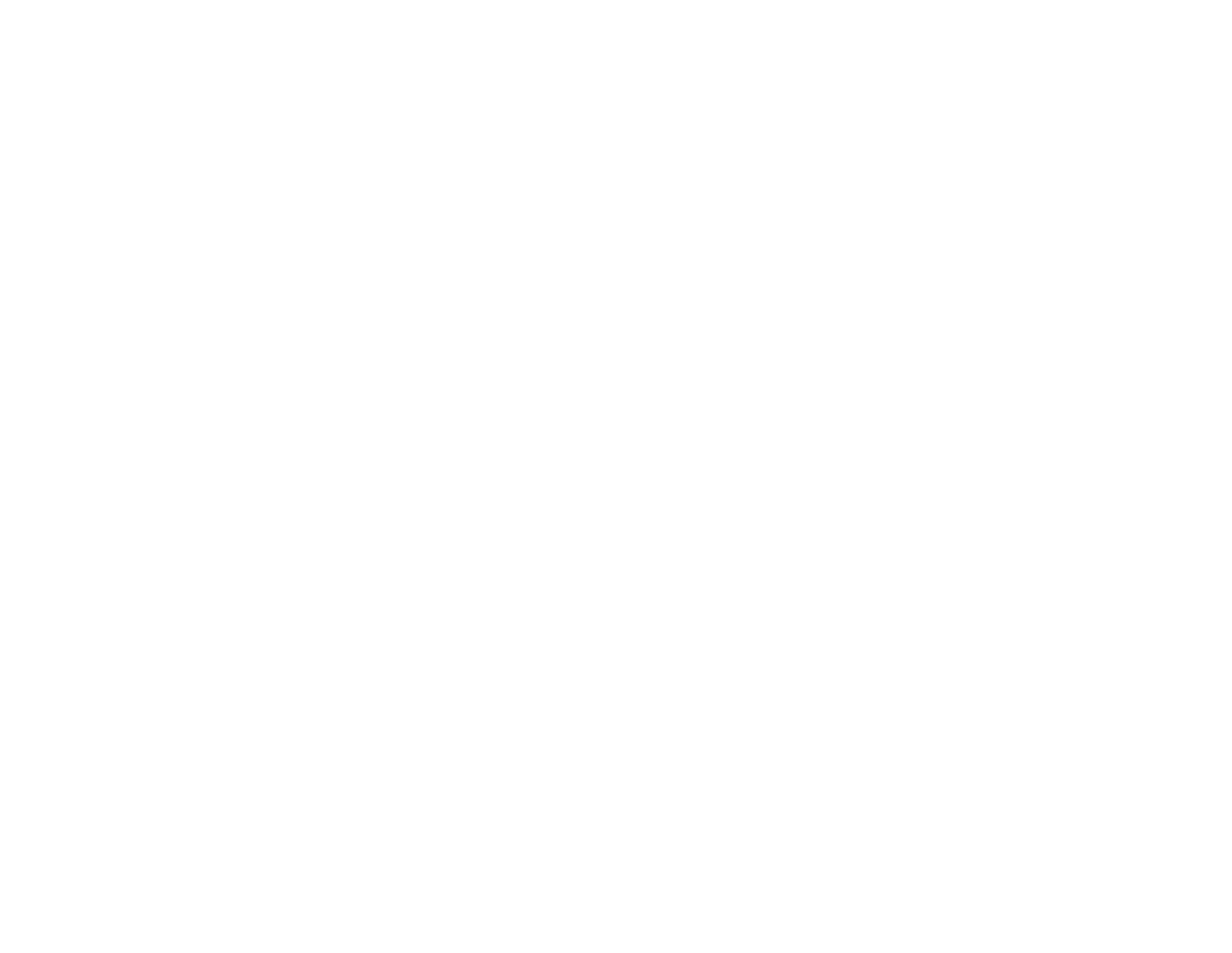|                    | Licence Business Name                   | <b>Address</b>                                          | <b>Licence Type/Sub</b> |                                        | <b>Phone</b>       |      | Fax                     |     |
|--------------------|-----------------------------------------|---------------------------------------------------------|-------------------------|----------------------------------------|--------------------|------|-------------------------|-----|
| 11 595349          | New Primary Colours (Canada)<br>Art Ltd | 11822 CASCADE DR DELTA BC V4E 3C2                       | Service Use             | <b>General Contractor</b>              | (604) 598-1901     | Work | (604) 598-1901 Fax      |     |
| 11 595370          | L N Industries International<br>Limited | 8080 Jones Rd Unit 215 Richmond BC V6Y 4A9              | Service Use             | Home Occupation                        | (604) 447-3280     |      | Work (604) 447-3280 Fax |     |
| 11 595292          | Intelligent-Profession Electric         | 22511 McClinton Ave Richmond BC V6V 2P8                 | Service Use             | <b>Electrical Contractor</b>           | (604) 374-0287     | Work |                         | Hom |
| 11 595248          | JSL Plumbing & Heating Ltd              | 3102 E 4TH AVE VANCOUVER BC V5M 1L5                     | Service Use             | <b>Plumbing Contractor</b>             | (604) 841-9119     | Work |                         | Hom |
| 11 595071          | Trun-tin Enterprises Inc                | 10451 Shellbridge Way Unit 150 Richmond BC V6X 2W8      | Service Use             |                                        | (604) 356-3937     |      | Work (604) 278-5760 Fax |     |
| 11 595068          | Sokul Design & Manufacturing Inc        | 11568 Eburne Way Unit 121 Richmond BC V6V 0A7           | Mercantile Use          | <b>Wholesale Trading</b>               | (604) 321-1010     | Work | (604) 321-1015 Fax      |     |
| 11 594689          | Delan Vanderberg RMT                    | 6151 Westminster Hwy Unit 151 Richmond BC V7C 4V4       | Service Use             |                                        | (778) 297-6786     | Work | (778) 297-6781 Fax      |     |
| 11 594250          | Verico Tom Brother Financial Inc        | 5951 No 3 Rd Unit 380 Richmond BC V6X 2E3               | Service Use             |                                        | (604) 284-5484     | Work | (604) 284-5485 Fax      |     |
| 11 590545          | MJ's Natural Pharmacy                   | 8260 Westminster Hwy Unit 1130 Richmond BC V6X 3Y2      | Mercantile Use          | <b>Retail Trading</b>                  | (604) 232-1293     | Work | (604) 232-1293 Fax      |     |
| 11 587957          | <b>ALTA Monument</b>                    | 12171 Bridgeport Rd Unit 6 Richmond BC V6V 1J4          | Mercantile Use          | <b>Retail Trading</b>                  | (604) 218-2136     | Work |                         | Hom |
| 11 584214          | <b>HAP Enterprises Ltd</b>              | 7080 River Rd Unit 106 Richmond BC V6X 1X5              | Service Use             |                                        | (604) 270-1118     |      | Work (604) 270-1118 Fax |     |
| 11 569558          | <b>IMEG Health Clinic</b>               | 6111 River Rd Unit 160 Richmond V7C 0A2                 | Service Use             |                                        | (604) 279-9355     | Work |                         | Hom |
| 11 594993          | Rhino's Kitchen                         | 5300 No 3 Rd Unit 322 Richmond BC V6X 2X9               | Assembly Use Group 1    | <b>Food Service</b><br>Establishment   | (604) 273-0022     | Work |                         | Hom |
| 11 595428          | Diamond Parking/DPS Parking<br>#4824    | 5791 No 3 Rd Richmond BC V6X 2C9                        | Service Use             | Parking Enforcement<br><b>Business</b> | (604) 681-8797     |      | Work (604) 684-0329 Fax |     |
| <b>Issue Date:</b> |                                         | Monday, 05 December 2011                                |                         |                                        |                    |      |                         |     |
| 11 595451          | 689970 BC Ltd                           | 12877 63B AVE SURREY BC V3X 3J5                         | Service Use             | <b>General Contractor</b>              | (604) 502-9984     |      | Work (604) 502-9984 Fax |     |
| 11 595540          | Sohan Mann                              | 7688 Armstrong St Richmond BC V6Y 2S6                   | Service Use             | <b>General Contractor</b>              | (778) 863-0430     | Work |                         | Hom |
| 11 595515          | Kalson Chan Designs                     | 10280 Bryson Dr Unit 33 Richmond BC V6X 3Y8             | Service Use             | Home Occupation                        | (778) 885-5050     | Work |                         | Hom |
| 11 595465          | <b>KSM Janitorial Inc</b>               | 4490 Fraserside Dr Richmond BC V6V 2L7                  | Service Use             | Home Occupation                        | (604) 374-6684     | Work |                         | Hom |
| 11 594572          | <b>Stacey Green Catering</b>            | 5011 Granville Ave Richmond BC V7C 1E6                  | Assembly Use Group 1    | <b>Food Service</b><br>Establishment   | (778) 895-0091     | Work |                         | Hom |
| 11 595470          | Royal Parking Services Ltd              | 6020 No 3 Rd Richmond BC V6Y 2B3                        | Service Use             | Parking Enforcement<br>Business        | $(604)$ 628-6408   |      | Work (604) 628-3869 Fax |     |
| <b>Issue Date:</b> |                                         | Tuesday, 06 December 2011                               |                         |                                        |                    |      |                         |     |
| 11 595537          | <b>HDD</b> Enterprises                  | 9131 Desmond Rd Richmond BC V7E 1P7                     | Service Use             | Home Occupation                        | (604) 272-3368     |      | Work (604) 272-3368 Fax |     |
| 11 595573          | American Housewife Productions<br>Ltd   | 3500 CORNETT RD VANCOUVER BC V5M 2H5                    | Service Use             |                                        | (604) 453-4800     | Work |                         | Hom |
| <b>Issue Date:</b> | Vednesday, 07 December 2011             |                                                         |                         |                                        |                    |      |                         |     |
| 11 595713          | Damo Enterprises Ltd                    | 6691 No 4 Rd Richmond BC V6Y 2T2                        | Service Use             | Home Occupation                        | (604) 282-1136     | Work |                         | Hom |
| 11 584938          | Flash Auto Detailing Ltd                | 13500 Maycrest Way Unit 120 Richmond BC V6V 2N8         | Service Use             |                                        | (778) 968-2525     | Work |                         | Hom |
| 11 595739          | JMech Ventures Limited                  | 21243 LOUGHEED HWY UNIT 29019 MAPLE RIDGE BC<br>V2X 0C5 | Service Use             | <b>Plumbing Contractor</b>             | (778) 809-5505     | Work |                         | Hom |
| 11 595746          | <b>Next Generation Fitness</b>          | 5160 Francis Rd Richmond BC V7C 1K3                     | Service Use             | Home Occupation                        | $(604) 880 - 5503$ | Work |                         | Hom |
| 11 595561          | <b>GPL Electrical Ltd</b>               | 2331 Gagnon PI Richmond BC V6X 3S6                      | Service Use             | <b>Electrical Contractor</b>           | (604) 873-9189     | Work |                         | Hom |
| 11 594761          | Kathleen McGuire & Associates<br>Inc    | 150 24TH ST UNIT 807 WEST VANCOUVER BC V7V<br>4G8       | Assembly Use Group 1    | Food Catering                          | (604) 836-7259     | Work |                         | Hom |
| 11 595554          | Insight MMA                             | 7275 SALISBURY AVE UNIT 604 BURNABY BC V5E 4E1          | Service Use             |                                        | (604) 837-5775     | Work |                         | Hom |
| 11 595563          | <b>Dynamic Enterprise</b>               | 10337 No 5 Rd Richmond BC V7A 4E6                       | Service Use             | Home Occupation                        | (778) 892-0663     | Work |                         | Hom |
| <b>Issue Date:</b> |                                         | Thursday, 08 December 2011                              |                         |                                        |                    |      |                         |     |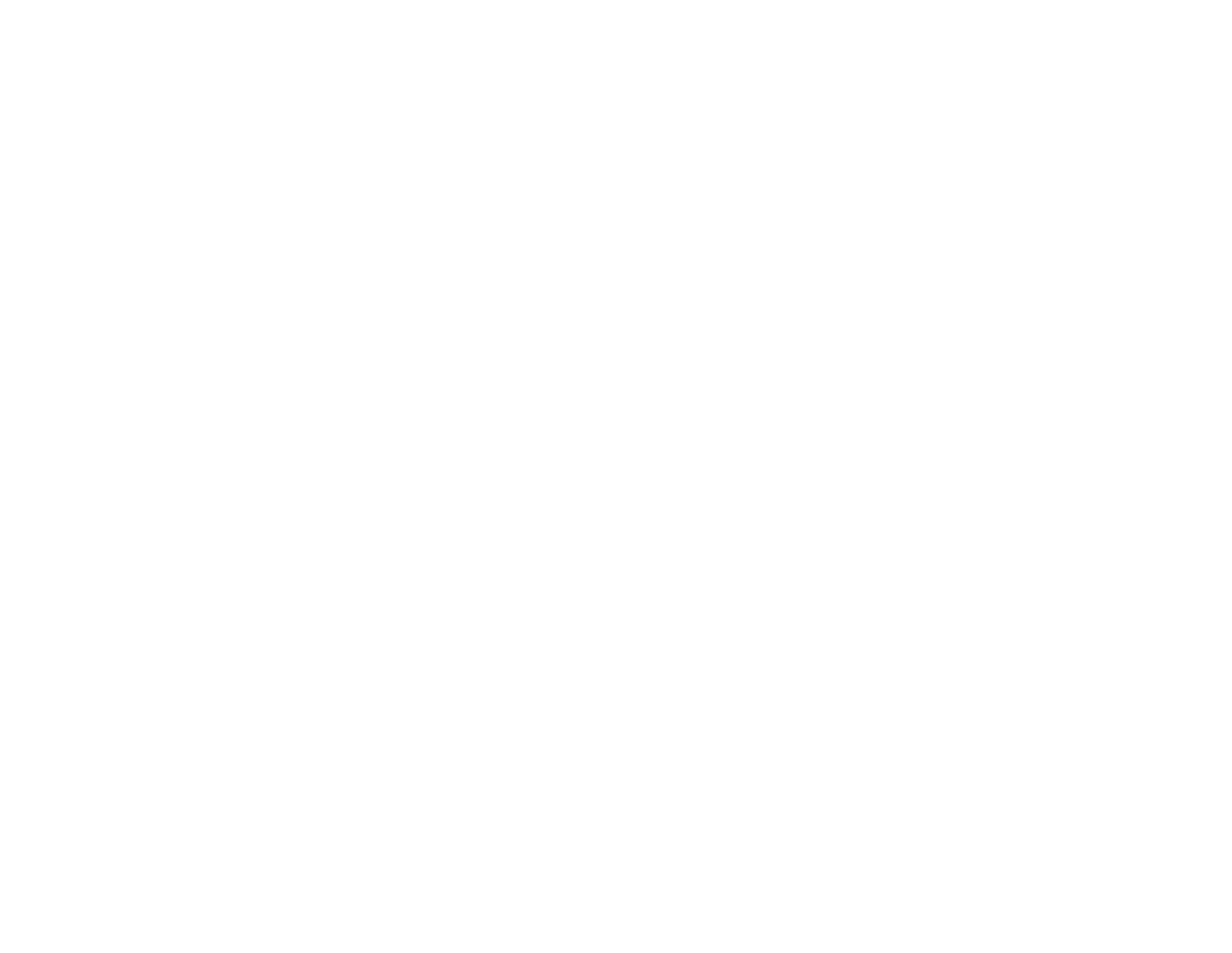|                                                | Licence Business Name                             | <b>Address</b>                                     | <b>Licence Type/Sub</b> |                              | <b>Phone</b>     |      | Fax                     |     |  |  |
|------------------------------------------------|---------------------------------------------------|----------------------------------------------------|-------------------------|------------------------------|------------------|------|-------------------------|-----|--|--|
| 11 595780                                      | 0873935 BC Ltd                                    | 12179 216TH ST MAPLE RIDGE BC V2X 5J7              | Service Use             | <b>General Contractor</b>    | (604) 841-4003   |      | Work (604) 463-5130 Fax |     |  |  |
| 11 595889                                      | <b>Annpure Natural Shop</b>                       | 8417 Heather St Richmond BC V6Y 2R3                | Service Use             | Home Occupation              | (604) 277-0661   | Work |                         | Hom |  |  |
| 11 595872                                      | <b>NRG Electric Ltd</b>                           | 900 SHERWOOD AVE COQUITLAM BC V3K 1A6              | Service Use             | <b>Electrical Contractor</b> | (604) 527-8836   | Work | (604) 527-8804 Fax      |     |  |  |
| 11 595869                                      | West Coast Professor Pump Inc                     | 16080 82 AVE UNIT 145 SURREY BC V4N 0N6            | Service Use             | <b>General Contractor</b>    | (604) 572-4421   |      | Work (604) 592-9005 Fax |     |  |  |
| 11 595868                                      | Country West Villas Ltd                           | 12381 66TH AVE SURREY BC V3W 2A3                   | Service Use             | <b>General Contractor</b>    | (604) 857-4707   |      | Work (604) 591-1620 Fax |     |  |  |
| 11 595858                                      | <b>Overseas Parcel Service</b>                    | 5604 Wilson Crt Richmond BC V6V 2P1                | Service Use             | <b>Delivery Services</b>     | (604) 295-5029   |      | Work (604) 295-5029 Fax |     |  |  |
| 11 595646                                      | Canada Enviroweather<br>Technologies Incorporated | 10451 Shellbridge Way Unit 148 Richmond BC V6X 2W8 | Service Use             |                              | (604) 800-7761   |      | Work (604) 284-5422 Fax |     |  |  |
| 11 595522                                      | Kensie                                            | 13551 Commerce Pkwy Unit 100 Richmond BC V6V 2L1   | Service Use             |                              | (604) 231-0400   |      | Work (604) 231-0813 Fax |     |  |  |
| 11 594537                                      | Chestnut Tree B & B                               | 2280 Douglas Cr Richmond BC V7B 1E9                | <b>Residential Use</b>  |                              | (604) 273-1198   | Work |                         | Hom |  |  |
| 11 593779                                      | Red Seal Electrical Ltd                           | 11568 Eburne Way Unit 147 Richmond BC V6V 2G7      | Service Use             | <b>Electrical Contractor</b> | $(604)$ 301-1866 |      | Work (604) 301-1811 Fax |     |  |  |
| 11 592140                                      | Charles L Xing Inc                                | 5900 No 3 Rd Unit 660 Richmond BC V6X 3P7          | Service Use             |                              | (604) 284-5328   |      | Work (604) 284-5237 Fax |     |  |  |
| 11 592138                                      | <b>IFortune Financial Inc</b>                     | 5900 No 3 Rd Unit 660 Richmond BC V6X 3P7          | Service Use             |                              | (604) 284-5328   |      | Work (604) 284-5237 Fax |     |  |  |
| 11 592136                                      | <b>IFortune Immigrants Service Inc.</b>           | 5900 No 3 Rd Unit 660 Richmond BC V6X 3P7          | Service Use             |                              | (604) 284-5328   |      | Work (604) 284-5237 Fax |     |  |  |
| 11 595859                                      | Choice Frozen Food Corp                           | 7733 Heather St Unit 14 Richmond BC V6Y 4J1        | Service Use             | <b>General Contractor</b>    | (604) 276-0466   |      | Work (604) 276-0465 Fax |     |  |  |
| <b>Issue Date:</b>                             |                                                   | Friday, 09 December 2011                           |                         |                              |                  |      |                         |     |  |  |
| 11 594976                                      | Petsmart Inc #2239                                | 9751 Bridgeport Rd Unit 120 Richmond BC V6X 1S3    | Mercantile Use          | Retail Trading               | (604) 233-1348   |      | Work (604) 233-0879 Fax |     |  |  |
| 11 595910                                      | Allan Chan Personal Real Estate<br>Corporation    | 9566 Tomicki Ave Unit 17 Richmond BC V6X 0E5       | Service Use             | Home Occupation              | (604) 779-2222   |      | Work (604) 279-3902 Fax |     |  |  |
| Monday, 12 December 2011<br><b>Issue Date:</b> |                                                   |                                                    |                         |                              |                  |      |                         |     |  |  |
| 11 591581                                      | Home Is Best                                      | 8700 McKim Way Unit 1123 Richmond BC V6X 4A5       | Mercantile Use          | <b>Retail Trading</b>        | (778) 835-8368   | Work |                         | Hom |  |  |
| 11 592586                                      | Sun Wah Foods Ltd                                 | 2771 Viscount Way Unit 120 Richmond BC V6V 2X4     | Mercantile Use          | <b>Wholesale Trading</b>     | (604) 207-0083   | Work | (604) 207-0093 Fax      |     |  |  |
| 11 596016                                      | Bowca Trading Company Ltd                         | 9551 Ferndale Rd Unit 32 Richmond BC V6Y 0A6       | Service Use             | Home Occupation              | (778) 882-0665   | Work |                         | Hom |  |  |
| <b>Issue Date:</b>                             | Vednesday, 14 December 2011                       |                                                    |                         |                              |                  |      |                         |     |  |  |
|                                                |                                                   |                                                    |                         |                              |                  |      |                         |     |  |  |
| 11 596123                                      | <b>Timco Design Construction Ltd</b>              | 15745 89 AVE SURREY BC V4N 2Y7                     | Service Use             | <b>General Contractor</b>    | (778) 231-1915   | Work |                         | Hom |  |  |
| 11 596134                                      | White Hill Production Inc                         | 8702 128TH ST SURREY BC V3W 4G8                    | Service Use             |                              | (604) 724-9137   | Work |                         | Hom |  |  |
| 11 595980                                      | <b>Gateways ESL Learning Centre</b><br>Ltd        | 2582 MT LEHMAN UNIT 1 ABBOTSFORD BC V4X 2N3        | Service Use             |                              | (604) 756-0375   | Work |                         | Hom |  |  |
| 11 596109                                      | <b>CULA</b>                                       | 6380 Chelmsford St Richmond BC V7C 5E1             | Service Use             | Home Occupation              | (604) 240-4840   | Work |                         | Hom |  |  |
| <b>Issue Date:</b>                             |                                                   | Thursday, 15 December 2011                         |                         |                              |                  |      |                         |     |  |  |
| 11 593345                                      | Vancouver Gold                                    | 5951 No 3 Rd Unit 118 Richmond BC V6X 2E3          | Mercantile Use          | Second-Hand Dealer           | (604) 764-5134   | Work |                         | Hom |  |  |
|                                                | 11 594300 FDL Global Logistics (Canada)<br>Inc.   | 3331 Viking Way Unit 8 Richmond BC V6V 1X7         | Service Use             |                              | (604) 207-7759   |      | Work (604) 207-2579 Fax |     |  |  |
| 11 595079                                      | Maple Leaf Auto Service                           | 3651 No 3 Rd Richmond BC V6X 2B8                   | Service Use             |                              | (604) 273-2773   | Work |                         | Hom |  |  |
| 11 595675                                      | Effective Auto Body Repair Ltd                    | 3651 No 3 Rd Richmond BC V6X 2B8                   | Service Use             |                              | (604) 273-2773   | Work |                         | Hom |  |  |
| 11 596075                                      | B & L Artistic Brush Inc                          | 5300 No 3 Rd Richmond BC V6X 2X9                   | Mercantile Use          | <b>Retail Trading</b>        | (778) 317-8827   | Work |                         | Hom |  |  |
| 11 596081                                      | Tong.NYC                                          | 5300 No 3 Rd Space 25 Richmond BC V6X 2X9          | Mercantile Use          | <b>Retail Trading</b>        | (778) 991-6502   | Work |                         | Hom |  |  |
| 11 596085                                      | Izzue                                             | 4151 Hazelbridge Way Unit 1210 Richmond BC V6X 4J7 | Mercantile Use          | <b>Retail Trading</b>        | (604) 288-1002   | Work |                         | Hom |  |  |
| 11 578170                                      | Lauren's Farm Inc                                 | 18560 River Rd Richmond BC V6V 1M1                 | Service Use             |                              | (604) 909-5830   | Work |                         | Hom |  |  |

## *Issue Date:Friday, 16 December 2011*